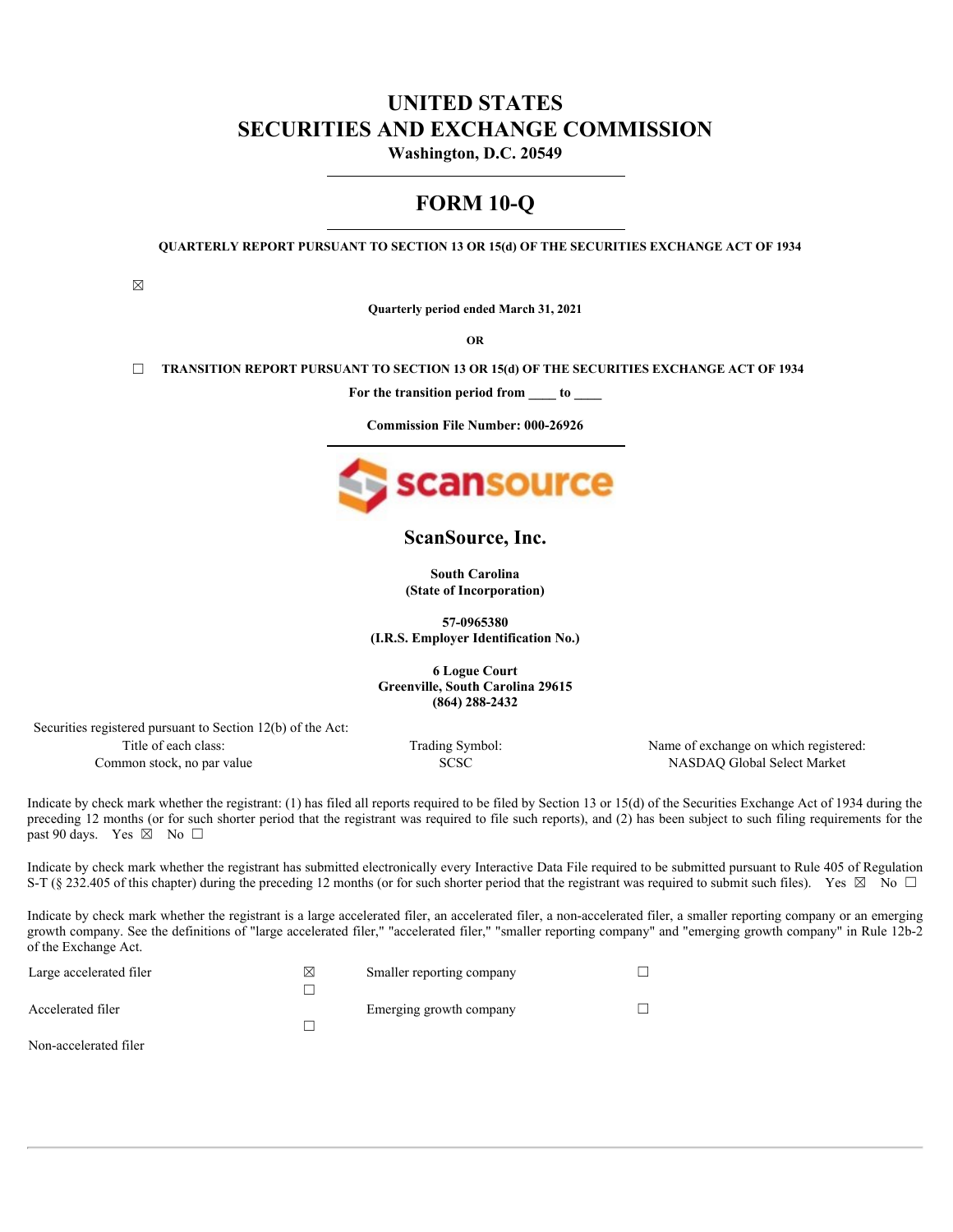If an emerging growth company, indicate by check mark if the registrant has elected not to use the extended transition period for complying with any new or revised financial accounting standards provided pursuant to Section 13(a) of the Exchange Act.  $\Box$ 

Indicate by check mark whether the registrant is a shell company (as defined in Rule 12b-2 of the Exchange Act). Yes  $\Box$  No  $\boxtimes$ 

<span id="page-1-0"></span>Indicate the number of shares outstanding of each of the issuer's classes of common stock, as of the latest practicable date.

**Class Outstanding at May 7, 2021**

**Common Stock, no par value per share 25,466,365 shares**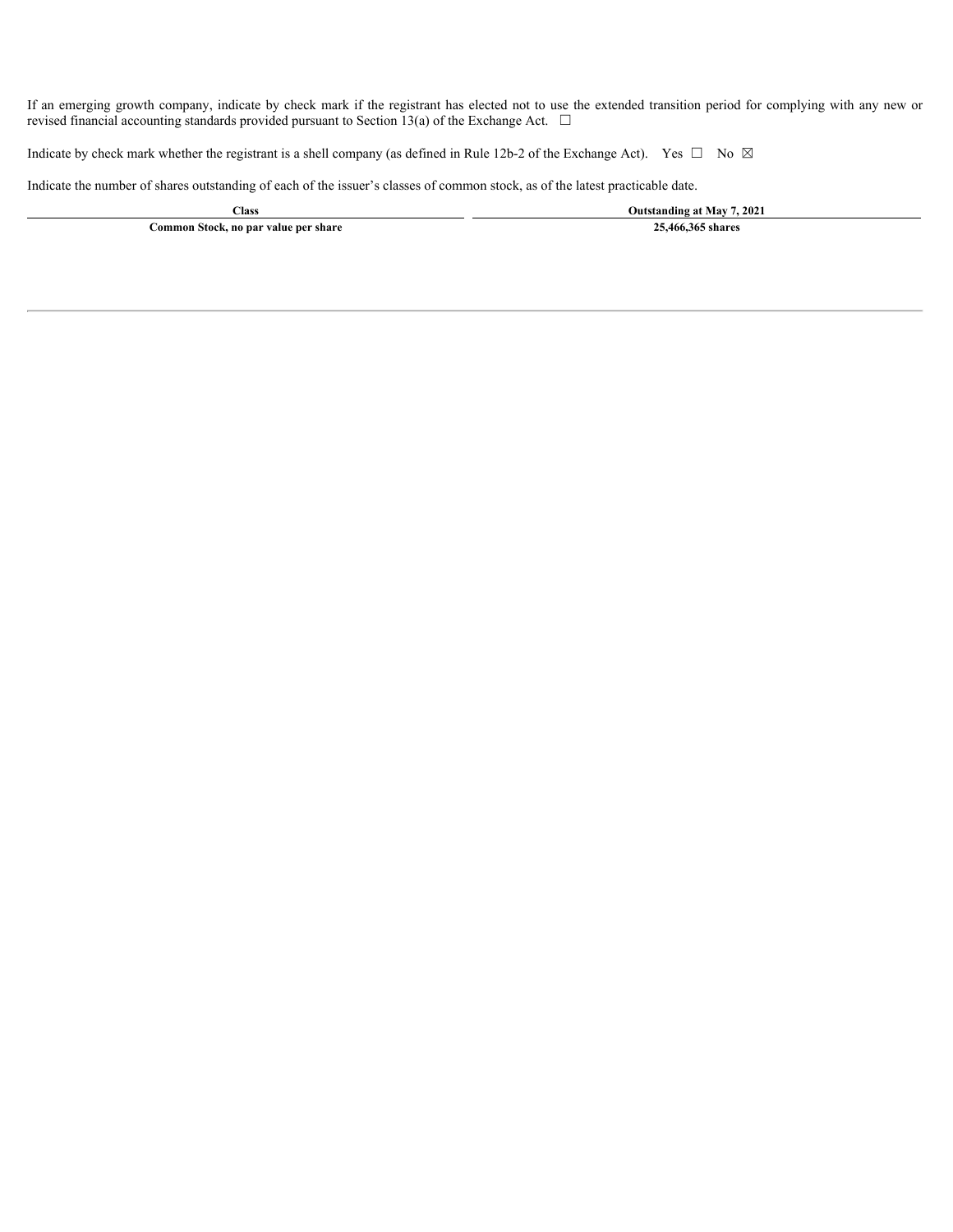## **SCANSOURCE, INC. INDEX TO FORM 10-Q March 31, 2021**

**Page #**

# **[PART I. FINANCIAL INFORMATION](#page-3-0)**

| Item 1.  | <b>Financial Statements</b>                                                                                                             |            |
|----------|-----------------------------------------------------------------------------------------------------------------------------------------|------------|
|          | Condensed Consolidated Balance Sheets (unaudited) at March 31, 2021 and June 30, 2020                                                   |            |
|          | Condensed Consolidated Income Statements (unaudited) for the Quarters and Nine Months Ended March 31, 2021                              |            |
|          | and 2020                                                                                                                                |            |
|          | Condensed Consolidated Statements of Comprehensive Income (unaudited) for the Quarters and Nine Months Ended                            |            |
|          | March 31, 2021 and 2020                                                                                                                 |            |
|          | Condensed Consolidated Statements of Shareholders' Equity (unaudited) for the Quarters and Nine Months Ended<br>March 31, 2021 and 2020 | 8          |
|          | Condensed Consolidated Statements of Cash Flows (unaudited) for the Nine Months Ended March 31, 2021 and                                |            |
|          | 2020                                                                                                                                    | <u>10</u>  |
|          | <b>Notes to Condensed Consolidated Financial Statements (unaudited)</b>                                                                 | <u> 12</u> |
| Item 2.  | <u>Management's Discussion and Analysis of Financial Condition and Results of Operations</u>                                            | 32         |
| Item 3.  | Quantitative and Qualitative Disclosures About Market Risk                                                                              | 51         |
| Item 4.  | <b>Controls and Procedures</b>                                                                                                          | 52         |
|          | PART II. OTHER INFORMATION                                                                                                              |            |
|          |                                                                                                                                         |            |
| Item 1   | <b>Legal Proceedings</b>                                                                                                                | <u>53</u>  |
| Item 1A. | <b>Risk Factors</b>                                                                                                                     | 53         |
| Item 2   | Unregistered Sales of Equity Securities and Use of Proceeds                                                                             | 53         |
| Item 6.  | <b>Exhibits</b>                                                                                                                         | 53         |
|          |                                                                                                                                         |            |
|          |                                                                                                                                         |            |

**[SIGNATURES](#page-52-4)** [54](#page-52-4)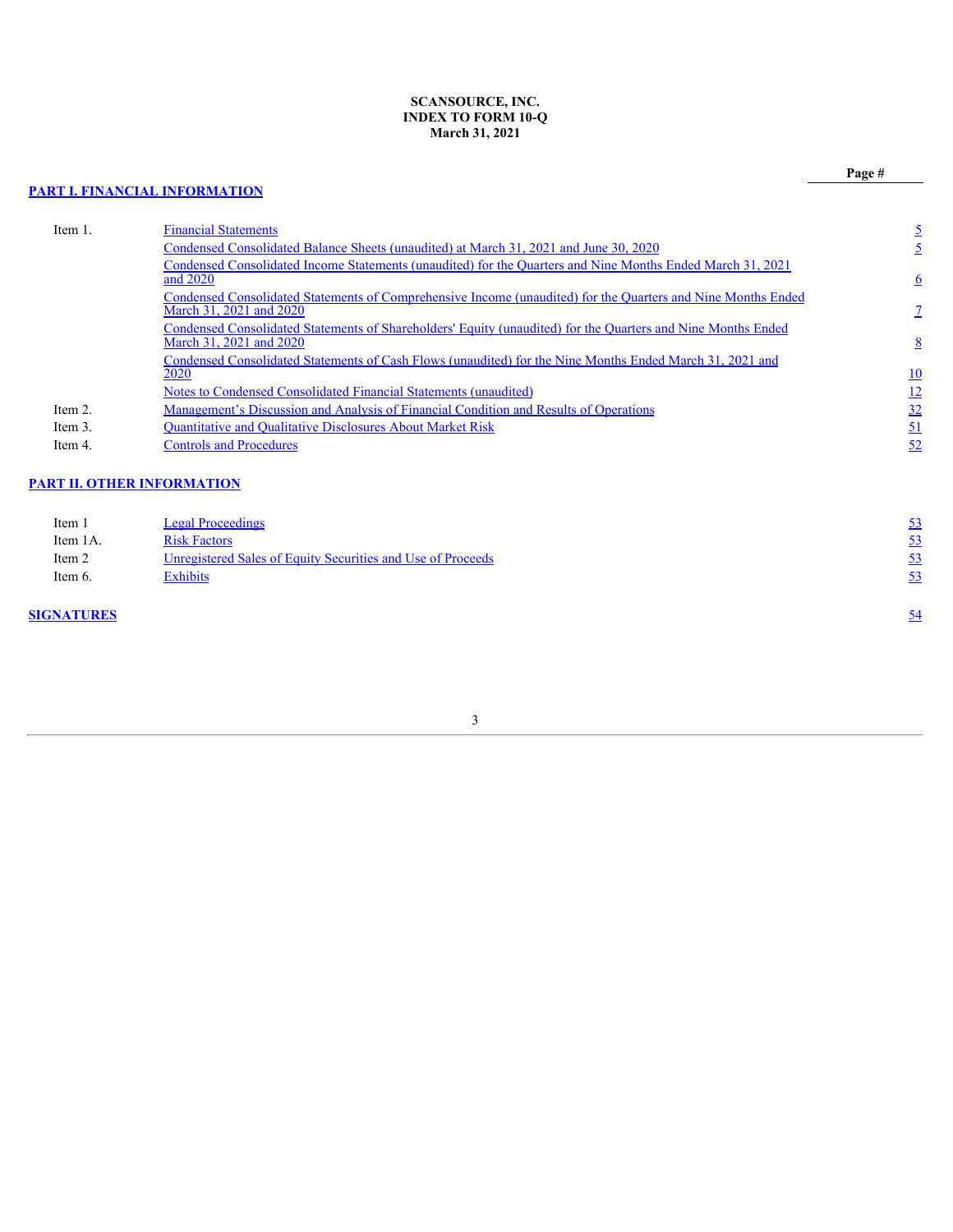#### <span id="page-3-0"></span>**FORWARD-LOOKING STATEMENTS**

Forward-looking statements are included in the "Risk Factors," "Legal Proceedings," "Management's Discussion and Analysis of Financial Condition and Results Tableof Contents<br>
Forward-looking statements are included in the "Risk Factors," "Legal Proceedings," "Margement's Discussion and Analysis of Financial Condition and Results<br>
of Operations," and "Quantitative and Qualitat "believes," "intends," "plans," "hopes," "forecasts," "seeks," "estimates," "goals," "projects," "strategy," "future," "likely," "may," "should," and variations of such words and similar expressions generally identify such forward-looking statements. Any forward-looking statement made by us in this Form 10-Q is based only on information currently available to us and speaks only as of the date on which it is made. Except as may be required by law, we expressly disclaim any obligation to update these forward-looking statements to reflect events or circumstances after the date of this Quarterly Report on Form 10-Q, except as required by law. Actual results could differ materially from those anticipated in these forward-looking statements as a result of a number of factors including, but not limited to, the impact of the COVID-19 pandemic on the Company's operations and financial condition and the potential prolonged economic weakness brought on by COVID-19, the failure to manage and implement the Company's organic growth strategy, credit risks involving the Company's larger customers and suppliers, changes in interest and exchange rates and regulatory regimes impacting the Company's international operations, risk to the Company's business from a cyber-security attack, a failure of the Company's IT systems, failure to hire and retain quality employees, loss of the Company's major customers, termination of the Company's relationship with key suppliers or a significant modification of the terms under which it operates with a key supplier, changes in the Company's operating strategy, and other factors set forth in "Risk Factors" contained in our Annual Report on Form 10-K for the year ended June 30, 2020.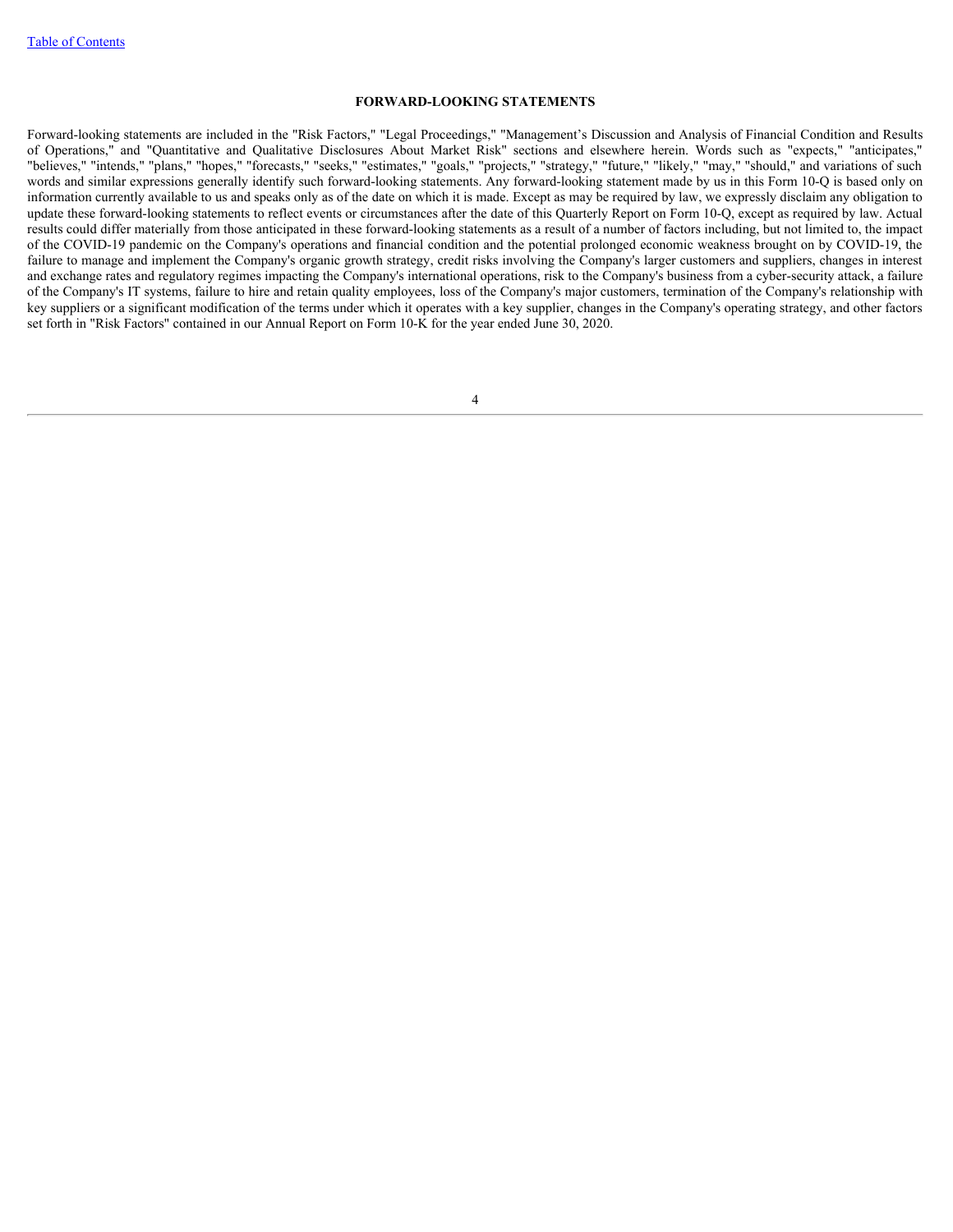## **PART I. FINANCIAL INFORMATION**

<span id="page-4-1"></span><span id="page-4-0"></span>**Item 1. Financial Statements**

## **SCANSOURCE, INC. AND SUBSIDIARIES CONDENSED CONSOLIDATED BALANCE SHEETS (UNAUDITED) (In thousands, except share information)**

|                                                                                                                                                                        |              | March 31, 2021    |    | June 30, 2020 |
|------------------------------------------------------------------------------------------------------------------------------------------------------------------------|--------------|-------------------|----|---------------|
| Assets                                                                                                                                                                 |              |                   |    |               |
| Current assets:                                                                                                                                                        |              |                   |    |               |
| Cash and cash equivalents                                                                                                                                              | $\mathbf{s}$ | $49.321$ \$       |    | 29,485        |
| Accounts receivable, less allowance of \$21,180 at March 31, 2021                                                                                                      |              |                   |    |               |
| and \$21,906 at June 30, 2020                                                                                                                                          |              | 509,404           |    | 443,185       |
| Inventories                                                                                                                                                            |              | 459,652           |    | 454,885       |
| Prepaid expenses and other current assets                                                                                                                              |              | 99,424            |    | 94,681        |
| Current assets held for sale                                                                                                                                           |              | $\hspace{0.05cm}$ |    | 181,231       |
| Total current assets                                                                                                                                                   |              | 1,117,801         |    | 1,203,467     |
| Property and equipment, net                                                                                                                                            |              | 45,316            |    | 55,641        |
| Goodwill                                                                                                                                                               |              | 217,093           |    | 214,288       |
| Identifiable intangible assets, net                                                                                                                                    |              | 109,172           |    | 121,547       |
| Deferred income taxes                                                                                                                                                  |              | 24,405            |    | 24,630        |
| Other non-current assets                                                                                                                                               |              | 68,835            |    | 72,521        |
| Total assets                                                                                                                                                           |              | 1,582,622 \$      |    | 1,692,094     |
| Liabilities and Shareholders' Equity                                                                                                                                   |              |                   |    |               |
| Current liabilities:                                                                                                                                                   |              |                   |    |               |
| Accounts payable                                                                                                                                                       | S            | 521,552 \$        |    | 454,240       |
| Accrued expenses and other current liabilities                                                                                                                         |              | 87,969            |    | 76,686        |
| Current portion of contingent consideration                                                                                                                            |              |                   |    | 46,334        |
| Income taxes payable                                                                                                                                                   |              | 5,333             |    | 5,886         |
| Current portion of long-term debt                                                                                                                                      |              | 7,843             |    | 7,839         |
| Current liabilities held for sale                                                                                                                                      |              |                   |    | 128,022       |
| Total current liabilities                                                                                                                                              |              | 622,697           |    | 719,007       |
| Deferred income taxes                                                                                                                                                  |              | 4,309             |    | 3,884         |
| Long-term debt, net of current portion                                                                                                                                 |              | 137,206           |    | 143,175       |
| Borrowings under revolving credit facility                                                                                                                             |              | 53,802            |    | 67,714        |
| Other long-term liabilities                                                                                                                                            |              | 74,033            |    | 80,068        |
| Total liabilities                                                                                                                                                      |              | 892,047           |    | 1,013,848     |
| Commitments and contingencies                                                                                                                                          |              |                   |    |               |
| Shareholders' equity:                                                                                                                                                  |              |                   |    |               |
| Preferred stock, no par value; 3,000,000 shares authorized, none issued                                                                                                |              |                   |    |               |
| Common stock, no par value; 45,000,000 shares authorized, 25,466,365 and 25,361,298 shares issued<br>and outstanding at March 31, 2021 and June 30, 2020, respectively |              | 68,895            |    | 63,765        |
| Retained earnings                                                                                                                                                      |              | 734,361           |    | 747,276       |
| Accumulated other comprehensive loss                                                                                                                                   |              | (112,681)         |    | (132,795)     |
| Total shareholders' equity                                                                                                                                             |              | 690,575           |    | 678,246       |
| Total liabilities and shareholders' equity                                                                                                                             |              | 1,582,622         | -S | 1,692,094     |
|                                                                                                                                                                        |              |                   |    |               |

<span id="page-4-2"></span>June 30, 2020 amounts are derived from audited consolidated financial statements.

See accompanying notes to these condensed consolidated financial statements.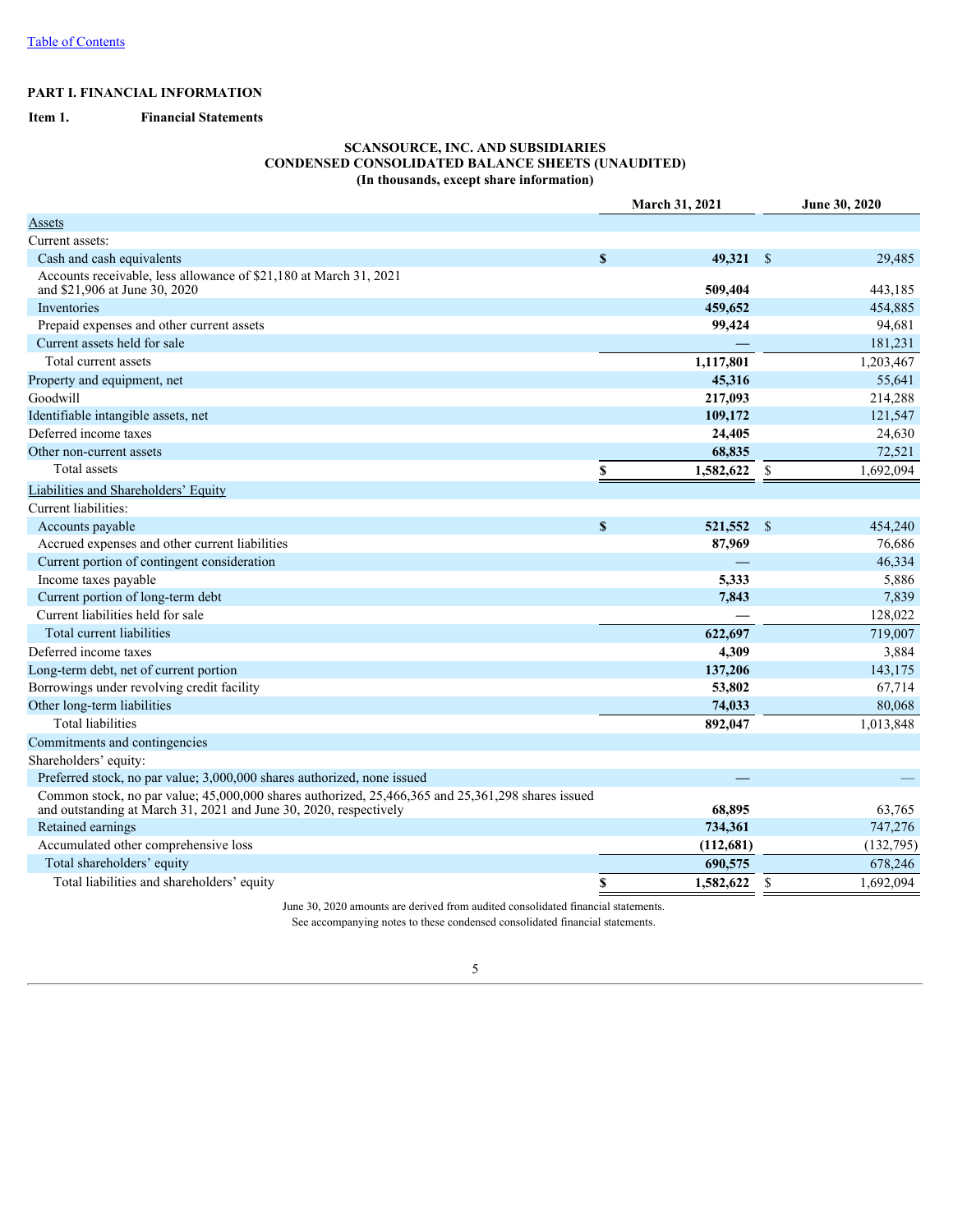## **SCANSOURCE, INC. AND SUBSIDIARIES CONDENSED CONSOLIDATED INCOME STATEMENTS (UNAUDITED) (In thousands, except per share data)**

|                                                                 |              | <b>Ouarter</b> ended<br>March 31, |              |             |              |               | Nine months ended<br>March 31, |           |
|-----------------------------------------------------------------|--------------|-----------------------------------|--------------|-------------|--------------|---------------|--------------------------------|-----------|
|                                                                 |              | 2021                              |              | 2020        |              | 2021          |                                | 2020      |
| Net sales                                                       | S            | 729,873 \$                        |              | 744,584 \$  |              | 2,298,111 \$  |                                | 2,411,285 |
| Cost of goods sold                                              |              | 641,757                           |              | 660,006     |              | 2,043,172     |                                | 2,129,862 |
| Gross profit                                                    |              | 88,116                            |              | 84,578      |              | 254,939       |                                | 281,423   |
| Selling, general and administrative expenses                    |              | 60,099                            |              | 64,971      |              | 182,681       |                                | 201,344   |
| Depreciation expense                                            |              | 3,141                             |              | 3,268       |              | 9,634         |                                | 9,729     |
| Intangible amortization expense                                 |              | 4,880                             |              | 5,159       |              | 14,595        |                                | 15,007    |
| Restructuring and other charges                                 |              | 560                               |              | 169         |              | 9,312         |                                | 604       |
| Change in fair value of contingent consideration                |              |                                   |              | 618         |              | 516           |                                | 6,266     |
| Operating income                                                |              | 19,436                            |              | 10,393      |              | 38,201        |                                | 48,473    |
| Interest expense                                                |              | 1,576                             |              | 3,098       |              | 5,285         |                                | 9,727     |
| Interest income                                                 |              | (745)                             |              | (1,080)     |              | (1,756)       |                                | (2,627)   |
| Other (income) expense, net                                     |              | (302)                             |              | (137)       |              | 183           |                                | 198       |
| Income before income taxes                                      |              | 18,907                            |              | 8,512       |              | 34,489        |                                | 41,175    |
| Provision for income taxes                                      |              | 5,121                             |              | 2,797       |              | 9,757         |                                | 11,542    |
| Net income from continuing operations                           |              | 13,786                            |              | 5,715       |              | 24,732        |                                | 29,633    |
| Net loss from discontinued operations                           |              | (688)                             |              | (4,002)     |              | (37, 647)     |                                | (5,025)   |
| Net income (loss)                                               |              | 13,098                            | <sup>S</sup> | $1,713$ \$  |              | $(12,915)$ \$ |                                | 24,608    |
| Per share data:                                                 |              |                                   |              |             |              |               |                                |           |
| Net income from continuing operations per common share, basic   | S            | 0.54 S                            |              | 0.23        | $\mathbf{s}$ | 0.97 S        |                                | 1.17      |
| Net loss from discontinued operations per common share, basic   |              | (0.03)                            |              | $(0.16)$ \$ |              | $(1.48)$ \$   |                                | (0.20)    |
| Net income (loss) per common share, basic                       | S            | 0.51 S                            |              | 0.07        | S            | $(0.51)$ \$   |                                | 0.97      |
| Weighted-average shares outstanding, basic                      |              | 25,455                            |              | 25,346      |              | 25,404        |                                | 25,386    |
| Net income from continuing operations per common share, diluted | $\mathbf{s}$ | $0.54$ \$                         |              | $0.23$ \$   |              | 0.97 S        |                                | 1.16      |
| Net loss from discontinued operations per common share, diluted |              | (0.03)                            |              | (0.16)      | -S           | $(1.48)$ \$   |                                | (0.20)    |
| Net income (loss) per common share, diluted                     |              | 0.51                              | <sup>S</sup> | 0.07        | <sup>S</sup> | (0.51)        |                                | 0.97      |
| Weighted-average shares outstanding, diluted                    |              | 25,572                            |              | 25,363      |              | 25,484        |                                | 25,444    |

<span id="page-5-0"></span>See accompanying notes to these condensed consolidated financial statements.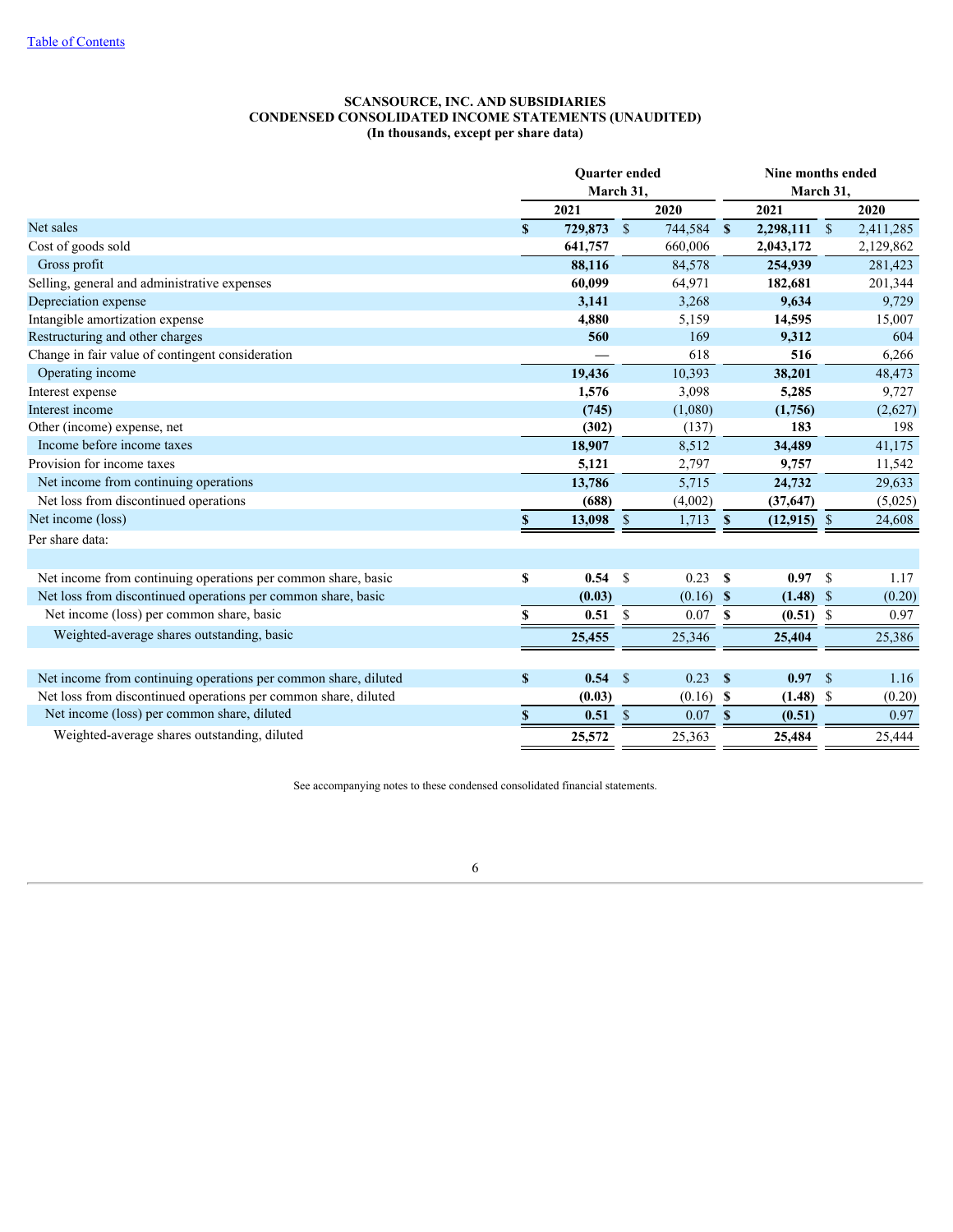## **SCANSOURCE, INC. AND SUBSIDIARIES CONDENSED CONSOLIDATED STATEMENTS OF COMPREHENSIVE INCOME (UNAUDITED) (In thousands)**

<span id="page-6-0"></span>

|                                                             | <b>Ouarter ended</b> |  |                                | Nine months ended |               |  |           |  |  |
|-------------------------------------------------------------|----------------------|--|--------------------------------|-------------------|---------------|--|-----------|--|--|
|                                                             | March 31.            |  |                                |                   | March 31.     |  |           |  |  |
|                                                             | 2021                 |  | 2020                           |                   | 2021          |  | 2020      |  |  |
| Net income (loss)                                           | $13,098$ \$          |  | $1,713$ \$                     |                   | $(12.915)$ \$ |  | 24,608    |  |  |
| Unrealized gain (loss) on hedged transaction, net of tax    | 1,582                |  | (4,046)                        |                   | 2,209         |  | (4,217)   |  |  |
| Unrealized foreign currency translation adjustment          | (9,216)              |  | (28, 788)                      |                   | 6,269         |  | (34, 869) |  |  |
| Realized foreign currency loss from discontinued operations |                      |  | $\overbrace{\hspace{25mm}}^{}$ |                   | 11.635        |  |           |  |  |
| Comprehensive income (loss)                                 | 5,464                |  | $(31,121)$ \$                  |                   | 7,198         |  | (14, 478) |  |  |
|                                                             |                      |  |                                |                   |               |  |           |  |  |

See accompanying notes to these condensed consolidated financial statements.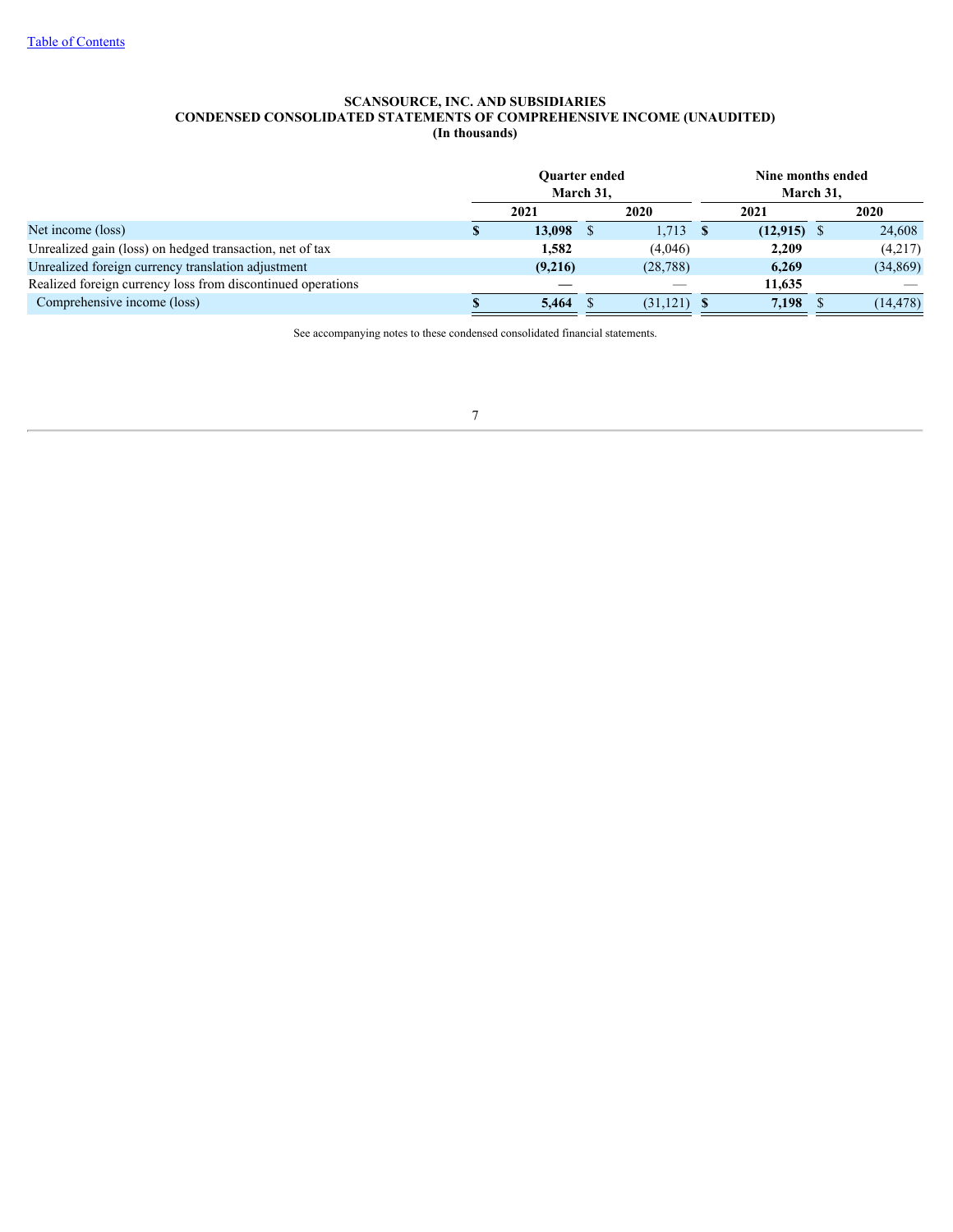## **SCANSOURCE, INC. AND SUBSIDIARIES CONDENSED CONSOLIDATED STATEMENTS OF SHAREHOLDERS' EQUITY (UNAUDITED) (In thousands, except share information)**

|                                                                                                                                | Common<br><b>Stock</b><br>(Shares) |               | Common<br><b>Stock</b><br>(Amount) | <b>Retained</b><br><b>Earnings</b> |    | <b>Accumulated</b><br>Other<br>Comprehensive<br>Loss | Total     |
|--------------------------------------------------------------------------------------------------------------------------------|------------------------------------|---------------|------------------------------------|------------------------------------|----|------------------------------------------------------|-----------|
| Balance at June 30, 2020                                                                                                       | 25,361,298                         | <sup>\$</sup> | 63,765                             | 747,276 \$                         |    | $(132,795)$ \$                                       | 678,246   |
| Net loss                                                                                                                       |                                    |               |                                    | (11, 819)                          |    |                                                      | (11, 819) |
| Unrealized gain on hedged transaction, net of tax                                                                              |                                    |               |                                    |                                    |    | 109                                                  | 109       |
| Unrealized foreign currency translation adjustment                                                                             |                                    |               |                                    |                                    |    | 3,511                                                | 3,511     |
| Share-based compensation                                                                                                       |                                    |               | 1,180                              |                                    |    |                                                      | 1,180     |
| Balance at September 30, 2020                                                                                                  | 25,361,298                         |               | 64,945                             | 735,457                            | -S | (129, 175)                                           | 671,227   |
| Net loss                                                                                                                       |                                    |               |                                    | (14, 194)                          |    |                                                      | (14, 194) |
| Unrealized gain on hedged transaction, net of tax                                                                              |                                    |               |                                    |                                    |    | 519                                                  | 519       |
| Unrealized foreign currency translation adjustment                                                                             |                                    |               |                                    |                                    |    | 11,974                                               | 11,974    |
| Realized foreign currency loss from discontinued operations                                                                    |                                    |               |                                    |                                    |    | 11,635                                               | 11,635    |
| Exercise of stock options and shares issued under share-based<br>compensation plans, net of shares withheld for employee taxes | 90,342                             |               | (1,036)                            |                                    |    |                                                      | (1,036)   |
| Share-based compensation                                                                                                       |                                    |               | 2,015                              |                                    |    |                                                      | 2,015     |
| Balance at December 31, 2020                                                                                                   | 25,451,640                         |               | 65,924                             | 721,263                            |    | (105, 048)                                           | 682,139   |
| Net income                                                                                                                     |                                    |               |                                    | 13,098                             |    |                                                      | 13,098    |
| Unrealized gain on hedged transaction, net of tax                                                                              |                                    |               |                                    |                                    |    | 1,582                                                | 1,582     |
| Unrealized foreign currency translation adjustment                                                                             |                                    |               |                                    |                                    |    | (9,216)                                              | (9,216)   |
| Exercise of stock options and shares issued under share-based<br>compensation plans, net of shares withheld for employee taxes | 14,725                             |               | 439                                |                                    |    |                                                      | 439       |
| Share-based compensation                                                                                                       |                                    |               | 2,532                              |                                    |    |                                                      | 2,532     |
| Balance at March 31, 2021                                                                                                      | 25,466,365                         |               | 68,895                             | 734,361                            |    | (112,681)                                            | 690,575   |
|                                                                                                                                |                                    |               |                                    |                                    |    |                                                      |           |

See accompanying notes to these condensed consolidated financial statements.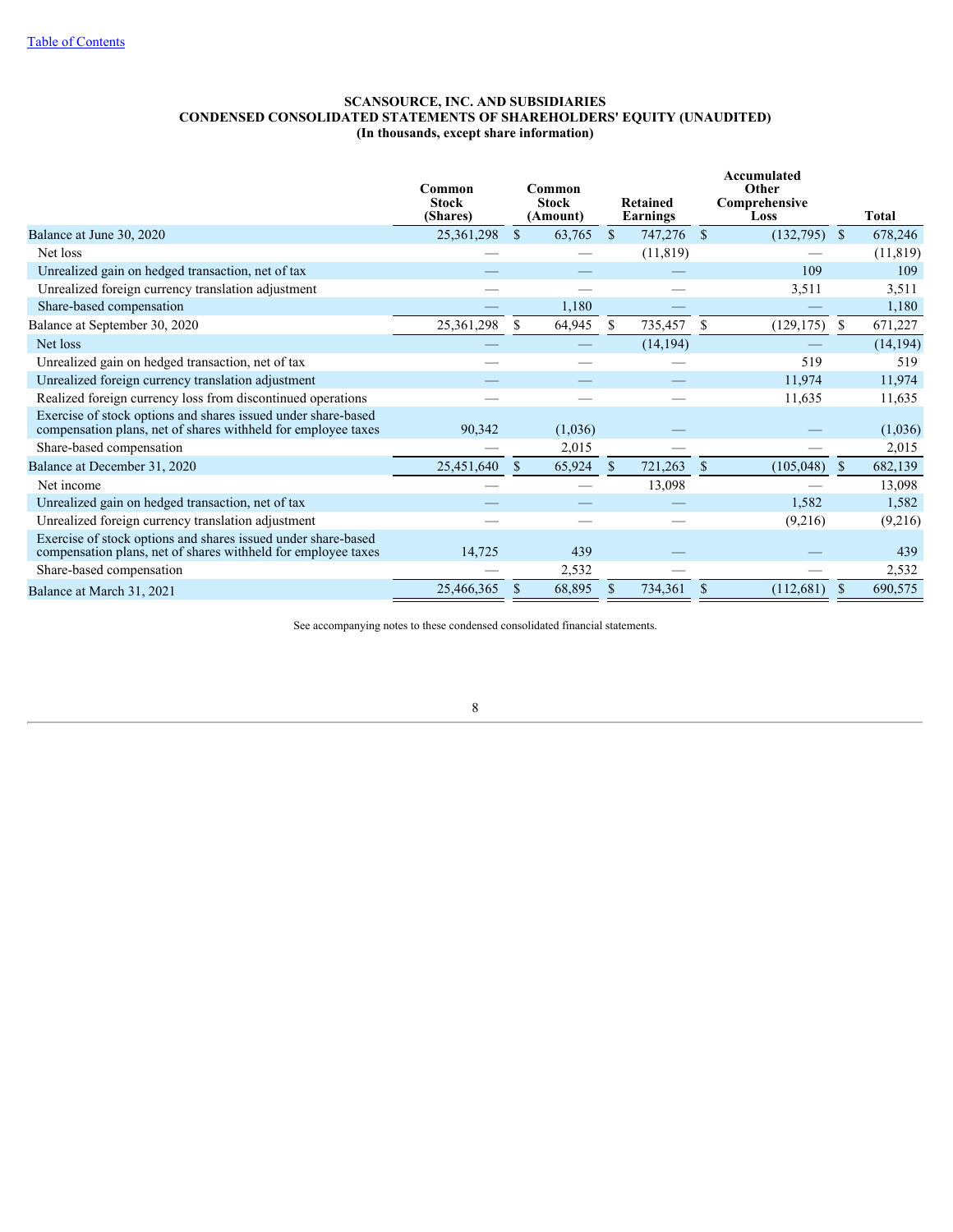## **SCANSOURCE, INC. AND SUBSIDIARIES CONDENSED CONSOLIDATED STATEMENTS OF SHAREHOLDERS' EQUITY (UNAUDITED) (In thousands, except share information)**

|                                                                                                                                | Common<br><b>Stock</b><br>(Shares) |                    | Common<br><b>Stock</b><br>(Amount) |               | <b>Retained</b><br>Earnings |    | Accumulated<br>Other<br>Comprehensive<br>Loss | Total     |
|--------------------------------------------------------------------------------------------------------------------------------|------------------------------------|--------------------|------------------------------------|---------------|-----------------------------|----|-----------------------------------------------|-----------|
| Balance at June 30, 2019                                                                                                       | 25,408,397                         | $\mathbf{\hat{s}}$ | 64,287                             | - \$          | 939,930 \$                  |    | $(90,088)$ \$                                 | 914,129   |
| Net income                                                                                                                     |                                    |                    |                                    |               | 11,530                      |    |                                               | 11,530    |
| Unrealized loss on hedged transaction, net of tax                                                                              |                                    |                    |                                    |               |                             |    | (1,071)                                       | (1,071)   |
| Unrealized foreign currency translation adjustment                                                                             |                                    |                    |                                    |               |                             |    | (14, 639)                                     | (14, 639) |
| Exercise of stock options and shares issued under share-based<br>compensation plans, net of shares withheld for employee taxes | 786                                |                    | (12)                               |               |                             |    |                                               | (12)      |
| Common stock repurchased                                                                                                       | (168,068)                          |                    | (5, 432)                           |               |                             |    |                                               | (5, 432)  |
| Share-based compensation                                                                                                       |                                    |                    | 1,246                              |               |                             |    |                                               | 1,246     |
| Balance at September 30, 2019                                                                                                  | 25, 241, 115                       |                    | 60,089                             | <sup>\$</sup> | 951,460                     | -S | (105,798)                                     | 905,751   |
| Net income                                                                                                                     |                                    |                    |                                    |               | 11,366                      |    |                                               | 11,366    |
| Unrealized gain on hedged transaction, net of tax                                                                              |                                    |                    |                                    |               |                             |    | 900                                           | 900       |
| Unrealized foreign currency translation adjustment                                                                             |                                    |                    |                                    |               |                             |    | 8,558                                         | 8,558     |
| Exercise of stock options and shares issued under share-based<br>compensation plans, net of shares withheld for employee taxes | 104,683                            |                    | (621)                              |               |                             |    |                                               | (621)     |
| Share-based compensation                                                                                                       |                                    |                    | 1,627                              |               |                             |    |                                               | 1,627     |
| Balance at December 31, 2019                                                                                                   | 25,345,798                         |                    | 61,095                             | -S            | 962,825                     | -S | (96, 340)                                     | 927,580   |
| Net income                                                                                                                     |                                    |                    |                                    |               | 1,713                       |    |                                               | 1,713     |
| Unrealized loss on hedged transaction, net of tax                                                                              |                                    |                    |                                    |               |                             |    | (4,046)                                       | (4,046)   |
| Foreign currency translation adjustment                                                                                        |                                    |                    |                                    |               |                             |    | (28, 788)                                     | (28, 788) |
| Exercise of stock options and shares issued under share-based<br>compensation plans, net of shares withheld for employee taxes |                                    |                    | 34                                 |               |                             |    |                                               | 34        |
| Share-based compensation                                                                                                       |                                    |                    | 1,185                              |               |                             |    |                                               | 1,185     |
| Balance at March 31, 2020                                                                                                      | 25,345,798                         |                    | 62,314                             |               | 964,538                     |    | (129, 174)                                    | 897,678   |
|                                                                                                                                |                                    |                    |                                    |               |                             |    |                                               |           |

<span id="page-8-0"></span>See accompanying notes to these condensed consolidated financial statements.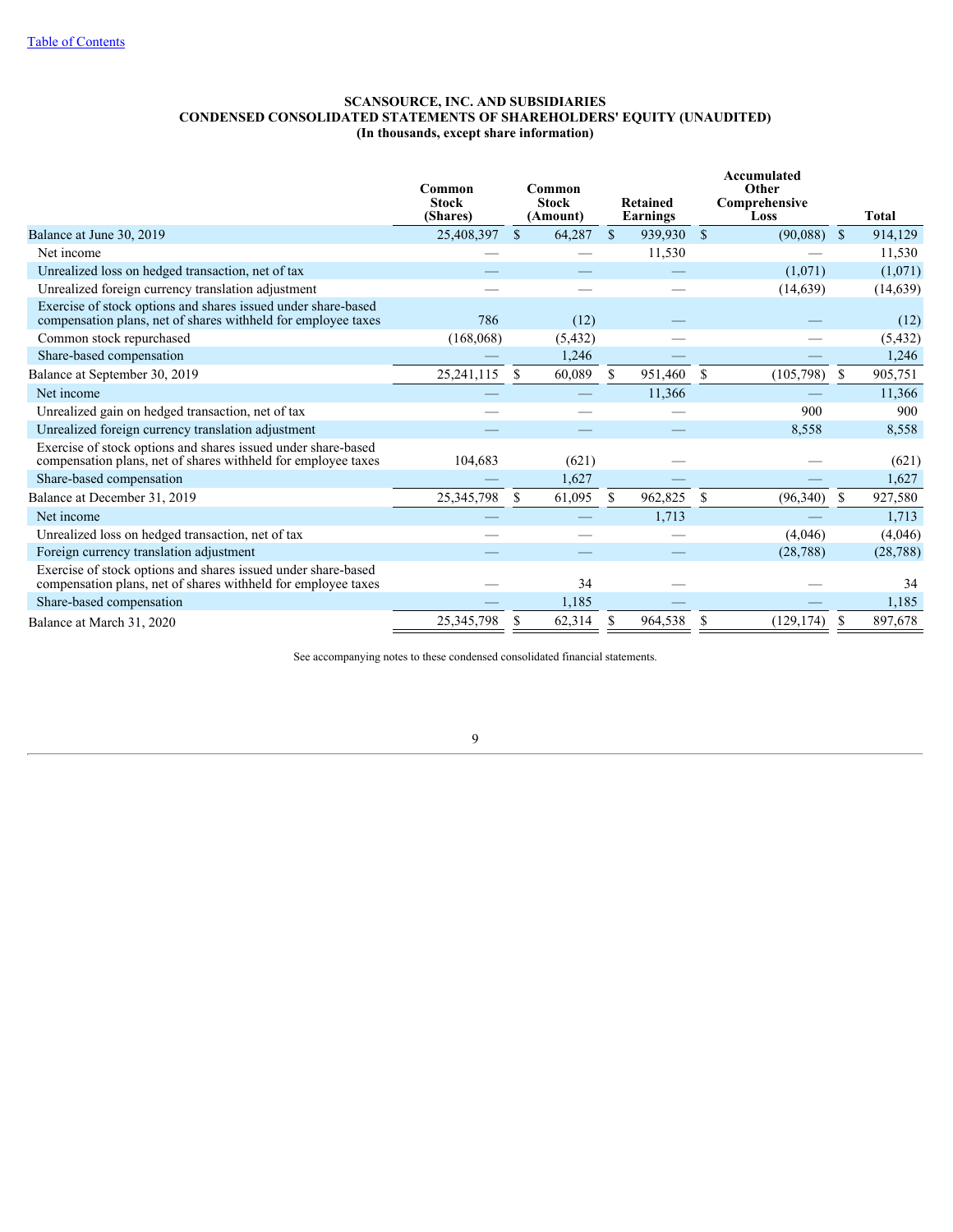## **SCANSOURCE, INC. AND SUBSIDIARIES CONDENSED CONSOLIDATED STATEMENTS OF CASH FLOWS (UNAUDITED) (In thousands)**

| 2020<br>2021<br>Cash flows from operating activities:<br>Net (loss) income<br>$(12,915)$ \$<br>24,608<br>S<br>Net loss from discontinued operations<br>(37, 647)<br>(5,025)<br>Net income from continuing operations<br>24,732<br>29,633<br>Adjustments to reconcile net income to net cash provided by operating activities of continuing operations:<br>Depreciation and amortization<br>25,417<br>26,585<br>313<br>Amortization of debt issue costs<br>313<br>Provision for doubtful accounts<br>226<br>1,399<br>Share-based compensation<br>4,053<br>5,711<br>Deferred income taxes<br>(26)<br>(1, 479)<br>Change in fair value of contingent consideration<br>516<br>6,266<br>Contingent consideration payments excess<br>(5, 457)<br>(3,050)<br>Finance lease interest<br>96<br>64<br>Changes in operating assets and liabilities, net of acquisitions:<br>Accounts receivable<br>(68, 654)<br>(85)<br><b>Inventories</b><br>(5,907)<br>(7, 446)<br>(10, 977)<br>Prepaid expenses and other assets<br>(1,641)<br>Other non-current assets<br>2,846<br>(1,029)<br>Accounts payable<br>69,609<br>55,378<br>8,434<br>13,233<br>Accrued expenses and other liabilities<br>Income taxes payable<br>(793)<br>(4, 775)<br>Net cash provided by operating activities of continuing operations<br>55,422<br>108,083<br>Cash flows from investing activities of continuing operations:<br>Capital expenditures<br>(2, 283)<br>(6, 575)<br>Cash paid for business acquisitions, net of cash acquired<br>(48, 915)<br>Proceeds from the sale of discontinued operations<br>34,356<br>Net cash provided by (used in) investing activities of continuing operations<br>32,073<br>(55, 490)<br>Cash flows from financing activities of continuing operations:<br>Borrowings on revolving credit, net of expenses<br>1,608,472<br>1,486,464<br>Repayments on revolving credit, net of expenses<br>(1,500,375)<br>(1,650,862)<br>Borrowings on long-term debt, net<br>(5,964)<br>(3,147)<br>Repayments of finance lease obligations<br>(974)<br>(660)<br>Contingent consideration payments<br>(41, 393)<br>(35, 481)<br>Exercise of stock options<br>439<br>754<br>Taxes paid on settlement of equity awards<br>(1, 354)<br>(1,036)<br>Repurchase of common stock<br>(6,077) |                                                                |  | Nine months ended |           |  |
|-------------------------------------------------------------------------------------------------------------------------------------------------------------------------------------------------------------------------------------------------------------------------------------------------------------------------------------------------------------------------------------------------------------------------------------------------------------------------------------------------------------------------------------------------------------------------------------------------------------------------------------------------------------------------------------------------------------------------------------------------------------------------------------------------------------------------------------------------------------------------------------------------------------------------------------------------------------------------------------------------------------------------------------------------------------------------------------------------------------------------------------------------------------------------------------------------------------------------------------------------------------------------------------------------------------------------------------------------------------------------------------------------------------------------------------------------------------------------------------------------------------------------------------------------------------------------------------------------------------------------------------------------------------------------------------------------------------------------------------------------------------------------------------------------------------------------------------------------------------------------------------------------------------------------------------------------------------------------------------------------------------------------------------------------------------------------------------------------------------------------------------------------------------------------------------------------------------------------------------------------------------------|----------------------------------------------------------------|--|-------------------|-----------|--|
|                                                                                                                                                                                                                                                                                                                                                                                                                                                                                                                                                                                                                                                                                                                                                                                                                                                                                                                                                                                                                                                                                                                                                                                                                                                                                                                                                                                                                                                                                                                                                                                                                                                                                                                                                                                                                                                                                                                                                                                                                                                                                                                                                                                                                                                                   |                                                                |  |                   |           |  |
|                                                                                                                                                                                                                                                                                                                                                                                                                                                                                                                                                                                                                                                                                                                                                                                                                                                                                                                                                                                                                                                                                                                                                                                                                                                                                                                                                                                                                                                                                                                                                                                                                                                                                                                                                                                                                                                                                                                                                                                                                                                                                                                                                                                                                                                                   |                                                                |  |                   |           |  |
|                                                                                                                                                                                                                                                                                                                                                                                                                                                                                                                                                                                                                                                                                                                                                                                                                                                                                                                                                                                                                                                                                                                                                                                                                                                                                                                                                                                                                                                                                                                                                                                                                                                                                                                                                                                                                                                                                                                                                                                                                                                                                                                                                                                                                                                                   |                                                                |  |                   |           |  |
|                                                                                                                                                                                                                                                                                                                                                                                                                                                                                                                                                                                                                                                                                                                                                                                                                                                                                                                                                                                                                                                                                                                                                                                                                                                                                                                                                                                                                                                                                                                                                                                                                                                                                                                                                                                                                                                                                                                                                                                                                                                                                                                                                                                                                                                                   |                                                                |  |                   |           |  |
|                                                                                                                                                                                                                                                                                                                                                                                                                                                                                                                                                                                                                                                                                                                                                                                                                                                                                                                                                                                                                                                                                                                                                                                                                                                                                                                                                                                                                                                                                                                                                                                                                                                                                                                                                                                                                                                                                                                                                                                                                                                                                                                                                                                                                                                                   |                                                                |  |                   |           |  |
|                                                                                                                                                                                                                                                                                                                                                                                                                                                                                                                                                                                                                                                                                                                                                                                                                                                                                                                                                                                                                                                                                                                                                                                                                                                                                                                                                                                                                                                                                                                                                                                                                                                                                                                                                                                                                                                                                                                                                                                                                                                                                                                                                                                                                                                                   |                                                                |  |                   |           |  |
|                                                                                                                                                                                                                                                                                                                                                                                                                                                                                                                                                                                                                                                                                                                                                                                                                                                                                                                                                                                                                                                                                                                                                                                                                                                                                                                                                                                                                                                                                                                                                                                                                                                                                                                                                                                                                                                                                                                                                                                                                                                                                                                                                                                                                                                                   |                                                                |  |                   |           |  |
|                                                                                                                                                                                                                                                                                                                                                                                                                                                                                                                                                                                                                                                                                                                                                                                                                                                                                                                                                                                                                                                                                                                                                                                                                                                                                                                                                                                                                                                                                                                                                                                                                                                                                                                                                                                                                                                                                                                                                                                                                                                                                                                                                                                                                                                                   |                                                                |  |                   |           |  |
|                                                                                                                                                                                                                                                                                                                                                                                                                                                                                                                                                                                                                                                                                                                                                                                                                                                                                                                                                                                                                                                                                                                                                                                                                                                                                                                                                                                                                                                                                                                                                                                                                                                                                                                                                                                                                                                                                                                                                                                                                                                                                                                                                                                                                                                                   |                                                                |  |                   |           |  |
|                                                                                                                                                                                                                                                                                                                                                                                                                                                                                                                                                                                                                                                                                                                                                                                                                                                                                                                                                                                                                                                                                                                                                                                                                                                                                                                                                                                                                                                                                                                                                                                                                                                                                                                                                                                                                                                                                                                                                                                                                                                                                                                                                                                                                                                                   |                                                                |  |                   |           |  |
|                                                                                                                                                                                                                                                                                                                                                                                                                                                                                                                                                                                                                                                                                                                                                                                                                                                                                                                                                                                                                                                                                                                                                                                                                                                                                                                                                                                                                                                                                                                                                                                                                                                                                                                                                                                                                                                                                                                                                                                                                                                                                                                                                                                                                                                                   |                                                                |  |                   |           |  |
|                                                                                                                                                                                                                                                                                                                                                                                                                                                                                                                                                                                                                                                                                                                                                                                                                                                                                                                                                                                                                                                                                                                                                                                                                                                                                                                                                                                                                                                                                                                                                                                                                                                                                                                                                                                                                                                                                                                                                                                                                                                                                                                                                                                                                                                                   |                                                                |  |                   |           |  |
|                                                                                                                                                                                                                                                                                                                                                                                                                                                                                                                                                                                                                                                                                                                                                                                                                                                                                                                                                                                                                                                                                                                                                                                                                                                                                                                                                                                                                                                                                                                                                                                                                                                                                                                                                                                                                                                                                                                                                                                                                                                                                                                                                                                                                                                                   |                                                                |  |                   |           |  |
|                                                                                                                                                                                                                                                                                                                                                                                                                                                                                                                                                                                                                                                                                                                                                                                                                                                                                                                                                                                                                                                                                                                                                                                                                                                                                                                                                                                                                                                                                                                                                                                                                                                                                                                                                                                                                                                                                                                                                                                                                                                                                                                                                                                                                                                                   |                                                                |  |                   |           |  |
|                                                                                                                                                                                                                                                                                                                                                                                                                                                                                                                                                                                                                                                                                                                                                                                                                                                                                                                                                                                                                                                                                                                                                                                                                                                                                                                                                                                                                                                                                                                                                                                                                                                                                                                                                                                                                                                                                                                                                                                                                                                                                                                                                                                                                                                                   |                                                                |  |                   |           |  |
|                                                                                                                                                                                                                                                                                                                                                                                                                                                                                                                                                                                                                                                                                                                                                                                                                                                                                                                                                                                                                                                                                                                                                                                                                                                                                                                                                                                                                                                                                                                                                                                                                                                                                                                                                                                                                                                                                                                                                                                                                                                                                                                                                                                                                                                                   |                                                                |  |                   |           |  |
|                                                                                                                                                                                                                                                                                                                                                                                                                                                                                                                                                                                                                                                                                                                                                                                                                                                                                                                                                                                                                                                                                                                                                                                                                                                                                                                                                                                                                                                                                                                                                                                                                                                                                                                                                                                                                                                                                                                                                                                                                                                                                                                                                                                                                                                                   |                                                                |  |                   |           |  |
|                                                                                                                                                                                                                                                                                                                                                                                                                                                                                                                                                                                                                                                                                                                                                                                                                                                                                                                                                                                                                                                                                                                                                                                                                                                                                                                                                                                                                                                                                                                                                                                                                                                                                                                                                                                                                                                                                                                                                                                                                                                                                                                                                                                                                                                                   |                                                                |  |                   |           |  |
|                                                                                                                                                                                                                                                                                                                                                                                                                                                                                                                                                                                                                                                                                                                                                                                                                                                                                                                                                                                                                                                                                                                                                                                                                                                                                                                                                                                                                                                                                                                                                                                                                                                                                                                                                                                                                                                                                                                                                                                                                                                                                                                                                                                                                                                                   |                                                                |  |                   |           |  |
|                                                                                                                                                                                                                                                                                                                                                                                                                                                                                                                                                                                                                                                                                                                                                                                                                                                                                                                                                                                                                                                                                                                                                                                                                                                                                                                                                                                                                                                                                                                                                                                                                                                                                                                                                                                                                                                                                                                                                                                                                                                                                                                                                                                                                                                                   |                                                                |  |                   |           |  |
|                                                                                                                                                                                                                                                                                                                                                                                                                                                                                                                                                                                                                                                                                                                                                                                                                                                                                                                                                                                                                                                                                                                                                                                                                                                                                                                                                                                                                                                                                                                                                                                                                                                                                                                                                                                                                                                                                                                                                                                                                                                                                                                                                                                                                                                                   |                                                                |  |                   |           |  |
|                                                                                                                                                                                                                                                                                                                                                                                                                                                                                                                                                                                                                                                                                                                                                                                                                                                                                                                                                                                                                                                                                                                                                                                                                                                                                                                                                                                                                                                                                                                                                                                                                                                                                                                                                                                                                                                                                                                                                                                                                                                                                                                                                                                                                                                                   |                                                                |  |                   |           |  |
|                                                                                                                                                                                                                                                                                                                                                                                                                                                                                                                                                                                                                                                                                                                                                                                                                                                                                                                                                                                                                                                                                                                                                                                                                                                                                                                                                                                                                                                                                                                                                                                                                                                                                                                                                                                                                                                                                                                                                                                                                                                                                                                                                                                                                                                                   |                                                                |  |                   |           |  |
|                                                                                                                                                                                                                                                                                                                                                                                                                                                                                                                                                                                                                                                                                                                                                                                                                                                                                                                                                                                                                                                                                                                                                                                                                                                                                                                                                                                                                                                                                                                                                                                                                                                                                                                                                                                                                                                                                                                                                                                                                                                                                                                                                                                                                                                                   |                                                                |  |                   |           |  |
|                                                                                                                                                                                                                                                                                                                                                                                                                                                                                                                                                                                                                                                                                                                                                                                                                                                                                                                                                                                                                                                                                                                                                                                                                                                                                                                                                                                                                                                                                                                                                                                                                                                                                                                                                                                                                                                                                                                                                                                                                                                                                                                                                                                                                                                                   |                                                                |  |                   |           |  |
|                                                                                                                                                                                                                                                                                                                                                                                                                                                                                                                                                                                                                                                                                                                                                                                                                                                                                                                                                                                                                                                                                                                                                                                                                                                                                                                                                                                                                                                                                                                                                                                                                                                                                                                                                                                                                                                                                                                                                                                                                                                                                                                                                                                                                                                                   |                                                                |  |                   |           |  |
|                                                                                                                                                                                                                                                                                                                                                                                                                                                                                                                                                                                                                                                                                                                                                                                                                                                                                                                                                                                                                                                                                                                                                                                                                                                                                                                                                                                                                                                                                                                                                                                                                                                                                                                                                                                                                                                                                                                                                                                                                                                                                                                                                                                                                                                                   |                                                                |  |                   |           |  |
|                                                                                                                                                                                                                                                                                                                                                                                                                                                                                                                                                                                                                                                                                                                                                                                                                                                                                                                                                                                                                                                                                                                                                                                                                                                                                                                                                                                                                                                                                                                                                                                                                                                                                                                                                                                                                                                                                                                                                                                                                                                                                                                                                                                                                                                                   |                                                                |  |                   |           |  |
|                                                                                                                                                                                                                                                                                                                                                                                                                                                                                                                                                                                                                                                                                                                                                                                                                                                                                                                                                                                                                                                                                                                                                                                                                                                                                                                                                                                                                                                                                                                                                                                                                                                                                                                                                                                                                                                                                                                                                                                                                                                                                                                                                                                                                                                                   |                                                                |  |                   |           |  |
|                                                                                                                                                                                                                                                                                                                                                                                                                                                                                                                                                                                                                                                                                                                                                                                                                                                                                                                                                                                                                                                                                                                                                                                                                                                                                                                                                                                                                                                                                                                                                                                                                                                                                                                                                                                                                                                                                                                                                                                                                                                                                                                                                                                                                                                                   |                                                                |  |                   |           |  |
|                                                                                                                                                                                                                                                                                                                                                                                                                                                                                                                                                                                                                                                                                                                                                                                                                                                                                                                                                                                                                                                                                                                                                                                                                                                                                                                                                                                                                                                                                                                                                                                                                                                                                                                                                                                                                                                                                                                                                                                                                                                                                                                                                                                                                                                                   |                                                                |  |                   |           |  |
|                                                                                                                                                                                                                                                                                                                                                                                                                                                                                                                                                                                                                                                                                                                                                                                                                                                                                                                                                                                                                                                                                                                                                                                                                                                                                                                                                                                                                                                                                                                                                                                                                                                                                                                                                                                                                                                                                                                                                                                                                                                                                                                                                                                                                                                                   |                                                                |  |                   |           |  |
|                                                                                                                                                                                                                                                                                                                                                                                                                                                                                                                                                                                                                                                                                                                                                                                                                                                                                                                                                                                                                                                                                                                                                                                                                                                                                                                                                                                                                                                                                                                                                                                                                                                                                                                                                                                                                                                                                                                                                                                                                                                                                                                                                                                                                                                                   |                                                                |  |                   |           |  |
|                                                                                                                                                                                                                                                                                                                                                                                                                                                                                                                                                                                                                                                                                                                                                                                                                                                                                                                                                                                                                                                                                                                                                                                                                                                                                                                                                                                                                                                                                                                                                                                                                                                                                                                                                                                                                                                                                                                                                                                                                                                                                                                                                                                                                                                                   |                                                                |  |                   |           |  |
|                                                                                                                                                                                                                                                                                                                                                                                                                                                                                                                                                                                                                                                                                                                                                                                                                                                                                                                                                                                                                                                                                                                                                                                                                                                                                                                                                                                                                                                                                                                                                                                                                                                                                                                                                                                                                                                                                                                                                                                                                                                                                                                                                                                                                                                                   |                                                                |  |                   |           |  |
|                                                                                                                                                                                                                                                                                                                                                                                                                                                                                                                                                                                                                                                                                                                                                                                                                                                                                                                                                                                                                                                                                                                                                                                                                                                                                                                                                                                                                                                                                                                                                                                                                                                                                                                                                                                                                                                                                                                                                                                                                                                                                                                                                                                                                                                                   |                                                                |  |                   |           |  |
|                                                                                                                                                                                                                                                                                                                                                                                                                                                                                                                                                                                                                                                                                                                                                                                                                                                                                                                                                                                                                                                                                                                                                                                                                                                                                                                                                                                                                                                                                                                                                                                                                                                                                                                                                                                                                                                                                                                                                                                                                                                                                                                                                                                                                                                                   |                                                                |  |                   |           |  |
|                                                                                                                                                                                                                                                                                                                                                                                                                                                                                                                                                                                                                                                                                                                                                                                                                                                                                                                                                                                                                                                                                                                                                                                                                                                                                                                                                                                                                                                                                                                                                                                                                                                                                                                                                                                                                                                                                                                                                                                                                                                                                                                                                                                                                                                                   | Net cash used in financing activities of continuing operations |  | (62, 839)         | (88, 355) |  |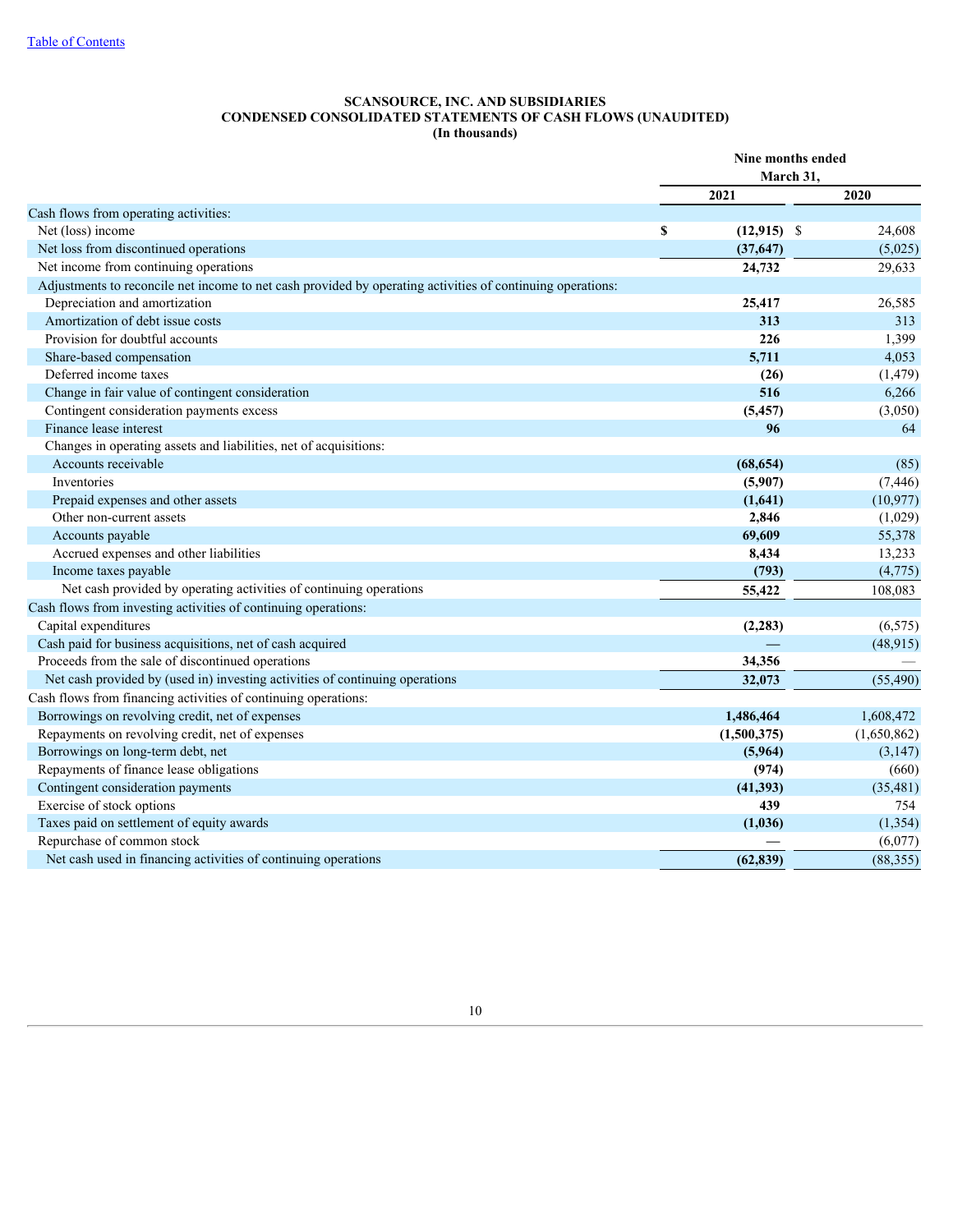## **SCANSOURCE, INC. AND SUBSIDIARIES CONDENSED CONSOLIDATED STATEMENTS OF CASH FLOWS (UNAUDITED), continued (In thousands)**

| Cash flows from discontinued operations:                                             |           |         |
|--------------------------------------------------------------------------------------|-----------|---------|
| Net cash flows provided by operating activities of discontinued operations           | 21,704    | 42,000  |
| Net cash flows used in by investing activities of discontinued operations            | (58)      | (48)    |
| Net cash flows (used in) provided by financing activities of discontinued operations | (29, 494) | 6,739   |
| Net cash flows (used in) provided by discontinued operations                         | (7, 848)  | 48,691  |
| Effect of exchange rate changes on cash and cash equivalents                         | (1, 942)  | (2,151) |
| Increase in cash and cash equivalents                                                | 14,866    | 10,778  |
| Cash and cash equivalents at beginning of period                                     | 34,455    | 23,818  |
| Cash and cash equivalents at end of period                                           | 49.321    | 34,596  |
| Cash and cash equivalents of discontinued operations                                 |           | 4,838   |
| Cash and cash equivalents of continuing operations                                   | 49.321    | 29,758  |
|                                                                                      |           |         |

<span id="page-10-0"></span>See accompanying notes to these condensed consolidated financial statements.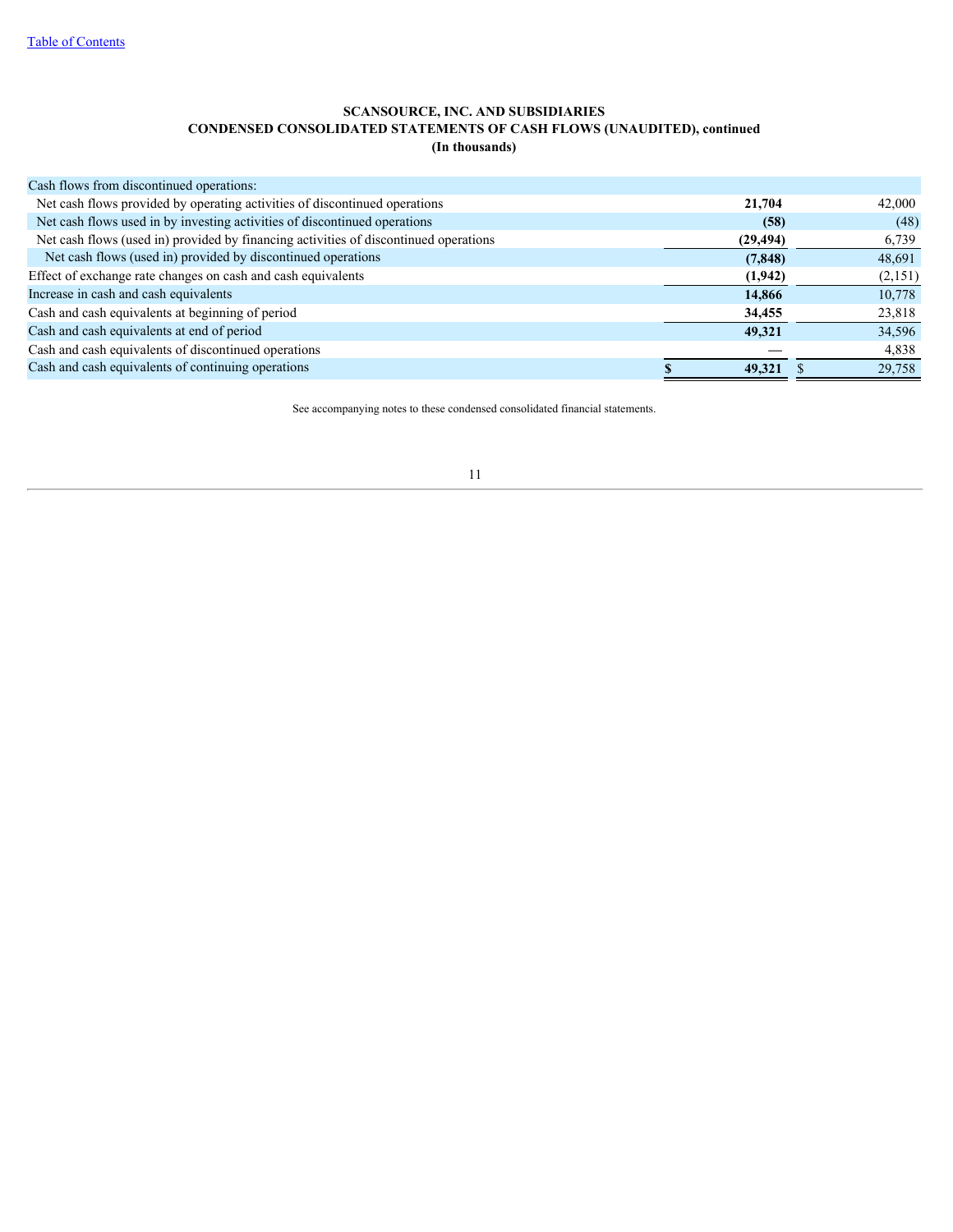#### **SCANSOURCE, INC. AND SUBSIDIARIES NOTES TO CONDENSED CONSOLIDATED FINANCIAL STATEMENTS (UNAUDITED)**

#### **(1) Business and Summary of Significant Accounting Policies**

#### *Business Description*

SCANSOURCE,INC. AND SUBSIDIARIES<br>
SCANSOURCE, INC. AND SUBSIDIARIES<br>
(I) Business and Summary of Significant Accounting Policies<br>
Business Description<br>
ScanSource, Inc. (together with its subsidiaries referred to as "the businesses and providing technology solutions. The Company brings technology solutions and services from the world's leading suppliers of mobility and barcode, point-of-sale (POS), payments, physical security, unified communications and collaboration, telecom and cloud services to market. The Company operates in the SCANSOURCE, INC. AND SUBSIDIARIES<br>
(UNAUDITED)<br>
(UNAUDITED)<br>
(UNAUDITED)<br>
Business and **Summary of Significant Accounting Policies**<br>
CONDENSED CONSIDIARIES<br>
CONDENTED)<br>
Sumstress, Decription<br>
Businesses, and providing tech **SCANSOURCE, INC. AND SUBSIDIARIES**<br> **SCANSOURCE, INC. AND SUBSIDIARIES**<br>
(I) **Dusiness and Summary of Significant Accounting Policies**<br> *Business Deceription*<br> *Business and providing technology solutions*. The Company br Worldwide Communications & Services, are based on product, customer and service type.

## *COVID-19*

In early March 2020, the World Health Organization characterized the novel coronavirus ("COVID-19") as a pandemic. The rapid spread of COVID-19 since December 2019 has resulted in the implementation of numerous measures to contain the virus worldwide, such as travel bans and restrictions, quarantines, shelterin-place orders and business shutdowns. The Company moved quickly to transition its employees, where possible, to a fully remote working environment. The Company took steps to deploy teams to monitor the rapidly evolving situation and recommend risk mitigation actions; implement travel restrictions; and have employees follow physical distancing practices. The Company is following guidance from authorities and health officials including, but not limited to, checking Table of Contents<br>
NOTES TO CONDENSED CONSOLETED PRANCIALS TATEMENTS<br>
(1) Business and Summary of Significant Accounting Policies<br>
(PAACOLETED PRANCIAL STATEMENTS<br>
(PAACOLETED PRANCIAL STATEMENTS<br>
Nearboards *Alexanders i* additional cleaning and sanitation routines. All of the Company's distribution facilities have remained open and operational. Most of the Company's office-based employees around the world are working remotely. COVID-19<br> **interests of its employees of its employees of its employees of its employees** of its employees of its employees of the interest of the company of Significant Accounting Policies<br>
Monneas Decretors of the subst

The pandemic and these containment measures have had, and are expected to continue to have, a substantial impact on businesses around the world, including the Company, and on global, regional and national economies. The Company is unable to predict the ultimate impact that COVID-19 will have on its business due to the inability to predict the duration or magnitude of the virus' impact. In fiscal year 2020, the Company experienced decreased revenue and increased employeerelated healthcare and prevention costs as a result of the COVID-19 pandemic. While the Company has made adjustments, including implementing an annualized expense reduction plan for fiscal year 2021, the Company will continue to monitor and make adjustments to the operating practices that it believes to be in the best presented in Part I, Item 1A in the Company's form 10-K for fiscal year 2020.

#### *Basis of Presentation*

The accompanying unaudited condensed consolidated financial statements of the Company have been prepared by the Company's management in accordance with Besidens Dencycles<br>
Standards responses with its substituties referred to as "the Company" or "Sunksonics") is at the center of the ululation channel connecting<br>
Standards in (NPS), popenerally accepted security, unified Howeve Recorption. The transmission of the interest of the interest of the interest of the interest of the interest of the interest of the interest of the interest of the interest of the interest of the interest of the int unaudited condensed consolidated financial statements included herein contain all adjustments (consisting of normal recurring and non-recurring adjustments) that are, in the opinion of management, necessary to present fairly the financial position at March 31, 2021 and June 30, 2020, the results of operations for the quarters and nine months ended March 31, 2021 and 2020, the statements of comprehensive income for the quarters and nine months ended March 31, 2021 and 2020, the statements of shareholders' equity for the quarters and nine months ended March 31, 2021 and 2020 and the statements of cash flows for the nine months ended March 31, 2021 and 2020. The results of operations for the quarters and nine months ended March 31, 2021 and 2020 are not necessarily indicative of the results to be expected for a full year. These financial statements should be read in conjunction with the audited consolidated financial statements and notes thereto included in the Company's Annual Report on Form 10-K for the fiscal year ended June 30, 2020.

The Company has reclassified certain prior year amounts for the results of discontinued operations to conform to the current year presentation. Unless otherwise indicated, amounts provided in these Notes pertain to continuing operations only.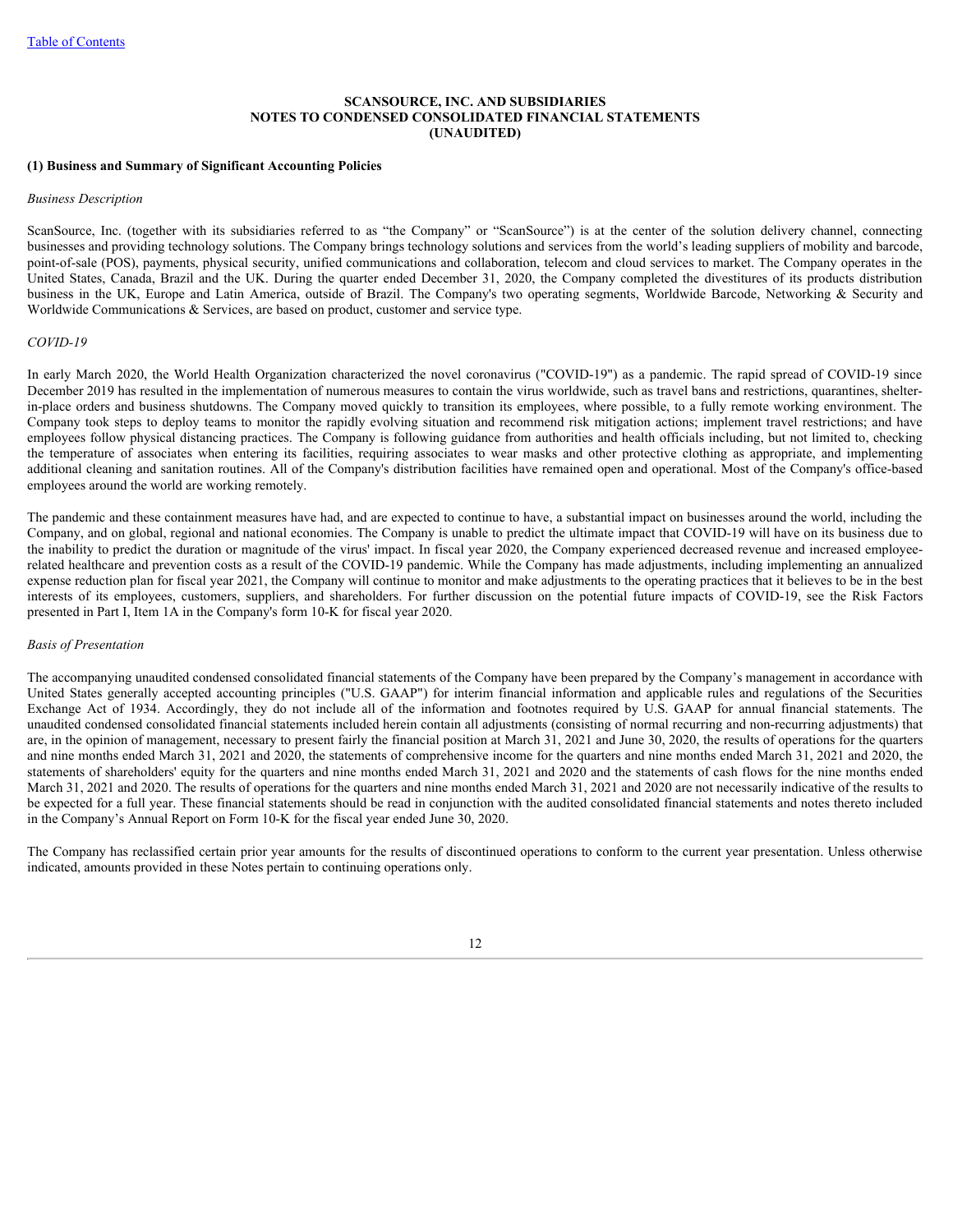#### *Summary of Significant Accounting Policies*

Except as described below, there have been no material changes to the Company's significant accounting policies for the nine months ended March 31, 2021 from Tableof Contents<br>Exterpt as described baw, there have been no material changes to the Company's significant accounting policies for the nine months ended March 31, 2021 from<br>Except as described in the notes to the Company June 30, 2020. For a discussion of the Company's significant accounting policies, please see the Company's Annual Report on Form 10-K for the fiscal year ended June 30, 2020. Table of Contents<br>Summary of Significant Accounting Policies<br>Every us described in the notes boxe here no mutrial channes to the Company's significant accounting policies for the rime municipal restricted in the Annual Rep

See Note 2 *- Trade Accounts and Notes Receivable* for a discussion of the current expected credit loss policy established upon adoption of Accounting Standards Update ("ASU") 2016-13, *Financial Instruments - Credit Losses (ASC Topic 326)* in fiscal year 2021.

#### *Restructuring Costs*

The Company groups exit or disposal cost obligations into two categories: (i) severance and benefit costs and (ii) other. Employee separation costs are recognized *Restructuring* for further disclosures.

#### *Cash and Cash Equivalents*

Table of Contents<br>Sommary of Significant Accousting Policies<br>
Except as described below, there have been no material changes to the Company's significant accounting policies for the nine months ended Match 31, 2021 from<br> maintains zero-balance disbursement accounts at various financial institutions at which the Company does not maintain significant depository relationships. Due to the terms of the agreements governing these accounts, the Company generally does not have the right to offset outstanding checks written from these accounts against cash on hand, and the respective institutions are not legally obligated to honor the checks until sufficient funds are transferred to fund the checks. As a Table of Contents<br>Summary of Significant Accounting Policies<br>Except as described but when there been to material changes to the Company's significant accounting policies for the airse accounts and the amounts of the Compan condensed consolidated balance sheets at March 31, 2021 and June 30, 2020, respectively.

#### *Long-lived Assets*

The Company presents depreciation expense and intangible amortization expense on the Condensed Consolidated Income Statements. The Company's depreciation Similar Comines<br>Sommary of Significant Accounting Palocus<br>tisapp in decided to sell know the company's considered function and and committee in should first normal Report on Form (i.b.f. for the first) system and<br>the philo respectively, and \$3.3 million and \$9.7 million for the quarter and nine months ended March 31, 2020, respectively. Depreciation expense reported as part of cost of goods sold on the Condensed Consolidated Income Statements totaled \$0.3 million and \$1.2 million for the quarter and nine months ended March 31, 2021, Summary of Nigotican Accountous Poleons<br>theory as described bolow, also like the Company's completed from and starteries include in the Award Report in Tore Tole K on the Company's completed from and started in the Award expense reported on the Condensed Consolidated Income Statements relates to selling, general and administrative costs, not the cost of selling goods. Intangible the term of the spectral of the term interacted changes in the term in Supplication scenaring policies in the controlled and the state in the month of the basis and the state in the state of the controlled first and the st million for the quarter and nine months ended March 31, 2020, respectively. See Nare 2, *Fronto foremest* and Note Receives the actions of the survey asymptote restrictions appear on the Fast instruments - Credit Losses (ASC Topic 326). The Fast instruments - Credit Losses (ASU 2016-13, *Financial* Update CASU') 2016-13. Franchief heater was - Credi Losses (ASU Topic 370) in teach year 2017.<br>
Returnative Cort is depend concluded interviewed by the relation the properties of the standard concelled concelled concelled apparent and the restricted the print of the identified and the proposes. Other associated restructing only are exposed as increased as increased as increased as increased as increased as increased as increased as increase

#### *Recent Accounting Pronouncements*

Codification Improvements to Topic 326: Financial Instruments - Credit Losses, which provides supplemental guidance and clarification to ASU 2016-13 and losses are recorded. The Company adopted this standard effective July 1, 2020 and it did not have a material impact on the Company's consolidated financial statements. See Note 2 *- Trade Accounts and Notes Receivable* for disclosures related to the adoption of ASU 2016-13.

In August 2018, the FASB issued ASU 2018-13*, Fair Value Measurement (ASC Topic 820) Disclosure Framework – Changes to the Disclosure Requirements for* standard effective July 1, 2020 and it had no impact on its consolidated financial statements.

The Company has reviewed other newly issued accounting pronouncements and concluded that they are either not applicable to its business or that no material effect is expected on its consolidated financial statements as a result of future adoption.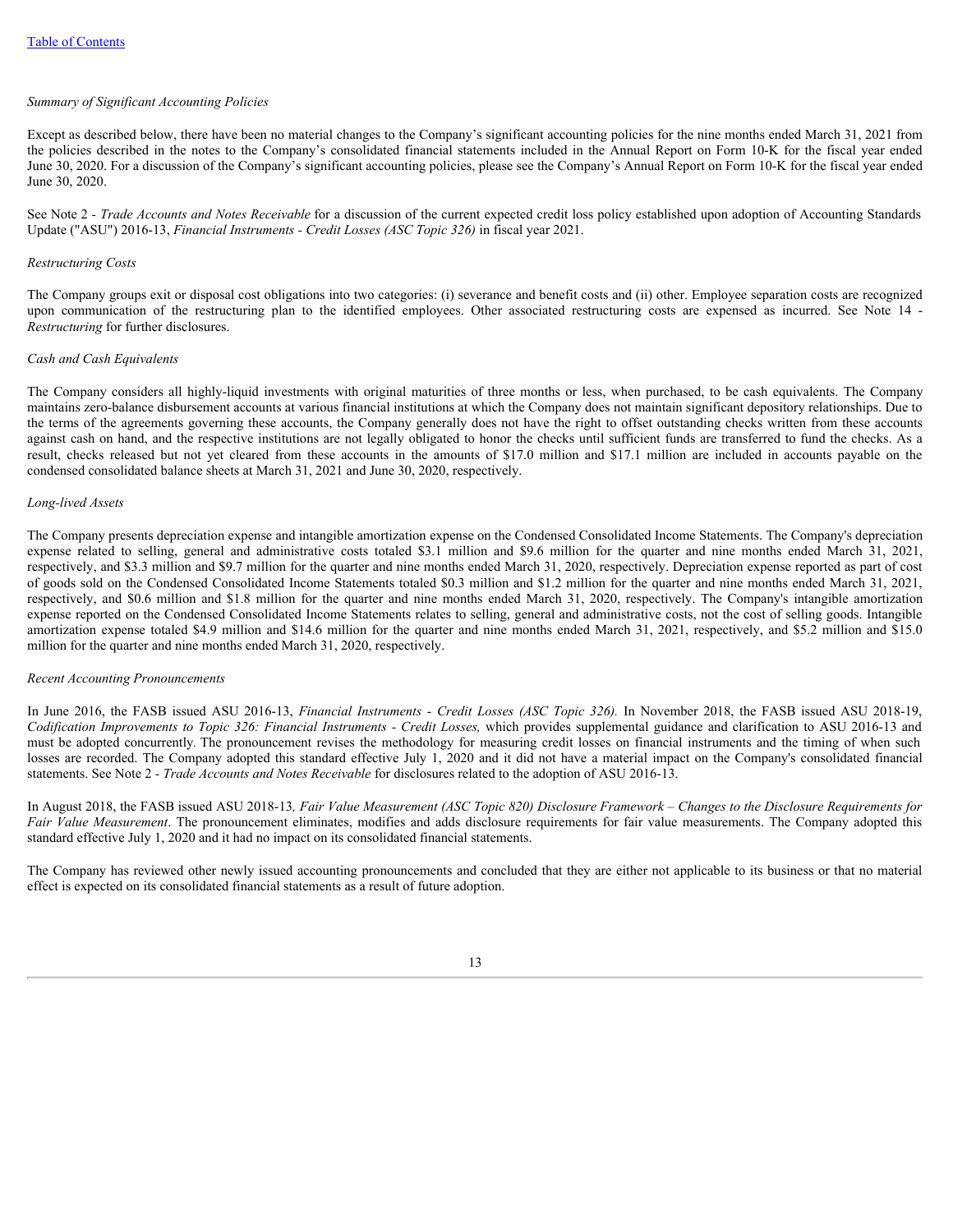## **(2) Trade Accounts and Notes Receivable, Net**

payments on accounts receivable due to the Company. The Company has notes receivable with certain customers, which are included in "Accounts receivable, less allowance" in the Condensed Consolidated Balance Sheets.

Tableof Contents<br>
(2) Trade Accounts and Notes Receivable, Net<br>
The Company maintains an allowance for doubtful accounts receivable for estimated future expected credit losses resulting from customers' failure to make<br>
pa Management determines the estimate of the allowance for doubtful accounts receivable by considering a number of factors, including: (i) historical experience, (ii) aging of the accounts receivable, (iii) specific informati Table of Contents<br>
(2) Trade Accounts and Notes Receivable, Net<br>
The Company maintains an allowance for doubtful accounts receivable for estimated future expected credit losses resulting from customers' failure to make<br>
a customers, (iv) the current economic and country-specific environment and (v) reasonable and supportable forecasts about collectability. Expected credit losses are estimated on a pool basis when similar risk characteristics exist using an age-based reserve model. Receivables that do not share risk characteristics are evaluated on an individual basis. Estimates of expected credit losses on trade receivables over the contractual life are recorded at inception.

The changes in the allowance for doubtful accounts for the nine months ended March 31, 2021 are set forth in the table below.

|                                                          | June 30, 2020 | Amounts<br><b>Charged to</b><br>Expense | Write-offs            | Other $(1)$ | <b>March 31, 2021</b> |
|----------------------------------------------------------|---------------|-----------------------------------------|-----------------------|-------------|-----------------------|
|                                                          |               |                                         | <i>(in thousands)</i> |             |                       |
| Trade accounts and current notes receivable allowance \$ | 21,906        | 226                                     | (1,603)               | 651         | 21.180                |

(1) "Other" amounts include recoveries and the effect of foreign currency fluctuations for the nine months ended March 31, 2021.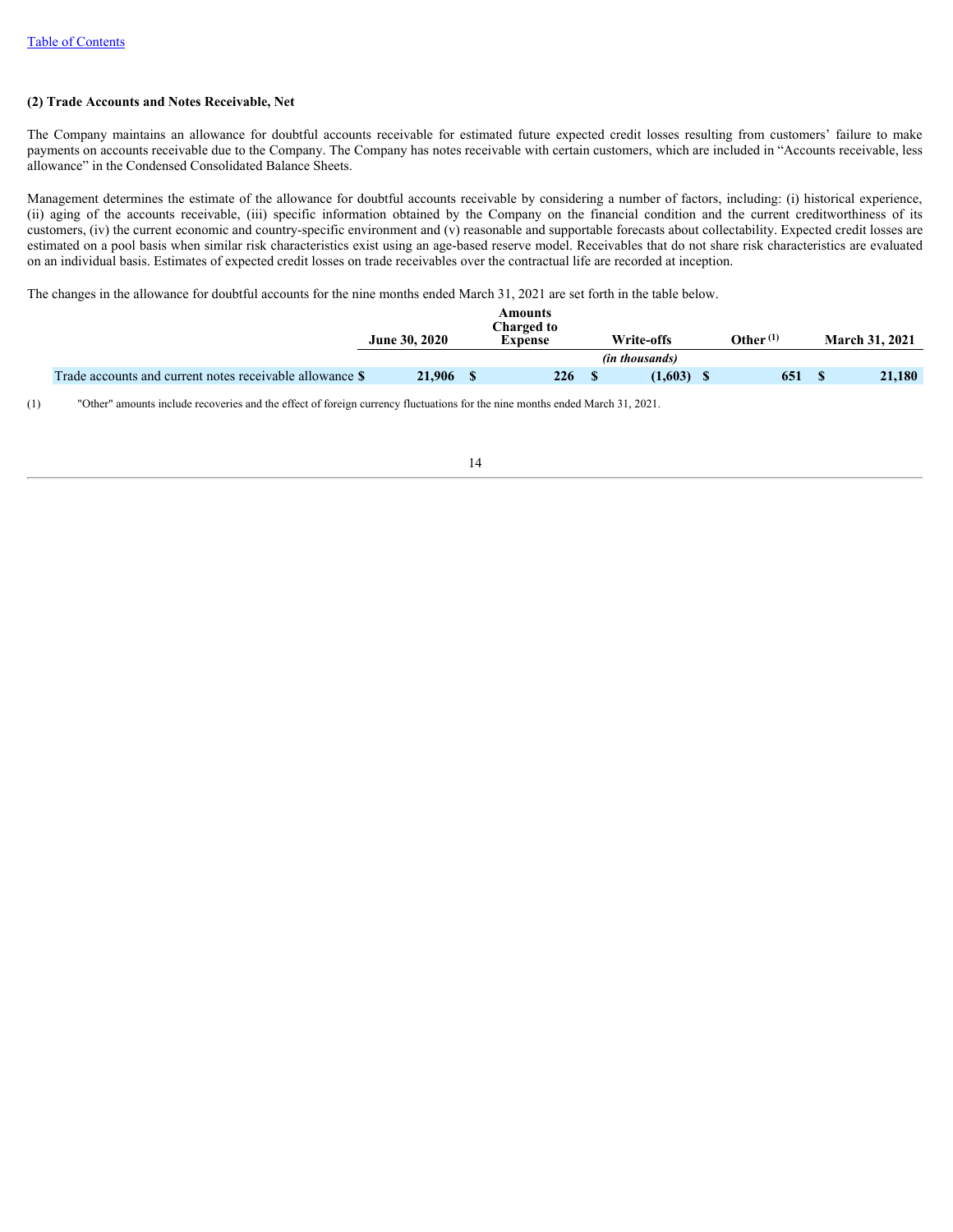#### **(3) Revenue Recognition**

The Company provides technology solutions and services from the world's leading suppliers of mobility and barcode, POS, payments, physical security, unified licenses, professional services and hardware support programs.

Tableof Contents<br>
(3) Revenue Recognition<br>
Che Company provides technology solutions and services from the world's leading suppliers of mobility and barcode, POS, payments, physical security, unified<br>
Communications and c Table of Contents<br>
(3) Revenue Recognition<br>
The Company provides technology solutions and services from the world's leading suppliers of mobility and barcode, POS, payments, physical security, unified<br>
oromnumications and identify performance obligations in the contracts; (iii) determine the transaction price; (iv) allocate the transaction price to the performance obligations per the contracts; and (v) recognize revenue when (or as) the Company satisfies a performance obligation. The Company recognizes revenue as control of products and services are transferred to customers, which is generally at the point of shipment. The Company delivers products to customers in several ways, including: (i) shipment from the Company's warehouse, (ii) drop-shipment directly from the supplier, or (iii) electronic delivery for non-physical products. The Company provide behinding which the returns are the results allow the company estimates returns allow the company estimates returns and the company of a distribution in decision and the company of a georgical experienc Consider provide by collection and consider the restricts on the world leading amples of reduces and the expected value of the expected value of the experimental and the experimental provide the experimental provide the ex

#### *Principal versus Agent Considerations*

The Company is the principal for sales of all hardware, certain software and services, including self-branded warranty programs. The Company considers itself the principal in these transactions as it has control of the product or service before it is transferred to the customer. When the Company provides self-branded warranty programs, it engages a third party, generally the original equipment manufacturer, to cover the fulfillment of any obligations arising from these contracts. These revenues and associated third-party costs are amortized over the life of the contract on a straight-line basis. The Company recognizes the previously described revenue and cost of goods sold on a gross basis.

The Company is the agent for third-party service contracts, including product warranties and supplier-hosted software. These service contracts are sold separately from the products, and the Company often serves as the agent for the contract on behalf of the original equipment manufacturer. The Company's responsibility is to arrange for the provision of the specified service by the original equipment manufacturer, and the Company does not control the specified service before it is transferred to the customer. Because the Company acts as an agent, revenue is recognized net of cost at the time of sale.

Related to the Company's Intelisys business, the Company acts as a master agent connecting independent sales partners with service providers or suppliers who offer telecom and cloud services to end-customers. Intelisys' sales partners earn commission payments from those service providers or suppliers on end-customer sales. Intelisys provides commission processing services to sales partners, earning a percentage of the commission stream. Because the Company acts as an agent, revenue is recognized on a net basis.

#### *Variable Considerations*

For certain transactions, products are sold with a right of return and may also provide other rebates or incentives, which are accounted for as variable consideration. estimated amounts. These estimates are reviewed and updated as necessary at the end of each reporting period.

## *Contract Balances*

The Company records contract assets and liabilities for payments received from customers in advance of services performed. These assets and liabilities are the result of the sales of the Company's self-branded warranty programs and other transactions where control has not yet passed to the customer. These amounts are immaterial to the consolidated financial statements for the periods presented.

#### *Disaggregation of Revenue*

The following tables represent the Company's disaggregation of revenue:

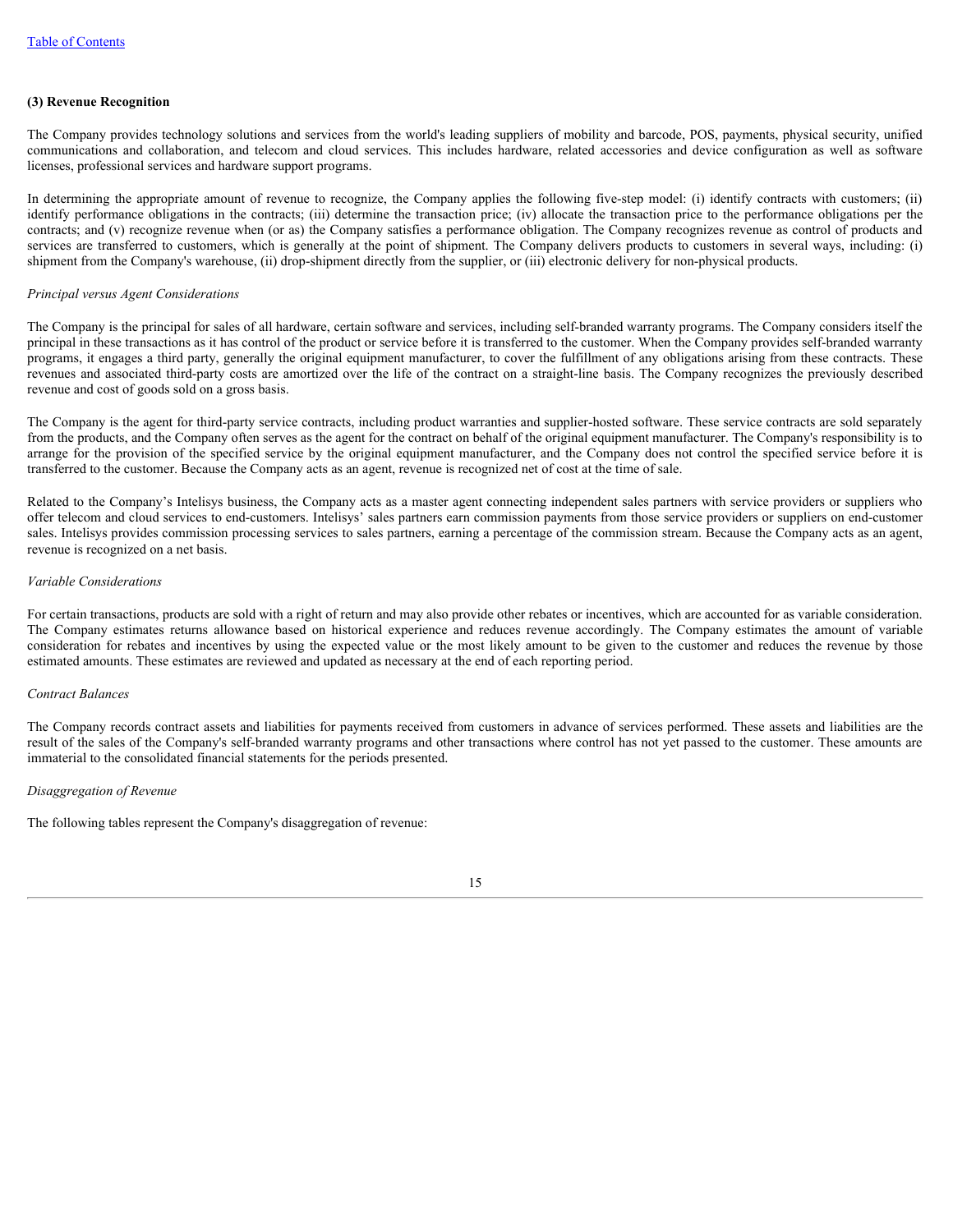|                             |  | Quarter ended March 31, 2021                                             |                                                                            |            |         |  |  |  |  |  |  |  |
|-----------------------------|--|--------------------------------------------------------------------------|----------------------------------------------------------------------------|------------|---------|--|--|--|--|--|--|--|
|                             |  | <b>Worldwide Barcode,</b><br><b>Networking &amp; Security</b><br>Segment | (in thousands)<br>Worldwide<br>Communications &<br><b>Services Segment</b> |            | Total   |  |  |  |  |  |  |  |
| Revenue by product/service: |  |                                                                          |                                                                            |            |         |  |  |  |  |  |  |  |
| Technology solutions        |  | $502,227$ \$                                                             |                                                                            | 211,369 \$ | 713,596 |  |  |  |  |  |  |  |
| Intelisys                   |  |                                                                          |                                                                            | 16,277     | 16,277  |  |  |  |  |  |  |  |
|                             |  | 502,227                                                                  |                                                                            | 227,646    | 729,873 |  |  |  |  |  |  |  |
|                             |  |                                                                          |                                                                            |            |         |  |  |  |  |  |  |  |

|                             |                                                                          | Nine months ended March 31, 2021                         |       |           |  |  |  |
|-----------------------------|--------------------------------------------------------------------------|----------------------------------------------------------|-------|-----------|--|--|--|
|                             |                                                                          | <i>(in thousands)</i>                                    |       |           |  |  |  |
|                             | <b>Worldwide Barcode,</b><br><b>Networking &amp; Security</b><br>Segment | Worldwide<br>Communications &<br><b>Services Segment</b> | Total |           |  |  |  |
| Revenue by product/service: |                                                                          |                                                          |       |           |  |  |  |
| Technology solutions        | 1,577,197 \$                                                             | 673,134 \$                                               |       | 2,250,331 |  |  |  |
| Intelisys                   |                                                                          | 47,780                                                   |       | 47,780    |  |  |  |
|                             | $1,577,197$ \$                                                           | 720,914                                                  |       | 2,298,111 |  |  |  |

|                             |                                                                          | <b>Ouarter ended March 31, 2020</b>                      |  |              |  |  |  |  |  |
|-----------------------------|--------------------------------------------------------------------------|----------------------------------------------------------|--|--------------|--|--|--|--|--|
|                             |                                                                          | <i>(in thousands)</i>                                    |  |              |  |  |  |  |  |
|                             | <b>Worldwide Barcode,</b><br><b>Networking &amp; Security</b><br>Segment | Worldwide<br>Communications &<br><b>Services Segment</b> |  | <b>Total</b> |  |  |  |  |  |
| Revenue by product/service: |                                                                          |                                                          |  |              |  |  |  |  |  |
| Technology solutions        | 489,218 \$                                                               | 240,819 \$                                               |  | 730,037      |  |  |  |  |  |
| Intelisys                   |                                                                          | 14,547                                                   |  | 14,547       |  |  |  |  |  |
|                             | 489,218 \$                                                               | 255,366                                                  |  | 744,584      |  |  |  |  |  |
|                             |                                                                          |                                                          |  |              |  |  |  |  |  |

|                             |                                                                          | Nine months ended March 31, 2020                                                  |  |              |  |  |  |  |  |
|-----------------------------|--------------------------------------------------------------------------|-----------------------------------------------------------------------------------|--|--------------|--|--|--|--|--|
|                             | <b>Worldwide Barcode,</b><br><b>Networking &amp; Security</b><br>Segment | <i>(in thousands)</i><br>Worldwide<br>Communications &<br><b>Services Segment</b> |  | <b>Total</b> |  |  |  |  |  |
| Revenue by product/service: |                                                                          |                                                                                   |  |              |  |  |  |  |  |
| Technology solutions        | $1,645,406$ \$                                                           | 723,557 \$                                                                        |  | 2,368,963    |  |  |  |  |  |
| Intelisys                   |                                                                          | 42,322                                                                            |  | 42,322       |  |  |  |  |  |
|                             | 1,645,406                                                                | 765,879                                                                           |  | 2,411,285    |  |  |  |  |  |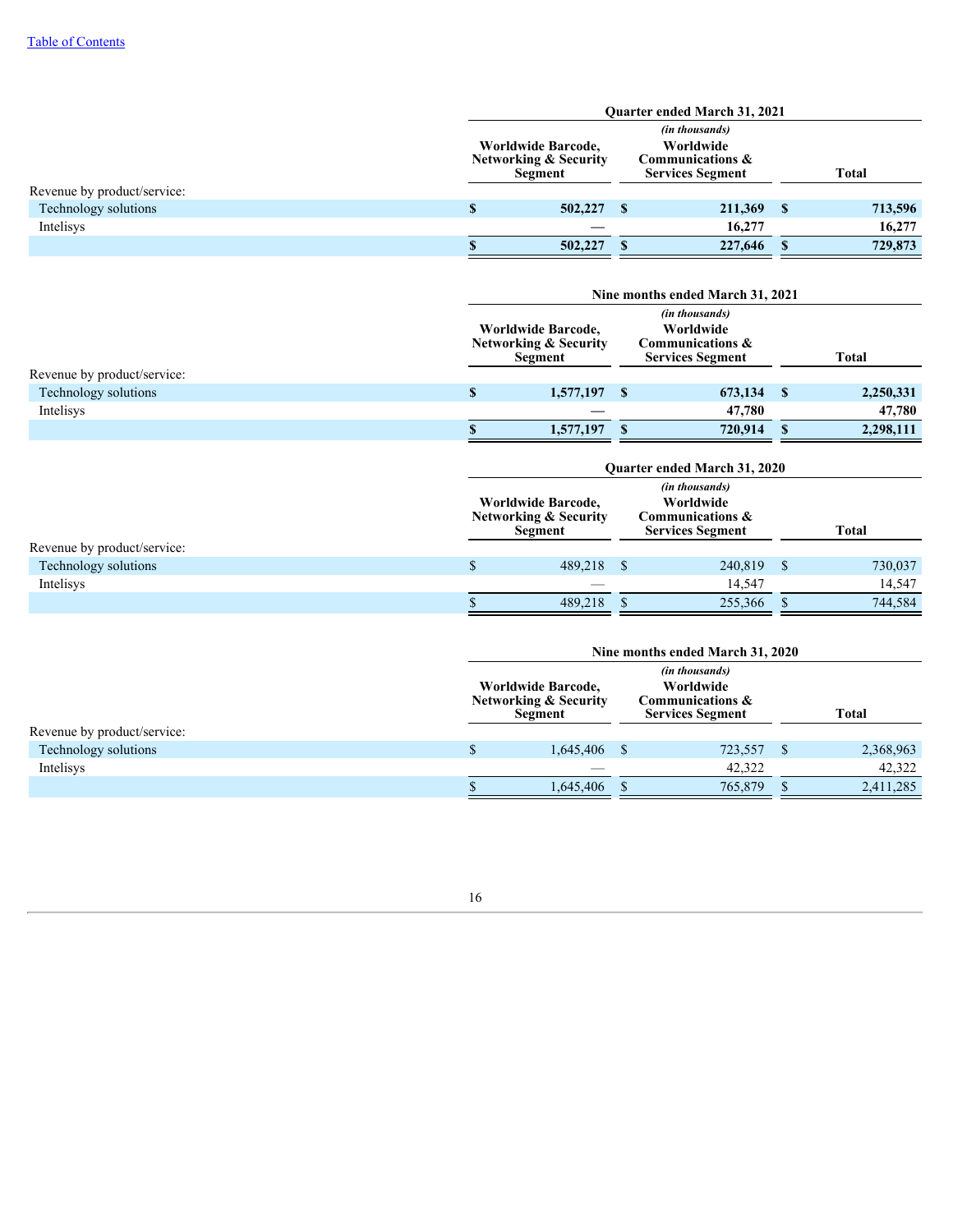## **(4) Earnings Per Share**

Basic earnings per share are computed by dividing net income by the weighted-average number of common shares outstanding. Diluted earnings per share are computed by dividing net income by the weighted-average number of common and potential common shares outstanding.

|                                                                 |   | <b>Ouarter ended</b><br>March 31, |     |                                       |    | Nine months ended<br>March 31, |  |         |
|-----------------------------------------------------------------|---|-----------------------------------|-----|---------------------------------------|----|--------------------------------|--|---------|
|                                                                 |   | 2021                              |     | 2020                                  |    | 2021                           |  | 2020    |
|                                                                 |   |                                   |     | (in thousands, except per share data) |    |                                |  |         |
| Numerator:                                                      |   |                                   |     |                                       |    |                                |  |         |
| Net income from continuing operations                           | S | 13,786                            | -85 | 5,715                                 | -S | 24,732                         |  | 29,633  |
| Net loss from discontinued operations                           |   | (688)                             |     | (4,002)                               |    | (37, 647)                      |  | (5,025) |
| Net (loss) income                                               |   | 13,098                            |     | 1,713                                 |    | (12, 915)                      |  | 24,608  |
| Denominator:                                                    |   |                                   |     |                                       |    |                                |  |         |
| Weighted-average shares, basic                                  |   | 25,455                            |     | 25,346                                |    | 25,404                         |  | 25,386  |
| Dilutive effect of share-based payments                         |   | 117                               |     | 17                                    |    | 80                             |  | 58      |
| Weighted-average shares, diluted                                |   | 25,572                            |     | 25,363                                |    | 25,484                         |  | 25,444  |
|                                                                 |   |                                   |     |                                       |    |                                |  |         |
| Net income from continuing operations per common share, basic   | S | 0.54                              | -8  | 0.23                                  | -S | 0.97                           |  | 1.17    |
| Net loss from discontinued operations per common share, basic   |   | (0.03)                            |     | (0.16)                                |    | (1.48)                         |  | (0.20)  |
| Net (loss) income per common share, basic                       |   | 0.51                              |     | 0.07                                  |    | (0.51)                         |  | 0.97    |
|                                                                 |   |                                   |     |                                       |    |                                |  |         |
| Net income from continuing operations per common share, diluted | S | $0.54$ \$                         |     | 0.23                                  | S  | 0.97 S                         |  | 1.16    |
| Net loss from discontinued operations per common share, diluted |   | (0.03)                            |     | (0.16)                                |    | (1.48)                         |  | (0.20)  |
| Net (loss) income per common share, diluted                     |   | 0.51                              |     | 0.07                                  |    | (0.51)                         |  | 0.97    |
|                                                                 |   |                                   |     |                                       |    |                                |  |         |

For the quarter and nine months ended March 31, 2021, weighted-average shares outstanding excluded from the computation of diluted earnings per share because their effect would be anti-dilutive were 1,532,961 and 1,285,153, respectively. For the quarter and nine months ended March 31, 2020, weighted-average shares outstanding excluded from the computation of diluted earnings per share because their effect would be anti-dilutive were 1,036,740 and 980,803, respectively.

## **(5) Accumulated Other Comprehensive Loss**

Accumulated other comprehensive loss consists of the following:

|                                                   | <b>March 31, 2021</b> | <b>June 30, 2020</b>  |
|---------------------------------------------------|-----------------------|-----------------------|
|                                                   |                       | <i>(in thousands)</i> |
| Foreign currency translation adjustment           | (108,069)             | (125, 974)            |
| Unrealized loss on hedged transaction, net of tax | (4.612)               | (6,821)               |
| Accumulated other comprehensive loss              | (112,681)             | (132, 795)            |

The tax effect of amounts in comprehensive (income) loss reflect a tax expense or (benefit) as follows:

|                       |       | <b>Ouarter ended March 31,</b> |                       | Nine months ended March 31, |      |  |
|-----------------------|-------|--------------------------------|-----------------------|-----------------------------|------|--|
|                       | 2021  | 2020                           |                       | 2021                        | 2020 |  |
|                       |       |                                | <i>(in thousands)</i> |                             |      |  |
| Tax expense (benefit) | 1,088 |                                | 617                   | .348                        | 921  |  |
|                       |       |                                |                       |                             |      |  |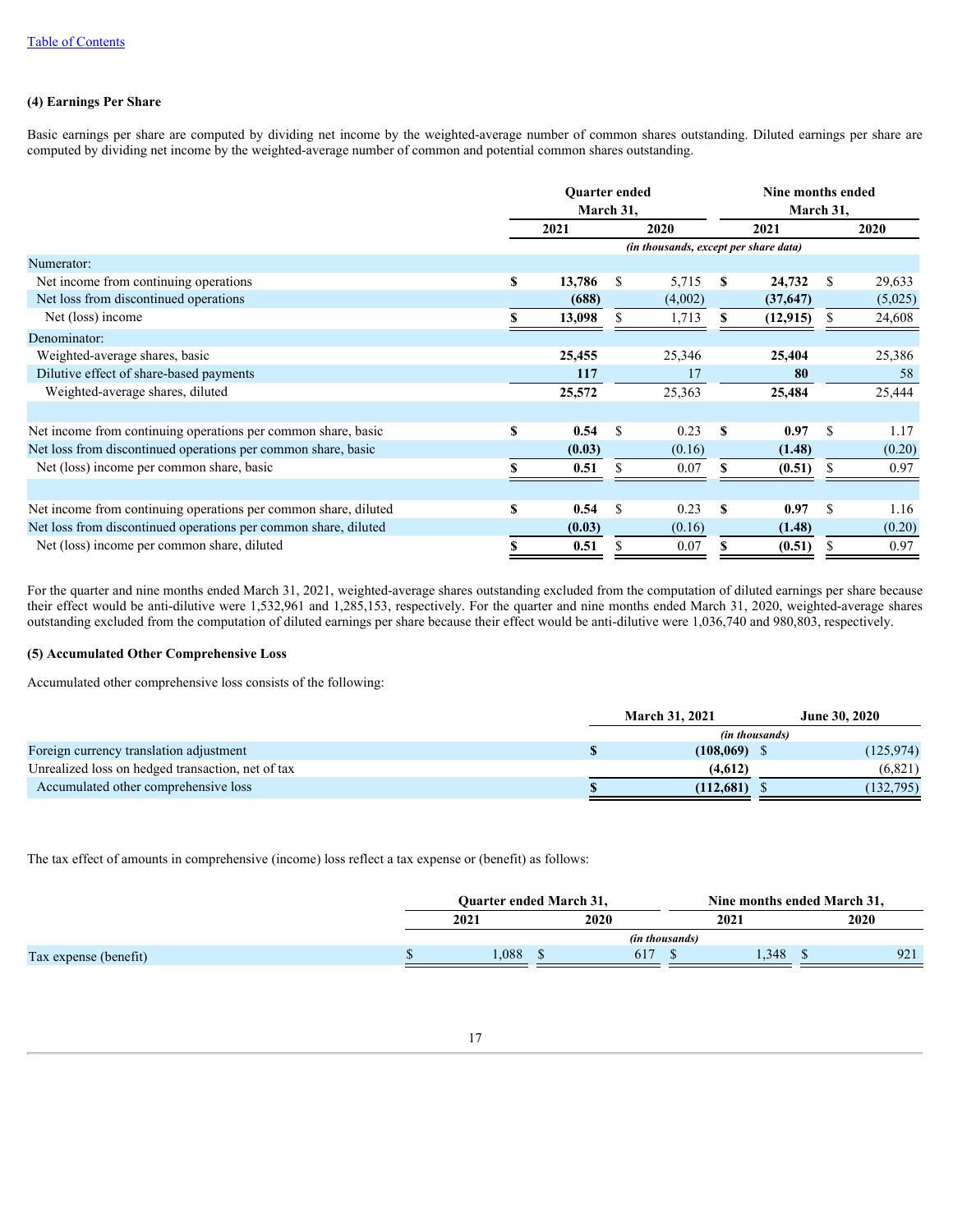## **(6) Acquisitions**

## *intY*

On July 1, 2019, the Company acquired all of the outstanding shares of intY and its CASCADE cloud services distribution platform. The purchase price of this acquisition, net of cash acquired, was approximately \$48.9 million. The purchase price was allocated to the assets acquired and liabilities assumed based on their Tableof Contents<br>  $int$ <br>  $int$ <br>
(6) Acquisition, net of cash acquired, was approximately \$48.9 million. The purchase price was allocated to the assets acquired and liabilities assumed based on their<br>
acquisition, net of cash recognized on this acquisition is not deductible for tax purposes. The impact of this acquisition was not material to the consolidated financial statements. The Company recognized \$0.1 million and \$0.5 million for the quarter and nine months ended March 31, 2020, respectively, in acquisition-related costs included in selling, general and administrative expenses on the Condensed Consolidated Income Statements in connection with this acquisition. This acquisition is included in the Worldwide Communications & Services segment.

## **(7) Goodwill and Other Identifiable Intangible Assets**

The changes in the carrying amount of goodwill for the nine months ended March 31, 2021, by reporting segment, are set forth in the table below.

|                                         | <b>Worldwide Barcode,</b><br><b>Networking &amp; Security</b><br>Segment | Worldwide<br>Communications &<br><b>Services Segment</b> | Total   |
|-----------------------------------------|--------------------------------------------------------------------------|----------------------------------------------------------|---------|
|                                         |                                                                          | <i>(in thousands)</i>                                    |         |
| Balance at June 30, 2020                | 16,370                                                                   | 197,918                                                  | 214,288 |
| Foreign currency translation adjustment |                                                                          | 2,805                                                    | 2,805   |
| Balance at March 31, 2021               | 16,370                                                                   | 200,723                                                  | 217,093 |
|                                         |                                                                          |                                                          |         |

The following table shows changes in the amount recognized for net identifiable intangible assets for the nine months ended March 31, 2021.

|                                         | <b>Net Identifiable</b><br><b>Intangible Assets</b> |  |  |  |
|-----------------------------------------|-----------------------------------------------------|--|--|--|
|                                         | <i>(in thousands)</i>                               |  |  |  |
| Balance at June 30, 2020                | 121,547                                             |  |  |  |
| Amortization expense                    | (14, 595)                                           |  |  |  |
| Foreign currency translation adjustment | 2,220                                               |  |  |  |
| Balance at March 31, 2021               | 109,172                                             |  |  |  |

## **(8) Short-Term Borrowings and Long-Term Debt**

The following table presents the Company's debt for continuing and discontinued operations at March 31, 2021 and June 30, 2020.

|                                                           | <b>March 31, 2021</b> | <b>June 30, 2020</b> |
|-----------------------------------------------------------|-----------------------|----------------------|
|                                                           | <i>(in thousands)</i> |                      |
| Short-term borrowings <sup>(a)</sup>                      |                       | 3,524                |
| Current portion of long-term debt                         | 7,843                 | 7,839                |
| Mississippi revenue bond, net of current portion          | 4,081                 | 4,425                |
| Senior secured term loan facility, net of current portion | 133,125               | 138,750              |
| Borrowings under revolving credit facility <sup>(b)</sup> | 53,802                | 92,418               |
| Total debt                                                | 198,851               | 246,956              |
|                                                           |                       |                      |

 $^{(a)}$  Short-term borrowings are classified as held for sale in the Consolidated Balance sheets for the Company's discontinued operations at June 30, 2020.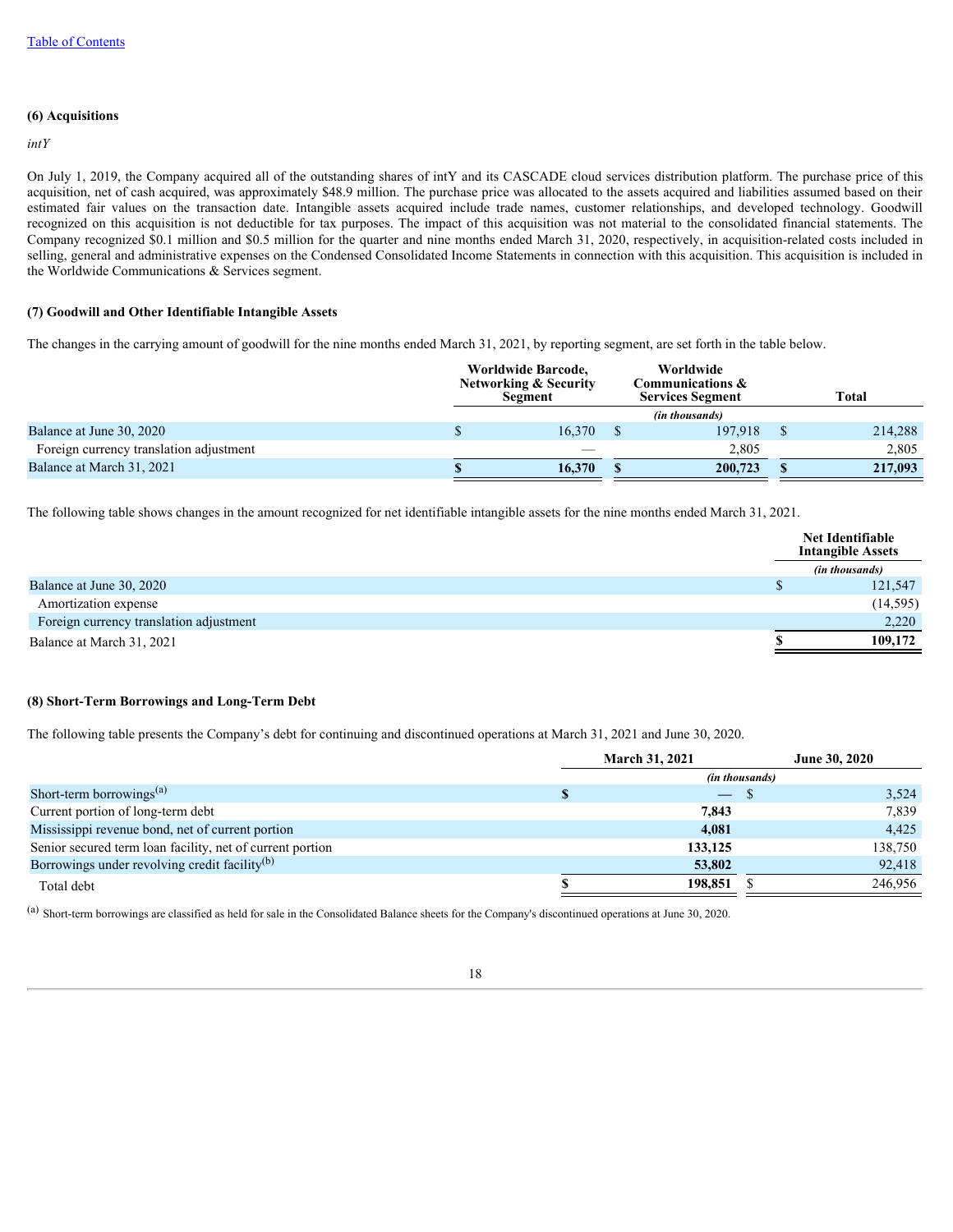(b) Borrowings under the revolving credit facility classified as held for sale in the Consolidated Balance Sheets for the Company's discontinued operations totaled \$24.7 million at June 30, 2020.

#### *Short-term Borrowings*

The Company had a bank overdraft facility with Bank of America used by its products distribution business in the UK and European Union recognized as shortterm borrowings. The facility was terminated with the sale of the business in November 2020. The facility allowed the Company to disburse checks in excess of bank balances up to \$14.0 million U.S. dollar equivalent for up to seven days. Borrowings under the overdraft facility had an interest rate equal to 1% over the applicable currency's London Interbank Offered Rate ("LIBOR") with a zero percent floor. There were no borrowings outstanding under the overdraft facility at March 31, 2021. At June 30, 2020, there was \$3.5 million outstanding under the overdraft facility classified as held for sale in the Consolidated Balance Sheets. The borrowings were denominated in euros, which bore a negative LIBOR rate at June 30, 2020, and as such the interest applicable to the Company was 1.0%.

## *Credit Facility*

Tableof Contents<br><sup>60</sup> Borrovings under the revolving credit facility classified as hold for sale in the Consolidated Balance Sheets for the Company's discontinued operations totaled \$24.7 million at Jane 30, 2020.<br>Short-t "Amended Credit Agreement"). On April 30, 2019, the Company amended this credit facility to expand the borrowing capacity and extend its maturity to April 30, 2024. The Amended Credit Agreement includes (i) a five-year \$350 million multi-currency senior secured revolving credit facility and (ii) a five-year \$150 million Table of Contents<br>
(b) Bonoving under die reedving credit facility classified as bold for sale is the Consolidated Balmec Sheets for the Company's discontinued operations touled \$24.7 million at June 30, 2020.<br>
Short-term Table of Contents<br>
Table of Contents<br>
2018 Berrowing onder the reavising credit facility with Bank of America used by its products distinuisties for the Company's dissuminate operations souled S247 million at lone 30, 2020 million for letters of credit, subject to obtaining additional credit commitments from the lenders participating in the increase. The Company incurred debt issuance Table of Contents<br>
The Connection is between the reveloing criticality channel be also the formulation bases of the Company's discontinued specialized Amended As a media base of  $\theta$  and base of  $\theta$  and the amended Credi Condensed Consolidated Balance Sheets and added to the unamortized debt issuance costs from the previous credit facility.

At the Company's option, loans under the Amended Credit Agreement, other than swingline loans, bear interest at a rate equal to a spread over the LIBOR or alternate base rate depending upon the Company's net leverage ratio, calculated as total debt less up to \$15 million of unrestricted domestic cash ("Credit Facility Table of Contents<br>Net remember and the revelocity could be the content of the content of the company discussions or one SAC reliable to the<br>Short-term Berrovings<br>2. Short-term Berovings<br>2. Short-term Berovings<br>2. Short-ter Ratio"). This spread ranges from 1.00% to 1.75% for LIBOR-based loans and 0.00% to 0.75% for alternate base rate loans. Additionally, the Company is charged izale commitment from the computer of the computer of the computer of the Computer of the Computer of the Computer of the Computer of the Computer of the Computer of the Computer of the Computer of the Computer of the Comp Amended Credit Agreement provides for the substitution of a new interest rate benchmark upon the transition from LIBOR, subject to agreement between the Take of Company and the administrative agent for the administrative agent. Borrowing and the administrative agent of the administrative agent of the administrative agent of the administrative agent of the administrative ag Company and a pledge of up to 65% of capital stock or other equity interest in certain foreign subsidiaries determined to be either material or a subsidiary borrower as defined in the Amended Credit Agreement. Under the terms of the revolving credit facility, the payment of cash dividends is restricted. <sup>364</sup> functions of the method in education which was the base rate Considered function in effect as of the base rate in effect as of March 21, 2021 was 1.25% for LIBOR-based with the spread in effect as of March 2021 was Specifically distributed the specifical cost in the company in the company in the leverage Ratio must be leverage Ratio and the company in the company is leverage. The format in the company is distributed in Company is dis Merich 1, 2021. Al into 30, 2020, there was \$2.5 million containing under the nine monetaristic and into Consider Bellin and Single Consider Bellin and Consider Bellin and Single Consider Bellin and Single 2021 and 2021 a The borrowings were denominated in cone, which bore a negative LHSOR rate also 2000, and as noth the multi-currency result of the multi-currency result of the multi-currency result of the multi-currency result of the multi

March 31, 2021 was 0.20%. The Amended Credit Agreement includes customary representations, warranties, and affirmative and negative covenants, including financial covenants. Specifically, the Company's Leverage Ratio must Coverage Ratio (as such term is defined in the Amended Credit Agreement) must be at least 3.00 to 1.00 at the end of each fiscal quarter. In the event of a default, customary remedies are available to the lenders, including acceleration and increased interest rates. The Company was in compliance with all covenants under the credit facility at March 31, 2021.

Including borrowings for both continuing and discontinued operations, the average daily outstanding balance on the revolving credit facility, excluding the term loan facility, during the nine month periods ended March 31, million available for additional borrowings as of March 31, 2021 and June 30, 2020, respectively. At March 31, 2021, based upon the Leverage Ratio calculation, there was \$172.6 million available for additional borrowings. There were no letters of credit issued under the multi-currency revolving credit facility at March 31, 2021 and \$0.3 million at June 30, 2020.

*Mississippi Revenue Bond*

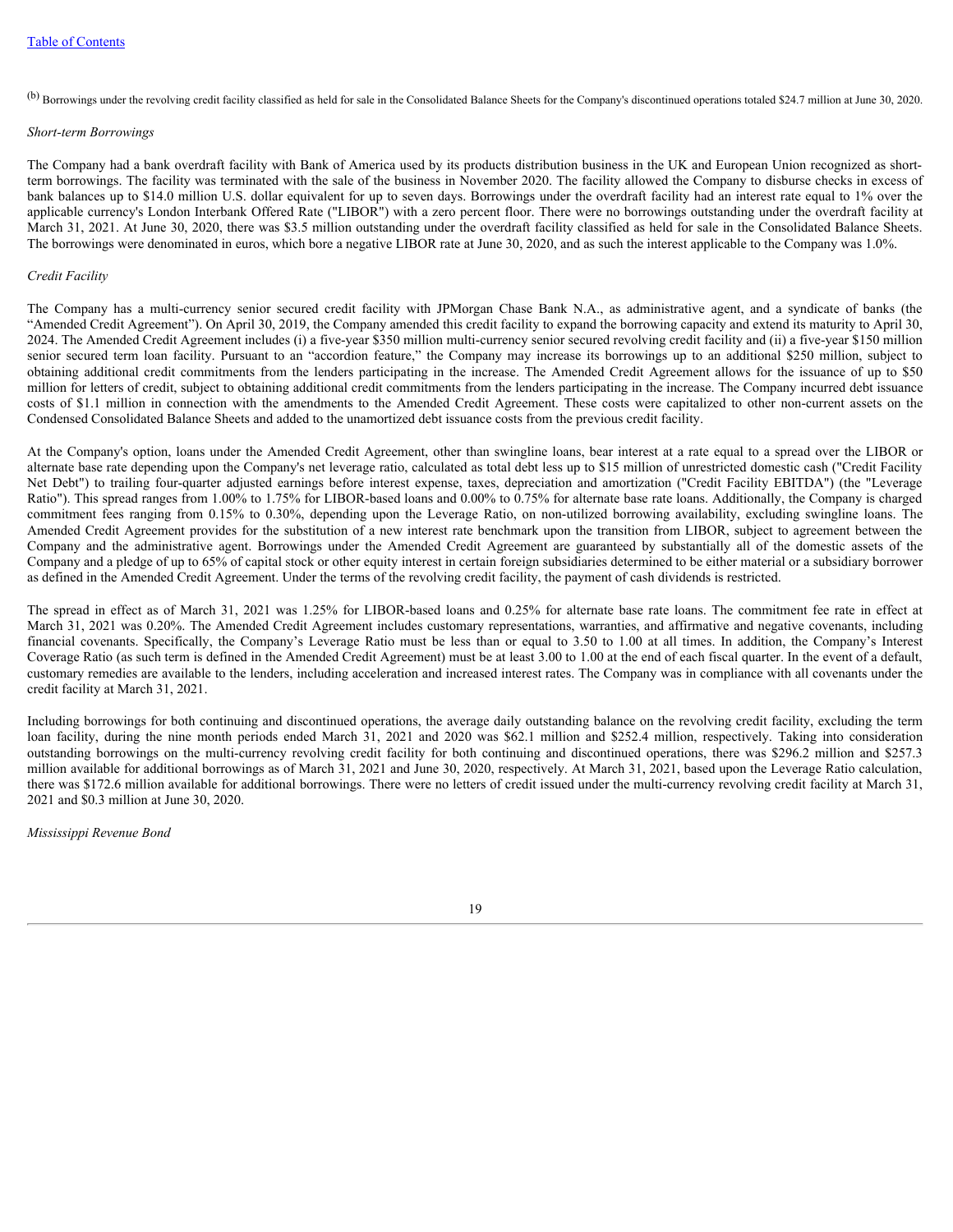Tableof Contents<br>On August 1, 2007, the Company entered into an agreement with the State of Mississippi to provide financing for the acquisition and installation of certain<br>equipment to be utilized at the Company's Southa equipment to be utilized at the Company's Southaven, Mississippi warehouse, through the issuance of an industrial development revenue bond. The bond matures on September 1, 2032 and accrues interest at the 30-day LIBOR rate plus a spread of 0.85%. The terms of the bond allow for payment of interest only for the first 10 years of the agreement, and then, starting on September 1, 2018 through 2032, principal and interest payments are due until the maturity date or the redemption of the bond. The agreement also provides the bondholder with a put option, exercisable only within 180 days of each fifth anniversary of the agreement, requiring the Company to pay back the bonds at 100% of the principal amount outstanding. At March 31, 2021, the Company was in compliance with all covenants under this bond. The interest rates at March 31, 2021 and June 30, 2020 were 0.96% and 1.03%, respectively. Table of Contents<br>
Table of Contents<br>
companyer of observations an agreement with the State of Mississippi to provide financing for the acquisition and installation of certain<br>
equipment to be material, and the Company's S Table of Comments).<br>
Similar Comments be substantingly, the shower between the state of Ministeps in gravite framewored in the commenter in the solution of extent and the commentent in the state of the state of the state

#### *Debt Issuance Costs*

At March 31, 2021, net debt issuance costs associated with the credit facility and bond totaled \$1.3 million and are being amortized through the maturity date of each respective debt instrument.

#### **(9) Derivatives and Hedging Activities**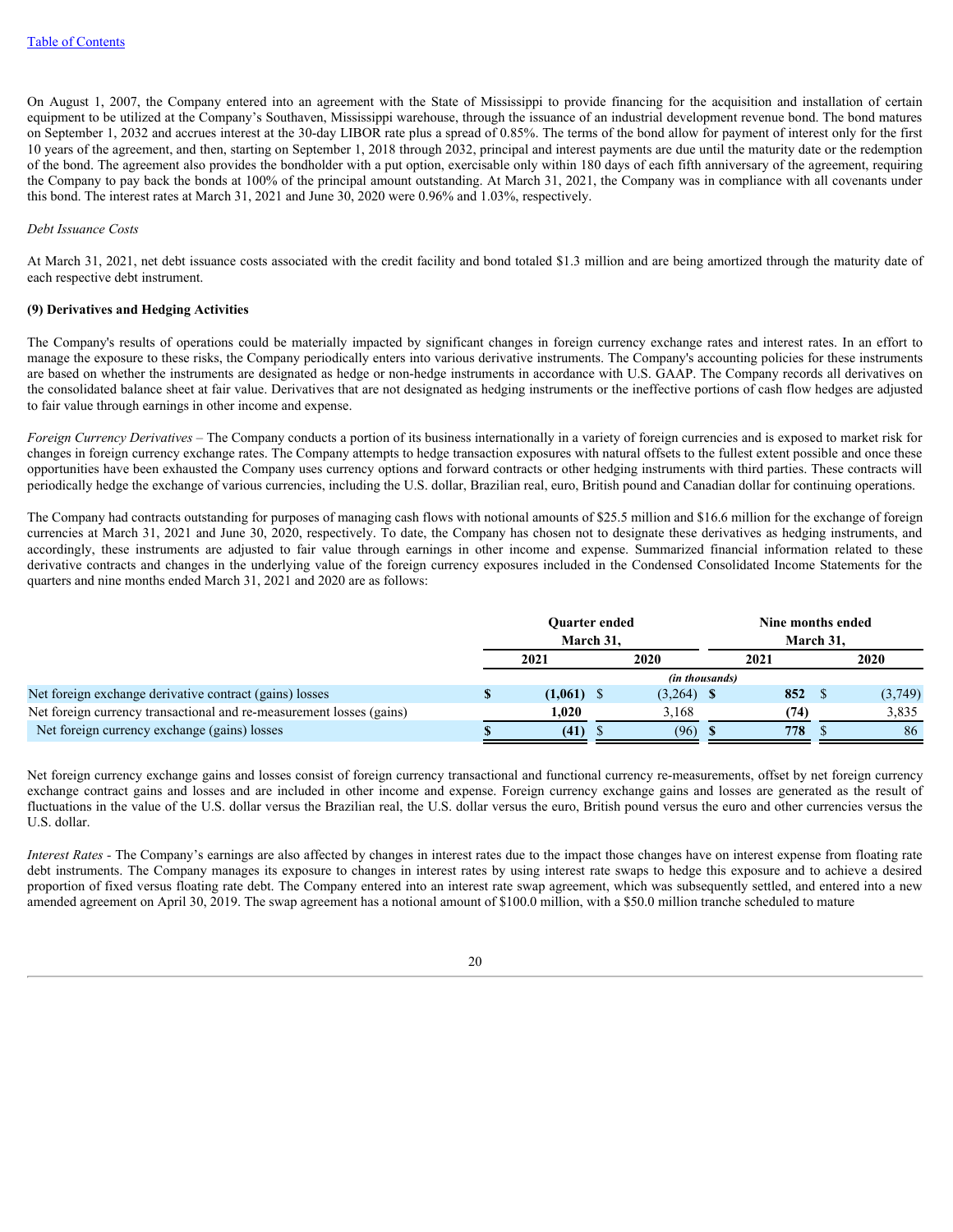on April 30, 2024 and a \$50.0 million tranche scheduled to mature April 30, 2026. This swap agreement is designated as a cash flow hedge to hedge the variable rate interest payments on the revolving credit facility. Interest rate differentials paid or received under the swap agreement are recognized as adjustments to interest expense. To the extent the swap is effective in offsetting the variability of the hedged cash flows, changes in the fair value of the swap are not included in current earnings but are reported as other comprehensive income (loss). There was no ineffective portion to be recorded as an adjustment to earnings for the quarters and nine months ended March 31, 2021 and 2020.

The components of the cash flow hedge included in the Condensed Consolidated Statement of Comprehensive Income for the quarters and nine months ended March 31, 2021 and 2020, are as follows:

|                                                                               | <b>Ouarter ended</b><br>March 31. |                       | Nine months ended<br>March 31. |      |          |
|-------------------------------------------------------------------------------|-----------------------------------|-----------------------|--------------------------------|------|----------|
|                                                                               | 2021                              | 2020                  | 2021                           | 2020 |          |
|                                                                               |                                   | <i>(in thousands)</i> |                                |      |          |
| Net interest expense recognized as a result of interest rate swap             | 557                               | 180 <b>S</b>          | 1,682                          |      | 343      |
| Unrealized gain (loss) in fair value of interest rate swap                    | 1,549                             | (5.518)               | 1,281                          |      | (5,890)  |
| Net increase (decrease) in accumulated other comprehensive income             | 2.106                             | (5,338)               | 2,963                          |      | (5, 547) |
| Income tax effect                                                             | 524                               | (1,292)               | 754                            |      | (1, 330) |
| Net increase (decrease) in accumulated other comprehensive income, net of tax | 1,582                             | $(4,046)$ \$          | 2,209                          |      | (4,217)  |
|                                                                               |                                   |                       |                                |      |          |

The Company used the following derivative instruments at March 31, 2021 and June 30, 2020, reflected in its Condensed Consolidated Balance Sheets, for the risk management purposes detailed above:

|                                                             |                                                   |             |                                                                                                                                          |      | March 31, 2021                                       |               |                                                                                                                                                                       |  | June 30, 2020                 |  |  |  |  |  |  |                                |  |
|-------------------------------------------------------------|---------------------------------------------------|-------------|------------------------------------------------------------------------------------------------------------------------------------------|------|------------------------------------------------------|---------------|-----------------------------------------------------------------------------------------------------------------------------------------------------------------------|--|-------------------------------|--|--|--|--|--|--|--------------------------------|--|
|                                                             | <b>Balance Sheet Location</b>                     |             | <b>Fair Value of</b><br><b>Derivatives</b><br><b>Fair Value of</b><br><b>Designated</b><br><b>Derivatives</b><br>as Hedge<br>Instruments |      | <b>Not Designated as</b><br><b>Hedge Instruments</b> |               | <b>Fair Value of</b><br><b>Fair Value of</b><br><b>Derivatives</b><br><b>Designated</b><br><b>Derivatives</b><br>as Hedge<br><b>Instruments</b><br><b>Instruments</b> |  |                               |  |  |  |  |  |  | <b>Not Designated as Hedge</b> |  |
|                                                             |                                                   |             |                                                                                                                                          |      |                                                      |               | (in thousands)                                                                                                                                                        |  |                               |  |  |  |  |  |  |                                |  |
| Derivative liabilities:                                     |                                                   |             |                                                                                                                                          |      |                                                      |               |                                                                                                                                                                       |  |                               |  |  |  |  |  |  |                                |  |
| Foreign exchange contracts                                  | Accrued expenses and<br>other current liabilities | S           |                                                                                                                                          | - 55 | 45                                                   | <sup>\$</sup> | $\overline{\phantom{0}}$                                                                                                                                              |  | 26                            |  |  |  |  |  |  |                                |  |
| Foreign currency hedge                                      | Accrued expenses and<br>other current liabilities | $\mathbf S$ | 275S                                                                                                                                     |      | $\overline{\phantom{m}}$                             |               | $\overline{\phantom{a}}$                                                                                                                                              |  | $\overbrace{\phantom{aaaaa}}$ |  |  |  |  |  |  |                                |  |
| Interest rate swap agreement Other long-term liabilities \$ |                                                   |             | $6,340$ \$                                                                                                                               |      | $\overbrace{\phantom{123321}}$                       |               | 9,433 \$                                                                                                                                                              |  |                               |  |  |  |  |  |  |                                |  |
|                                                             |                                                   |             | 21                                                                                                                                       |      |                                                      |               |                                                                                                                                                                       |  |                               |  |  |  |  |  |  |                                |  |

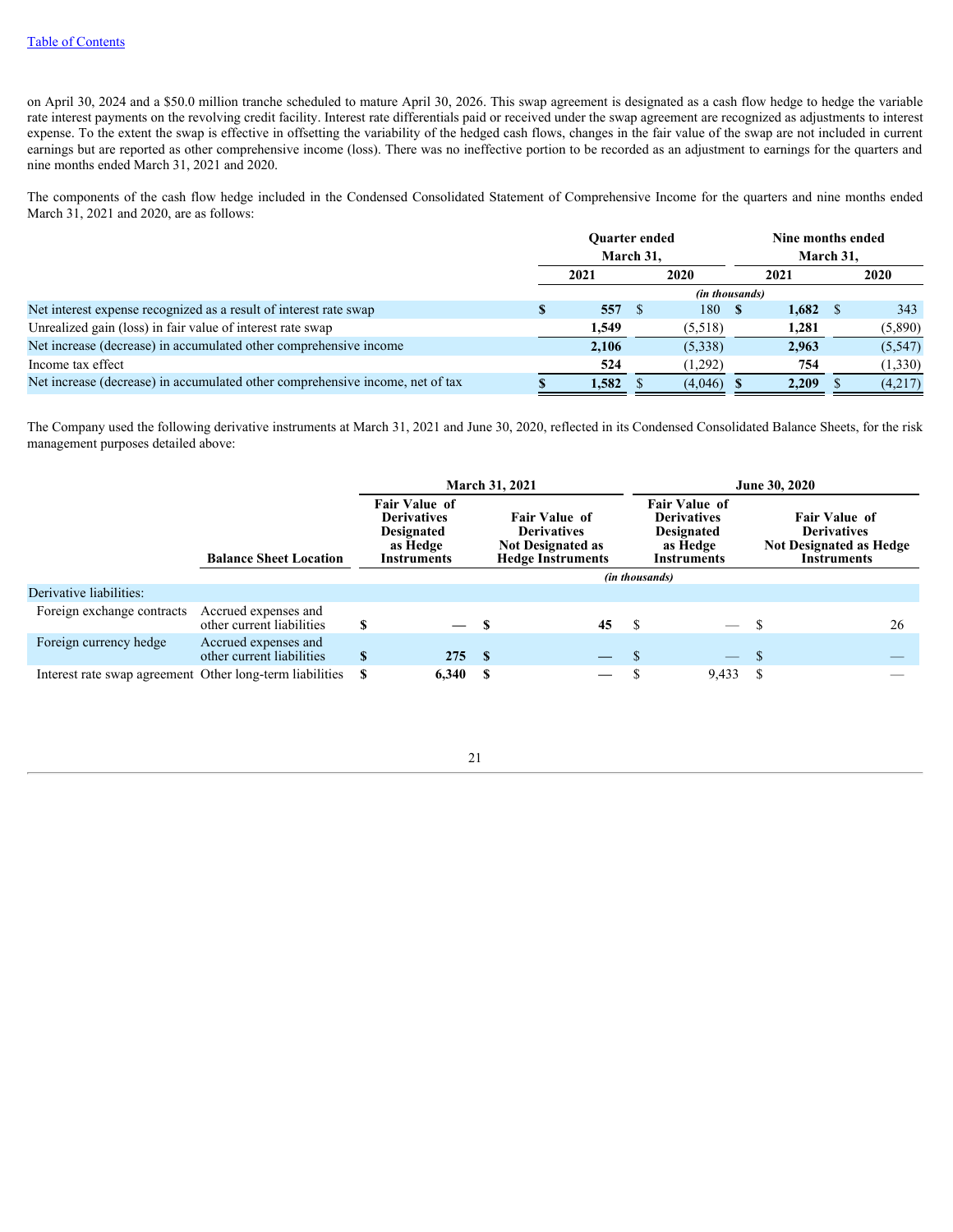## **(10) Fair Value of Financial Instruments**

Accounting guidance defines fair value as the price that would be received to sell an asset or paid to transfer a liability in an orderly transaction between market participants at the measurement date. Under this guidance, the Company classifies certain assets and liabilities based on the fair value hierarchy, which aggregates fair value measured assets and liabilities based upon the following levels of inputs:

- Level 1 Unadjusted quoted prices in active markets that are accessible at the measurement date for identical, unrestricted assets or liabilities;
- Level 2 Quoted prices in markets that are not active, or inputs which are observable, either directly or indirectly, for substantially the full term of the asset or liability; and
- Level 3 Prices or valuation techniques that require inputs that are both significant to the fair value measurement and unobservable (i.e. supported by little or no market activity).

The assets and liabilities maintained by the Company that are required to be measured or disclosed at fair value on a recurring basis include the Company's various debt instruments, deferred compensation plan investments, outstanding forward foreign currency exchange contracts, interest rate swap agreements and contingent consideration owed to the previous owners of Intelisys. The carrying value of debt is considered to approximate fair value, as the Company's debt instruments are indexed to a variable rate using the market approach (Level 2 criteria).

The following table summarizes the valuation of the Company's remaining assets and liabilities measured at fair value on a recurring basis at March 31, 2021:

| Significant<br>Quoted<br>Significant<br>prices in<br>other<br>observable<br>unobservable<br>active<br>markets<br>inputs<br>inputs<br><b>Total</b><br>(Level 3)<br>(Level 2)<br>(Level 1) |
|------------------------------------------------------------------------------------------------------------------------------------------------------------------------------------------|
| <i>(in thousands)</i>                                                                                                                                                                    |
| <b>Assets:</b>                                                                                                                                                                           |
| Deferred compensation plan investments, current and non-current portion<br>$30,145$ \$<br>$30,145$ \$<br>$\overline{\phantom{0}}$                                                        |
| Total assets at fair value<br>$30,145$ \$<br>$30,145$ \$<br>$\overline{\phantom{m}}$                                                                                                     |
| <b>Liabilities:</b>                                                                                                                                                                      |
| Deferred compensation plan investments, current and non-current portion<br>$30,145$ \$<br>$30,145$ \$<br>$\overline{\phantom{a}}$<br>- 3                                                 |
| 45<br>45<br>Forward foreign currency exchange contracts<br>$\overline{\phantom{m}}$                                                                                                      |
| 275<br>275<br>Foreign currency hedge<br>$\overline{\phantom{m}}$<br>$\hspace{0.05cm}$                                                                                                    |
| 6,340<br>6,340<br>Interest rate swap agreement<br>$\overline{\phantom{m}}$                                                                                                               |
| Total liabilities at fair value<br>$36,805$ \$<br>6,660<br>$30,145$ \$                                                                                                                   |

The following table summarizes the valuation of the Company's remaining assets and liabilities measured at fair value on a recurring basis at June 30, 2020: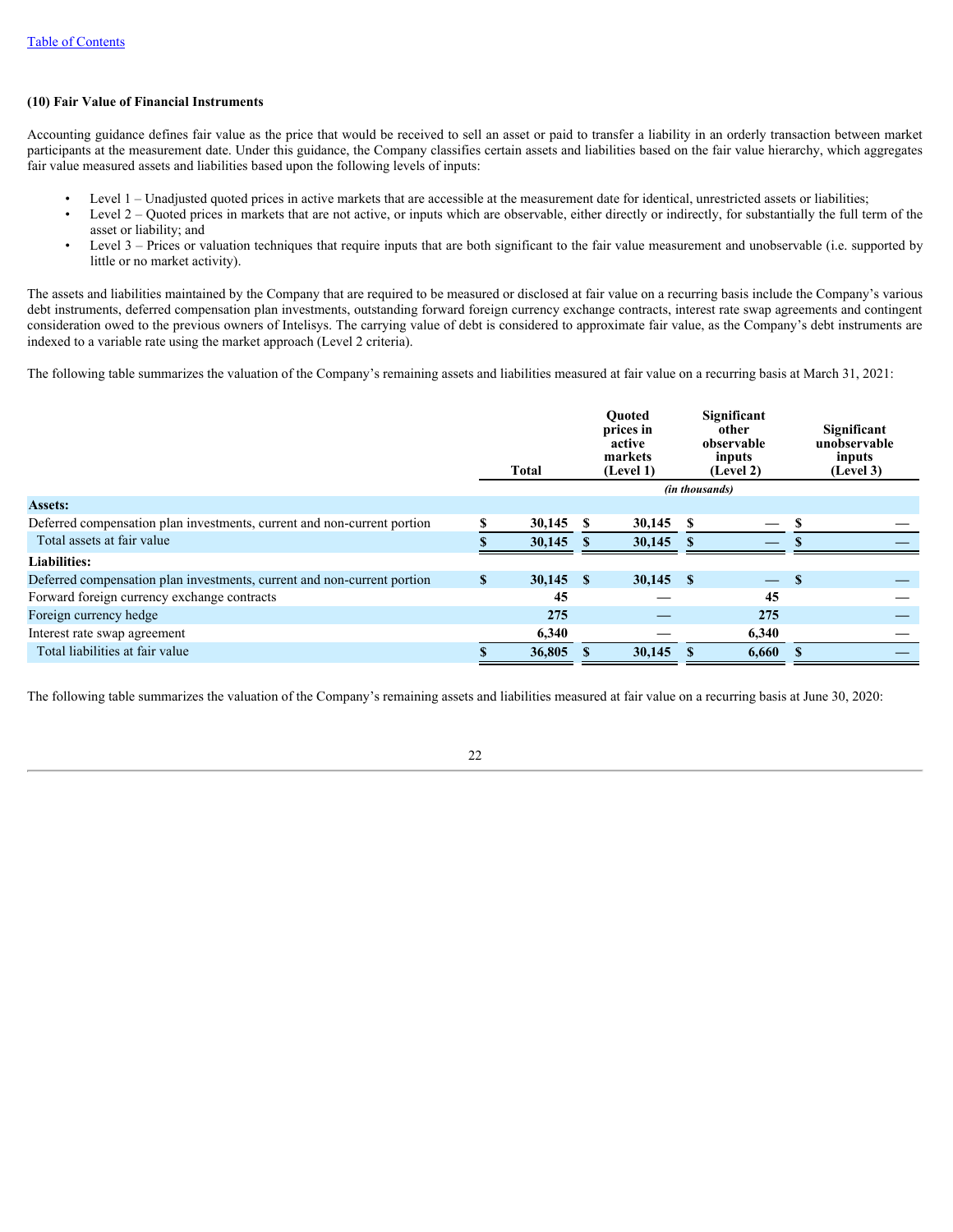| <b>Table of Contents</b>                                                                                                                                                                                                                                                                                                                                                                                                                                                                                                                                                                                                                                                                                                                                                                                                                                                                                                                                                                                                                                                                                                                                                                                                                                                                                                                                                                                                                                                                                                                                                                                                                                                                                                                                                                                                                                                                                                                                                                                                                                                                                                                                                                                                                                                                                                                                                                                                                                                                                                                                                                                                                                                                                                                         |                        |             |                                                       |                                                                                 |               |                                                    |
|--------------------------------------------------------------------------------------------------------------------------------------------------------------------------------------------------------------------------------------------------------------------------------------------------------------------------------------------------------------------------------------------------------------------------------------------------------------------------------------------------------------------------------------------------------------------------------------------------------------------------------------------------------------------------------------------------------------------------------------------------------------------------------------------------------------------------------------------------------------------------------------------------------------------------------------------------------------------------------------------------------------------------------------------------------------------------------------------------------------------------------------------------------------------------------------------------------------------------------------------------------------------------------------------------------------------------------------------------------------------------------------------------------------------------------------------------------------------------------------------------------------------------------------------------------------------------------------------------------------------------------------------------------------------------------------------------------------------------------------------------------------------------------------------------------------------------------------------------------------------------------------------------------------------------------------------------------------------------------------------------------------------------------------------------------------------------------------------------------------------------------------------------------------------------------------------------------------------------------------------------------------------------------------------------------------------------------------------------------------------------------------------------------------------------------------------------------------------------------------------------------------------------------------------------------------------------------------------------------------------------------------------------------------------------------------------------------------------------------------------------|------------------------|-------------|-------------------------------------------------------|---------------------------------------------------------------------------------|---------------|----------------------------------------------------|
|                                                                                                                                                                                                                                                                                                                                                                                                                                                                                                                                                                                                                                                                                                                                                                                                                                                                                                                                                                                                                                                                                                                                                                                                                                                                                                                                                                                                                                                                                                                                                                                                                                                                                                                                                                                                                                                                                                                                                                                                                                                                                                                                                                                                                                                                                                                                                                                                                                                                                                                                                                                                                                                                                                                                                  |                        |             |                                                       |                                                                                 |               |                                                    |
|                                                                                                                                                                                                                                                                                                                                                                                                                                                                                                                                                                                                                                                                                                                                                                                                                                                                                                                                                                                                                                                                                                                                                                                                                                                                                                                                                                                                                                                                                                                                                                                                                                                                                                                                                                                                                                                                                                                                                                                                                                                                                                                                                                                                                                                                                                                                                                                                                                                                                                                                                                                                                                                                                                                                                  |                        | Total       | Quoted<br>prices in<br>active<br>markets<br>(Level 1) | Significant<br>other<br>observable<br>inputs<br>(Level 2)                       |               | Significant<br>unobservable<br>inputs<br>(Level 3) |
|                                                                                                                                                                                                                                                                                                                                                                                                                                                                                                                                                                                                                                                                                                                                                                                                                                                                                                                                                                                                                                                                                                                                                                                                                                                                                                                                                                                                                                                                                                                                                                                                                                                                                                                                                                                                                                                                                                                                                                                                                                                                                                                                                                                                                                                                                                                                                                                                                                                                                                                                                                                                                                                                                                                                                  |                        |             |                                                       | (in thousands)                                                                  |               |                                                    |
| <b>Assets:</b>                                                                                                                                                                                                                                                                                                                                                                                                                                                                                                                                                                                                                                                                                                                                                                                                                                                                                                                                                                                                                                                                                                                                                                                                                                                                                                                                                                                                                                                                                                                                                                                                                                                                                                                                                                                                                                                                                                                                                                                                                                                                                                                                                                                                                                                                                                                                                                                                                                                                                                                                                                                                                                                                                                                                   |                        |             |                                                       |                                                                                 |               |                                                    |
| Deferred compensation plan investments, current and non-current portion                                                                                                                                                                                                                                                                                                                                                                                                                                                                                                                                                                                                                                                                                                                                                                                                                                                                                                                                                                                                                                                                                                                                                                                                                                                                                                                                                                                                                                                                                                                                                                                                                                                                                                                                                                                                                                                                                                                                                                                                                                                                                                                                                                                                                                                                                                                                                                                                                                                                                                                                                                                                                                                                          |                        | 27,159 \$   | $27,159$ \$                                           |                                                                                 | - S           |                                                    |
| Total assets at fair value                                                                                                                                                                                                                                                                                                                                                                                                                                                                                                                                                                                                                                                                                                                                                                                                                                                                                                                                                                                                                                                                                                                                                                                                                                                                                                                                                                                                                                                                                                                                                                                                                                                                                                                                                                                                                                                                                                                                                                                                                                                                                                                                                                                                                                                                                                                                                                                                                                                                                                                                                                                                                                                                                                                       |                        | 27,159      | 27,159                                                |                                                                                 |               |                                                    |
| <b>Liabilities:</b>                                                                                                                                                                                                                                                                                                                                                                                                                                                                                                                                                                                                                                                                                                                                                                                                                                                                                                                                                                                                                                                                                                                                                                                                                                                                                                                                                                                                                                                                                                                                                                                                                                                                                                                                                                                                                                                                                                                                                                                                                                                                                                                                                                                                                                                                                                                                                                                                                                                                                                                                                                                                                                                                                                                              |                        |             |                                                       |                                                                                 |               |                                                    |
| Deferred compensation plan investments, current and non-current portion                                                                                                                                                                                                                                                                                                                                                                                                                                                                                                                                                                                                                                                                                                                                                                                                                                                                                                                                                                                                                                                                                                                                                                                                                                                                                                                                                                                                                                                                                                                                                                                                                                                                                                                                                                                                                                                                                                                                                                                                                                                                                                                                                                                                                                                                                                                                                                                                                                                                                                                                                                                                                                                                          | $\mathbf{\mathcal{S}}$ | $27,159$ \$ | 27,159 \$                                             |                                                                                 | $-$ S         |                                                    |
| Forward foreign currency exchange contracts                                                                                                                                                                                                                                                                                                                                                                                                                                                                                                                                                                                                                                                                                                                                                                                                                                                                                                                                                                                                                                                                                                                                                                                                                                                                                                                                                                                                                                                                                                                                                                                                                                                                                                                                                                                                                                                                                                                                                                                                                                                                                                                                                                                                                                                                                                                                                                                                                                                                                                                                                                                                                                                                                                      |                        | 26          |                                                       |                                                                                 | 26            |                                                    |
| Interest rate swap agreement<br>Liability for contingent consideration                                                                                                                                                                                                                                                                                                                                                                                                                                                                                                                                                                                                                                                                                                                                                                                                                                                                                                                                                                                                                                                                                                                                                                                                                                                                                                                                                                                                                                                                                                                                                                                                                                                                                                                                                                                                                                                                                                                                                                                                                                                                                                                                                                                                                                                                                                                                                                                                                                                                                                                                                                                                                                                                           |                        | 9,433       |                                                       |                                                                                 | 9,433         | 46,334                                             |
| Total liabilities at fair value                                                                                                                                                                                                                                                                                                                                                                                                                                                                                                                                                                                                                                                                                                                                                                                                                                                                                                                                                                                                                                                                                                                                                                                                                                                                                                                                                                                                                                                                                                                                                                                                                                                                                                                                                                                                                                                                                                                                                                                                                                                                                                                                                                                                                                                                                                                                                                                                                                                                                                                                                                                                                                                                                                                  |                        | 46,334      |                                                       |                                                                                 |               |                                                    |
|                                                                                                                                                                                                                                                                                                                                                                                                                                                                                                                                                                                                                                                                                                                                                                                                                                                                                                                                                                                                                                                                                                                                                                                                                                                                                                                                                                                                                                                                                                                                                                                                                                                                                                                                                                                                                                                                                                                                                                                                                                                                                                                                                                                                                                                                                                                                                                                                                                                                                                                                                                                                                                                                                                                                                  |                        |             |                                                       |                                                                                 |               |                                                    |
|                                                                                                                                                                                                                                                                                                                                                                                                                                                                                                                                                                                                                                                                                                                                                                                                                                                                                                                                                                                                                                                                                                                                                                                                                                                                                                                                                                                                                                                                                                                                                                                                                                                                                                                                                                                                                                                                                                                                                                                                                                                                                                                                                                                                                                                                                                                                                                                                                                                                                                                                                                                                                                                                                                                                                  |                        | 82,952      | 27,159                                                | <sup>\$</sup>                                                                   | 9,459<br>- \$ | 46,334                                             |
|                                                                                                                                                                                                                                                                                                                                                                                                                                                                                                                                                                                                                                                                                                                                                                                                                                                                                                                                                                                                                                                                                                                                                                                                                                                                                                                                                                                                                                                                                                                                                                                                                                                                                                                                                                                                                                                                                                                                                                                                                                                                                                                                                                                                                                                                                                                                                                                                                                                                                                                                                                                                                                                                                                                                                  |                        |             |                                                       |                                                                                 |               |                                                    |
|                                                                                                                                                                                                                                                                                                                                                                                                                                                                                                                                                                                                                                                                                                                                                                                                                                                                                                                                                                                                                                                                                                                                                                                                                                                                                                                                                                                                                                                                                                                                                                                                                                                                                                                                                                                                                                                                                                                                                                                                                                                                                                                                                                                                                                                                                                                                                                                                                                                                                                                                                                                                                                                                                                                                                  |                        |             |                                                       |                                                                                 |               |                                                    |
| The investments in the deferred compensation plan are held in a "rabbi trust" and include mutual funds and cash equivalents for payment of non-qualified benefits<br>for certain retired, terminated and active employees. These investments are recorded to prepaid expenses and other current assets or other non-current assets<br>depending on their corresponding, anticipated distribution dates to recipients, which are reported in accrued expenses and other current liabilities or other long-<br>term liabilities, respectively.<br>Derivative instruments, such as foreign currency forward contracts, are measured using the market approach on a recurring basis considering foreign currency spot<br>rates and forward rates quoted by banks or foreign currency dealers and interest rates quoted by banks (Level 2). Fair values of interest rate swaps are measured<br>using standard valuation models with inputs that can be derived from observable market transactions, including LIBOR spot and forward rates (Level 2). Foreign<br>currency contracts and interest rate swap agreements are classified in the Condensed Consolidated Balance Sheets as prepaid expenses and other non-current assets<br>or accrued expenses and other long-term liabilities, depending on the respective instruments' favorable or unfavorable positions. See Note 9 - <i>Derivatives and</i><br>Hedging Activities.<br>The Company recorded a contingent consideration liability at the acquisition date of Intelisys representing the amounts payable to former shareholders, as outlined<br>under the terms of the purchase agreements, based upon the achievement of a projected earnings measure, net of specific pro forma adjustments. The current and<br>non-current portions of these obligations are reported separately on the Condensed Consolidated Balance Sheets. The fair value of the contingent considerations<br>(Level 3) are determined using a form of a probability weighted discounted cash flow model. Subsequent changes in the fair value of the contingent consideration<br>liabilities are recorded to the change in fair value of contingent consideration line item in the Condensed Consolidated Income Statements.<br>Intelisys is part of the Company's Worldwide Communications & Services segment. The table below provides a summary of the changes in fair value of the<br>Company's contingent considerations for the Intelisys earnout, which is measured at fair value on a recurring basis using significant unobservable inputs (Level 3)<br>for the quarter and nine months ended March 31, 2021. The final earnout payment due to the former owners of Intelisys was paid in October 2020. |                        |             | Quarter ended March 31, 2021                          |                                                                                 |               | Nine months ended March 31,<br>2021                |
|                                                                                                                                                                                                                                                                                                                                                                                                                                                                                                                                                                                                                                                                                                                                                                                                                                                                                                                                                                                                                                                                                                                                                                                                                                                                                                                                                                                                                                                                                                                                                                                                                                                                                                                                                                                                                                                                                                                                                                                                                                                                                                                                                                                                                                                                                                                                                                                                                                                                                                                                                                                                                                                                                                                                                  |                        |             |                                                       | <b>Worldwide Communications &amp; Services Segment</b><br><i>(in thousands)</i> |               |                                                    |

|                                                  |                                                        | Nine months ended March 31, |
|--------------------------------------------------|--------------------------------------------------------|-----------------------------|
|                                                  | Quarter ended March 31, 2021                           | 2021                        |
|                                                  | <b>Worldwide Communications &amp; Services Segment</b> |                             |
|                                                  | <i>(in thousands)</i>                                  |                             |
| Fair value at beginning of period                | $\overline{\phantom{0}}$                               | 46,334                      |
| Payments                                         | $\hspace{0.05cm}$                                      | (46, 850)                   |
| Change in fair value of contingent consideration |                                                        | 516                         |
| Fair value at end of period                      |                                                        |                             |
|                                                  |                                                        |                             |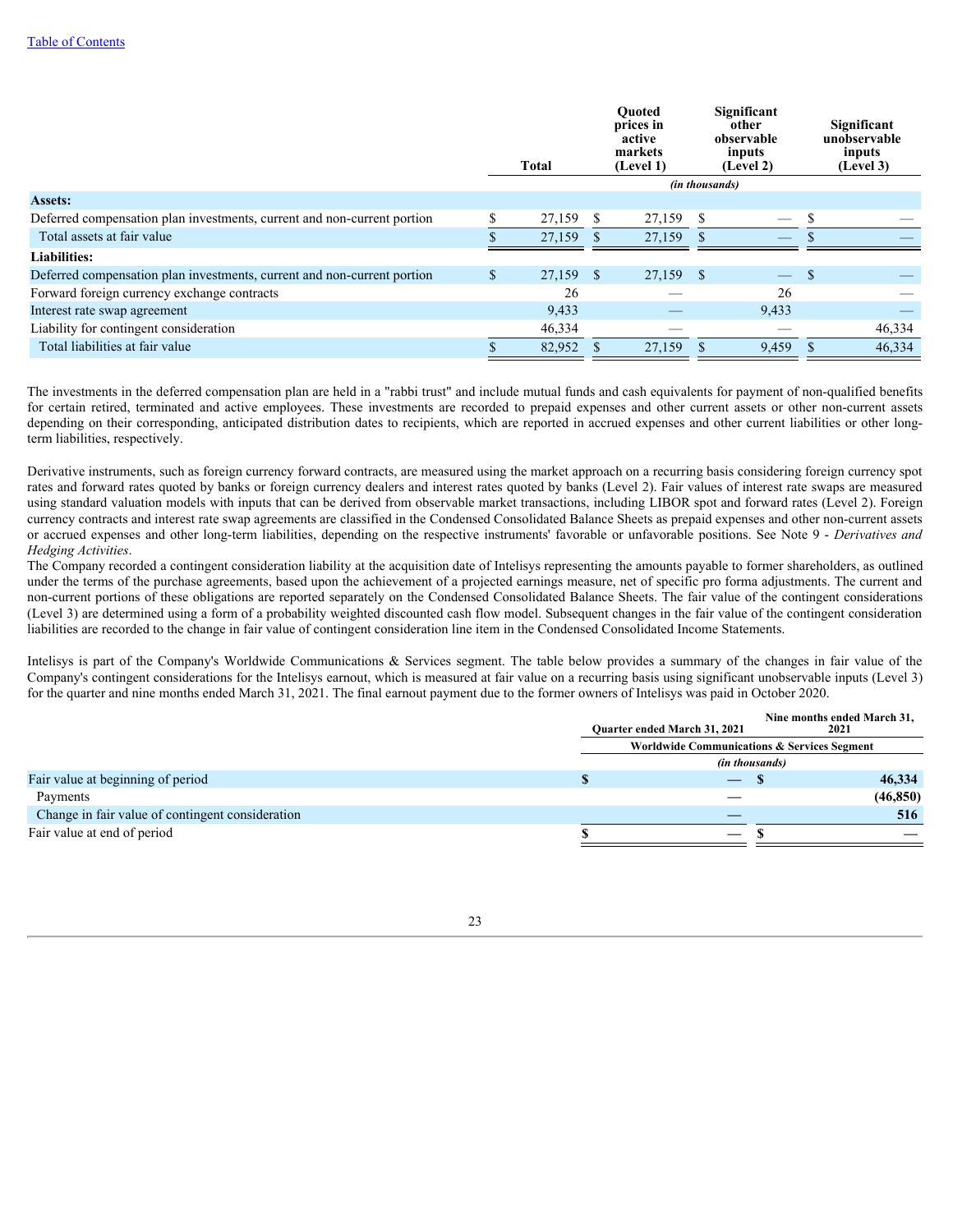| <b>Table of Contents</b>                                                                                                                                                                                                                                    |                                                                                              |                                                                                                                                                                                                                                                                                                                                                                                                                                                                                                                                                                                                                                                                          |                                                        |                                              |                                     |
|-------------------------------------------------------------------------------------------------------------------------------------------------------------------------------------------------------------------------------------------------------------|----------------------------------------------------------------------------------------------|--------------------------------------------------------------------------------------------------------------------------------------------------------------------------------------------------------------------------------------------------------------------------------------------------------------------------------------------------------------------------------------------------------------------------------------------------------------------------------------------------------------------------------------------------------------------------------------------------------------------------------------------------------------------------|--------------------------------------------------------|----------------------------------------------|-------------------------------------|
|                                                                                                                                                                                                                                                             |                                                                                              |                                                                                                                                                                                                                                                                                                                                                                                                                                                                                                                                                                                                                                                                          |                                                        |                                              |                                     |
|                                                                                                                                                                                                                                                             |                                                                                              |                                                                                                                                                                                                                                                                                                                                                                                                                                                                                                                                                                                                                                                                          |                                                        |                                              |                                     |
|                                                                                                                                                                                                                                                             |                                                                                              |                                                                                                                                                                                                                                                                                                                                                                                                                                                                                                                                                                                                                                                                          |                                                        |                                              |                                     |
| nine months ended March 31, 2020.                                                                                                                                                                                                                           |                                                                                              | The table below provides a summary of the changes in fair value of the Company's contingent considerations (Level 3) for the Intelisys earnout for the quarter and                                                                                                                                                                                                                                                                                                                                                                                                                                                                                                       |                                                        |                                              |                                     |
|                                                                                                                                                                                                                                                             |                                                                                              |                                                                                                                                                                                                                                                                                                                                                                                                                                                                                                                                                                                                                                                                          |                                                        |                                              |                                     |
|                                                                                                                                                                                                                                                             |                                                                                              |                                                                                                                                                                                                                                                                                                                                                                                                                                                                                                                                                                                                                                                                          | Quarter ended March 31, 2020                           |                                              | Nine months ended March 31,<br>2020 |
|                                                                                                                                                                                                                                                             |                                                                                              |                                                                                                                                                                                                                                                                                                                                                                                                                                                                                                                                                                                                                                                                          | <b>Worldwide Communications &amp; Services Segment</b> |                                              |                                     |
|                                                                                                                                                                                                                                                             |                                                                                              |                                                                                                                                                                                                                                                                                                                                                                                                                                                                                                                                                                                                                                                                          | (in thousands)                                         |                                              |                                     |
| Fair value at beginning of period                                                                                                                                                                                                                           |                                                                                              |                                                                                                                                                                                                                                                                                                                                                                                                                                                                                                                                                                                                                                                                          | $45.043$ \$                                            |                                              | 77,925                              |
| Payments<br>Change in fair value of contingent consideration                                                                                                                                                                                                |                                                                                              |                                                                                                                                                                                                                                                                                                                                                                                                                                                                                                                                                                                                                                                                          | 617                                                    |                                              | (38, 531)<br>6,266                  |
| Fair value at end of period                                                                                                                                                                                                                                 |                                                                                              |                                                                                                                                                                                                                                                                                                                                                                                                                                                                                                                                                                                                                                                                          | 45,660                                                 | -S                                           | 45,660                              |
|                                                                                                                                                                                                                                                             |                                                                                              |                                                                                                                                                                                                                                                                                                                                                                                                                                                                                                                                                                                                                                                                          |                                                        |                                              |                                     |
| is based on several factors, including:                                                                                                                                                                                                                     |                                                                                              | The fair values of amounts owed are recorded in current portion of contingent consideration in the Company's Condensed Consolidated Balance Sheets. In<br>accordance with ASC 805, the Company will revalue the contingent consideration liability at each reporting date through the last payment, with changes in the fair<br>value of the contingent consideration reflected in the change in fair value of contingent consideration line item on the Company's Condensed Consolidated Income<br>Statements that is included in the calculation of operating income. The fair value of the contingent consideration liability associated with future earnout payments |                                                        |                                              |                                     |
| the probability of achieving these results; and                                                                                                                                                                                                             | estimated future results, net of pro forma adjustments set forth in the purchase agreements; | a discount rate reflective of the Company's creditworthiness and market risk premium associated with the United States markets.                                                                                                                                                                                                                                                                                                                                                                                                                                                                                                                                          |                                                        |                                              |                                     |
|                                                                                                                                                                                                                                                             |                                                                                              | A change in any of these unobservable inputs can significantly change the fair value of the contingent consideration. Valuation techniques and significant                                                                                                                                                                                                                                                                                                                                                                                                                                                                                                               |                                                        |                                              |                                     |
| observable inputs used in recurring Level 3 fair value measurements for the Company's contingent consideration liability related to Intelisys at June 30, 2020 were<br>as follows. The measurement period for the Intelisys earnout ended on June 30, 2020. |                                                                                              |                                                                                                                                                                                                                                                                                                                                                                                                                                                                                                                                                                                                                                                                          |                                                        |                                              |                                     |
| <b>Reporting Period</b>                                                                                                                                                                                                                                     | <b>Valuation Technique</b>                                                                   | <b>Significant Unobservable Inputs</b><br>Weighted average cost of capital                                                                                                                                                                                                                                                                                                                                                                                                                                                                                                                                                                                               |                                                        | <b>Weighted Average Rates</b> <sup>(a)</sup> |                                     |

accordance with ASC 805, the Company will revalue the contingent consideration liability at each reporting date through the last payment, with changes in the fair value of the contingent consideration reflected in the change in fair value of contingent consideration line item on the Company's Condensed Consolidated Income Statements that is included in the calculation of operating income. The fair value of the contingent consideration liability associated with future earnout payments is based on several factors, including: current. The expense of contingent consideration current parties of the contingent consideration recognized in the change in fact value of the continent of the continent continent in the Consequence of the continent of th

- estimated future results, net of pro forma adjustments set forth in the purchase agreements;
- the probability of achieving these results; and
- a discount rate reflective of the Company's creditworthiness and market risk premium associated with the United States markets.

| <b>Reporting Period</b> | .<br>Valuation Technique | $\sim$<br>Significant Unobservable Inputs | Weighteu<br>l Average Rates <sup>(a)</sup> |
|-------------------------|--------------------------|-------------------------------------------|--------------------------------------------|
| June 30, 2020           | Discounted cash flow     | Weighted average cost of capital          | 3.0 <sub>1</sub>                           |
|                         |                          |                                           |                                            |

#### *Intelisys*

The final contingent consideration payment related to Intelisys was paid during the quarter ended December 31, 2020. The expense from the change in fair value of the contingent consideration recognized in the Condensed Consolidated Income Statement totaled \$0.5 million for the nine months ended March 31, 2021. The change in fair value for the current nine month period is due to the recurring amortization of the unrecognized fair value discount.

The fair value of the liability for the contingent consideration related to Intelisys recognized at March 31, 2020 was \$45.7 million, all of which was classified as current. The expense from the change in fair value of the million and \$6.3 million for the quarter and nine months ended March 31, 2020, respectively. The change in fair value for the prior-year quarter and nine month period is primarily driven by the recurring amortization of the unrecognized fair value discount and better than expected actual results.

#### **(11) Segment Information**

The Company is a leading provider of technology solutions and services to customers in specialty technology markets. The Company has two reportable segments, based on product, customer and service type.

*Worldwide Barcode, Networking & Security Segment*

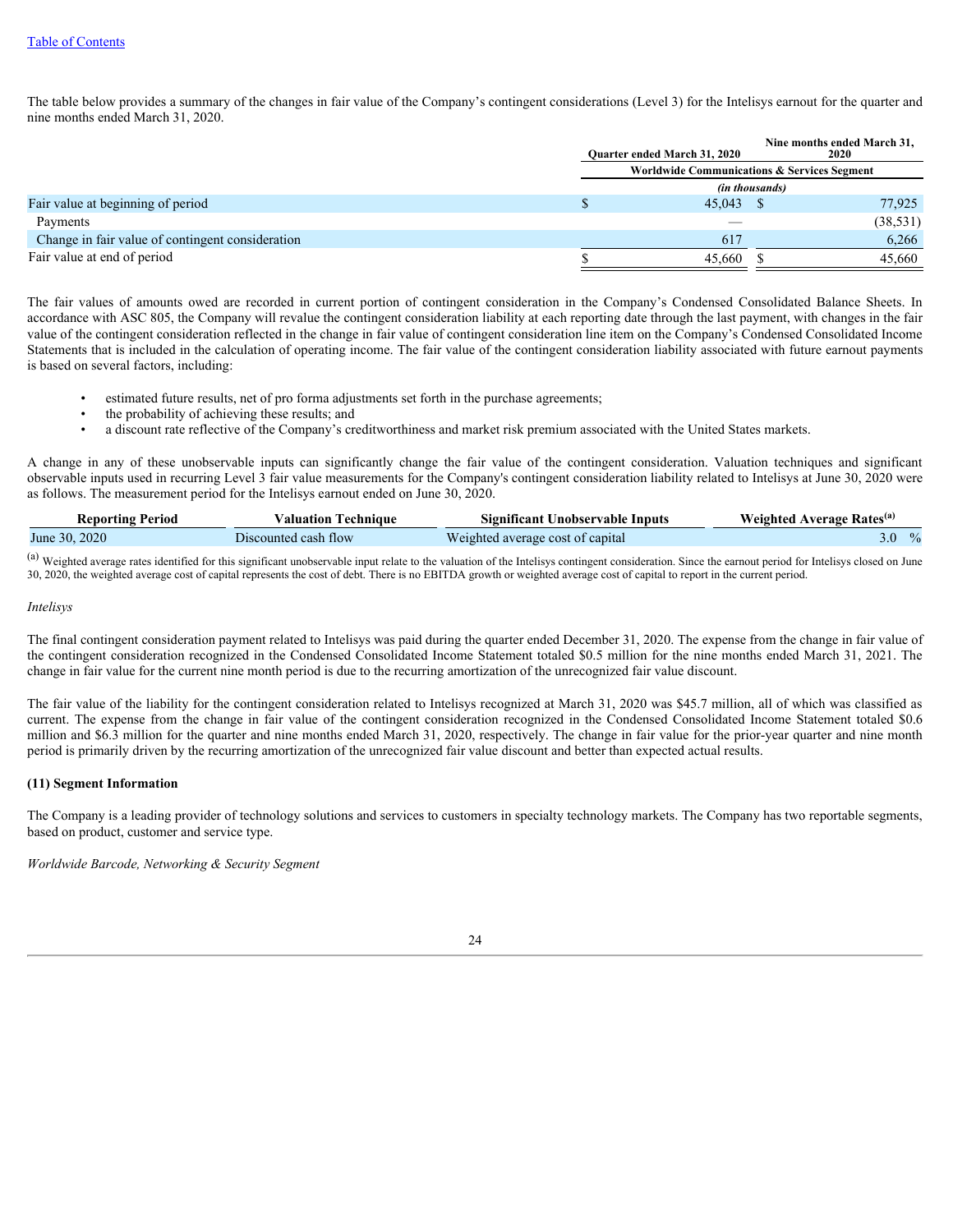Tableof Contents<br>The Worldwide Barcode, Networking & Security segment includes a portfolio of solutions primarily for enterprise mobile computing, data capture, barcode<br>printing, POS, payments, networking, electronic phys Table of Contents<br>The Worldwide Barcode, Networking & Security segment includes a portfolio of solutions primarily for enterprise mobile computing, data capture, barcode<br>printing, POS, payments, networking, electronic phys segment in the United States, Canada and Brazil. The Company sees adjacencies among these technologies in helping its customers develop solutions. Data capture and POS solutions interface with computer systems used to automate the collection, processing and communication of information for commercial and industrial applications, including retail sales, distribution, shipping, inventory control, materials handling, warehouse management and health care applications. Electronic physical security products include identification, access control, video surveillance, intrusion-related and wireless and networking infrastructure products.

## *Worldwide Communications & Services Segment*

The Worldwide Communications & Services segment includes a portfolio of solutions primarily for communications technologies and services and includes the Company's acquisition of intY. The Company has business operations within this segment in the United States, Canada, Brazil and the UK. These offerings include voice, video conferencing, wireless, data networking, cable, unified communications and collaboration, cloud and technology services. As these solutions come together on IP networks, new opportunities are created to move into adjacent solutions for all vertical markets, such as education, healthcare and government.

Selected financial information for each business segment is presented below: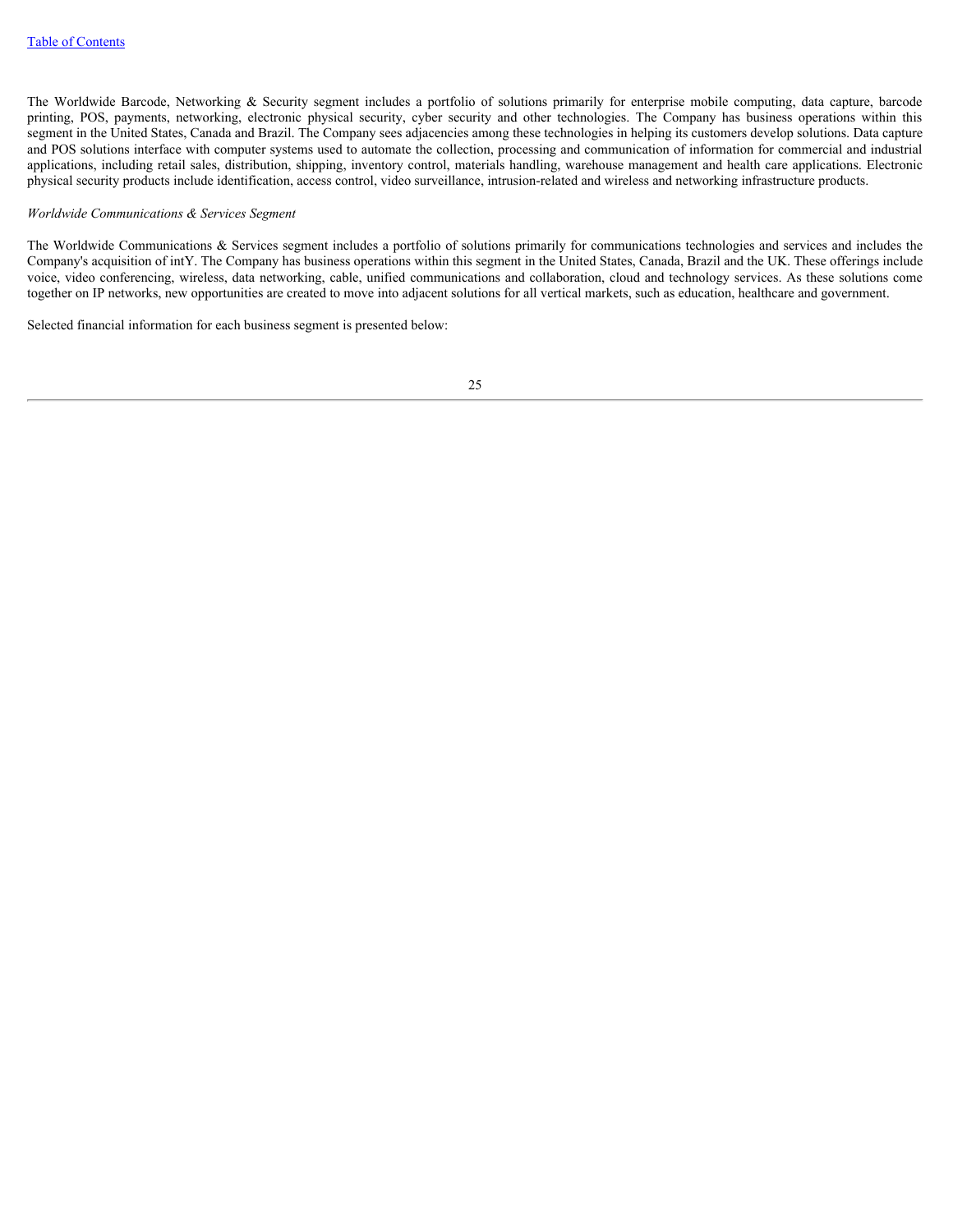|                                                   |              | <b>Ouarter</b> ended     | March 31,     |                |              | Nine months ended<br>March 31, |           |
|---------------------------------------------------|--------------|--------------------------|---------------|----------------|--------------|--------------------------------|-----------|
|                                                   |              | 2021                     |               | 2020           |              | 2021                           | 2020      |
|                                                   |              |                          |               | (in thousands) |              |                                |           |
| Sales:                                            |              |                          |               |                |              |                                |           |
| Worldwide Barcode, Networking & Security          | $\mathbf{s}$ | $502,227$ \$             |               | 489,218 \$     |              | 1,577,197 \$                   | 1,645,406 |
| Worldwide Communications & Services               |              | 227,646                  |               | 255,366        |              | 720,914                        | 765,879   |
|                                                   | S.           | 729,873 \$               |               | 744,584 \$     |              | 2,298,111 \$                   | 2,411,285 |
| Depreciation and amortization:                    |              |                          |               |                |              |                                |           |
| Worldwide Barcode, Networking & Security          | $\mathbf{s}$ | $3,772$ \$               |               | $4,210$ \$     |              | $11,852$ \$                    | 12,765    |
| Worldwide Communications & Services               |              | 3,867                    |               | 3,981          |              | 11,257                         | 11,436    |
| Corporate                                         |              | 719                      |               | 795            |              | 2,308                          | 2,384     |
|                                                   | \$           | 8,358 \$                 |               | 8,986 \$       |              | 25,417 \$                      | 26,585    |
| Change in fair value of contingent consideration: |              |                          |               |                |              |                                |           |
| Worldwide Communications & Services               | \$           |                          | <sup>\$</sup> | 618            | <b>S</b>     | 516 \$                         | 6,266     |
|                                                   | $\mathbf{s}$ | $\overline{\phantom{0}}$ | <sup>\$</sup> | 618            | $\mathbf{s}$ | $516$ \$                       | 6,266     |
| Operating income:                                 |              |                          |               |                |              |                                |           |
| Worldwide Barcode, Networking & Security          | $\mathbf{s}$ | $8.054$ \$               |               | $4,779$ \$     |              | $16,088$ \$                    | 29,153    |
| Worldwide Communications & Services               |              | 12,214                   |               | 6,394          |              | 33,555                         | 22,009    |
| Corporate <sup>(1)</sup>                          |              | (832)                    |               | (780)          |              | (11, 442)                      | (2,689)   |
|                                                   | \$           | 19,436                   | <sup>\$</sup> | 10,393         | $\mathbf{s}$ | 38,201 \$                      | 48,473    |
| Capital expenditures:                             |              |                          |               |                |              |                                |           |
| Worldwide Barcode, Networking & Security          | S            | $(532)$ \$               |               | $(1,855)$ \$   |              | $(1,173)$ \$                   | (3,294)   |
| Worldwide Communications & Services               |              | (297)                    |               | (1,988)        |              | (1,110)                        | (3,281)   |
|                                                   | S            | $(829)$ \$               |               | $(3,843)$ \$   |              | $(2,283)$ \$                   | (6, 575)  |
| Sales by Geography Category:                      |              |                          |               |                |              |                                |           |
| United States and Canada                          | $\mathbf{s}$ | 666,773 \$               |               | 677,798 \$     |              | 2,081,377 \$                   | 2,200,644 |
| International                                     |              | 64,153                   |               | 74,409         |              | 228,784                        | 237,770   |
| Less intercompany sales                           |              | (1,053)                  |               | (7,623)        |              | (12,050)                       | (27, 129) |
|                                                   | S            | 729,873                  | -S            | 744,584 \$     |              | 2,298,111 \$                   | 2,411,285 |
|                                                   |              |                          |               |                |              |                                |           |

 $<sup>(1)</sup>$  Includes restructuring costs of \$0.6 million and \$9.3 million for the quarter and nine months ended March 31, 2021.</sup>

|                                                    | <b>March 31, 2021</b> | <b>June 30, 2020</b> |
|----------------------------------------------------|-----------------------|----------------------|
|                                                    |                       | (in thousands)       |
| Assets:                                            |                       |                      |
| Worldwide Barcode, Networking & Security           | 786,123 \$            | 766,746              |
| Worldwide Communications & Services                | 775,359               | 685,053              |
| Corporate                                          | 21,140                | 59,064               |
| Assets held for sale                               | $\hspace{0.05cm}$     | 181,231              |
|                                                    | 1,582,622 \$          | 1,692,094            |
| Property and equipment, net by Geography Category: |                       |                      |
| United States and Canada                           | 42,517 \$             | 53,083               |
| International                                      | 2,799                 | 2,558                |
|                                                    | 45,316                | 55,641               |
|                                                    |                       |                      |

**(12) Leases**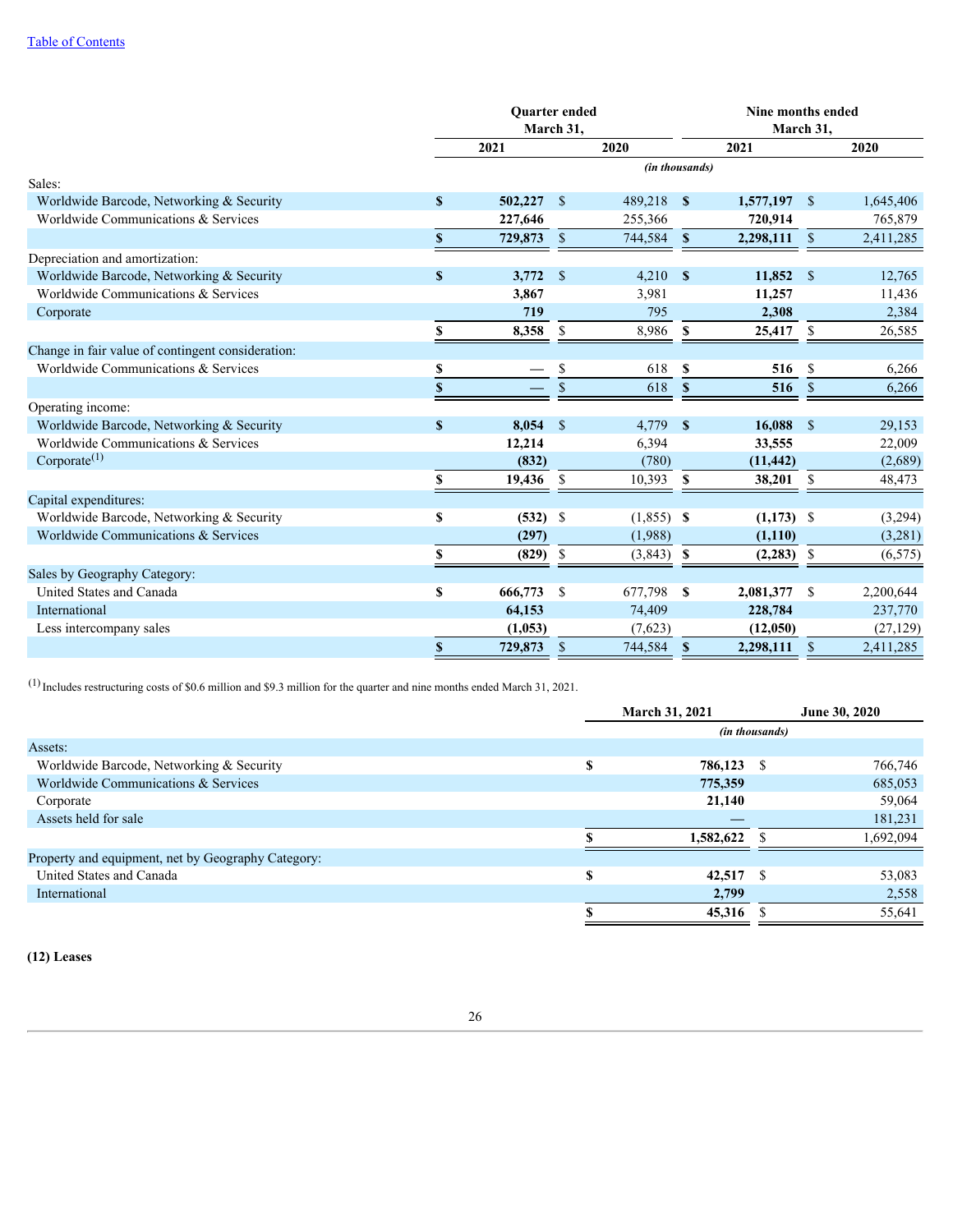In accordance with ASC 842, at contract inception the Company determines if a contract contains a lease by assessing whether the contract contains an identified asset and whether the Company has the ability to control the asset. The Company also determines if the lease meets the classification criteria for an operating lease versus a finance lease under ASC 842. Substantially all of the Company's leases are operating leases for real estate, warehouse and office equipment ranging in duration from 1 year to 10 years. The Company has elected not to record short-term operating leases with an initial term of 12 months or less on the Condensed Consolidated Balance Sheets. Operating leases are recorded as other non-current assets, accrued expenses and other current liabilities and other long-term liabilities Table of Contents<br>In accordance with ASC 842, at contract inception the Company determines if a contract contains a lease by assessing whether the contract contains an identified<br>asset and whether the Company has the abili leases are recorded as property and equipment, net, accrued expenses and other current liabilities and other long-term liabilities on the Condensed Consolidated Balance Sheets. The gross amount of the balances recorded related to finance leases is immaterial to the financial statements at March 31, 2021 and June 30, 2020. Table of Contents<br>In accordance with ASC 842, at contract inception the Company determines if a contract contains a lease by assessing whether the contract contains an identified<br>asses and whether the Company has the abil Table of Contents<br>
Table of Contents<br>
asset and whether the Company has the ability to control the asset. The Company abso determines if a contrast contains a lease by assessing whether the contrast contains an identified

Operating lease right-of-use assets and lease liabilities are recognized at the commencement date based on the net present value of future minimum lease payments over the lease term. The Company generally is not able to determine the rate implicit in its leases and has elected to apply an incremental borrowing rate as the economic factors. Certain operating lease agreements contain options to extend or terminate the lease. The lease term used is adjusted for these options when the payments not based on a rate or index, such as costs for common area maintenance, are expensed as incurred. Further, the Company has elected the practical expedient to recognize all lease and non-lease components as a single lease component, where applicable.

The following table presents amounts recorded on the Condensed Consolidated Balance Sheet related to operating leases at March 31, 2021 and June 30, 2020:

| <b>Operating leases</b>               | <b>Balance Sheet location</b>                  | <b>March 31, 2021</b> | June 30, 2020 |
|---------------------------------------|------------------------------------------------|-----------------------|---------------|
|                                       |                                                | <i>(in thousands)</i> |               |
| Operating lease right-of-use assets   | Other non-current assets                       | 20,265                | 23,581        |
| Current operating lease liabilities   | Accrued expenses and other current liabilities | 4,283                 | 4,476         |
| Long-term operating lease liabilities | Other long-term liabilities                    | 17,598                | 20,760        |

The following table presents amounts recorded in operating lease expense as part of selling general and administrative expenses on the Condensed Consolidated Income Statements during the quarters and nine months ended March 31, 2021 and 2020. Operating lease costs contain immaterial amounts of short-term lease costs for leases with an initial term of 12 months or less.

|                      | <b>Ouarter ended March 31,</b> |       | Nine months ended March 31, |                |       |
|----------------------|--------------------------------|-------|-----------------------------|----------------|-------|
|                      | 2021                           | 2020  | 2021                        |                | 2020  |
|                      | (in thousands)                 |       |                             | (in thousands) |       |
| Operating lease cost | 1,277                          | .521  | 3,964                       |                | 4,685 |
| Variable lease cost  | 297                            | 389   | 880                         |                | 919   |
|                      | 1,574                          | 1,910 | 4,844                       |                | 5,604 |

Supplemental cash flow information related to the Company's operating leases for the quarter and nine months ended March 31, 2021 and 2020 are presented in the table below:

|                                                                | Nine months ended<br>March 31, |       |
|----------------------------------------------------------------|--------------------------------|-------|
|                                                                | 2020<br>2021                   |       |
|                                                                | (in thousands)                 |       |
| Cash paid for amounts in the measurement of lease liabilities  | 4,116                          | 4,351 |
| Right-of-use assets obtained in exchange for lease obligations |                                | 1,672 |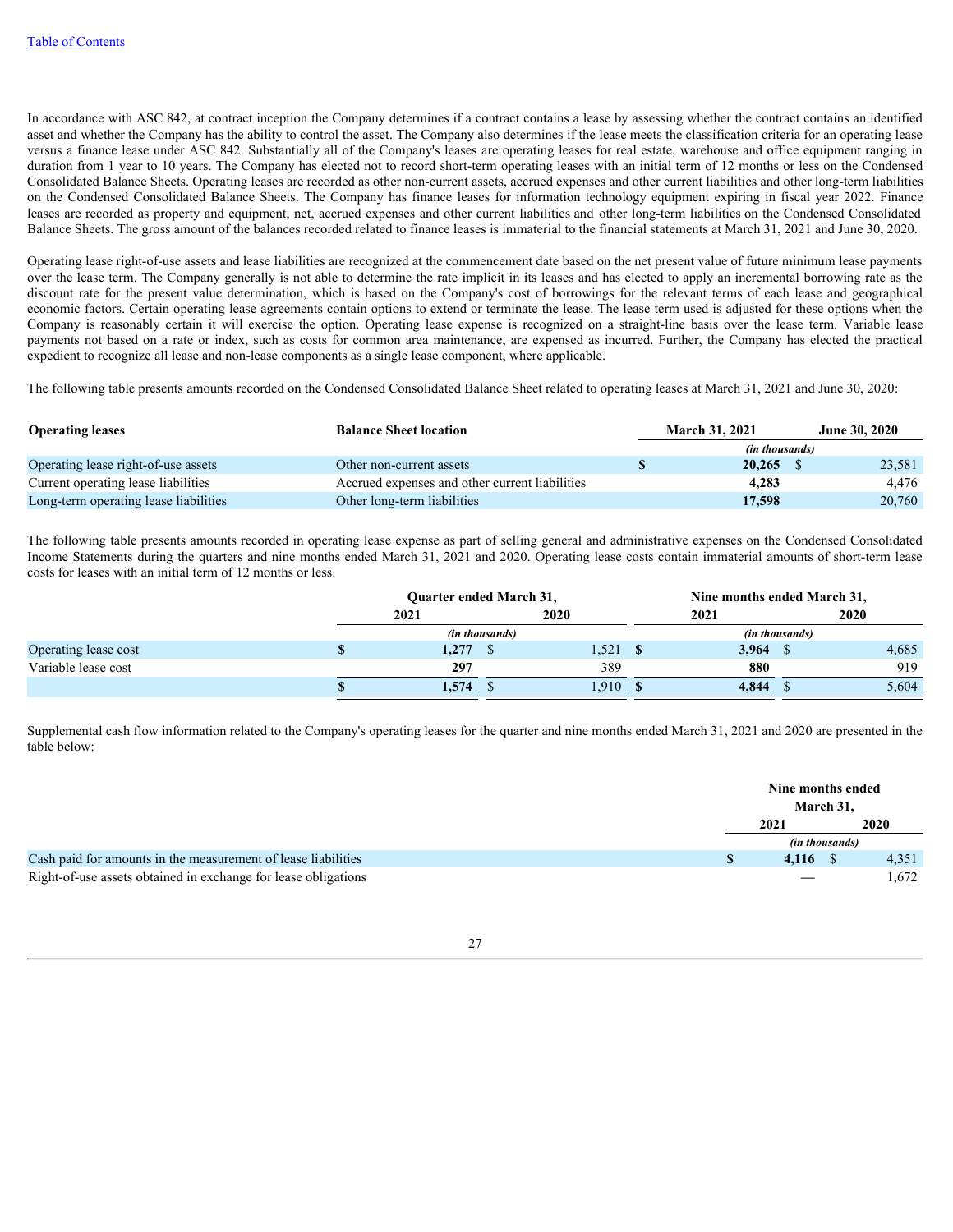The weighted-average remaining lease term and discount rate at March 31, 2021 are presented in the table below:

|                                       | <b>March 31, 2021</b> |
|---------------------------------------|-----------------------|
| Weighted-average remaining lease term | 5.42 years            |
| Weighted-average discount rate        |                       |

| <b>Operating leases</b><br>(in thousands)<br>Remainder of 2021<br>1,329<br>4,992<br>4,658<br>4,158<br>3,256<br>5,990<br>24,383<br>2,502<br>21,881<br>Present value of lease payments<br>(13) Commitments and Contingencies<br>The Company and its subsidiaries are, from time to time, parties to lawsuits arising out of operations. Although there can be no assurance, based upon information<br>known to the Company, the Company believes that any liability resulting from an adverse determination of such lawsuits would not have a material adverse effect<br>In early March 2020, the World Health Organization characterized COVID-19 as a pandemic. The rapid spread of COVID-19 since December 2019 has resulted in<br>the implementation of numerous measures to contain the virus worldwide, such as travel bans and restrictions, quarantines, shelter-in-place orders and business<br>shutdowns. The pandemic and these containment measures have had, and are expected to continue to have, a substantial impact on businesses around the world,<br>including the Company's business, and on global, regional and national economies. The Company is unable at this time to predict the ultimate impact that COVID-<br>During the Company's due diligence for the Network1 acquisition, several pre-acquisition contingencies were identified regarding various Brazilian federal and<br>state tax exposures. The Company recorded indemnification receivables that are reported gross of the pre-acquisition contingency liabilities as the funds were<br>escrowed as part of the acquisition. The amount available after the impact of foreign currency translation for future pre-acquisition contingency settlements or to be<br>The table below summarizes the balances and line item presentation of Network1's pre-acquisition contingencies and corresponding indemnification receivables in | weighted-average remaining lease term                                                                                                                                                                                                                                                                         | 5.42 years |
|------------------------------------------------------------------------------------------------------------------------------------------------------------------------------------------------------------------------------------------------------------------------------------------------------------------------------------------------------------------------------------------------------------------------------------------------------------------------------------------------------------------------------------------------------------------------------------------------------------------------------------------------------------------------------------------------------------------------------------------------------------------------------------------------------------------------------------------------------------------------------------------------------------------------------------------------------------------------------------------------------------------------------------------------------------------------------------------------------------------------------------------------------------------------------------------------------------------------------------------------------------------------------------------------------------------------------------------------------------------------------------------------------------------------------------------------------------------------------------------------------------------------------------------------------------------------------------------------------------------------------------------------------------------------------------------------------------------------------------------------------------------------------------------------------------------------------------------------------------------------------------------------------------------------|---------------------------------------------------------------------------------------------------------------------------------------------------------------------------------------------------------------------------------------------------------------------------------------------------------------|------------|
|                                                                                                                                                                                                                                                                                                                                                                                                                                                                                                                                                                                                                                                                                                                                                                                                                                                                                                                                                                                                                                                                                                                                                                                                                                                                                                                                                                                                                                                                                                                                                                                                                                                                                                                                                                                                                                                                                                                        | Weighted-average discount rate                                                                                                                                                                                                                                                                                | 4.1 $\%$   |
|                                                                                                                                                                                                                                                                                                                                                                                                                                                                                                                                                                                                                                                                                                                                                                                                                                                                                                                                                                                                                                                                                                                                                                                                                                                                                                                                                                                                                                                                                                                                                                                                                                                                                                                                                                                                                                                                                                                        | The following table presents the maturities of the Company's operating lease liabilities at March 31, 2021:                                                                                                                                                                                                   |            |
|                                                                                                                                                                                                                                                                                                                                                                                                                                                                                                                                                                                                                                                                                                                                                                                                                                                                                                                                                                                                                                                                                                                                                                                                                                                                                                                                                                                                                                                                                                                                                                                                                                                                                                                                                                                                                                                                                                                        |                                                                                                                                                                                                                                                                                                               |            |
|                                                                                                                                                                                                                                                                                                                                                                                                                                                                                                                                                                                                                                                                                                                                                                                                                                                                                                                                                                                                                                                                                                                                                                                                                                                                                                                                                                                                                                                                                                                                                                                                                                                                                                                                                                                                                                                                                                                        |                                                                                                                                                                                                                                                                                                               |            |
|                                                                                                                                                                                                                                                                                                                                                                                                                                                                                                                                                                                                                                                                                                                                                                                                                                                                                                                                                                                                                                                                                                                                                                                                                                                                                                                                                                                                                                                                                                                                                                                                                                                                                                                                                                                                                                                                                                                        |                                                                                                                                                                                                                                                                                                               |            |
|                                                                                                                                                                                                                                                                                                                                                                                                                                                                                                                                                                                                                                                                                                                                                                                                                                                                                                                                                                                                                                                                                                                                                                                                                                                                                                                                                                                                                                                                                                                                                                                                                                                                                                                                                                                                                                                                                                                        | 2022                                                                                                                                                                                                                                                                                                          |            |
|                                                                                                                                                                                                                                                                                                                                                                                                                                                                                                                                                                                                                                                                                                                                                                                                                                                                                                                                                                                                                                                                                                                                                                                                                                                                                                                                                                                                                                                                                                                                                                                                                                                                                                                                                                                                                                                                                                                        | 2023                                                                                                                                                                                                                                                                                                          |            |
|                                                                                                                                                                                                                                                                                                                                                                                                                                                                                                                                                                                                                                                                                                                                                                                                                                                                                                                                                                                                                                                                                                                                                                                                                                                                                                                                                                                                                                                                                                                                                                                                                                                                                                                                                                                                                                                                                                                        | 2024                                                                                                                                                                                                                                                                                                          |            |
|                                                                                                                                                                                                                                                                                                                                                                                                                                                                                                                                                                                                                                                                                                                                                                                                                                                                                                                                                                                                                                                                                                                                                                                                                                                                                                                                                                                                                                                                                                                                                                                                                                                                                                                                                                                                                                                                                                                        | 2025                                                                                                                                                                                                                                                                                                          |            |
|                                                                                                                                                                                                                                                                                                                                                                                                                                                                                                                                                                                                                                                                                                                                                                                                                                                                                                                                                                                                                                                                                                                                                                                                                                                                                                                                                                                                                                                                                                                                                                                                                                                                                                                                                                                                                                                                                                                        | Thereafter                                                                                                                                                                                                                                                                                                    |            |
|                                                                                                                                                                                                                                                                                                                                                                                                                                                                                                                                                                                                                                                                                                                                                                                                                                                                                                                                                                                                                                                                                                                                                                                                                                                                                                                                                                                                                                                                                                                                                                                                                                                                                                                                                                                                                                                                                                                        | Total future payments                                                                                                                                                                                                                                                                                         |            |
|                                                                                                                                                                                                                                                                                                                                                                                                                                                                                                                                                                                                                                                                                                                                                                                                                                                                                                                                                                                                                                                                                                                                                                                                                                                                                                                                                                                                                                                                                                                                                                                                                                                                                                                                                                                                                                                                                                                        | Less: amounts representing interest                                                                                                                                                                                                                                                                           |            |
|                                                                                                                                                                                                                                                                                                                                                                                                                                                                                                                                                                                                                                                                                                                                                                                                                                                                                                                                                                                                                                                                                                                                                                                                                                                                                                                                                                                                                                                                                                                                                                                                                                                                                                                                                                                                                                                                                                                        |                                                                                                                                                                                                                                                                                                               |            |
|                                                                                                                                                                                                                                                                                                                                                                                                                                                                                                                                                                                                                                                                                                                                                                                                                                                                                                                                                                                                                                                                                                                                                                                                                                                                                                                                                                                                                                                                                                                                                                                                                                                                                                                                                                                                                                                                                                                        | on the Company's financial condition, results of operations or cash flows.<br>19 will have on its business due to the inability to predict the duration or magnitude of the virus' impact.<br>released to the sellers was \$3.5 million and \$4.8 million, at March 31, 2021 and June 30, 2020, respectively. |            |
|                                                                                                                                                                                                                                                                                                                                                                                                                                                                                                                                                                                                                                                                                                                                                                                                                                                                                                                                                                                                                                                                                                                                                                                                                                                                                                                                                                                                                                                                                                                                                                                                                                                                                                                                                                                                                                                                                                                        | the Company's Condensed Consolidated Balance Sheets at March 31, 2021 and June 30, 2020:                                                                                                                                                                                                                      |            |
|                                                                                                                                                                                                                                                                                                                                                                                                                                                                                                                                                                                                                                                                                                                                                                                                                                                                                                                                                                                                                                                                                                                                                                                                                                                                                                                                                                                                                                                                                                                                                                                                                                                                                                                                                                                                                                                                                                                        |                                                                                                                                                                                                                                                                                                               |            |

#### **(13) Commitments and Contingencies**

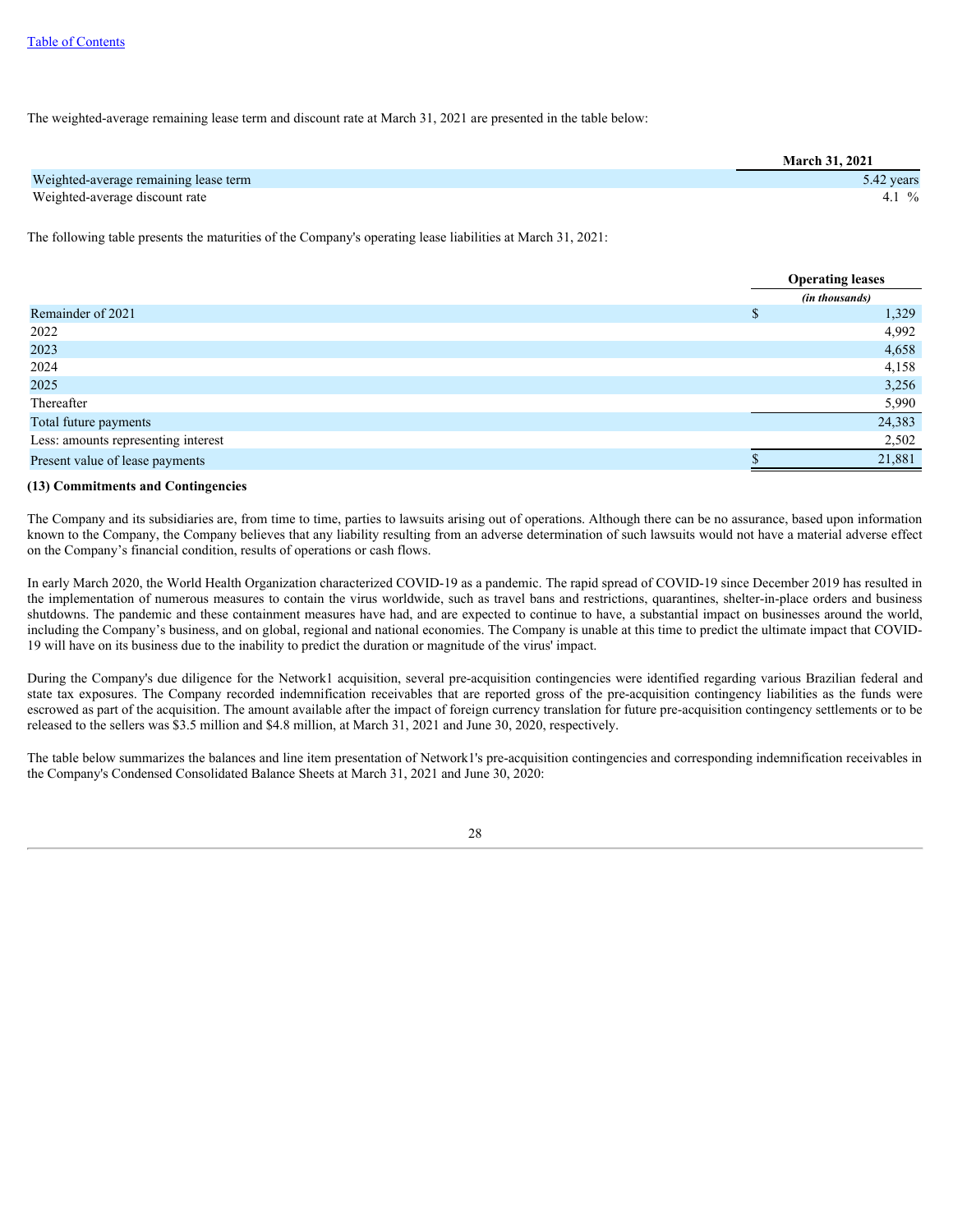| <b>Table of Contents</b>                                                                                                                                                                                                                                                                                                                                                                                                        |              |                                                         |               |
|---------------------------------------------------------------------------------------------------------------------------------------------------------------------------------------------------------------------------------------------------------------------------------------------------------------------------------------------------------------------------------------------------------------------------------|--------------|---------------------------------------------------------|---------------|
|                                                                                                                                                                                                                                                                                                                                                                                                                                 |              |                                                         |               |
|                                                                                                                                                                                                                                                                                                                                                                                                                                 |              |                                                         |               |
|                                                                                                                                                                                                                                                                                                                                                                                                                                 |              | March 31, 2021                                          | June 30, 2020 |
|                                                                                                                                                                                                                                                                                                                                                                                                                                 |              | Network1                                                |               |
|                                                                                                                                                                                                                                                                                                                                                                                                                                 |              | (in thousands)                                          |               |
| <b>Assets</b>                                                                                                                                                                                                                                                                                                                                                                                                                   |              |                                                         |               |
| Prepaid expenses and other current assets                                                                                                                                                                                                                                                                                                                                                                                       | <b>S</b>     | 14S                                                     | 14            |
| Other non-current assets                                                                                                                                                                                                                                                                                                                                                                                                        | $\mathbf{s}$ | $3,510$ \$                                              | 3,652         |
| Liabilities                                                                                                                                                                                                                                                                                                                                                                                                                     |              |                                                         |               |
| Accrued expenses and other current liabilities                                                                                                                                                                                                                                                                                                                                                                                  | $\mathbb{S}$ | 14S                                                     | 14            |
| Other long-term liabilities                                                                                                                                                                                                                                                                                                                                                                                                     | $\mathbf S$  | $3,510$ \$                                              | 3,652         |
| The decrease in pre-acquisition contingencies and corresponding indemnification receivables is due to a slight decrease in the foreign exchange rate of the<br>Brazilian real against the US dollar.                                                                                                                                                                                                                            |              |                                                         |               |
| (14) Restructuring                                                                                                                                                                                                                                                                                                                                                                                                              |              |                                                         |               |
| In July 2020, as part of a strategic review of organizational structure and operations, the Company announced a global cost reduction and restructuring program.                                                                                                                                                                                                                                                                |              |                                                         |               |
| These actions are designed to better align the cost structure for the wholesale distribution business with lower sales volumes as a result of the COVID-19                                                                                                                                                                                                                                                                      |              |                                                         |               |
| pandemic. The Company also initiated the closure of its Canpango business, its salesforce implementation and consulting business. There has been limited<br>adoption by the Company's partner community of the services Canpango offers. These actions include entering into severance and termination agreements with<br>employees, legal fees to execute the reduction in force and costs associated with lease terminations. |              |                                                         |               |
| The following table presents the restructuring and severance costs incurred for the quarter and nine months ended March 31, 2021:                                                                                                                                                                                                                                                                                               |              |                                                         |               |
|                                                                                                                                                                                                                                                                                                                                                                                                                                 |              | Quarter ended March 31, Nine months ended March<br>2021 | 31, 2021      |
|                                                                                                                                                                                                                                                                                                                                                                                                                                 |              |                                                         |               |

### **(14) Restructuring**

| I repara expenses and other carrent assets                                                                                                                                                                                                                                                                                                                                                                                                                                                                                                                                                                                                                                                                                                                        |              |               |                | $\mathbf{1}$                                                |
|-------------------------------------------------------------------------------------------------------------------------------------------------------------------------------------------------------------------------------------------------------------------------------------------------------------------------------------------------------------------------------------------------------------------------------------------------------------------------------------------------------------------------------------------------------------------------------------------------------------------------------------------------------------------------------------------------------------------------------------------------------------------|--------------|---------------|----------------|-------------------------------------------------------------|
| Other non-current assets                                                                                                                                                                                                                                                                                                                                                                                                                                                                                                                                                                                                                                                                                                                                          | $\mathbf{s}$ | $3,510$ \$    |                | 3,652                                                       |
| <b>Liabilities</b>                                                                                                                                                                                                                                                                                                                                                                                                                                                                                                                                                                                                                                                                                                                                                |              |               |                |                                                             |
| Accrued expenses and other current liabilities                                                                                                                                                                                                                                                                                                                                                                                                                                                                                                                                                                                                                                                                                                                    |              | 14S           |                | 14                                                          |
| Other long-term liabilities                                                                                                                                                                                                                                                                                                                                                                                                                                                                                                                                                                                                                                                                                                                                       | <b>S</b>     | $3,510$ \$    |                | 3,652                                                       |
| The decrease in pre-acquisition contingencies and corresponding indemnification receivables is due to a slight decrease in the foreign exchange rate of the<br>Brazilian real against the US dollar.<br>(14) Restructuring                                                                                                                                                                                                                                                                                                                                                                                                                                                                                                                                        |              |               |                |                                                             |
| In July 2020, as part of a strategic review of organizational structure and operations, the Company announced a global cost reduction and restructuring program.<br>These actions are designed to better align the cost structure for the wholesale distribution business with lower sales volumes as a result of the COVID-19<br>pandemic. The Company also initiated the closure of its Canpango business, its salesforce implementation and consulting business. There has been limited<br>adoption by the Company's partner community of the services Canpango offers. These actions include entering into severance and termination agreements with<br>employees, legal fees to execute the reduction in force and costs associated with lease terminations. |              |               |                |                                                             |
| The following table presents the restructuring and severance costs incurred for the quarter and nine months ended March 31, 2021:                                                                                                                                                                                                                                                                                                                                                                                                                                                                                                                                                                                                                                 |              |               |                |                                                             |
|                                                                                                                                                                                                                                                                                                                                                                                                                                                                                                                                                                                                                                                                                                                                                                   | 2021         |               |                | Quarter ended March 31, Nine months ended March<br>31, 2021 |
|                                                                                                                                                                                                                                                                                                                                                                                                                                                                                                                                                                                                                                                                                                                                                                   |              |               | (in thousands) |                                                             |
| Severance and benefit costs                                                                                                                                                                                                                                                                                                                                                                                                                                                                                                                                                                                                                                                                                                                                       | $\mathbf{S}$ | $326$ \$      |                | 8,825                                                       |
| Other                                                                                                                                                                                                                                                                                                                                                                                                                                                                                                                                                                                                                                                                                                                                                             |              | 234           |                | 487                                                         |
| Total restructuring and other charges                                                                                                                                                                                                                                                                                                                                                                                                                                                                                                                                                                                                                                                                                                                             |              | 560 \$        |                | 9,312                                                       |
| For the quarter and nine months ended March 31, 2021, all restructuring costs are recognized in the Corporate reporting unit and have not been allocated to the<br>Worldwide Communications & Services or Worldwide Barcode, Networking & Security segment. The Company incurred restructuring charges in the prior year<br>that were immaterial to the condensed consolidated financial statements and unrelated to the program described above.<br>Accrued restructuring and severance costs are included in accrued expenses and other current liabilities on the Condensed Consolidated Balance Sheets. The<br>following table represents activity for the nine months ended March 31, 2021:                                                                  |              |               |                |                                                             |
|                                                                                                                                                                                                                                                                                                                                                                                                                                                                                                                                                                                                                                                                                                                                                                   |              |               |                |                                                             |
|                                                                                                                                                                                                                                                                                                                                                                                                                                                                                                                                                                                                                                                                                                                                                                   |              |               |                | <b>Accrued Expenses</b>                                     |
|                                                                                                                                                                                                                                                                                                                                                                                                                                                                                                                                                                                                                                                                                                                                                                   |              |               |                | (in thousands)                                              |
| <b>Balance at July 1, 2020</b>                                                                                                                                                                                                                                                                                                                                                                                                                                                                                                                                                                                                                                                                                                                                    |              | $\mathcal{S}$ |                | $\qquad \qquad -$                                           |
| Charged to expense<br>Cash payments                                                                                                                                                                                                                                                                                                                                                                                                                                                                                                                                                                                                                                                                                                                               |              |               |                | 9,312<br>(6,803)                                            |

|                                  | <b>Accrued Expenses</b> |         |
|----------------------------------|-------------------------|---------|
|                                  | (in thousands)          |         |
| <b>Balance at July 1, 2020</b>   |                         |         |
| Charged to expense               |                         | 9,312   |
| Cash payments                    |                         | (6,803) |
| <b>Balance at March 31, 2021</b> |                         | 2,509   |

The remaining balance as of March 31, 2021 of \$2.5 million, primarily related to Corporate, is expected to be paid through the first quarter of fiscal year 2022.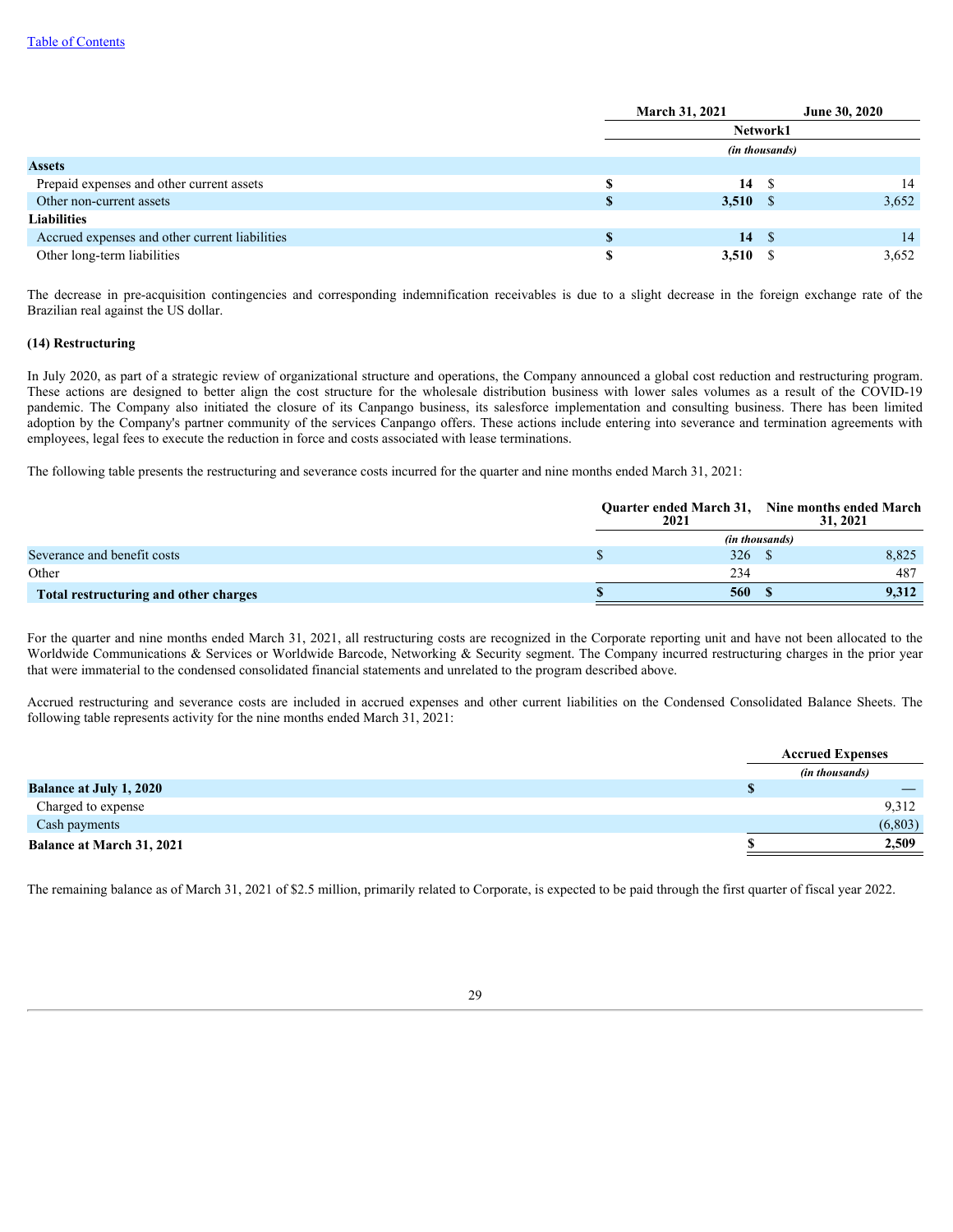## **(15) Income Taxes**

Tableof Contents<br>Income taxes for the quarters and nine months ended March 31, 2021 and 2020 have been included in the accompanying condensed consolidated financial<br>statements using an estimated amual effective tax rate. statements using an estimated annual effective tax rate. In addition to applying the estimated annual effective tax rate to pre-tax income, the Company includes certain items treated as discrete events to arrive at an estimated overall tax provision. During the current period, a discrete net tax benefit of \$0.5 million was recorded, which is primarily attributable to exempt foreign income.

statutory rate of 21% primarily as a result of income derived from tax jurisdictions with varying income tax rates, nondeductible expenses and state income taxes. The Company's effective tax rate was 32.9% and 28.0% for the quarter and nine months ended March 31, 2020, respectively.

Table of Contents<br>
(15) Income Taxes<br>
Income Taxes<br>
income taxes for the quarters and nine months ended March 31, 2021 and 2020 have been included in the accompanying condensed consolidated financial<br>
insternation iterated The Company has provided for U.S. income taxes for the current earnings of its Canadian subsidiary and will continue to distribute the earnings of its Canadian subsidiary. Earnings from Brazil will continue to be considered retained indefinitely for reinvestment and all other foreign geographies are immaterial. It has been the practice of the Company to reinvest those earnings in the businesses outside the United States. As a result of the sale of the Latin American and European entities, the Company repatriated the proceeds to the United States with minimal tax consequences. Timbe of Communis<br>
1(8) Income Taxes<br>
1(8) Theome Taxes<br>
1(8) Theome Taxes<br>
Income mass are interested annual effective ins rate in additional in applying the extension annual effective to recognize interest and percent an (15) Income Taxes<br>
Income taxes for the quanter and nine media and of March 31, 2011 and 2006 have been included in the accompanying condensed considered financial<br>
including an extended an electric come for or more or mor

The Tax Cuts and Jobs Act (TCJA), passed in December 2017, created a provision known as global intangible low-tax income ("GILTI") that imposes a tax on certain earnings of foreign subsidiaries. The GILTI tax became effective for the Company during fiscal year 2019 and an accounting policy election was made to treat the tax as a current period expense.

The Company had approximately \$1.2 million of total gross unrecognized tax benefits at March 31, 2021 and June 30, 2020. Of this total at March 31, 2021, approximately \$1 million represents the amount of unrecognized tax benefits that are permanent in nature and, if recognized, would affect the annual effective tax rate. The Company does not believe that the total amount of unrecognized tax benefits will significantly increase or decrease within twelve months of the reporting date.

Company had approximately \$1.2 million and \$1.1 million, respectively, accrued for interest and penalties.

jurisdictions. In the normal course of business, the Company is subject to examination by taxing authorities in countries and states in which it operates. With certain exceptions, the Company is no longer subject to federal, state and local, or non-U.S. income tax examinations by tax authorities for the years before June 30, 2015.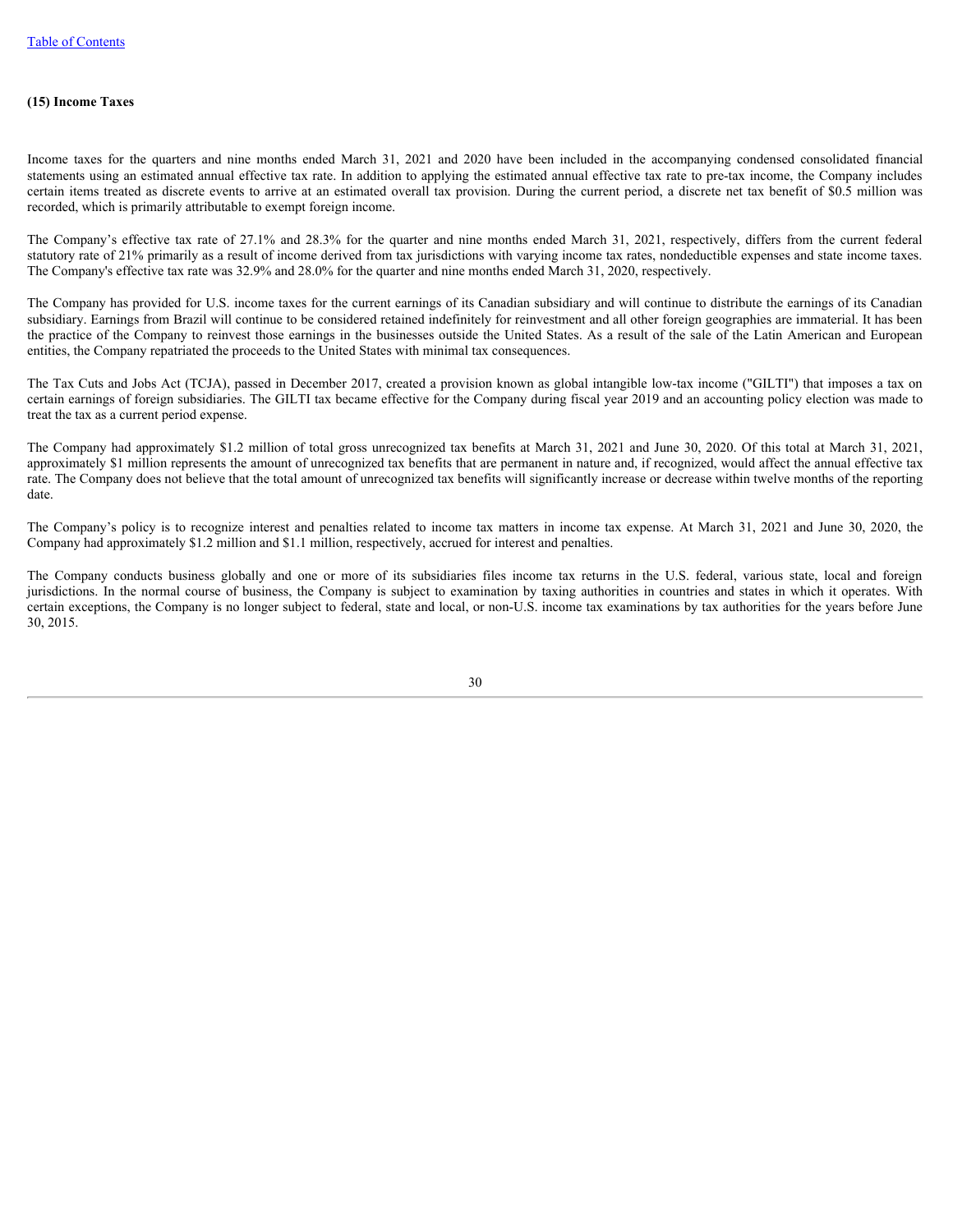## **(16) Discontinued Operations**

Tableof Contents<br>
On August 20, 2019, the Company amounced plans to divest the product distribution businesses in Europe, the UK, Mexico, Colombia, Chile, Peru and the<br>
Miami-based export operations ("Divestitures") as th Miami-based export operations ("Divestitures") as these businesses had been performing below management's expectations. The Company will continue to operate its digital business in these countries. Management determined that the Company did not have sufficient scale in these markets to maximize the value-added model<br>for product distribution, leading the Company to focus and in within each reportable segment, which includes the Worldwide Barcode, Networking & Security and Worldwide Communications & Services segments.

Table of Contents<br>(16) Discontinued Operations<br>On Anguat 20, 2019, the Company amounced plans to divest the product distribution businesses in Europe, the UK, Mexico, Colombia, Chile, Peru and the<br>Miami-based export operat During the quarter ended June 30, 2020, the Company recorded a pre-tax loss on sale classification of \$88.9 million to reduce the carrying value of the Divestitures to its estimate of fair value (the net proceeds received at closing), less estimated costs to sell. As this loss was determined not to be attributable to any individual components in the Divestitures' net assets, it was reflected as a valuation allowance against the total assets of the Divestitures. During the quarter and nine months ended March 31, 2021, the Company recorded an additional pre-tax loss on disposal group of \$0.7 million and \$34.5 million, respectively. This loss includes the realization of cumulative translation adjustments of \$0.0 million and \$11.6 million for the quarter and nine months ended March 31, 2021, respectively. Additional losses during the quarter and nine months ended March 31, 2021 are primarily attributable to a reduction in the net proceeds received for the Divestitures.

The Company signed an agreement on July 23, 2020 with Intcomex for its businesses located in Latin America, outside of Brazil. The Company finalized the sale of the Latin America businesses on October 30, 2020. The Company also finalized the sale of the Europe and UK business on November 12, 2020. Total cash received for the sale of divestitures was \$34.4 million.

Major components of net loss from discontinued operations for the quarters and nine months ended March 31, 2021 and 2020 were as follows:

|                                                |                   | <b>Ouarter ended March 31,</b> | Nine months ended March 31, |         |
|------------------------------------------------|-------------------|--------------------------------|-----------------------------|---------|
|                                                | 2021              | 2020                           | 2021                        | 2020    |
|                                                |                   | <i>(in thousands)</i>          | <i>(in thousands)</i>       |         |
| Net sales                                      |                   | 127,899 \$<br>$-$ S            | 213,373 \$                  | 439,527 |
| Cost of goods sold                             | —                 | 117,669                        | 198,512                     | 400,158 |
| Gross profit                                   |                   | 10,230                         | 14,861                      | 39,369  |
| Selling, general and administrative expenses   |                   | 13,782                         | 17,291                      | 42,607  |
| Depreciation expense                           |                   | 225                            |                             | 771     |
| Intangible amortization expense                | $\hspace{0.05cm}$ | 327                            |                             | 1,073   |
| Operating loss                                 |                   | (4,104)                        | (2,430)                     | (5,082) |
| Interest expense, net                          |                   | 323                            | 394                         | 1,236   |
| Loss on disposal group                         | 688               |                                | 34,496                      |         |
| Other (income) expense, net                    | $\hspace{0.05cm}$ | 433                            | 310                         | (96)    |
| Loss from discontinued operations before taxes | (688)             | (4,860)                        | (37, 630)                   | (6,222) |
| Income tax expense (benefit)                   | $\hspace{0.05cm}$ | (858)                          | 17                          | (1,197) |
| Net loss from discontinued operations          | (688)             | $(4,002)$ \$                   | $(37,647)$ \$               | (5,025) |

The major classes of assets and liabilities classified as held-for-sale in the accompanying consolidated balance sheets, were as follows as of March 31, 2021 and June 30, 2020: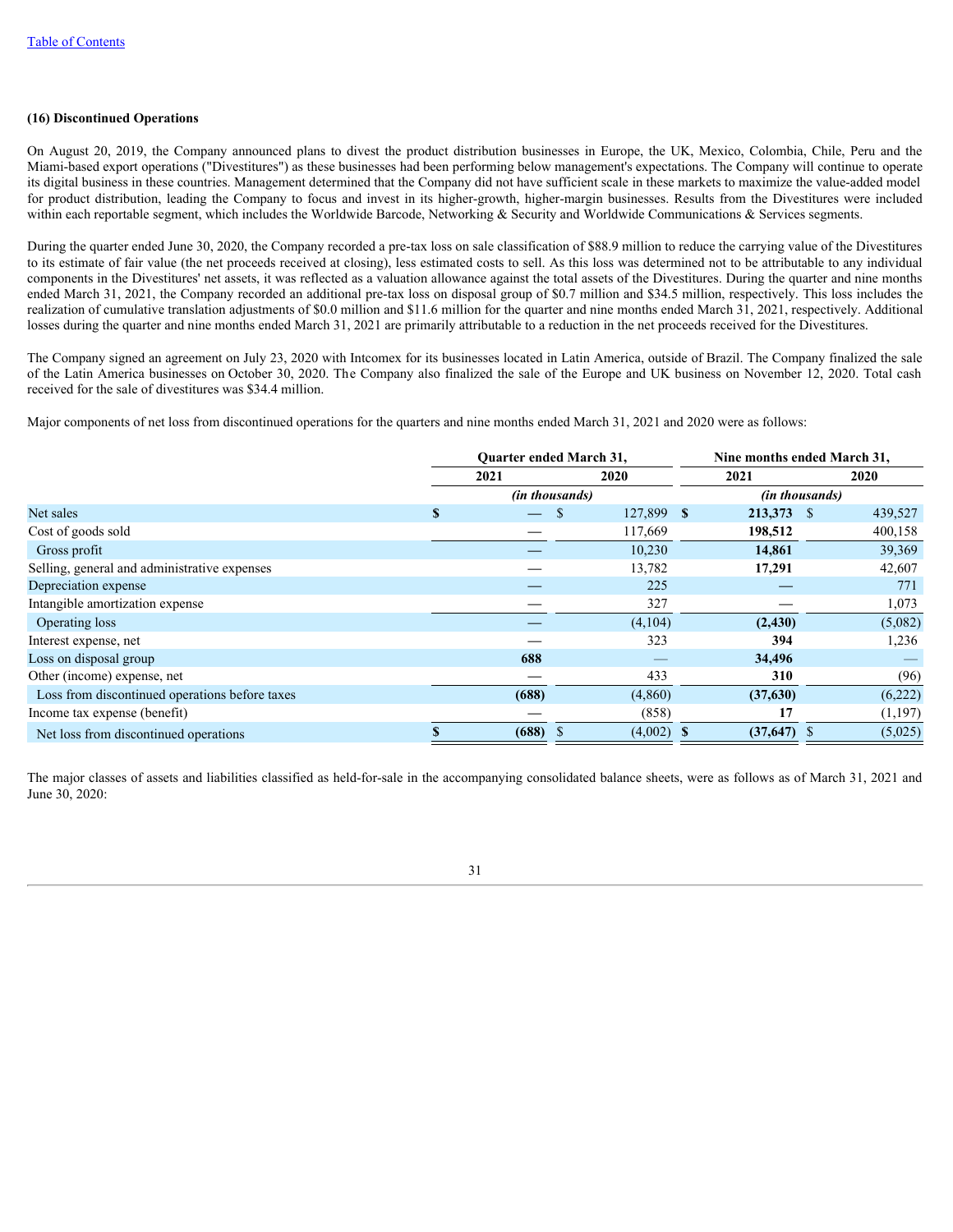|                                                                                                                                                                                                  |             | March 31, 2021              | June 30, 2020 |
|--------------------------------------------------------------------------------------------------------------------------------------------------------------------------------------------------|-------------|-----------------------------|---------------|
|                                                                                                                                                                                                  |             | (in thousands)              |               |
| <b>Assets</b>                                                                                                                                                                                    |             |                             |               |
| Current assets:                                                                                                                                                                                  |             |                             |               |
| Cash and cash equivalents                                                                                                                                                                        | S           |                             | 4,970         |
| Accounts receivable, net                                                                                                                                                                         |             |                             | 117,200       |
| Inventories, net                                                                                                                                                                                 |             |                             | 106,779       |
| Prepaid expenses and other current assets                                                                                                                                                        |             |                             | 23,808        |
| Total current assets                                                                                                                                                                             |             |                             | 252,757       |
| Property and equipment, net                                                                                                                                                                      |             |                             | 1,833         |
| Deferred income taxes                                                                                                                                                                            |             |                             | 9,349         |
| Other non-current assets                                                                                                                                                                         |             | —                           | 6,215         |
| Total assets, before valuation allowance                                                                                                                                                         |             |                             | 270,154       |
| Less: valuation allowance                                                                                                                                                                        |             |                             | (88, 923)     |
| Total assets, net of valuation allowance (1)                                                                                                                                                     | \$          | -S                          | 181,231       |
| Liabilities                                                                                                                                                                                      |             |                             |               |
| Current liabilities:                                                                                                                                                                             |             |                             |               |
| Accounts payable                                                                                                                                                                                 | $\mathbb S$ |                             | 56,098        |
| Accrued expenses and other current liabilities                                                                                                                                                   |             |                             | 14,815        |
| Other taxes payable                                                                                                                                                                              |             |                             | 20,378        |
| Short-term borrowings                                                                                                                                                                            |             |                             | 3,524         |
| Income tax payable                                                                                                                                                                               |             |                             | 1,085         |
| Total current liabilities                                                                                                                                                                        |             |                             | 95,900        |
| Borrowings under revolving credit facility                                                                                                                                                       |             |                             | 24,704        |
| Other long-term liabilities                                                                                                                                                                      |             |                             | 7,418         |
| Total liabilities <sup>(1)</sup>                                                                                                                                                                 |             | $\overline{\phantom{0}}$    | 128,022       |
| (1) Total assets and liabilities of discontinued operations are classified in current assets and liabilities, respectively, in the Company's consolidated balance sheet as of June 30, 2020. The |             |                             |               |
| discontinued operations were disposed of during the quarter ended December 31, 2020.                                                                                                             |             |                             |               |
| Significant non-cash operating items and capital expenditures reflected in the cash flows from discontinued operations for the nine months ended March 31, 2021<br>and 2020 were as follows:     |             |                             |               |
|                                                                                                                                                                                                  |             | Nine months ended March 31, |               |
|                                                                                                                                                                                                  |             |                             |               |

|                               | Nine months ended March 31, |                               |
|-------------------------------|-----------------------------|-------------------------------|
|                               | 2021                        | 2020                          |
|                               | <i>(in thousands)</i>       |                               |
| Loss on disposal group        | 34,496 \$                   | $\overbrace{\phantom{aaaaa}}$ |
| Depreciation and amortization | $\overline{\phantom{m}}$    | 1,844                         |
| Capital expenditures          | (58)                        | (48)                          |

<span id="page-31-0"></span>**Item 2. Management's Discussion and Analysis of Financial Condition and Results of Operations**

## **Overview Overview**

ScanSource is at the center of the technological solution delivery channel, connecting businesses and institutions and providing solutions for their complex needs. We provide technology solutions and services from leading suppliers of mobility and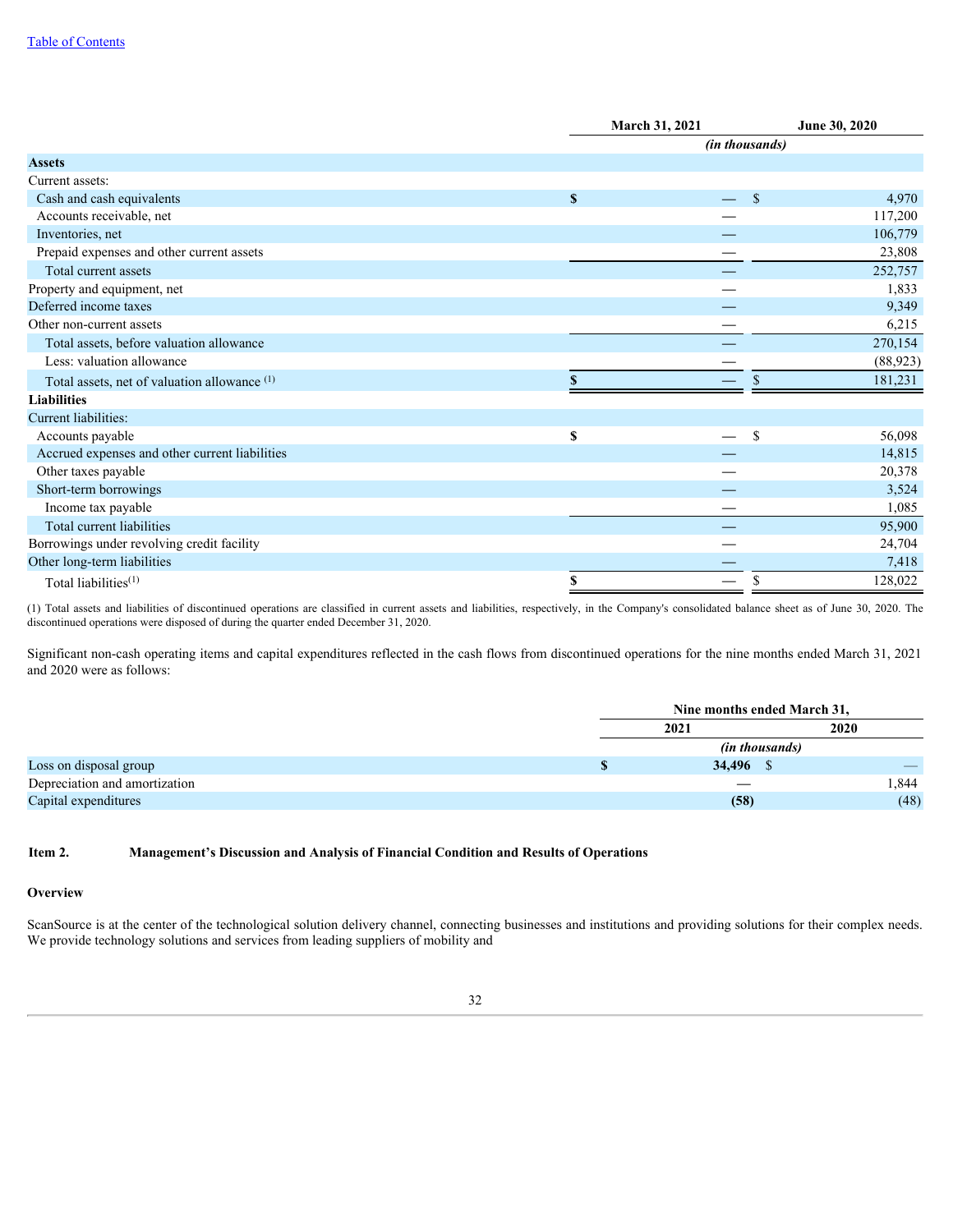Tableof Contents<br>barcode, point-of-sale (POS), payments, physical security, unified communications and collaboration, telecom and cloud services to our customers. We serve<br>approximately 30,000 sales partners located in th approximately 30,000 sales partners located in the United States, Canada, Brazil, the UK and Europe and provide solutions and services from approximately 500 technology suppliers. Unless otherwise indicated, the amounts and analysis provided within Management's Discussion and Analysis of Financial Condition and Results of Operations pertain to our continuing operations only. Table of Contents<br>
barcode, point-of-sale (POS), payments, physical security, unified communications and collaboration, telecom and cloud services to our customers. We serve<br>
deproximately 30,000 sales partnes located in t

technology-focused areas that each operate in the United States, Canada, Brazil and the UK:

- Worldwide Barcode, Networking & Security
- Worldwide Communications & Services

We sell hardware, software, services and connectivity through channel partners to end-customers. For our hardware distribution, we sell products (i) to the United States and Canada from our facilities located in Mississippi, California and Kentucky and (ii) to Brazil primarily from facilities located in the Brazilian states of Parana, Espirito Santo and Santa Catarina. We also have drop shipment arrangements with some of our suppliers, which allow us to offer products to customers without taking physical delivery at our facilities. We provide some of our digital products, which include Software as a Service ("SaaS") and subscriptions, through our CASCADE platform.

Our key suppliers include 8x8, ACC Business, AT&T, Aruba/HPE, Axis, AudioCodes, Avaya, Barco, Bematech, Cisco, Comcast Business, Datalogic, Dell, Elo, The solution is the solution & Fortinet is the solution of the solution of the solution of the solution of the solution of the solution of the solution of the solution of the solution of the solution of the solution of the Table of Contents<br>
Neveale, point-of-sale (POS), payments, physical seturity, unified communications and collaboration, telecom and doud services to our customers. We servel<br>
networking by 900000 sales partners located in Windstream, Zebra Technologies and Zoom. We also offer customers significant choices in cloud services through our Intelisys business, including offerings in contact center, infrastructure and unified communications.

#### **Recent Developments**

#### **Impact of COVID-19 on our Business Environment**

In early March 2020, the World Health Organization characterized COVID-19 as a pandemic. The rapid spread of COVID-19 since December 2019 has resulted in the implementation of numerous measures to contain the virus worldwide, such as travel bans and restrictions, quarantines, shelter-in-place orders and business shutdowns. The pandemic and these containment measures have had, and are expected to continue to have, a substantial impact on businesses around the world and on global, regional and national economies.

During the COVID-19 pandemic, our top priority is protecting the health and safety of our employees. We moved quickly to transition our employees, where possible, to a fully remote working environment. We have taken a number of measures to ensure our teams feel secure in their jobs and have the flexibility and resources they need to stay safe and healthy.

We have activated our contingency plans. We have deployed teams to monitor the rapidly evolving situation and recommend risk mitigation actions; we have We entrie on Pointes under transported travel reduced to the choice of trace of the content of the content of the strictions; and a content of the content of the content of the content of the content of the content of the including, but not limited to, checking the temperature of associates when entering our facilities, requiring associates to wear masks and other protective clothing as appropriate, and implementing additional cleaning and sanitation routines. All of our distribution facilities have remained open and operational. Most of our office-based employees around the world are working remotely. Our employees have remained productive across all areas of our business, even while working remotely, and are committed to providing the high level of customer service our partners have grown to expect from us in order to achieve positive results.

We continue to monitor and assess the impacts of the COVID-19 pandemic. During the first nine months of our fiscal year, GAAP net sales declined 4.7% yearover-year while non-GAAP net sales, which exclude the negative impact of fluctuations in foreign currency translation, decreased 1.9% year-over-year.

In July 2020, we announced actions to address the business impacts of the COVID-19 pandemic and prepare for our next phase of growth. These actions included a \$30 million annualized expense reduction plan. During the quarter and nine months ended March 31, 2021, we recognized approximately \$0.6 million and \$9.3 million, respectively, for restructuring and other charges, largely for severance and employee benefits for employees who left the Company as part of this plan. These actions are designed to better align the cost structure for our wholesale distribution business with lower sales volumes as a result of the

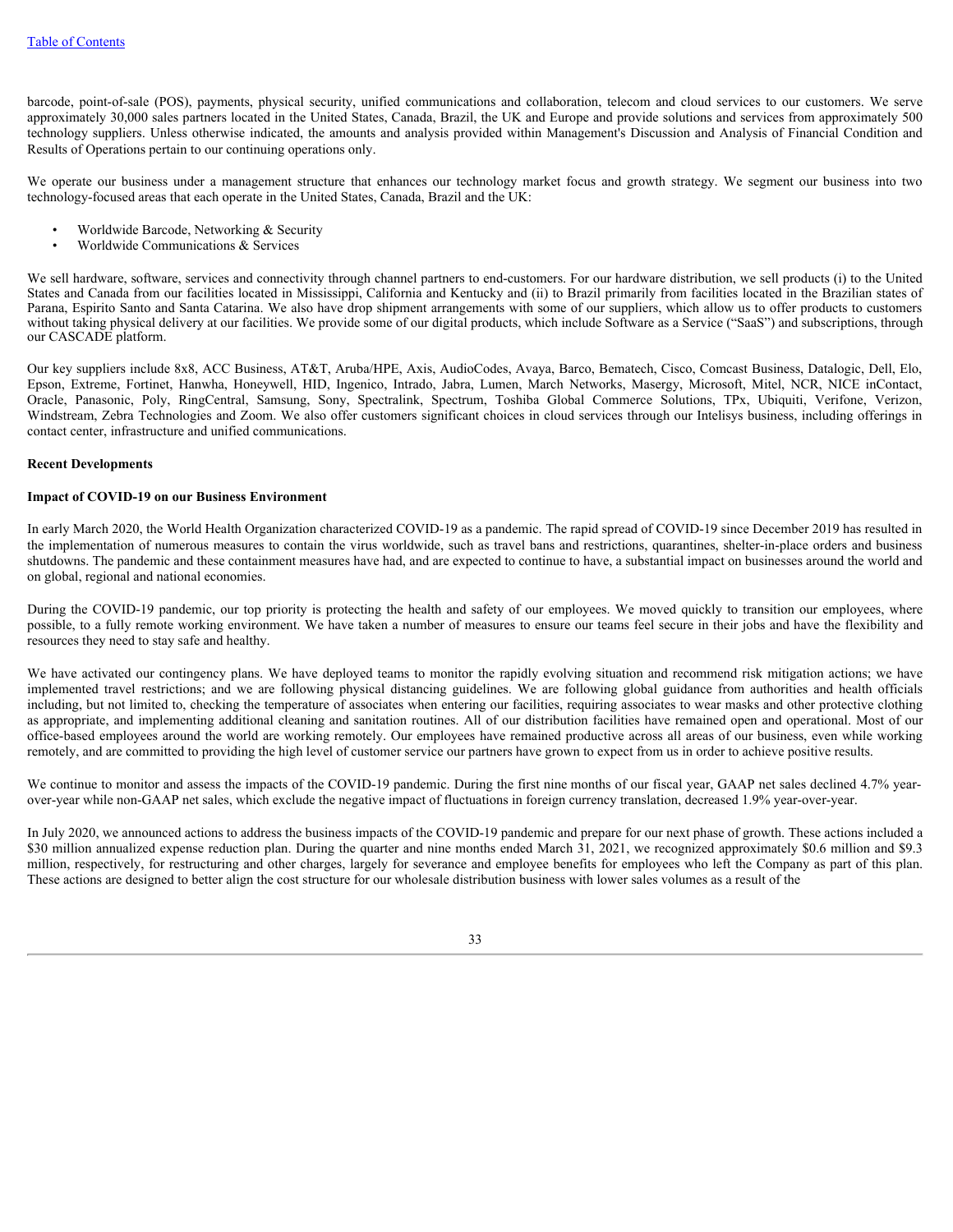COVID-19 pandemic. As part of the plan, we are continuing to invest in our higher growth agency business, Intelisys. Strong growth for the Intelisys business has continued, even with the COVID-19 pandemic.

## **Our Strategy**

Tableof Contents<br>COVID-19 pandemic. As part of the plan, we are continuing to invest in our higher growth agency business, Intelisys. Strong growth for the Intelisys business has<br>continued, even with the COVID-19 pandemic customers' challenges. With our CASCADE platform, we also offer customers SaaS and subscription services from leading technology suppliers. While we do not manufacture products, we provide technology solutions and services from leading technology suppliers. Our solutions may include a combination of offerings from multiple suppliers or give our sales partners access to additional services, such as custom configuration, key injection, integration support, custom development and other services. We also offer the flexibility of on-premise, cloud and hybrid solutions. Table of Contents<br>COVID-19 pandemic. As part of the plan, we are continuing to invest in our higher growth agency business, Intelisys. Strong growth for the Intelisys business has<br>contrinued, coen with the COVID-19 pandemi

As a trusted adviser to our sales partners, we provide more complete solutions through a better understanding of end customer needs. We drive growth through enhancing our sales partners' capabilities to provide hardware, software, services and connectivity solutions. Our teams deliver value-added support programs and capabilities, develop new technology practices or reach new end customers.

Our objective is to grow profitable sales in the technologies we offer and expand in higher margin and adjacent markets to help our sales partners offer more products and services and increase recurring revenue opportunities. As part of our strategic plan, we consider strategic acquisitions and alliances to enhance our technology offerings and service capabilities.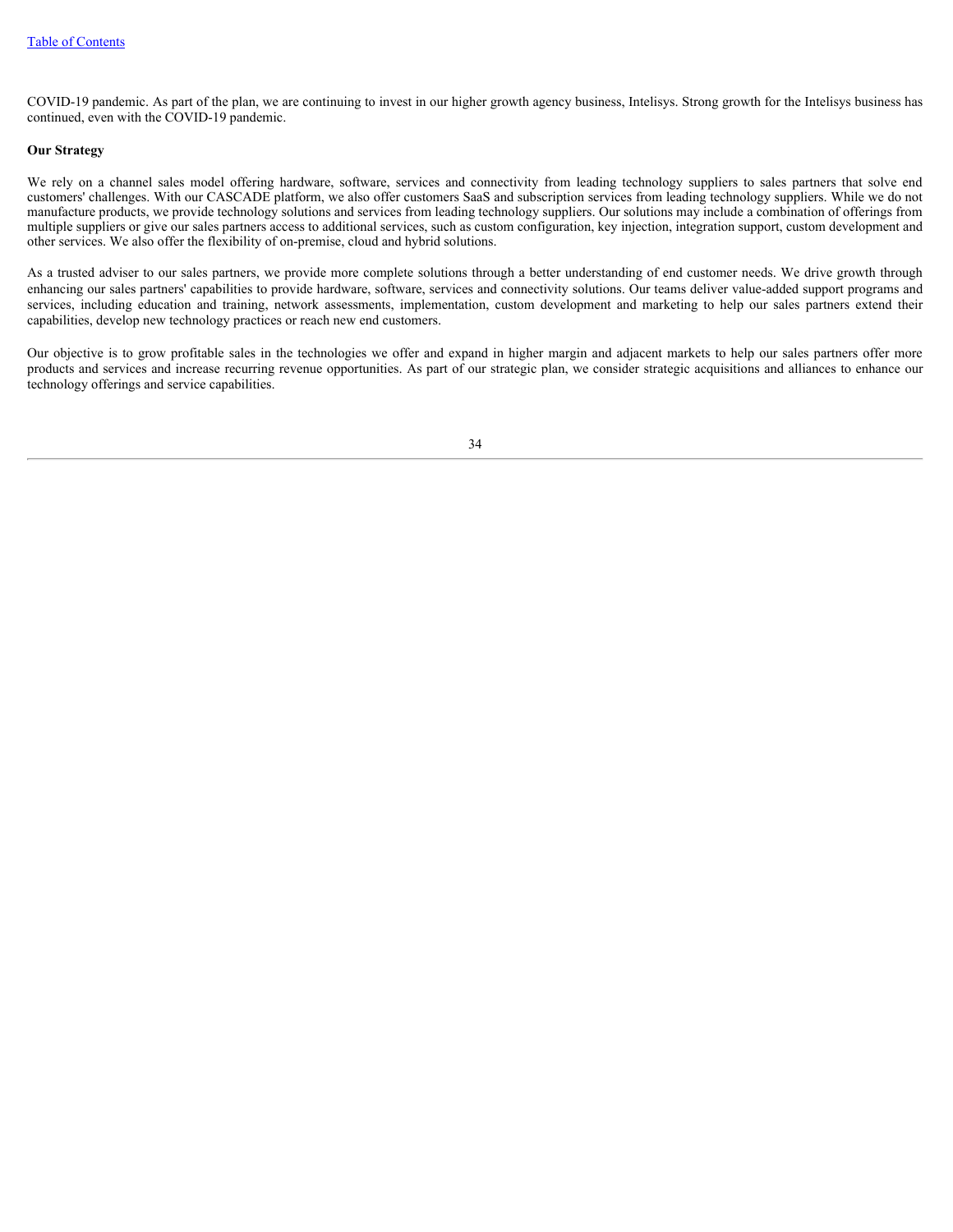## **Results of Operations from Continuing Operations**

## *Net Sales*

| <b>Results of Operations from Continuing Operations</b>                                                                                                                                                                                                                                                                                                                                                                                                                                                                                                                                                                                                                                                                                                                                                                                                                                                                                                                                                                                                                                                                                                                                                                                                                                                                                                           |              |                                                          |      |                |                            |            |                                                                                                             |
|-------------------------------------------------------------------------------------------------------------------------------------------------------------------------------------------------------------------------------------------------------------------------------------------------------------------------------------------------------------------------------------------------------------------------------------------------------------------------------------------------------------------------------------------------------------------------------------------------------------------------------------------------------------------------------------------------------------------------------------------------------------------------------------------------------------------------------------------------------------------------------------------------------------------------------------------------------------------------------------------------------------------------------------------------------------------------------------------------------------------------------------------------------------------------------------------------------------------------------------------------------------------------------------------------------------------------------------------------------------------|--------------|----------------------------------------------------------|------|----------------|----------------------------|------------|-------------------------------------------------------------------------------------------------------------|
| <b>Net Sales</b>                                                                                                                                                                                                                                                                                                                                                                                                                                                                                                                                                                                                                                                                                                                                                                                                                                                                                                                                                                                                                                                                                                                                                                                                                                                                                                                                                  |              |                                                          |      |                |                            |            |                                                                                                             |
| The following tables summarize our net sales results by technology segment and by geographic location for our continuing operations for the quarters and nine<br>months ended March 31, 2021 and 2020:                                                                                                                                                                                                                                                                                                                                                                                                                                                                                                                                                                                                                                                                                                                                                                                                                                                                                                                                                                                                                                                                                                                                                            |              |                                                          |      |                |                            |            |                                                                                                             |
| <b>Net Sales by Segment:</b>                                                                                                                                                                                                                                                                                                                                                                                                                                                                                                                                                                                                                                                                                                                                                                                                                                                                                                                                                                                                                                                                                                                                                                                                                                                                                                                                      |              | Quarter ended March 31,<br>2021                          |      | 2020           | \$ Change                  | % Change   | % Change, Constant<br><b>Currency, Excluding</b><br>Divestitures and<br>Acquisitions <sup>(a)</sup>         |
|                                                                                                                                                                                                                                                                                                                                                                                                                                                                                                                                                                                                                                                                                                                                                                                                                                                                                                                                                                                                                                                                                                                                                                                                                                                                                                                                                                   |              |                                                          |      | (in thousands) |                            |            |                                                                                                             |
| Worldwide Barcode, Networking & Security                                                                                                                                                                                                                                                                                                                                                                                                                                                                                                                                                                                                                                                                                                                                                                                                                                                                                                                                                                                                                                                                                                                                                                                                                                                                                                                          | $\mathbf{s}$ | 502,227                                                  | - \$ | 489,218 \$     | 13,009                     | $2.7\%$    | $3.5 \frac{9}{6}$                                                                                           |
| Worldwide Communications & Services                                                                                                                                                                                                                                                                                                                                                                                                                                                                                                                                                                                                                                                                                                                                                                                                                                                                                                                                                                                                                                                                                                                                                                                                                                                                                                                               |              | 227,646                                                  |      | 255,366        | (27, 720)                  | (10.9) %   | $(6.8)$ %                                                                                                   |
| Total net sales                                                                                                                                                                                                                                                                                                                                                                                                                                                                                                                                                                                                                                                                                                                                                                                                                                                                                                                                                                                                                                                                                                                                                                                                                                                                                                                                                   |              | 729,873                                                  |      | 744,584        | (14,711)<br><sup>S</sup>   | $(2.0) \%$ | $-$ %                                                                                                       |
|                                                                                                                                                                                                                                                                                                                                                                                                                                                                                                                                                                                                                                                                                                                                                                                                                                                                                                                                                                                                                                                                                                                                                                                                                                                                                                                                                                   |              | Nine months ended March 31,<br>2021<br>2020<br>\$ Change |      |                |                            | % Change   | % Change, Constant<br>Currency, Excluding<br><b>Planned Divestitures and</b><br>Acquisitions <sup>(a)</sup> |
|                                                                                                                                                                                                                                                                                                                                                                                                                                                                                                                                                                                                                                                                                                                                                                                                                                                                                                                                                                                                                                                                                                                                                                                                                                                                                                                                                                   |              |                                                          |      | (in thousands) |                            |            |                                                                                                             |
| Worldwide Barcode, Networking & Security                                                                                                                                                                                                                                                                                                                                                                                                                                                                                                                                                                                                                                                                                                                                                                                                                                                                                                                                                                                                                                                                                                                                                                                                                                                                                                                          |              | $1,577,197$ \$                                           |      | 1,645,406 \$   | (68,209)                   | $(4.1) \%$ | $(2.9)$ %                                                                                                   |
| Worldwide Communications & Services                                                                                                                                                                                                                                                                                                                                                                                                                                                                                                                                                                                                                                                                                                                                                                                                                                                                                                                                                                                                                                                                                                                                                                                                                                                                                                                               |              | 720,914                                                  |      | 765,879        | (44,965)                   | $(5.9) \%$ | $0.4\frac{6}{6}$                                                                                            |
| Total net sales                                                                                                                                                                                                                                                                                                                                                                                                                                                                                                                                                                                                                                                                                                                                                                                                                                                                                                                                                                                                                                                                                                                                                                                                                                                                                                                                                   |              | $2,298,111$ \$                                           |      | 2,411,285      | (113, 174)<br><sup>S</sup> | $(4.7) \%$ | $(1.9)$ %                                                                                                   |
|                                                                                                                                                                                                                                                                                                                                                                                                                                                                                                                                                                                                                                                                                                                                                                                                                                                                                                                                                                                                                                                                                                                                                                                                                                                                                                                                                                   |              |                                                          |      |                |                            |            |                                                                                                             |
| (a) A reconciliation of non-GAAP net sales in constant currency, excluding Divestitures and acquisitions is presented at the end of Results of Operations, under Non-GAAP Financial<br>Information.                                                                                                                                                                                                                                                                                                                                                                                                                                                                                                                                                                                                                                                                                                                                                                                                                                                                                                                                                                                                                                                                                                                                                               |              |                                                          |      |                |                            |            |                                                                                                             |
| <b>Worldwide Barcode, Networking &amp; Security</b><br>The Worldwide Barcode, Networking & Security segment consists of sales to customers in North America and Brazil. For the quarter ended March 31, 2021, net<br>sales for the Barcode, Networking & Security segment increased \$13.0 million, or 2.7%, compared to the prior-year quarter. Excluding the foreign exchange<br>negative impact, adjusted net sales increased \$17.1 million, or 3.5%, for the quarter ended March 31, 2021 compared to the prior-year quarter. The increase in net<br>sales and adjusted net sales is primarily due to increased sales in our business in North America and Brazil (in local currency). During the quarter, we saw<br>continued progress in recovering from the sales impacts of the COVID-19 pandemic across key technologies in North America and Brazil.<br>Net sales decreased \$68.2 million, or 4.1% for the nine months ended March 31, 2021 compared to the prior nine month period. Excluding the foreign exchange<br>negative impact, adjusted net sales decreased \$48.5 million, or 2.9%, compared to the prior nine month period. The decrease in net sales and adjusted net sales is<br>primarily due to lower sales volume across North America, partially offset by sales growth in Brazil.<br><b>Worldwide Communications &amp; Services</b> |              |                                                          |      |                |                            |            |                                                                                                             |

| Worldwide Barcode, Networking & Security                                                                                                                                                                                                                                                                                            | $\mathbf{S}$ | $502,227$ \$                | 489,218 \$     |              | 13,009     | $2.7\%$    | 3.5 $%$                                   |
|-------------------------------------------------------------------------------------------------------------------------------------------------------------------------------------------------------------------------------------------------------------------------------------------------------------------------------------|--------------|-----------------------------|----------------|--------------|------------|------------|-------------------------------------------|
| Worldwide Communications & Services                                                                                                                                                                                                                                                                                                 |              | 227,646                     | 255,366        |              | (27, 720)  | (10.9) %   | $(6.8)$ %                                 |
| Total net sales                                                                                                                                                                                                                                                                                                                     | $\mathbf{s}$ | 729,873 \$                  | 744,584 \$     |              | (14,711)   | $(2.0) \%$ | $-$ %                                     |
|                                                                                                                                                                                                                                                                                                                                     |              |                             |                |              |            |            |                                           |
|                                                                                                                                                                                                                                                                                                                                     |              |                             |                |              |            |            |                                           |
|                                                                                                                                                                                                                                                                                                                                     |              |                             |                |              |            |            | % Change, Constant<br>Currency, Excluding |
|                                                                                                                                                                                                                                                                                                                                     |              | Nine months ended March 31, |                |              |            |            | <b>Planned Divestitures and</b>           |
|                                                                                                                                                                                                                                                                                                                                     |              | 2021                        | 2020           |              | \$ Change  | % Change   | Acquisitions <sup>(a)</sup>               |
|                                                                                                                                                                                                                                                                                                                                     |              |                             | (in thousands) |              |            |            |                                           |
| Worldwide Barcode, Networking & Security                                                                                                                                                                                                                                                                                            | S.           | $1,577,197$ \$              | $1,645,406$ \$ |              | (68,209)   | $(4.1) \%$ | $(2.9)$ %                                 |
| Worldwide Communications & Services                                                                                                                                                                                                                                                                                                 |              | 720,914                     | 765,879        |              | (44,965)   | $(5.9) \%$ | $0.4 \t%$                                 |
| Total net sales                                                                                                                                                                                                                                                                                                                     |              | $2,298,111$ \$              | 2,411,285      | <sup>S</sup> | (113, 174) | $(4.7) \%$ | $(1.9)$ %                                 |
| (a) A reconciliation of non-GAAP net sales in constant currency, excluding Divestitures and acquisitions is presented at the end of Results of Operations, under Non-GAAP Financial                                                                                                                                                 |              |                             |                |              |            |            |                                           |
| Information.                                                                                                                                                                                                                                                                                                                        |              |                             |                |              |            |            |                                           |
|                                                                                                                                                                                                                                                                                                                                     |              |                             |                |              |            |            |                                           |
| <b>Worldwide Barcode, Networking &amp; Security</b>                                                                                                                                                                                                                                                                                 |              |                             |                |              |            |            |                                           |
|                                                                                                                                                                                                                                                                                                                                     |              |                             |                |              |            |            |                                           |
| The Worldwide Barcode, Networking & Security segment consists of sales to customers in North America and Brazil. For the quarter ended March 31, 2021, net                                                                                                                                                                          |              |                             |                |              |            |            |                                           |
| sales for the Barcode, Networking & Security segment increased \$13.0 million, or 2.7%, compared to the prior-year quarter. Excluding the foreign exchange                                                                                                                                                                          |              |                             |                |              |            |            |                                           |
| negative impact, adjusted net sales increased \$17.1 million, or 3.5%, for the quarter ended March 31, 2021 compared to the prior-year quarter. The increase in net                                                                                                                                                                 |              |                             |                |              |            |            |                                           |
| sales and adjusted net sales is primarily due to increased sales in our business in North America and Brazil (in local currency). During the quarter, we saw                                                                                                                                                                        |              |                             |                |              |            |            |                                           |
| continued progress in recovering from the sales impacts of the COVID-19 pandemic across key technologies in North America and Brazil.                                                                                                                                                                                               |              |                             |                |              |            |            |                                           |
|                                                                                                                                                                                                                                                                                                                                     |              |                             |                |              |            |            |                                           |
| Net sales decreased \$68.2 million, or 4.1% for the nine months ended March 31, 2021 compared to the prior nine month period. Excluding the foreign exchange                                                                                                                                                                        |              |                             |                |              |            |            |                                           |
| negative impact, adjusted net sales decreased \$48.5 million, or 2.9%, compared to the prior nine month period. The decrease in net sales and adjusted net sales is<br>primarily due to lower sales volume across North America, partially offset by sales growth in Brazil.                                                        |              |                             |                |              |            |            |                                           |
|                                                                                                                                                                                                                                                                                                                                     |              |                             |                |              |            |            |                                           |
| <b>Worldwide Communications &amp; Services</b>                                                                                                                                                                                                                                                                                      |              |                             |                |              |            |            |                                           |
|                                                                                                                                                                                                                                                                                                                                     |              |                             |                |              |            |            |                                           |
| The Worldwide Communications & Services segment consists of sales to customers in North America, Brazil, Europe and the UK. For the quarter ended                                                                                                                                                                                   |              |                             |                |              |            |            |                                           |
| March 31, 2021, net sales decreased \$27.7 million, or 10.9% compared to the prior-year quarter. Excluding the foreign exchange negative impact, adjusted net                                                                                                                                                                       |              |                             |                |              |            |            |                                           |
| sales for the quarter ended March 31, 2021 decreased \$17.2 million, or 6.8% from the quarter ended March 31, 2020. The decrease in net sales and adjusted net                                                                                                                                                                      |              |                             |                |              |            |            |                                           |
| sales reflects lower sales volumes in North America, excluding Intelisys, partially offset by sales growth in Brazil (in local currency).                                                                                                                                                                                           |              |                             |                |              |            |            |                                           |
|                                                                                                                                                                                                                                                                                                                                     |              |                             |                |              |            |            |                                           |
| For the nine months ended March 31, 2021, net sales decreased \$45.0 million, or 5.9% compared to the prior nine month period, primarily from decreases in sales<br>volume in North America and Brazil. Excluding the foreign exchange negative impact, adjusted net sales increased \$2.7 million, or 0.4%, primarily due to sales |              |                             |                |              |            |            |                                           |
| growth in Brazil (in local currency).                                                                                                                                                                                                                                                                                               |              |                             |                |              |            |            |                                           |
|                                                                                                                                                                                                                                                                                                                                     |              |                             |                |              |            |            |                                           |
|                                                                                                                                                                                                                                                                                                                                     |              |                             |                |              |            |            |                                           |

## *Worldwide Barcode, Networking & Security*

## *Worldwide Communications & Services*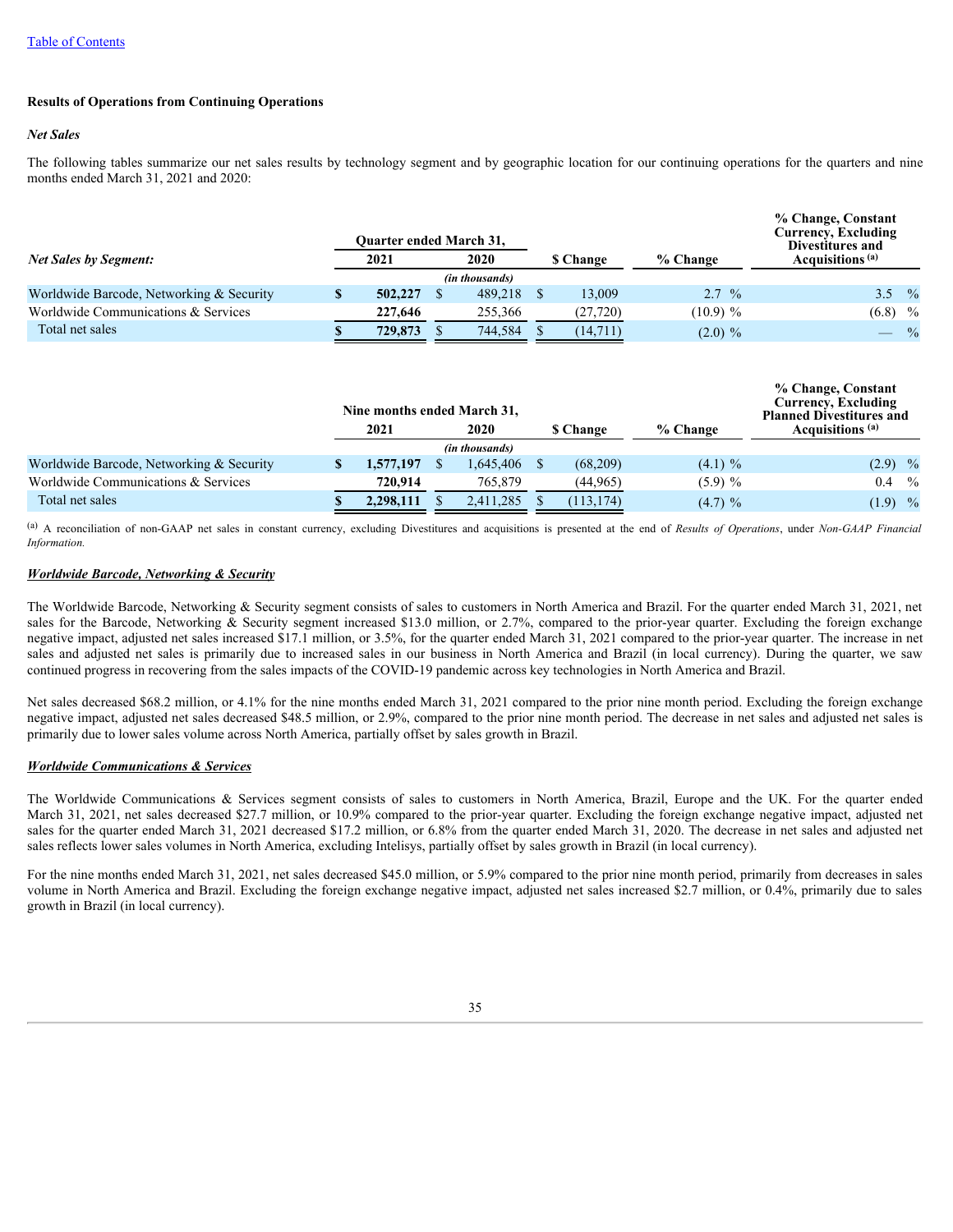|                                | <b>Ouarter ended March 31,</b> |                       |                 |             | % Change, Constant<br>Currency, Excluding<br>Divestitures and |
|--------------------------------|--------------------------------|-----------------------|-----------------|-------------|---------------------------------------------------------------|
| <b>Net Sales by Geography:</b> | 2021                           | 2020                  | <b>S</b> Change | % Change    | Acquisitions <sup>(a)</sup>                                   |
|                                |                                | <i>(in thousands)</i> |                 |             |                                                               |
| United States and Canada       | 665,720                        | 670,175               | (4, 455)        | $(0.7)$ %   | $(0.7)$ %                                                     |
| International                  | 64,153                         | 74,409                | (10, 256)       | $(13.8) \%$ | 5.8 $\%$                                                      |
| Total net sales                | 729,873                        | 744,584               | (14, 711)       | $(2.0) \%$  |                                                               |
|                                |                                |                       |                 |             |                                                               |

|                          |           | Nine months ended March 31, |                 |            | % Change, Constant<br><b>Currency, Excluding</b><br><b>Planned Divestitures and</b> |
|--------------------------|-----------|-----------------------------|-----------------|------------|-------------------------------------------------------------------------------------|
|                          | 2021      | 2020                        | <b>S</b> Change | % Change   | Acquisitions <sup>(a)</sup>                                                         |
|                          |           | <i>(in thousands)</i>       |                 |            |                                                                                     |
| United States and Canada | 2,069,327 | 2,173,515                   | (104, 188)      | $(4.8) \%$ | $(4.8)$ %                                                                           |
| International            | 228,784   | 237,770                     | (8,986)         | $(3.8) \%$ | $24.6\frac{9}{6}$                                                                   |
| Total net sales          | 2,298,111 | 2,411,285                   | (113, 174)      | $(4.7)$ %  | $(1.9)$ %                                                                           |

A reconciliation of non-GAAP net sales in constant currency, excluding Divestitures and acquisitions is presented at the end of *Results of Operations* in the non-GAAP section. (a)

## *Gross Profit*

The following tables summarize our gross profit for our continuing operations for the quarters and nine months ended March 31, 2021 and 2020:

|                                          |      | <b>Ouarter ended March 31,</b> |             |                       |                  |             | % of Net Sales March 31, |          |  |  |
|------------------------------------------|------|--------------------------------|-------------|-----------------------|------------------|-------------|--------------------------|----------|--|--|
|                                          | 2021 |                                | <b>2020</b> |                       | <b>\$ Change</b> | % Change    | 2021                     | 2020     |  |  |
|                                          |      |                                |             | (in thousands)        |                  |             |                          |          |  |  |
| Worldwide Barcode, Networking & Security |      | 43,869                         |             | 41,870 \$             | 1,999            | 4.8 $%$     | $8.7\%$                  | 8.6 %    |  |  |
| Worldwide Communications & Services      |      | 44,247                         |             | 42,708                | 1,539            | 3.6 $%$     | 19.4 $%$                 | $16.7\%$ |  |  |
| Gross profit                             |      | 88,116 \$                      |             | 84,578 \$             | 3,538            | 4.2 $%$     | 12.1%                    | 11.4 %   |  |  |
|                                          |      | Nine months ended March 31,    |             |                       |                  |             | % of Net Sales March 31, |          |  |  |
|                                          |      | 2021                           |             | 2020                  | <b>S</b> Change  | % Change    | 2021                     | 2020     |  |  |
|                                          |      |                                |             | <i>(in thousands)</i> |                  |             |                          |          |  |  |
| Worldwide Barcode, Networking & Security |      | 127,639                        |             | 143,293               | (15,654)         | $(10.9) \%$ | $8.1\%$                  | 8.7%     |  |  |
| Worldwide Communications & Services      |      | 127,300                        |             | 138,130               | (10, 830)        | $(7.8) \%$  | $17.7\%$                 | 18.0%    |  |  |
| Gross profit                             |      | 254,939                        |             | 281,423               | (26, 484)        | $(9.4) \%$  | 11.1%                    | 11.7%    |  |  |
|                                          |      |                                |             |                       |                  |             |                          |          |  |  |

## *Worldwide Barcode, Networking & Security*

Gross profit dollars and gross profit margin for the Worldwide Barcode, Networking & Security segment increased for the quarter ended March 31, 2021, primarily from increased sales volume and higher margin sales mix compared to the prior year quarter. For the nine months ended March 31, 2021, gross profit dollars and gross profit margin decreased due to lower vendor program recognition, compared to the prior-year period.

## *Worldwide Communications & Services*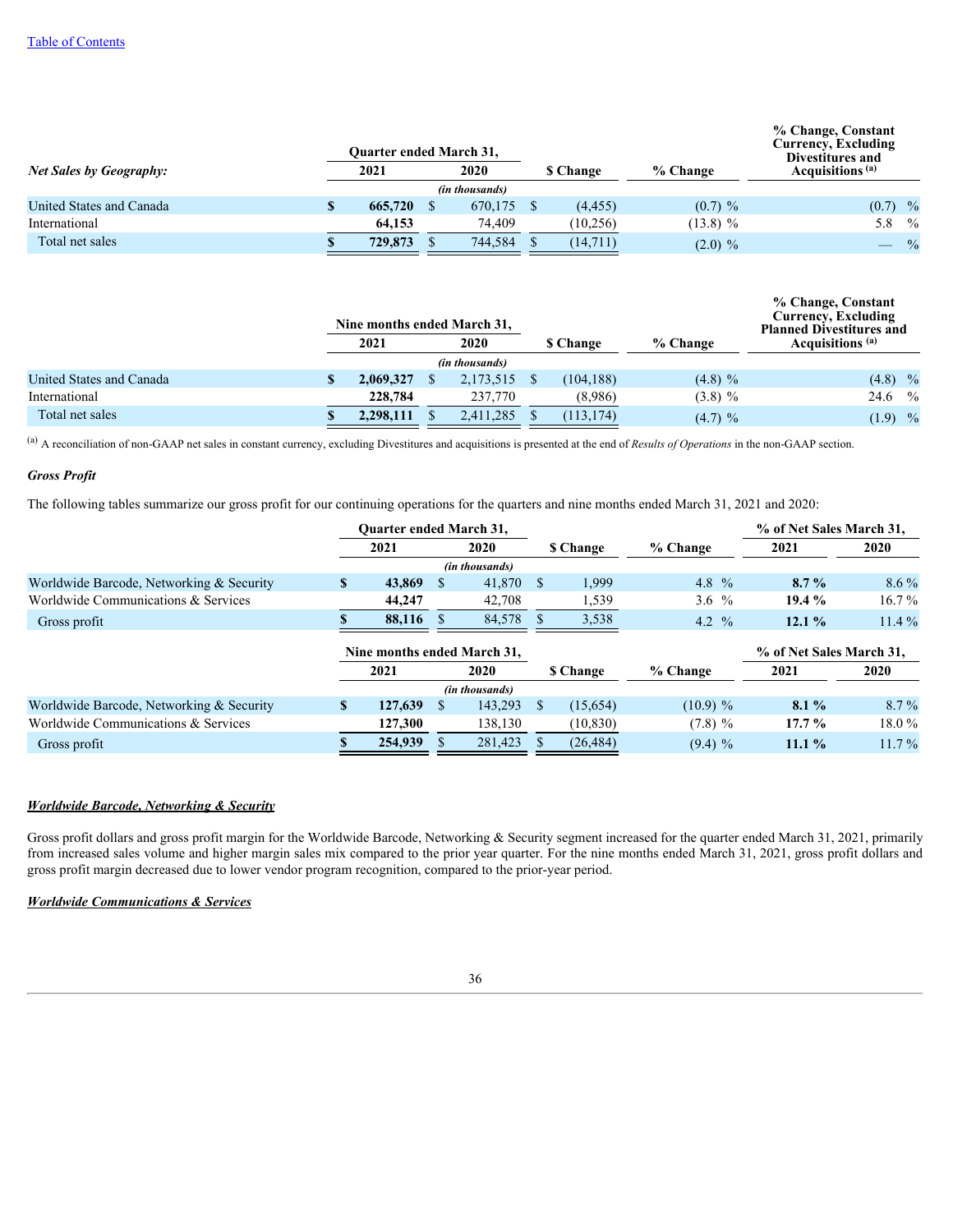Gross profit dollars and gross profit margin increased for the Worldwide Communications & Services segment for the quarter ended March 31, 2021 primarily from a higher margin sales mix and higher vendor program recognition compared to the prior year quarter. For the nine months ended March 31, 2021, gross profit margin and gross profit dollars decreased, primarily from lower margin sales mix compared to the prior-year period, partially offset by the results contributed by our Intelisys recurring revenue business.

#### *Operating Expenses*

|                                                  | <b>Ouarter ended March 31,</b> |                       |  |                 |             | % of Net Sales March 31, |          |  |
|--------------------------------------------------|--------------------------------|-----------------------|--|-----------------|-------------|--------------------------|----------|--|
|                                                  | 2021                           | 2020                  |  | <b>S</b> Change | % Change    | 2021                     | 2020     |  |
|                                                  |                                | <i>(in thousands)</i> |  |                 |             |                          |          |  |
| Selling, general and administrative expenses     | $60,099$ \$                    | 64,971                |  | (4,872)         | $(7.5) \%$  | $8.2\%$                  | 8.7%     |  |
| Depreciation expense                             | 3,141                          | 3,268                 |  | (127)           | $(3.9)\%$   | $0.4\%$                  | $0.4\%$  |  |
| Intangible amortization expense                  | 4,880                          | 5,159                 |  | (279)           | $(5.4) \%$  | $0.7\%$                  | $0.7\%$  |  |
| Restructuring and other charges                  | 560                            | 169                   |  | 391             | $*_{nm}$    | $0.1\%$                  | $0.0\%$  |  |
| Change in fair value of contingent consideration |                                | 618                   |  | (618)           | $(100.0)\%$ | $0.0\%$                  | $0.1 \%$ |  |
| Operating expenses                               | 68,680                         | 74,185                |  | (5,505)         | $(7.4) \%$  | $9.4\%$                  | $10.0\%$ |  |

| <b>Operating Expenses</b>                                                                                                                           |              |                             |                |                 |                 |             |                          |          |
|-----------------------------------------------------------------------------------------------------------------------------------------------------|--------------|-----------------------------|----------------|-----------------|-----------------|-------------|--------------------------|----------|
| The following tables summarize our operating expenses for our continuing operations for the quarters and nine months ended March 31, 2021 and 2020: |              |                             |                |                 |                 |             |                          |          |
|                                                                                                                                                     |              | Quarter ended March 31,     |                |                 |                 |             | % of Net Sales March 31, |          |
|                                                                                                                                                     |              | 2021                        |                | 2020            | <b>S</b> Change | % Change    | 2021                     | 2020     |
|                                                                                                                                                     |              |                             | (in thousands) |                 |                 |             |                          |          |
| Selling, general and administrative expenses                                                                                                        | $\mathbf{s}$ | 60,099                      |                | 64,971 \$       | (4,872)         | $(7.5) \%$  | $8.2\%$                  | $8.7\%$  |
| Depreciation expense                                                                                                                                |              | 3,141                       |                | 3,268           | (127)           | $(3.9)\%$   | $0.4\%$                  | $0.4\%$  |
| Intangible amortization expense                                                                                                                     |              | 4,880                       |                | 5,159           | (279)           | $(5.4) \%$  | $0.7\%$                  | $0.7\%$  |
| Restructuring and other charges                                                                                                                     |              | 560                         |                | 169             | 391             | $*_{nm}$    | $0.1 \%$                 | $0.0\%$  |
| Change in fair value of contingent consideration                                                                                                    |              | $\overline{\phantom{m}}$    |                | 618             | (618)           | $(100.0)\%$ | $0.0\%$                  | $0.1\%$  |
| Operating expenses                                                                                                                                  |              | 68,680                      | - \$           | 74,185<br>-S    | (5,505)         | $(7.4) \%$  | 9.4%                     | $10.0\%$ |
|                                                                                                                                                     |              | Nine months ended March 31, |                |                 |                 |             | % of Net Sales March 31, |          |
|                                                                                                                                                     |              | 2021                        |                | 2020            | <b>S</b> Change | % Change    | 2021                     | 2020     |
|                                                                                                                                                     |              |                             | (in thousands) |                 |                 |             |                          |          |
| Selling, general and administrative expenses                                                                                                        | $\mathbf{s}$ | 182,681                     |                | 201,344 \$      | (18,663)        | $(9.3)\%$   | 7.9 %                    | 8.4 %    |
| Depreciation expense                                                                                                                                |              | 9,634                       |                | 9,729           | (95)            | $(1.0)\%$   | $0.4\%$                  | $0.4\%$  |
| Intangible amortization expense                                                                                                                     |              | 14,595                      |                | 15,007          | (412)           | $(2.7) \%$  | $0.6\%$                  | $0.6\%$  |
| Restructuring and other charges                                                                                                                     |              | 9,312                       |                | 604             | 8,708           | $*_{nm}$    | $0.4\%$                  | $0.0\%$  |
| Change in fair value of contingent consideration                                                                                                    |              | 516                         |                | 6,266           | (5,750)         | $(91.8)\%$  | $0.0\%$                  | $0.3\%$  |
| Operating expenses                                                                                                                                  |              | 216,738                     |                | 232,950<br>- \$ | (16,212)        | $(7.0)\%$   | $9.4\%$                  | $9.7\%$  |
|                                                                                                                                                     |              |                             |                |                 |                 |             |                          |          |

Restructuring and other charges incurred of \$0.6 million and \$9.3 million for the quarter and nine months ended March 31, 2021, respectively, primarily relate to employee severance and benefit costs in connection with our expense reduction plan implemented at the end of July 2020.

We recorded no expense for the change in fair value of contingent consideration for the quarter ended March 31, 2021 and \$0.5 million for the nine months ended March 31, 2021, all of which relates to Intelisys. The expense from the change in fair value for the nine months ended March 31, 2021 is due to the amortization of the unrecognized fair value discount for the final Intelisys earnout payment, which was paid in October 2020.

*Operating Income*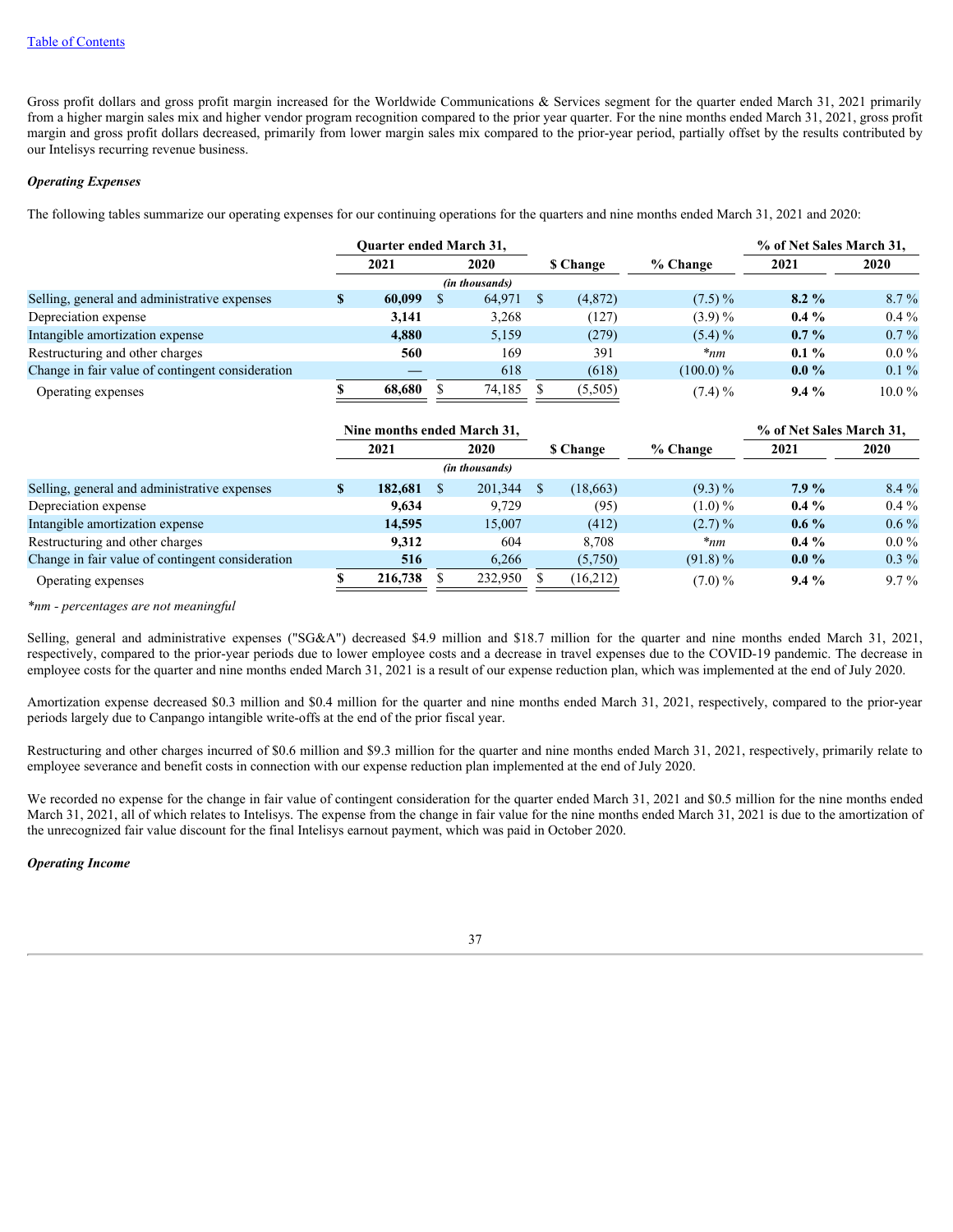| The following tables summarize our operating income for our continuing operations for the quarters and nine months ended March 31, 2021 and 2020:                                                                                                                                                                                                                                                                                                                                                                                                                                                                                                      |                             |                |                  |            |                          |         |  |
|--------------------------------------------------------------------------------------------------------------------------------------------------------------------------------------------------------------------------------------------------------------------------------------------------------------------------------------------------------------------------------------------------------------------------------------------------------------------------------------------------------------------------------------------------------------------------------------------------------------------------------------------------------|-----------------------------|----------------|------------------|------------|--------------------------|---------|--|
|                                                                                                                                                                                                                                                                                                                                                                                                                                                                                                                                                                                                                                                        | Quarter ended March 31,     |                |                  |            | % of Net Sales March 31, |         |  |
|                                                                                                                                                                                                                                                                                                                                                                                                                                                                                                                                                                                                                                                        | 2021                        | 2020           | <b>S</b> Change  | % Change   | 2021                     | 2020    |  |
|                                                                                                                                                                                                                                                                                                                                                                                                                                                                                                                                                                                                                                                        |                             | (in thousands) |                  |            |                          |         |  |
| Worldwide Barcode, Networking & Security                                                                                                                                                                                                                                                                                                                                                                                                                                                                                                                                                                                                               | $8,054$ \$<br>S.            | $4,779$ \$     | 3,275            | 68.5 %     | 1.6 $%$                  | $1.0\%$ |  |
| Worldwide Communications & Services                                                                                                                                                                                                                                                                                                                                                                                                                                                                                                                                                                                                                    | 12.214                      | 6,394          | 5,820            | 91.0%      | $5.4\%$                  | $2.5\%$ |  |
| Corporate                                                                                                                                                                                                                                                                                                                                                                                                                                                                                                                                                                                                                                              | (832)                       | (780)          | (52)             | $nm*$      | $nm*$                    | $nm*$   |  |
| Operating income                                                                                                                                                                                                                                                                                                                                                                                                                                                                                                                                                                                                                                       | 19,436                      | 10,393<br>- S  | 9,043<br>- \$    | 87.0 %     | $2.7\%$                  | $1.4\%$ |  |
|                                                                                                                                                                                                                                                                                                                                                                                                                                                                                                                                                                                                                                                        | Nine months ended March 31, |                |                  |            | % of Net Sales March 31, |         |  |
|                                                                                                                                                                                                                                                                                                                                                                                                                                                                                                                                                                                                                                                        | 2021                        | 2020           | \$ Change        | % Change   | 2021                     | 2020    |  |
|                                                                                                                                                                                                                                                                                                                                                                                                                                                                                                                                                                                                                                                        |                             | (in thousands) |                  |            |                          |         |  |
| Worldwide Barcode, Networking & Security                                                                                                                                                                                                                                                                                                                                                                                                                                                                                                                                                                                                               | <sup>S</sup><br>$16,088$ \$ | 29,153         | (13,065)<br>- S  | $(44.8)$ % | $1.0\%$                  | 1.8%    |  |
| Worldwide Communications & Services                                                                                                                                                                                                                                                                                                                                                                                                                                                                                                                                                                                                                    | 33,555                      | 22,009         | 11,546           | 52.5 %     | 4.7 $%$                  | 2.9%    |  |
| Corporate                                                                                                                                                                                                                                                                                                                                                                                                                                                                                                                                                                                                                                              | (11, 442)                   | (2,689)        | (8,753)          | $nm*$      | $nm*$                    | $nm*$   |  |
| Operating income                                                                                                                                                                                                                                                                                                                                                                                                                                                                                                                                                                                                                                       | $38,201$ \$                 | 48,473         | (10,272)<br>- \$ | $(21.2)$ % | $1.7\%$                  | $2.0\%$ |  |
| *nm - percentages are not meaningful                                                                                                                                                                                                                                                                                                                                                                                                                                                                                                                                                                                                                   |                             |                |                  |            |                          |         |  |
| <b>Worldwide Barcode, Networking &amp; Security</b>                                                                                                                                                                                                                                                                                                                                                                                                                                                                                                                                                                                                    |                             |                |                  |            |                          |         |  |
| For the Worldwide Barcode, Networking & Security segment, operating income increased \$3.3 million and operating margin increased to 1.6% for the quarter<br>ended March 31, 2021 compared to the prior-year quarter. The increase in operating income and margin for the quarter is due to higher gross profits and decreased<br>operating expenses. Operating income decreased \$13.1 million and operating margin decreased to 1.0% for the nine months ended March 31, 2021, compared to<br>the prior-year period. The decreases for the nine months ended March 31, 2021 are due to lower gross profits, partially offset by lower SG&A expenses. |                             |                |                  |            |                          |         |  |
| <b>Worldwide Communications &amp; Services</b>                                                                                                                                                                                                                                                                                                                                                                                                                                                                                                                                                                                                         |                             |                |                  |            |                          |         |  |
| For the Worldwide Communications & Services segment, operating income increased \$5.8 million and \$11.5 million for the quarter and nine months ended<br>March 31, 2021, respectively, and operating margin increased to 5.4% and 4.7% for the quarter and nine months ended March 31, 2021, respectively, compared to<br>the prior-year periods. The increases in operating income and operating margin are primarily from lower SG&A expense, partially offset by lower gross profits for<br>the nine months ended March 31, 2021.                                                                                                                  |                             |                |                  |            |                          |         |  |
| <b>Corporate</b>                                                                                                                                                                                                                                                                                                                                                                                                                                                                                                                                                                                                                                       |                             |                |                  |            |                          |         |  |
| Corporate incurred \$0.8 million and \$11.4 million in restructuring and divestiture expenses for the quarter and nine months ended March 31, 2021, respectively,<br>compared to $$0.8$ million and $$2.7$ million in acquisition and divestiture expenses for the quarter and nine months ended March 31, 2020, respectively                                                                                                                                                                                                                                                                                                                          |                             |                |                  |            |                          |         |  |

#### *Worldwide Barcode, Networking & Security*

## *Worldwide Communications & Services*

#### *Corporate*

Corporate incurred \$0.8 million and \$11.4 million in restructuring and divestiture expenses for the quarter and nine months ended March 31, 2021, respectively, compared to \$0.8 million and \$2.7 million in acquisition and divestiture expenses for the quarter and nine months ended March 31, 2020, respectively.

#### *Total Other (Income) Expense*

The following tables summarize our total other (income) expense for our continuing operations for the quarters and nine months ended March 31, 2021 and 2020:

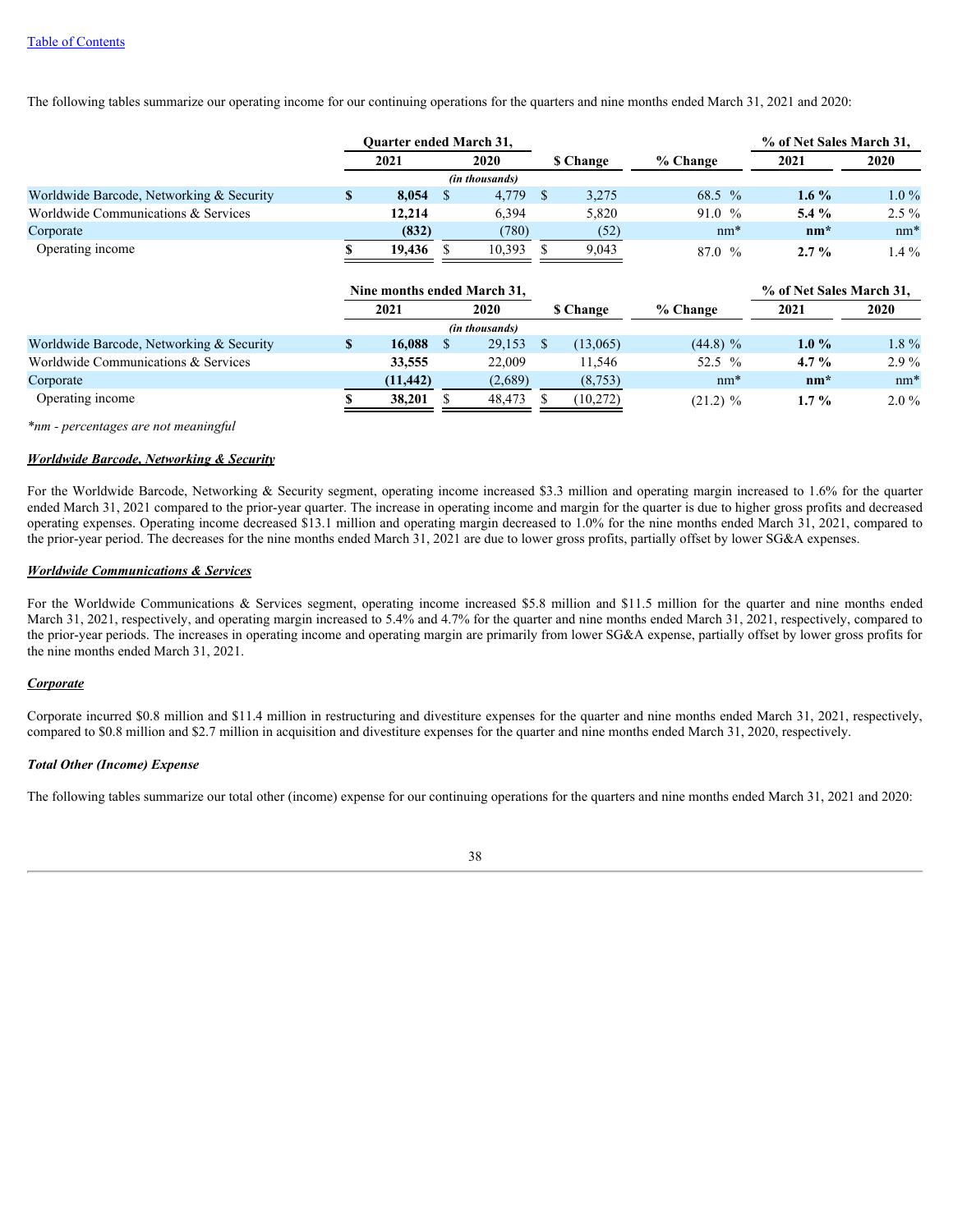|                                     | <b>Ouarter ended March 31,</b> |                |                 |             | % of Net Sales March 31, |           |  |
|-------------------------------------|--------------------------------|----------------|-----------------|-------------|--------------------------|-----------|--|
|                                     | 2021                           | 2020           | <b>S</b> Change | % Change    | 2021                     | 2020      |  |
|                                     |                                | (in thousands) |                 |             |                          |           |  |
| Interest expense                    | 1,576                          | 3,098          | (1, 522)        | $(49.1)\%$  | $0.2\%$                  | $0.4\%$   |  |
| Interest income                     | (745)                          | 1,080)         | 335             | 31.0 %      | $(0.1)\%$                | (0.1)%    |  |
| Net foreign exchange losses (gains) | (41)                           | (96)           | 55              | 57.3 %      | $(0.0)\%$                | $(0.0)\%$ |  |
| Other, net                          | (261)                          | (41)           | (220)           | $(536.6)\%$ | $(0.0)\%$                | $(0.0)\%$ |  |
| Total other expense, net            | 529                            | 1,881          | (1, 352)        | $(71.9) \%$ | $0.1\%$                  | $0.3\%$   |  |

| <b>Table of Contents</b>                                                                                                                                                                                                                                                                                                                                                                                                                                                                                                                                                                                                                                                                                                                                                                                                                                                                                                                                                                                                                                                                                                                                                                                                                                                                                                                                                                                                                                                                                                |              |                |                              |                  |                           |                          |                    |  |
|-------------------------------------------------------------------------------------------------------------------------------------------------------------------------------------------------------------------------------------------------------------------------------------------------------------------------------------------------------------------------------------------------------------------------------------------------------------------------------------------------------------------------------------------------------------------------------------------------------------------------------------------------------------------------------------------------------------------------------------------------------------------------------------------------------------------------------------------------------------------------------------------------------------------------------------------------------------------------------------------------------------------------------------------------------------------------------------------------------------------------------------------------------------------------------------------------------------------------------------------------------------------------------------------------------------------------------------------------------------------------------------------------------------------------------------------------------------------------------------------------------------------------|--------------|----------------|------------------------------|------------------|---------------------------|--------------------------|--------------------|--|
|                                                                                                                                                                                                                                                                                                                                                                                                                                                                                                                                                                                                                                                                                                                                                                                                                                                                                                                                                                                                                                                                                                                                                                                                                                                                                                                                                                                                                                                                                                                         |              |                |                              |                  |                           |                          |                    |  |
|                                                                                                                                                                                                                                                                                                                                                                                                                                                                                                                                                                                                                                                                                                                                                                                                                                                                                                                                                                                                                                                                                                                                                                                                                                                                                                                                                                                                                                                                                                                         |              |                | Quarter ended March 31,      |                  |                           | % of Net Sales March 31, |                    |  |
|                                                                                                                                                                                                                                                                                                                                                                                                                                                                                                                                                                                                                                                                                                                                                                                                                                                                                                                                                                                                                                                                                                                                                                                                                                                                                                                                                                                                                                                                                                                         | 2021         |                | 2020                         | \$ Change        | % Change                  | 2021                     | 2020               |  |
| Interest expense                                                                                                                                                                                                                                                                                                                                                                                                                                                                                                                                                                                                                                                                                                                                                                                                                                                                                                                                                                                                                                                                                                                                                                                                                                                                                                                                                                                                                                                                                                        | S.           | $1,576$ \$     | (in thousands)<br>$3,098$ \$ | (1,522)          | $(49.1)\%$                | $0.2\%$                  | $0.4\%$            |  |
| Interest income                                                                                                                                                                                                                                                                                                                                                                                                                                                                                                                                                                                                                                                                                                                                                                                                                                                                                                                                                                                                                                                                                                                                                                                                                                                                                                                                                                                                                                                                                                         |              | (745)          | (1,080)                      | 335              | 31.0 %                    | $(0.1)\%$                | $(0.1)\%$          |  |
| Net foreign exchange losses (gains)                                                                                                                                                                                                                                                                                                                                                                                                                                                                                                                                                                                                                                                                                                                                                                                                                                                                                                                                                                                                                                                                                                                                                                                                                                                                                                                                                                                                                                                                                     |              | (41)           | (96)                         | 55               | 57.3 %                    | $(0.0)\%$                | $(0.0)\%$          |  |
| Other, net                                                                                                                                                                                                                                                                                                                                                                                                                                                                                                                                                                                                                                                                                                                                                                                                                                                                                                                                                                                                                                                                                                                                                                                                                                                                                                                                                                                                                                                                                                              |              | (261)          | (41)                         | (220)            | $(536.6)\%$               | $(0.0)\%$                | $(0.0)\%$          |  |
| Total other expense, net                                                                                                                                                                                                                                                                                                                                                                                                                                                                                                                                                                                                                                                                                                                                                                                                                                                                                                                                                                                                                                                                                                                                                                                                                                                                                                                                                                                                                                                                                                |              | 529            | 1,881                        |                  |                           |                          |                    |  |
|                                                                                                                                                                                                                                                                                                                                                                                                                                                                                                                                                                                                                                                                                                                                                                                                                                                                                                                                                                                                                                                                                                                                                                                                                                                                                                                                                                                                                                                                                                                         |              |                | -S                           | (1,352)          | $(71.9) \%$               | $0.1\%$                  | $0.3\%$            |  |
|                                                                                                                                                                                                                                                                                                                                                                                                                                                                                                                                                                                                                                                                                                                                                                                                                                                                                                                                                                                                                                                                                                                                                                                                                                                                                                                                                                                                                                                                                                                         |              |                |                              |                  |                           | % of Net Sales March 31, |                    |  |
|                                                                                                                                                                                                                                                                                                                                                                                                                                                                                                                                                                                                                                                                                                                                                                                                                                                                                                                                                                                                                                                                                                                                                                                                                                                                                                                                                                                                                                                                                                                         |              |                | Nine months ended March 31,  |                  |                           |                          |                    |  |
|                                                                                                                                                                                                                                                                                                                                                                                                                                                                                                                                                                                                                                                                                                                                                                                                                                                                                                                                                                                                                                                                                                                                                                                                                                                                                                                                                                                                                                                                                                                         | 2021         |                | 2020                         | \$ Change        | % Change                  | 2021                     | 2020               |  |
|                                                                                                                                                                                                                                                                                                                                                                                                                                                                                                                                                                                                                                                                                                                                                                                                                                                                                                                                                                                                                                                                                                                                                                                                                                                                                                                                                                                                                                                                                                                         |              |                | (in thousands)               |                  |                           |                          |                    |  |
| Interest expense                                                                                                                                                                                                                                                                                                                                                                                                                                                                                                                                                                                                                                                                                                                                                                                                                                                                                                                                                                                                                                                                                                                                                                                                                                                                                                                                                                                                                                                                                                        | <sup>S</sup> | $5,285$ \$     | 9,727                        | (4, 442)<br>- S  | $(45.7)\%$                | $0.2\%$                  | $0.4\%$            |  |
| Interest income                                                                                                                                                                                                                                                                                                                                                                                                                                                                                                                                                                                                                                                                                                                                                                                                                                                                                                                                                                                                                                                                                                                                                                                                                                                                                                                                                                                                                                                                                                         |              | (1,756)        | (2,627)<br>86                | 871              | 33.2 %                    | $(0.1)\%$                | $(0.1)\%$          |  |
| Net foreign exchange losses<br>Other, net                                                                                                                                                                                                                                                                                                                                                                                                                                                                                                                                                                                                                                                                                                                                                                                                                                                                                                                                                                                                                                                                                                                                                                                                                                                                                                                                                                                                                                                                               |              | 778            | 112                          | 692              | 804.7 %                   | $0.0\%$                  | $0.0\%$<br>$0.0\%$ |  |
| Total other expense, net                                                                                                                                                                                                                                                                                                                                                                                                                                                                                                                                                                                                                                                                                                                                                                                                                                                                                                                                                                                                                                                                                                                                                                                                                                                                                                                                                                                                                                                                                                |              | (595)<br>3,712 | 7,298<br>-S                  | (707)<br>(3,586) | $(631.3)\%$<br>$(49.1)\%$ | $(0.0)\%$<br>$0.2\%$     | $0.3\%$            |  |
| Interest expense consists primarily of interest incurred on borrowings, non-utilization fees charged on the revolving credit facility and amortization of debt<br>issuance costs. Interest expense decreased for the quarter and nine months ended March 31, 2021, compared to the prior-year quarter principally from reduced<br>borrowings on our multi-currency revolving credit facility.<br>Interest income for the quarter and nine months ended March 31, 2021 was generated on interest-bearing customer receivables and interest earned on cash and cash<br>equivalents. Interest income decreased for the quarter and nine months ended March 31, 2021, compared to the prior-year principally from lower interest earned on<br>customer receivables in North America.<br>Net foreign exchange gains and losses consist of foreign currency transactional and functional currency re-measurements, offset by net foreign currency exchange<br>contract gains and losses. Foreign exchange gains and losses are primarily generated as the result of fluctuations in the value of the U.S. dollar versus the Brazilian<br>real, the British pound versus the euro, and the Canadian dollar versus the U.S. dollar. We partially offset foreign currency exposure with the use of foreign<br>exchange forward contracts to hedge against these exposures. The costs associated with foreign exchange forward contracts are included in the net foreign<br>exchange losses.<br><b>Provision for Income Taxes</b> |              |                |                              |                  |                           |                          |                    |  |
| For the quarter and nine months ended March 31, 2021, income tax expense was \$5.1 million and \$9.8 million, respectively, reflecting an effective tax rate of<br>27.1% and 28.3%, respectively. In comparison, for the quarter and nine months ended March 31, 2020, income tax expense totaled \$2.8 million and \$11.5 million,<br>respectively, reflecting an effective tax rate of 32.9% and 28.0%, respectively. The decrease in the effective tax rate for the quarter is primarily due to the<br>recognition of a net discrete tax benefit of \$0.5 million. The increase in the effective tax rate for the nine months ended March 31, 2021 is primarily due to a<br>change in geographical mix of income as compared to the prior-year. We expect the effective tax rate, excluding discrete items, for fiscal year 2021 to be<br>approximately 28.25% to 29.25%. See Note 15 - Income Taxes to the Notes to Consolidated Financial Statements for further discussion.<br><b>Non-GAAP Financial Information</b><br><b>Evaluating Financial Condition and Operating Performance</b>                                                                                                                                                                                                                                                                                                                                                                                                                           |              |                |                              |                  |                           |                          |                    |  |
| In addition to disclosing results that are determined in accordance with United States generally accepted accounting principles ("US GAAP" or "GAAP"), we also<br>disclose certain non-GAAP financial measures. These measures include non-GAAP operating income non-GAAP pre-tax income, non-GAAP pet income, non-                                                                                                                                                                                                                                                                                                                                                                                                                                                                                                                                                                                                                                                                                                                                                                                                                                                                                                                                                                                                                                                                                                                                                                                                     |              |                |                              |                  |                           |                          |                    |  |

### *Provision for Income Taxes*

For the quarter and nine months ended March 31, 2021, income tax expense was \$5.1 million and \$9.8 million, respectively, reflecting an effective tax rate of 27.1% and 28.3%, respectively. In comparison, for the quarter and nine months ended March 31, 2020, income tax expense totaled \$2.8 million and \$11.5 million, respectively, reflecting an effective tax rate of 32.9% and 28. recognition of a net discrete tax benefit of \$0.5 million. The increase in the effective tax rate for the nine months ended March 31, 2021 is primarily due to a approximately 28.25% to 29.25%. See Note 15 *- Income Taxes* to the Notes to Consolidated Financial Statements for further discussion. Total other expense, net;<br>
Returns experience consists primarily of interest isometrol on horizontogen constants constant constant constant constant constant constant constant constant constant constant constant constant

### **Non-GAAP Financial Information**

### *Evaluating Financial Condition and Operating Performance*

In addition to disclosing results that are determined in accordance with United States generally accepted accounting principles ("US GAAP" or "GAAP"), we also disclose certain non-GAAP financial measures. These measures include non-GAAP operating income, non-GAAP pre-tax income, non-GAAP net income, nonchanges in foreign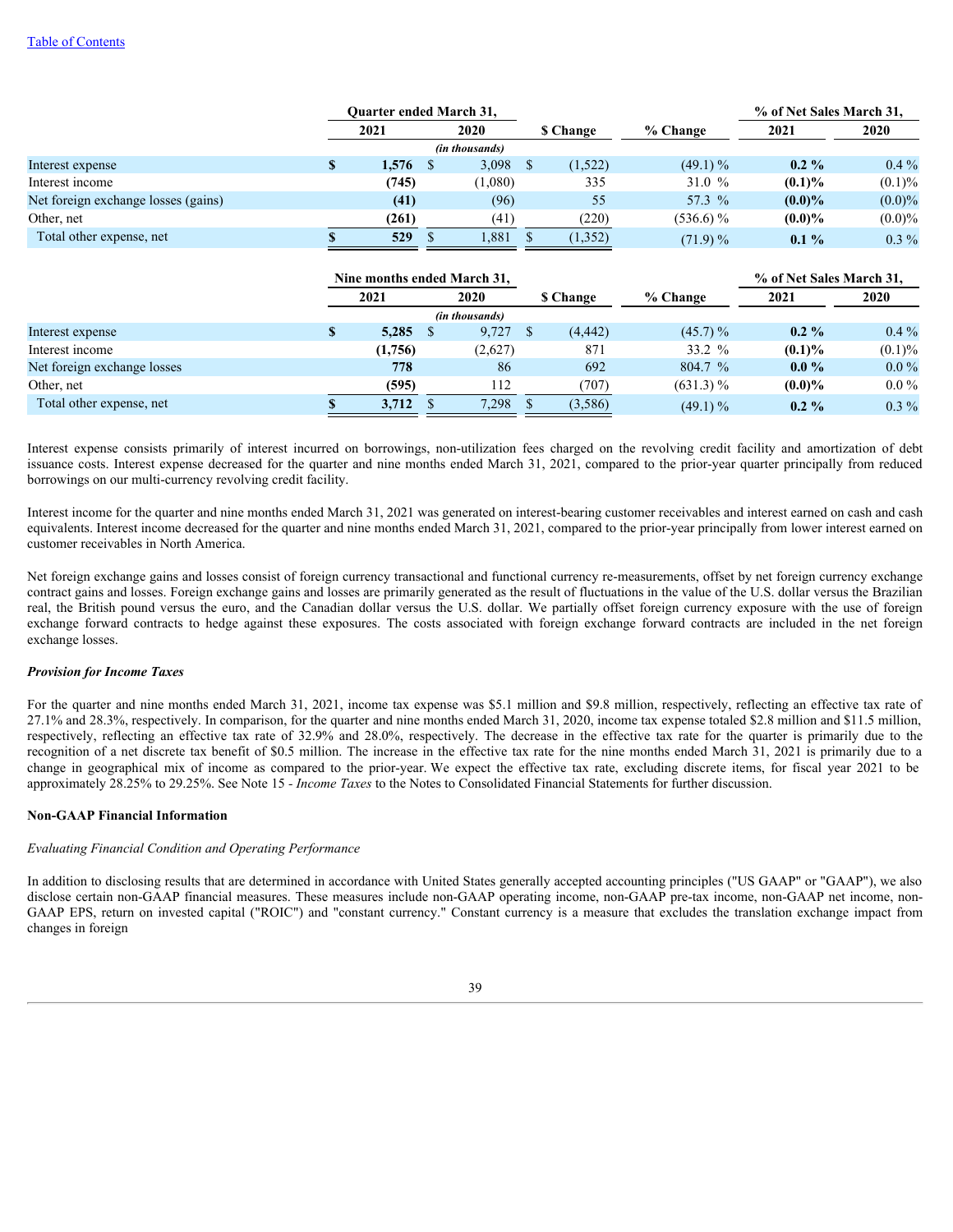currency exchange rates between reporting periods. We use non-GAAP financial measures to better understand and evaluate performance, including comparisons from period to period.

These non-GAAP financial measures have limitations as analytical tools, and the non-GAAP financial measures that we report may not be comparable to similarly titled amounts reported by other companies. Analysis of results and outlook on a non-GAAP basis should be considered in addition to, and not in substitution for or as superior to, measurements of financial performance prepared in accordance with US GAAP.

## *Return on Invested Capital*

ROIC assists us in comparing our performance over various reporting periods on a consistent basis because it removes from our operating results the impact of items that do not reflect our core operating performance. We believe the calculation of ROIC provides useful information to investors and is an additional relevant comparison of our performance during the year.

We calculate ROIC as earnings before interest expense, income taxes, depreciation and amortization, plus change in fair value of contingent consideration and other non-GAAP adjustments ("adjusted EBITDA"), divided by invested capital. Invested capital is defined as average equity plus average daily funded interestbearing debt for the period. The following table summarizes annualized ROIC for the quarters ended March 31, 2021 and 2020, respectively:

|                                                  | <b>Ouarter ended March 31,</b> |                   |
|--------------------------------------------------|--------------------------------|-------------------|
|                                                  | 2021                           | 202c<br>AUA       |
| Return on invested capital ratio, annualized (a) | $13.6 \%$                      | 6.0 $\frac{9}{2}$ |

(a) The annualized EBITDA amount is divided by days in the quarter times 365 days per year, or 366 days for leap year. There were 90 days in the current quarter and 91 days in the prioryear quarter.

The components of this calculation and reconciliation to our financial statements are shown on the following schedule:

|                                                        | Quarter ended March 31, |         |  |  |  |  |  |  |
|--------------------------------------------------------|-------------------------|---------|--|--|--|--|--|--|
|                                                        | 2021                    | 2020    |  |  |  |  |  |  |
|                                                        | (in thousands)          |         |  |  |  |  |  |  |
| <b>Reconciliation of net income to EBITDA:</b>         |                         |         |  |  |  |  |  |  |
| Net income from continuing operations (GAAP)           | 13,786 \$               | 5,715   |  |  |  |  |  |  |
| Plus: Interest expense                                 | 1,576                   | 3,098   |  |  |  |  |  |  |
| Plus: Income taxes                                     | 5,121                   | 2,797   |  |  |  |  |  |  |
| Plus: Depreciation and amortization                    | 8,358                   | 8,987   |  |  |  |  |  |  |
| EBITDA (non-GAAP)                                      | 28,841                  | 20,597  |  |  |  |  |  |  |
| Plus: Change in fair value of contingent consideration |                         | 618     |  |  |  |  |  |  |
| Plus: Acquisition and divestiture costs (a)            | 272                     | 780     |  |  |  |  |  |  |
| Plus: Restructuring costs                              | 349                     | 169     |  |  |  |  |  |  |
| Plus: Tax recovery                                     |                         | (2,320) |  |  |  |  |  |  |
| Adjusted EBITDA (numerator for ROIC) (non-GAAP)        | 29,462                  | 19,844  |  |  |  |  |  |  |
|                                                        |                         |         |  |  |  |  |  |  |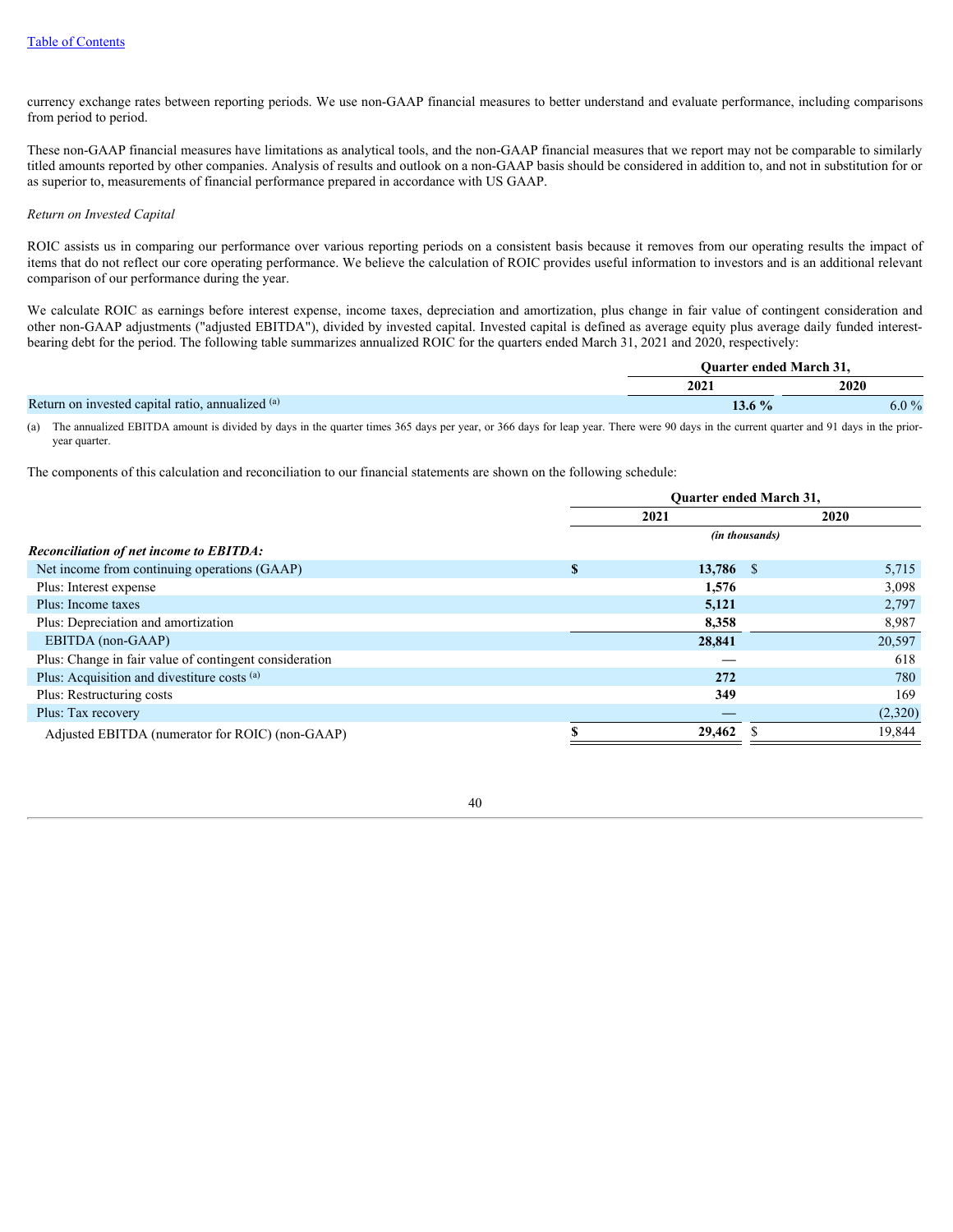|                                                                    | <b>Ouarter ended March 31,</b> |           |
|--------------------------------------------------------------------|--------------------------------|-----------|
|                                                                    | 2021                           | 2020      |
|                                                                    | (in thousands)                 |           |
| <b>Invested capital calculations:</b>                              |                                |           |
| Equity – beginning of the quarter $(b)$                            | 682,139 \$                     | 927,580   |
| Equity – end of the quarter $(b)$                                  | 690,575                        | 897,678   |
| Plus: Change in fair value of contingent consideration, net of tax |                                | 467       |
| Plus: Acquisition and divestiture costs (a)                        | 272                            | 780       |
| Plus: Restructuring, net of tax                                    | 264                            | 125       |
| Plus: Tax recovery, net of tax                                     |                                | (1,754)   |
| Plus: Discontinued operations net loss                             | 688                            | 4,002     |
| Average equity                                                     | 686,969                        | 914,439   |
| Average funded debt (c)                                            | 191,996                        | 405,533   |
| Invested capital (denominator for ROIC) (non-GAAP)                 | 878,965                        | 1,319,972 |

(a) Acquisition and divestiture costs are generally nondeductible for tax purposes.

(b) In the quarter ending June 30, 2020, the Company recorded impairment charges of \$120.5 million. Impairment charges, net of tax reduced equity by \$114.4 million.

(c) Average funded debt is calculated as the daily average amounts outstanding on our short-term and long-term interest-bearing debt.

#### *Net Sales in Constant Currency, Excluding Acquisitions and Divestitures*

We make references to "constant currency," a non-GAAP performance measure that excludes the foreign exchange rate impact from fluctuations in the average foreign exchange rates between reporting periods. Constant currency is calculated by translating current period results from currencies other than the U.S. dollar into U.S. dollars using the comparable average foreign exchange rates from the prior year period. If applicable, we also exclude the impact of acquisitions prior to the first full year of operations from the acquisition date and the impact of Divestitures in order to show net sales results on an organic basis. This information is provided to analyze underlying trends without the translation impact of fluctuations in foreign currency rates and, the impact of Divestitures and acquisitions, if applicable. Below we show organic growth by providing a non-GAAP reconciliation of net sales in constant currency, excluding Divestitures:

#### *Net Sales by Segment:*

|  | 2021    |      | 2020              |                                                  |                                                      | % Change              |  |
|--|---------|------|-------------------|--------------------------------------------------|------------------------------------------------------|-----------------------|--|
|  |         |      |                   |                                                  |                                                      |                       |  |
|  | 502,227 |      |                   |                                                  | 13,009                                               | $2.7\%$               |  |
|  | 4,132   |      |                   |                                                  |                                                      |                       |  |
|  | 506,359 |      | 489,218           |                                                  | 17,141                                               | 3.5 %                 |  |
|  |         |      |                   |                                                  |                                                      |                       |  |
|  |         |      |                   |                                                  |                                                      |                       |  |
|  |         |      |                   |                                                  | (27, 720)                                            | $(10.9)\%$            |  |
|  | 10,476  |      |                   |                                                  |                                                      |                       |  |
|  | 238,122 |      |                   |                                                  |                                                      | $(6.8)\%$             |  |
|  |         |      |                   |                                                  |                                                      |                       |  |
|  |         |      |                   |                                                  |                                                      |                       |  |
|  | 729,873 | - 55 |                   |                                                  | (14,711)                                             | $(2.0)\%$             |  |
|  | 14,608  |      | $\hspace{0.05cm}$ |                                                  |                                                      |                       |  |
|  | 744,481 |      | 744,584           |                                                  | (103)                                                | $-$ %                 |  |
|  |         |      | 227,646 \$        | Quarter ended March 31,<br><i>(in thousands)</i> | 489,218 \$<br>255,366 \$<br>255,366 \$<br>744,584 \$ | \$ Change<br>(17,244) |  |

(a) Year-over-year net sales growth rate excluding the translation impact of changes in foreign currency exchange rates. Calculated by translating the net sales for the quarter ended March 31, 2021 into U.S. dollars using the average foreign exchange rates for the quarter ended March 31, 2020.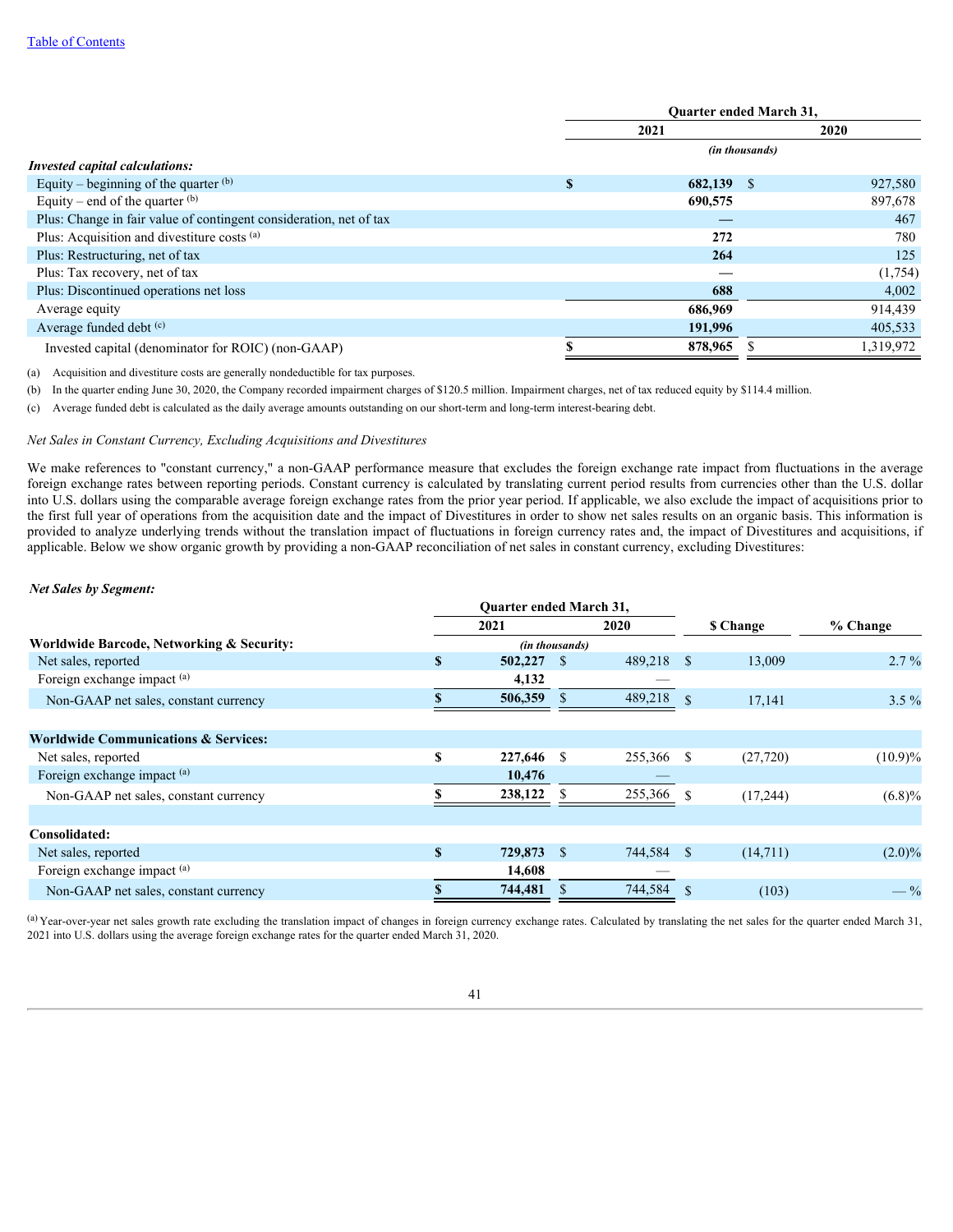| <b>Net Sales by Segment:</b>                    |              | Nine months ended March 31, |              |                  |           |
|-------------------------------------------------|--------------|-----------------------------|--------------|------------------|-----------|
|                                                 |              | 2021                        | 2020         | <b>\$ Change</b> | % Change  |
| Worldwide Barcode, Networking & Security:       |              | (in thousands)              |              |                  |           |
| Net sales, reported                             | $\mathbf{s}$ | $1,577,197$ \$              | 1,645,406 \$ | (68,209)         | $(4.1)\%$ |
| Foreign exchange impact (a)                     |              | 19,758                      |              |                  |           |
| Non-GAAP net sales, constant currency           |              | 1,596,955 \$                | 1,645,406 \$ | (48, 451)        | $(2.9)\%$ |
| <b>Worldwide Communications &amp; Services:</b> |              |                             |              |                  |           |
| Net sales, reported                             | S            | 720,914 \$                  | 765,879 \$   | (44, 965)        | $(5.9)\%$ |
| Foreign exchange impact (a)                     |              | 47,694                      |              |                  |           |
| Non-GAAP net sales, constant currency           |              | 768,608 \$                  | 765,879 \$   | 2,729            | $0.4\%$   |
| Consolidated:                                   |              |                             |              |                  |           |
| Net sales, reported                             | $\mathbf{s}$ | 2,298,111 \$                | 2,411,285 \$ | (113, 174)       | (4.7) %   |
| Foreign exchange impact (a)                     |              | 67,452                      |              |                  |           |
| Non-GAAP net sales, constant currency           |              | 2,365,563<br>- \$           | 2,411,285 \$ | (45, 722)        | $(1.9)\%$ |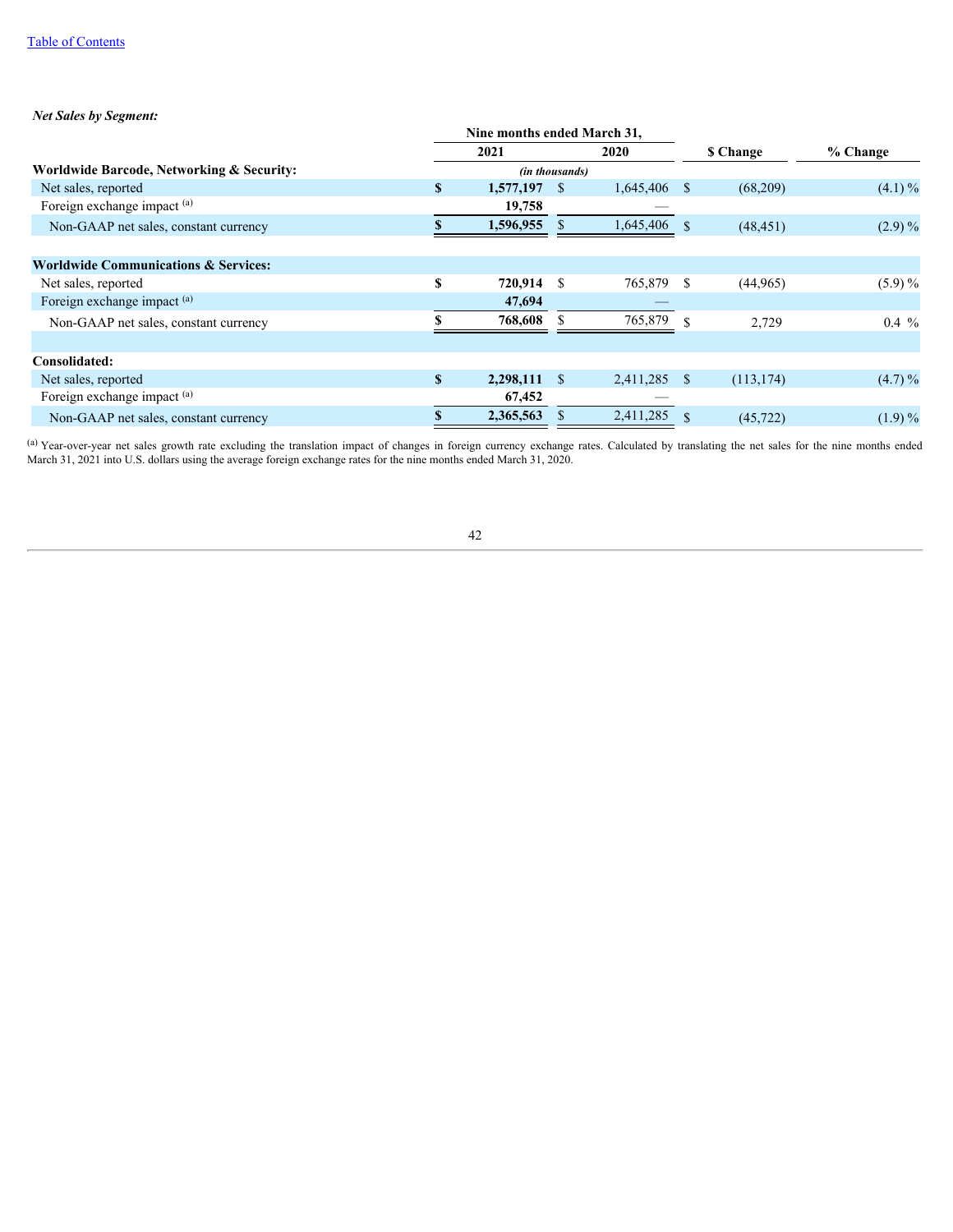## *Net Sales by Geography:*

|                                        | <b>Ouarter ended March 31,</b> |              |                 |           |            |  |  |
|----------------------------------------|--------------------------------|--------------|-----------------|-----------|------------|--|--|
|                                        | 2021                           | 2020         | <b>S</b> Change |           | % Change   |  |  |
| <b>United States and Canada:</b>       | <i>(in thousands)</i>          |              |                 |           |            |  |  |
| Net sales, as reported                 | 665,720                        | $670,175$ \$ |                 | (4, 455)  | (0.7)%     |  |  |
|                                        |                                |              |                 |           |            |  |  |
| <b>International:</b>                  |                                |              |                 |           |            |  |  |
| Net sales, reported                    | $64,153$ \$                    | 74,409 \$    |                 | (10, 256) | $(13.8)\%$ |  |  |
| Foreign exchange impact <sup>(a)</sup> | 14,608                         |              |                 |           |            |  |  |
| Non-GAAP net sales, constant currency  | 78,761                         | 74,409       |                 | 4,352     | 5.8 %      |  |  |
|                                        |                                |              |                 |           |            |  |  |
| Consolidated:                          |                                |              |                 |           |            |  |  |
| Net sales, reported                    | 729,873 \$                     | 744,584 \$   |                 | (14, 711) | $(2.0)\%$  |  |  |
| Foreign exchange impact (a)            | 14,608                         |              |                 |           |            |  |  |
| Non-GAAP net sales, constant currency  | 744,481                        | 744,584      |                 | (103)     | $-$ %      |  |  |

<sup>(a)</sup> Year-over-year net sales growth rate excluding the translation impact of changes in foreign currency exchange rates. Calculated by translating the net sales for the quarter ended March 31,<br>2021 into U.S. dollars usin  $(a)$   $V_{\alpha 27-\text{O} \text{V} \alpha 7-\text{V} \alpha 27}$  not calor growth

|                                       | Nine months ended March 31, |                       |                |                 |           |
|---------------------------------------|-----------------------------|-----------------------|----------------|-----------------|-----------|
|                                       | 2021                        |                       | 2020           | <b>S</b> Change | % Change  |
| <b>United States and Canada:</b>      |                             | <i>(in thousands)</i> |                |                 |           |
| Net sales, as reported                | 2,069,327                   |                       | $2,173,515$ \$ | (104, 188)      | (4.8)%    |
|                                       |                             |                       |                |                 |           |
| <b>International:</b>                 |                             |                       |                |                 |           |
| Net sales, reported                   | 228,784 \$                  |                       | 237,770 \$     | (8,986)         | $(3.8)\%$ |
| Foreign exchange impact (a)           | 67,452                      |                       |                |                 |           |
| Non-GAAP net sales, constant currency | 296,236                     |                       | 237,770 \$     | 58,466          | 24.6 %    |
|                                       |                             |                       |                |                 |           |
| Consolidated:                         |                             |                       |                |                 |           |
| Net sales, reported                   | $2,298,111$ \$              |                       | 2,411,285 \$   | (113, 174)      | (4.7)%    |
| Foreign exchange impact (a)           | 67,452                      |                       |                |                 |           |
| Non-GAAP net sales, constant currency | 2,365,563                   |                       | 2,411,285      | (45, 722)       | $(1.9)\%$ |

<sup>(a)</sup> Year-over-year net sales growth rate excluding the translation impact of changes in foreign currency exchange rates. Calculated by translating the net sales for the nine months ended March 31, 2021 into U.S. dollars  $(a)$   $V_{\alpha 27-\text{O} \text{V} \alpha 7-\text{V} \alpha 27}$  not calor growth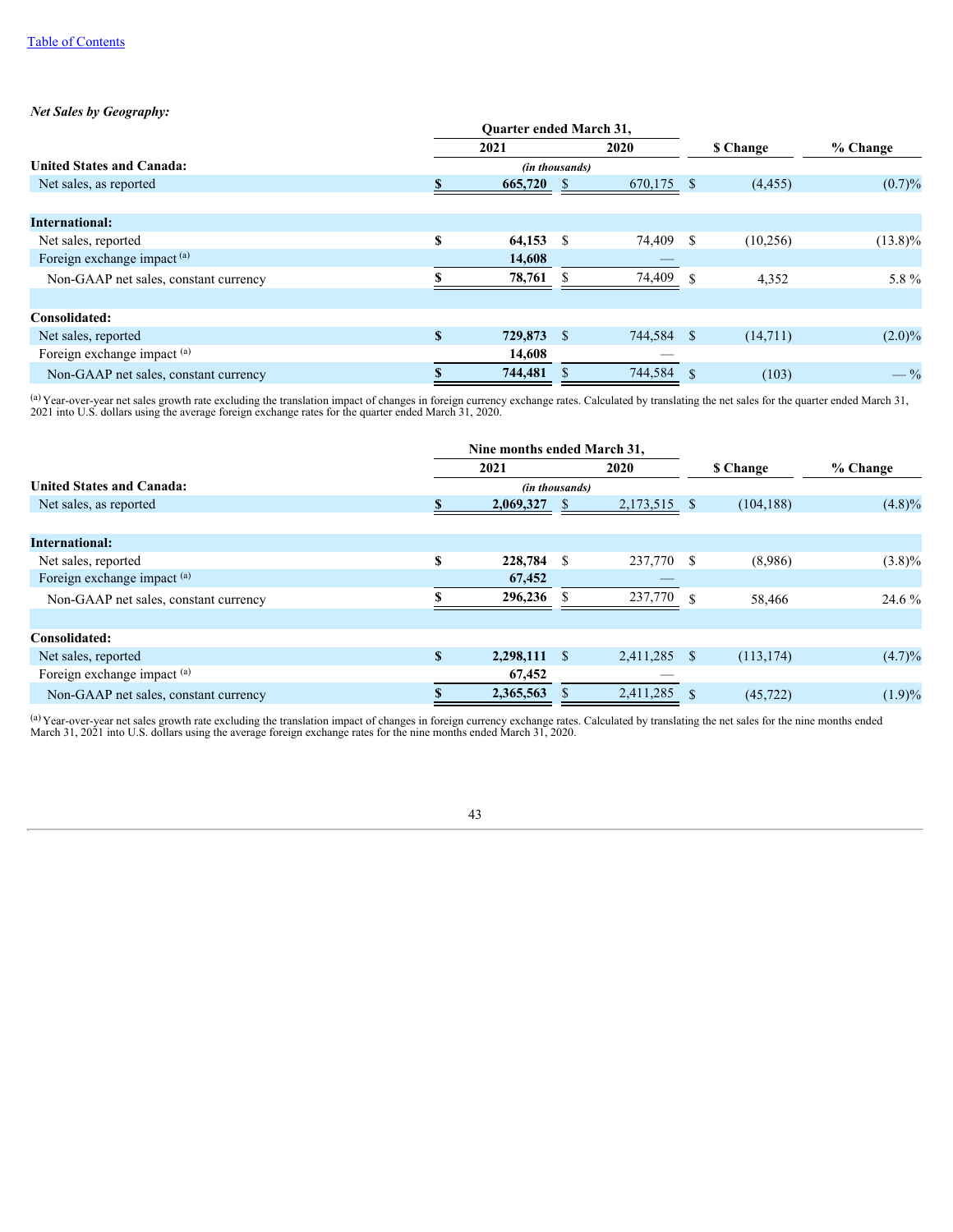# *Operating Income by Segment:*

|                                                  |             | Quarter ended March 31,         |                    |             |                          |          | % of Net Sales March 31, |          |
|--------------------------------------------------|-------------|---------------------------------|--------------------|-------------|--------------------------|----------|--------------------------|----------|
|                                                  |             | 2021                            | 2020               |             | \$ Change                | % Change | 2021                     | 2020     |
| Worldwide Barcode, Networking & Security:        |             | (in thousands)                  |                    |             |                          |          |                          |          |
| GAAP operating income                            | S           | $8,054$ \$                      |                    | 4,779 \$    | 3,275                    | 68.5 %   | 1.6 $%$                  | $1.0 \%$ |
| Adjustments:                                     |             |                                 |                    |             |                          |          |                          |          |
| Amortization of intangible assets                |             | 1,968                           |                    | 1,968       | $\overline{\phantom{m}}$ |          |                          |          |
| Tax recovery, net                                |             | $\qquad \qquad -$               |                    | (1, 452)    | 1,452                    |          |                          |          |
| Non-GAAP operating income                        | S.          | 10,022                          | -\$                | 5,295       | 4,727<br>- S             | 89.3 %   | 2.0%                     | $1.1\%$  |
| <b>Worldwide Communications &amp; Services:</b>  |             |                                 |                    |             |                          |          |                          |          |
| GAAP operating income                            | \$          | $12,214$ \$                     |                    | $6,394$ \$  | 5,820                    | 91.0 %   | $5.4\%$                  | 2.5 %    |
| Adjustments:                                     |             |                                 |                    |             |                          |          |                          |          |
| Amortization of intangible assets                |             | 2,912                           |                    | 3,191       | (279)                    |          |                          |          |
| Change in fair value of contingent consideration |             | $\overline{\phantom{m}}$        |                    | 618         | (618)                    |          |                          |          |
| Restructuring costs                              |             | $\overline{\phantom{0}}$        |                    | 169         | (169)                    |          |                          |          |
| Tax recovery, net                                |             | $\hspace{0.05cm}$               |                    | (868)       | 868                      |          |                          |          |
| Non-GAAP operating income                        | S           | 15,126                          | -S                 | 9,504       | 5,622                    | 59.2 %   | $6.6\%$                  | $3.7\%$  |
|                                                  |             |                                 |                    |             |                          |          |                          |          |
| Corporate:<br>GAAP operating income              | S           | $(832)$ \$                      |                    | $(780)$ \$  | (52)                     | $nm*$    | $nm*$                    | $nm*$    |
| Adjustments:                                     |             |                                 |                    |             |                          |          |                          |          |
| Restructuring costs                              |             | 560                             |                    |             | 560                      |          |                          |          |
| Acquisition and divestiture costs                |             | 272                             |                    | 780         | (508)                    |          |                          |          |
| Non-GAAP operating income                        | S           | $\frac{1}{2}$                   | $\mathbf{\hat{s}}$ | $\equiv$    | - \$                     | $nm*$    | $nm*$                    | $nm*$    |
|                                                  |             |                                 |                    |             |                          |          |                          |          |
| <b>Consolidated:</b>                             |             |                                 |                    |             |                          |          |                          |          |
| GAAP operating income                            | $\mathbf S$ | $19,436$ \$                     |                    | $10,393$ \$ | 9,043                    | 87.0 %   | $2.7\%$                  | $1.4\%$  |
| Adjustments:                                     |             |                                 |                    |             |                          |          |                          |          |
| Amortization of intangible assets                |             | 4,880                           |                    | 5,159       | (279)                    |          |                          |          |
| Change in fair value of contingent consideration |             | $\overline{\phantom{m}}$        |                    | 618         | (618)                    |          |                          |          |
| Tax recovery, net                                |             | $\hspace{0.1mm}-\hspace{0.1mm}$ |                    | (2,320)     | 2,320                    |          |                          |          |
| Acquisition and divestiture costs                |             | 272                             |                    | 780         | (508)                    |          |                          |          |
| Restructuring costs                              |             | 560                             |                    | 169         | 391                      |          |                          |          |
| Non-GAAP operating income                        | S           | 25,148                          | -S                 | 14,799      | 10,349<br>-S             | 69.9 %   | 3.4%                     | $2.0\%$  |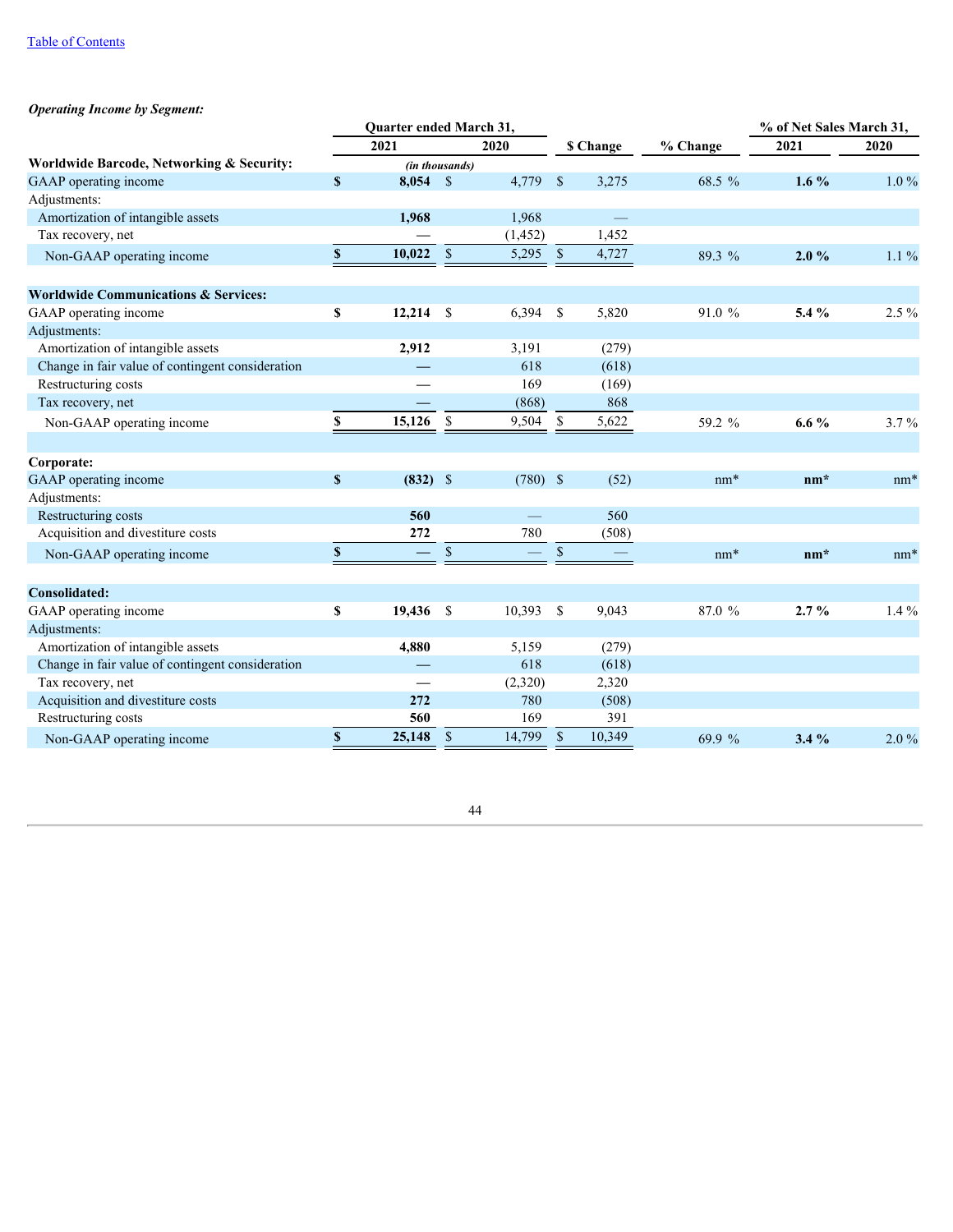# *Operating Income by Segment:*

|                                                  |              | Nine months ended March 31, |               |                          |          |                          |            | % of Net Sales March 31, |         |
|--------------------------------------------------|--------------|-----------------------------|---------------|--------------------------|----------|--------------------------|------------|--------------------------|---------|
|                                                  |              | 2021                        |               | 2020                     |          | \$ Change                | % Change   | 2021                     | 2020    |
| Worldwide Barcode, Networking & Security:        |              | (in thousands)              |               |                          |          |                          |            |                          |         |
| GAAP operating income                            | S            | $16,088$ \$                 |               | $29,153$ \$              |          | (13,065)                 | $(44.8)\%$ | $1.0\%$                  | $1.8\%$ |
| Adjustments:                                     |              |                             |               |                          |          |                          |            |                          |         |
| Amortization of intangible assets                |              | 5,903                       |               | 5,903                    |          | $\overline{\phantom{m}}$ |            |                          |         |
| Tax recovery, net                                |              |                             |               | (1, 452)                 |          | 1,452                    |            |                          |         |
| Non-GAAP operating income                        |              | $21,991$ \$                 |               | 33,604                   | -S       | (11, 613)                | $(34.6)\%$ | $1.4\%$                  | $2.0\%$ |
| <b>Worldwide Communications &amp; Services:</b>  |              |                             |               |                          |          |                          |            |                          |         |
| GAAP operating income                            | S            | 33,555 \$                   |               | $22,009$ \$              |          | 11,546                   | 52.5 %     | 4.7 $%$                  | 2.9%    |
| Adjustments:                                     |              |                             |               |                          |          |                          |            |                          |         |
| Amortization of intangible assets                |              | 8,692                       |               | 9,104                    |          | (412)                    |            |                          |         |
| Change in fair value of contingent consideration |              | 516                         |               | 6,266                    |          | (5,750)                  |            |                          |         |
| Tax recovery, net                                |              |                             |               | (868)                    |          | 868                      |            |                          |         |
| Restructuring costs                              |              |                             |               | 604                      |          | (604)                    |            |                          |         |
| Non-GAAP operating income                        |              | 42,763                      | <sup>\$</sup> | $37,115$ \$              |          | 5,648                    | 15.2%      | 5.9%                     | 4.8%    |
| Corporate:                                       |              |                             |               |                          |          |                          |            |                          |         |
| GAAP operating income                            | $\mathbf{s}$ | $(11, 442)$ \$              |               | $(2,689)$ \$             |          | (8,753)                  | $nm*$      | $nm*$                    | $nm*$   |
| Adjustments:                                     |              |                             |               |                          |          |                          |            |                          |         |
| Acquisition and divestiture costs                |              | 2,130                       |               | 2,689                    |          | (559)                    |            |                          |         |
| Restructuring costs                              |              | 9,312                       |               | $\overline{\phantom{a}}$ |          | 9,312                    |            |                          |         |
| Non-GAAP operating income                        | -8           | $-$ \$                      |               | $-$ \$                   |          | $\equiv$                 | $nm*$      | $nm*$                    | $nm*$   |
| <b>Consolidated:</b>                             |              |                             |               |                          |          |                          |            |                          |         |
| GAAP operating income                            | S            | 38,201 \$                   |               | 48,473                   | <b>S</b> | (10,272)                 | $(21.2)\%$ | $1.7\%$                  | $2.0\%$ |
| Adjustments:                                     |              |                             |               |                          |          |                          |            |                          |         |
| Amortization of intangible assets                |              | 14,595                      |               | 15,007                   |          | (412)                    |            |                          |         |
| Change in fair value of contingent consideration |              | 516                         |               | 6,266                    |          | (5,750)                  |            |                          |         |
| Tax recovery, net                                |              |                             |               | (2,320)                  |          | 2,320                    |            |                          |         |
| Acquisition and divestiture costs                |              | 2,130                       |               | 2,689                    |          | (559)                    |            |                          |         |
| Restructuring costs                              |              | 9,312                       |               | 604                      |          | 8,708                    |            |                          |         |
| Non-GAAP operating income                        |              | 64,754                      |               | 70,719                   | -S       | (5,965)                  | $(8.4)\%$  | $2.8\%$                  | $2.9\%$ |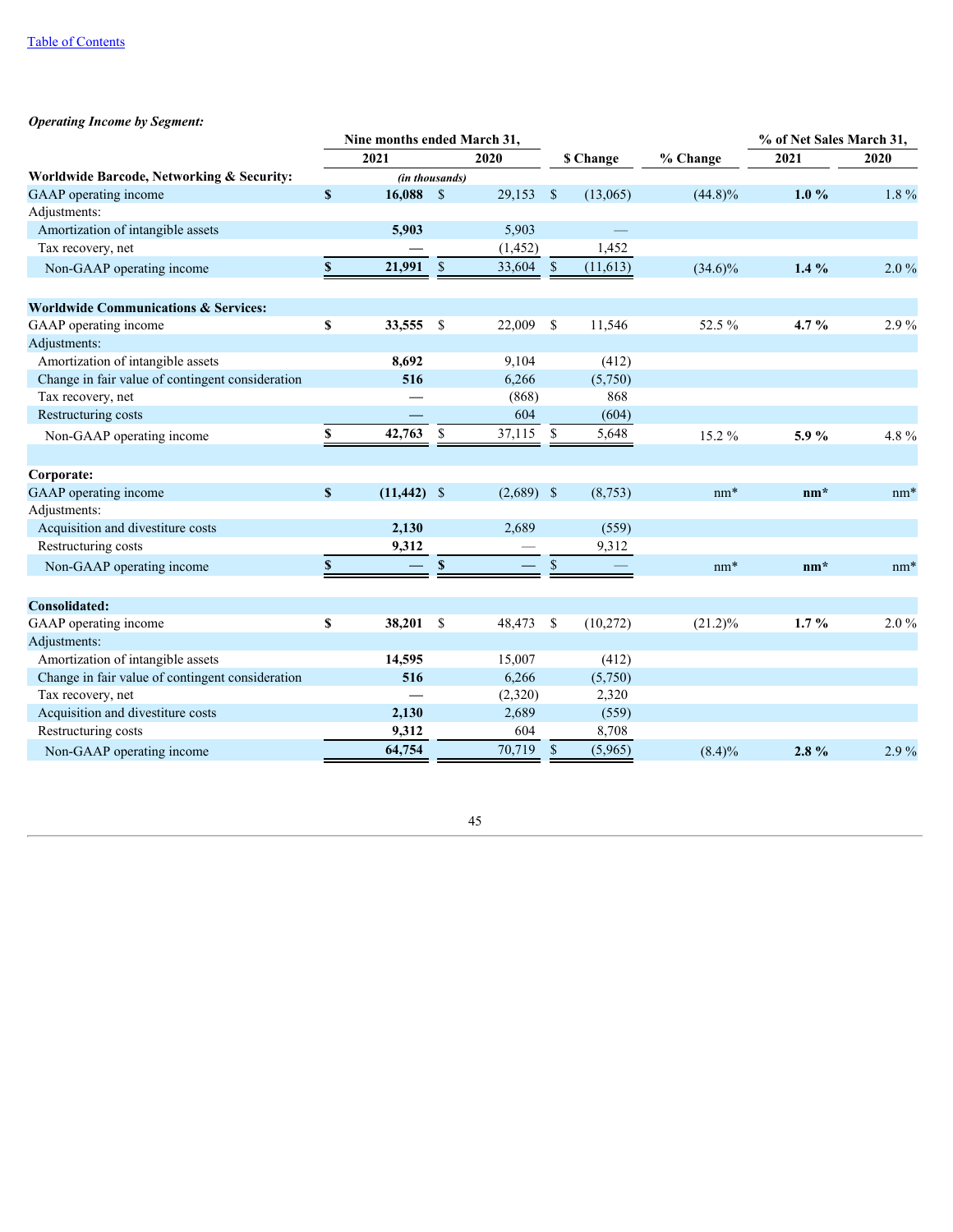#### *Income Statement Non-GAAP Metrics*

Tableof Contents<br>
To evaluate current period performance on a more consistent basis with prior periods, we disclose non-GAAP net sales, non-GAAP gross profit, non-GAAP<br>
operating income, non-GAAP net other expense, non-GA operating income, non-GAAP net other expense, non-GAAP pre-tax income, non-GAAP net income and non-GAAP diluted earnings per share. Non-GAAP results exclude amortization of intangible assets related to acquisitions, changes in fair value of contingent consideration, acquisition and divestiture costs, restructuring costs, impact of Divestitures and other non-GAAP adjust Table of Contents<br>
Income Statement Non-GAAP Metrics<br>
To evaluate current period performance on a more consistent basis with prior periods, we disclose non-GAAP net sales, non-GAAP gross profit, non-GAAP<br>
poperating incom exchange rates. These metrics are useful in assessing and understanding our operating performance, especially when comparing results with previous periods or forecasting performance for future periods. Below we provide a n Table of Contents<br>
To evaluate current period performance on a more consistent basis with prior periods, we disclose non-GAAP ret sales, non-GAAP gross profit, non-GAAP<br>
Operating pieconcy, non-GAAP reconciliation of inta mentioned above:

|                                           |                     |                                       |                                                           | Quarter ended March 31, 2021                |                        |                      |                          |                            |
|-------------------------------------------|---------------------|---------------------------------------|-----------------------------------------------------------|---------------------------------------------|------------------------|----------------------|--------------------------|----------------------------|
|                                           | <b>GAAP Measure</b> | Intangible<br>amortization<br>expense | Change in fair<br>value of<br>contingent<br>consideration | <b>Acquisition and</b><br>divestiture costs | Restructuring<br>costs | Tax recovery,<br>net |                          | <b>Non-GAAP</b><br>measure |
|                                           |                     |                                       |                                                           | (in thousands, except per share data)       |                        |                      |                          |                            |
| Net sales                                 | 729,873 \$          | $-$ S                                 | $\overline{\phantom{m}}$                                  | $\sim$ $\sim$                               | $-$ S                  |                      | $\overline{\phantom{0}}$ | 729,873                    |
| Gross profit                              | 88,116              |                                       |                                                           |                                             |                        |                      |                          | 88,116                     |
| Operating income                          | 19,436              | 4,880                                 | $\hspace{0.05cm}$                                         | 272                                         | 560                    |                      |                          | 25,148                     |
| Other expense, net                        | 529                 |                                       | $\hspace{0.05cm}$                                         | $\hspace{0.05cm}$                           |                        |                      |                          | 529                        |
| Pre-tax income                            | 18,907              | 4,880                                 | $\overline{\phantom{m}}$                                  | 272                                         | 560                    |                      |                          | 24,619                     |
| Net income from<br>continuing operations  | 13,786              | 3,697                                 | $\hspace{0.05cm}$                                         | 272                                         | 423                    |                      |                          | 18,178                     |
| Diluted EPS from<br>continuing operations | 0.54 S              | 0.14S                                 | $\overline{\phantom{m}}$                                  | 0.01 S                                      | 0.02 S                 |                      | $\overline{\phantom{a}}$ | 0.71                       |

|                                           |   |                     |                                       |                                                           | Quarter ended March 31, 2020          |                        |                          |                          |                            |
|-------------------------------------------|---|---------------------|---------------------------------------|-----------------------------------------------------------|---------------------------------------|------------------------|--------------------------|--------------------------|----------------------------|
|                                           |   | <b>GAAP Measure</b> | Intangible<br>amortization<br>expense | Change in fair<br>value of<br>contingent<br>consideration | <b>Acquisition and</b><br>divestiture | Restructuring<br>costs | Tax recovery,<br>net     |                          | <b>Non-GAAP</b><br>measure |
|                                           |   |                     |                                       |                                                           | (in thousands, except per share data) |                        |                          |                          |                            |
| Net sales                                 | S | 744,584 \$          | $\frac{1}{2}$                         | $\overline{\phantom{m}}$                                  | $\overline{\phantom{a}}$              |                        | <u>and</u>               | $\overline{\phantom{m}}$ | 744,584                    |
| Gross profit                              |   | 84,578              |                                       |                                                           |                                       |                        |                          |                          | 84,578                     |
| Operating income                          |   | 10,393              | 5,159                                 | 618                                                       | 780                                   | 169                    |                          | (2,320)                  | 14,799                     |
| Other expense, net                        |   | 1,881               | $\overbrace{\hspace{25mm}}^{}$        | $\hspace{0.05cm}$                                         | $\overbrace{\phantom{aaaaa}}$         |                        |                          |                          | 1,881                      |
| Pre-tax income                            |   | 8,512               | 5,159                                 | 618                                                       | 780                                   | 169                    |                          | (2,320)                  | 12,918                     |
| Net income from<br>continuing operations  |   | 5,715               | 3,909                                 | 467                                                       | 780                                   | 125                    |                          | (1,754)                  | 9,242                      |
| Diluted EPS from<br>continuing operations |   | 0.23<br>- \$        | 0.15                                  | 0.02<br><sup>S</sup>                                      | 0.03 S<br>- 30                        |                        | $\overline{\phantom{a}}$ | $(0.07)$ \$              | 0.36                       |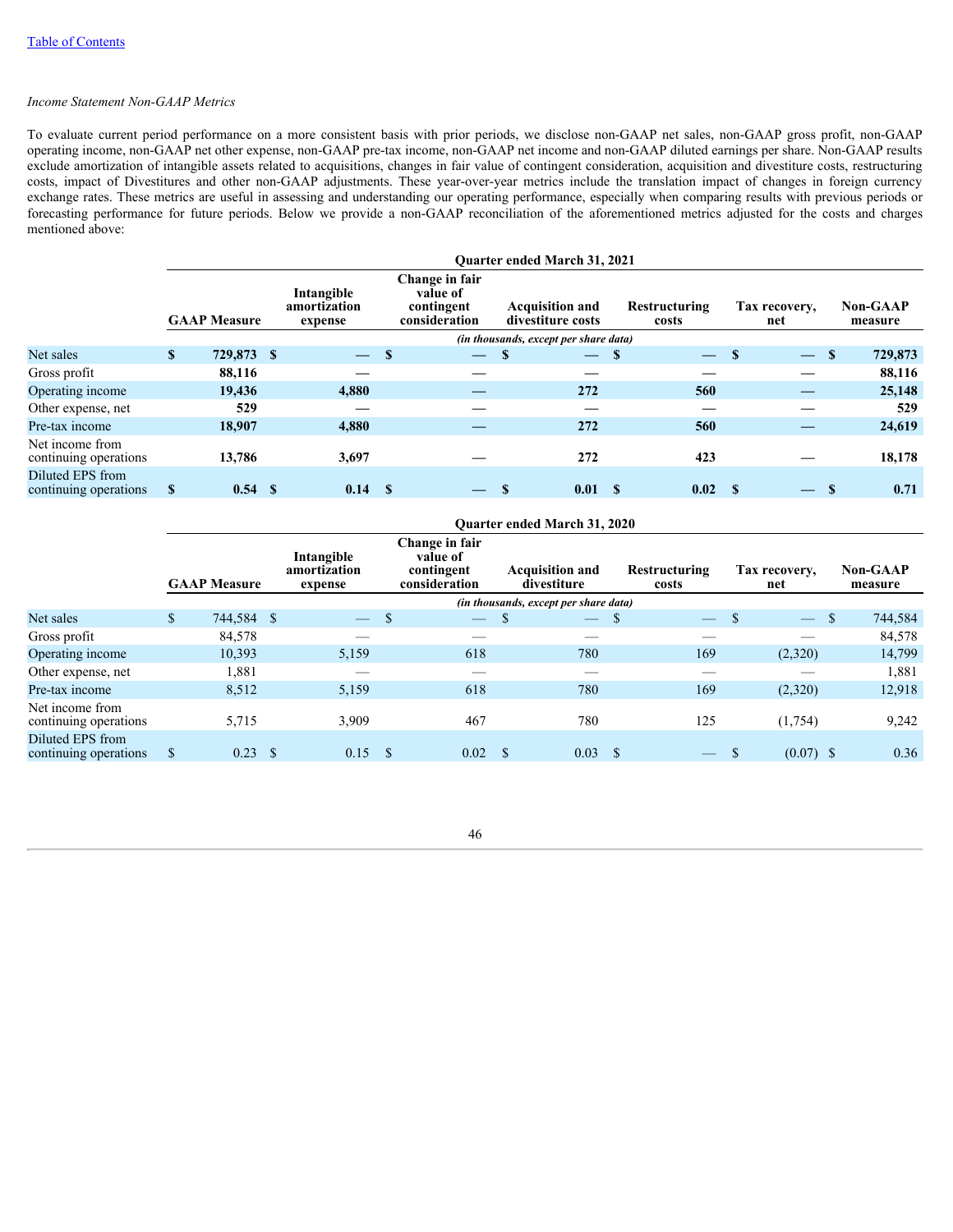|                                           |    |                     |                                       |       |                                                           | Nine months ended March 31, 2021            |                                 |                                 |      |                          |                     |
|-------------------------------------------|----|---------------------|---------------------------------------|-------|-----------------------------------------------------------|---------------------------------------------|---------------------------------|---------------------------------|------|--------------------------|---------------------|
|                                           |    | <b>GAAP Measure</b> | Intangible<br>amortization<br>expense |       | Change in fair<br>value of<br>contingent<br>consideration | <b>Acquisition and</b><br>divestiture costs |                                 | Restructuring<br>costs          |      | Tax recovery,<br>net     | Non-GAAP<br>measure |
|                                           |    |                     |                                       |       |                                                           | (in thousands, except per share data)       |                                 |                                 |      |                          |                     |
| Net sales                                 | -S | 2,298,111 \$        |                                       | $-$ S | $\overline{\phantom{m}}$                                  |                                             | $\overline{\phantom{m}}$        | $\overline{\phantom{m}}$        | - 35 | $\overline{\phantom{a}}$ | 2,298,111           |
| Gross profit                              |    | 254,939             | $\overbrace{\phantom{aaaaa}}$         |       |                                                           |                                             |                                 |                                 |      | $\hspace{0.05cm}$        | 254,939             |
| Operating income                          |    | 38,201              | 14,595                                |       | 516                                                       |                                             | 2,130                           | 9,312                           |      | $\overline{\phantom{m}}$ | 64,754              |
| Other expense, net                        |    | 3,712               | $\hspace{0.05cm}$                     |       | $\qquad \qquad \overline{\qquad \qquad }$                 |                                             | $\hspace{0.1mm}-\hspace{0.1mm}$ | $\hspace{0.1mm}-\hspace{0.1mm}$ |      | $\overline{\phantom{m}}$ | 3,712               |
| Pre-tax income                            |    | 34,489              | 14,595                                |       | 516                                                       |                                             | 2,130                           | 9,312                           |      | $\overline{\phantom{m}}$ | 61,042              |
| Net income from<br>continuing operations  |    | 24,732              | 11,055                                |       | 390                                                       |                                             | 2,130                           | 7,040                           |      | $\hspace{0.05cm}$        | 45,347              |
| Diluted EPS from<br>continuing operations | -8 | 0.97 S              | 0.43 S                                |       | 0.02 S                                                    |                                             | 0.08 S                          | 0.28                            | -8   | $\sim$                   | 1.78                |

|                                           |                     |                                       |     |                                                           | Nine months ended March 31, 2020      |                               |                      |                            |
|-------------------------------------------|---------------------|---------------------------------------|-----|-----------------------------------------------------------|---------------------------------------|-------------------------------|----------------------|----------------------------|
|                                           | <b>GAAP</b> Measure | Intangible<br>amortization<br>expense |     | Change in fair<br>value of<br>contingent<br>consideration | <b>Acquisition and</b><br>divestiture | <b>Restructuring</b><br>costs | Tax recovery,<br>net | <b>Non-GAAP</b><br>measure |
|                                           |                     |                                       |     |                                                           | (in thousands, except per share data) |                               |                      |                            |
| Net sales                                 | 2,411,285 \$        | $\overline{\phantom{m}}$              |     | $\overline{\phantom{m}}$                                  | $\overline{\phantom{0}}$              | $\overline{\phantom{0}}$      | المستنقص             | 2,411,285                  |
| Gross profit                              | 281,423             | $\overline{\phantom{m}}$              |     |                                                           |                                       |                               | $\hspace{0.05cm}$    | 281,423                    |
| Operating income                          | 48,473              | 15,007                                |     | 6,266                                                     | 2,689                                 | 604                           | (2,320)              | 70,719                     |
| Other expense, net                        | 7,298               | $\overbrace{\hspace{25mm}}^{}$        |     |                                                           |                                       |                               |                      | 7,298                      |
| Pre-tax income                            | 41,175              | 15,007                                |     | 6,266                                                     | 2,689                                 | 604                           | (2,320)              | 63,421                     |
| Net income from<br>continuing operations  | 29,633              | 11,347                                |     | 4,737                                                     | 2,689                                 | 449                           | (1,754)              | 47,101                     |
| Diluted EPS from<br>continuing operations | 1.16 <sup>°</sup>   | 0.45                                  | -\$ | 0.19                                                      | 0.11<br>$^{\circ}$                    | 0.02 S                        | $(0.07)$ \$          | 1.85                       |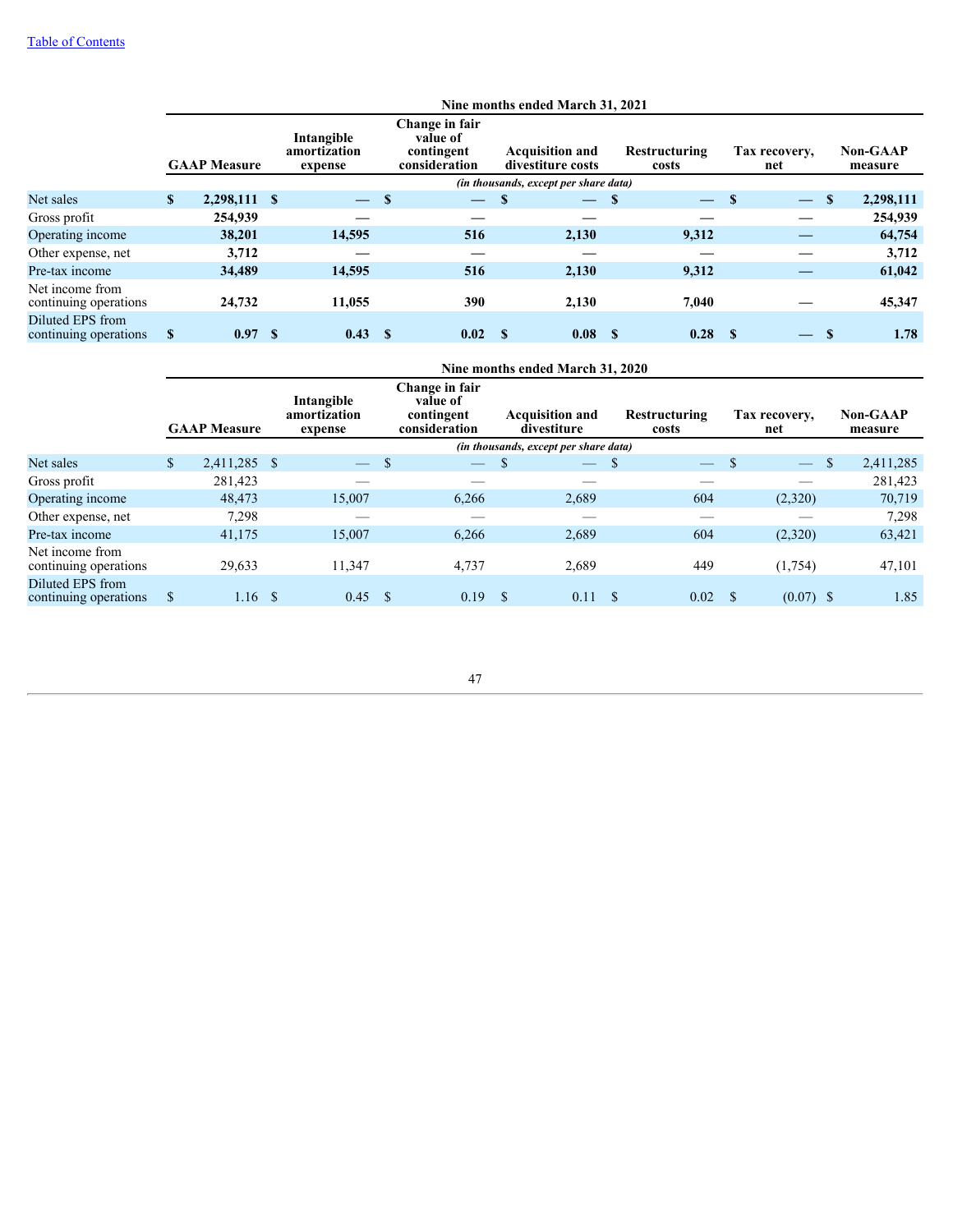#### **Liquidity and Capital Resources**

Our primary sources of liquidity are cash flows from operations and borrowings under our \$350 million revolving credit facility. Our business requires significant investment in working capital, particularly accounts receivable and inventory, partially financed through our accounts payable to vendors, cash generated from operations and revolving lines of credit. In general, as our sa Tableof Contents<br>
Our primary sources of liquidity are cash flows from operations and borrowings under our \$350 million revolving credit facility. Our business requires significant<br>
investment in working capital, particul decreased cash flow from operating activities. Conversely, when sales volumes decrease, our net investment in working capital typically decreases, which typically results in increased cash flow from operating activities. Table of Contents<br>
Using the Contents<br>
Using the Superintan weakers of Figuridaty are eash flows from operations and borrowings under our \$350 million revolving credit facility. Our business requires significant<br>
investme

| <b>Table of Contents</b>                                                                                                                                                                                                                                                                                                                                                                                                                                                                                                                                                                                                                                                                                                                                                                                                                                                                                                                                                                                                                                                                                                                                                                                                                                                                                                                                                                                                     |              |                                |                   |
|------------------------------------------------------------------------------------------------------------------------------------------------------------------------------------------------------------------------------------------------------------------------------------------------------------------------------------------------------------------------------------------------------------------------------------------------------------------------------------------------------------------------------------------------------------------------------------------------------------------------------------------------------------------------------------------------------------------------------------------------------------------------------------------------------------------------------------------------------------------------------------------------------------------------------------------------------------------------------------------------------------------------------------------------------------------------------------------------------------------------------------------------------------------------------------------------------------------------------------------------------------------------------------------------------------------------------------------------------------------------------------------------------------------------------|--------------|--------------------------------|-------------------|
| <b>Liquidity and Capital Resources</b>                                                                                                                                                                                                                                                                                                                                                                                                                                                                                                                                                                                                                                                                                                                                                                                                                                                                                                                                                                                                                                                                                                                                                                                                                                                                                                                                                                                       |              |                                |                   |
| Our primary sources of liquidity are cash flows from operations and borrowings under our \$350 million revolving credit facility. Our business requires significant<br>investment in working capital, particularly accounts receivable and inventory, partially financed through our accounts payable to vendors, cash generated from<br>operations and revolving lines of credit. In general, as our sales volumes increase, our net investment in working capital increases, which typically results in<br>decreased cash flow from operating activities. Conversely, when sales volumes decrease, our net investment in working capital typically decreases, which typically<br>results in increased cash flow from operating activities.                                                                                                                                                                                                                                                                                                                                                                                                                                                                                                                                                                                                                                                                                 |              |                                |                   |
| Our cash and cash equivalents balance totaled \$49.3 million at March 31, 2021, compared to \$29.5 million at June 30, 2020, including \$42.3 million and \$23.6<br>million held outside of the United States at March 31, 2021 and June 30, 2020, respectively. Checks released but not yet cleared in the amounts of \$17.0 million<br>and \$17.1 million are included in accounts payable at March 31, 2021 and June 30, 2020, respectively.                                                                                                                                                                                                                                                                                                                                                                                                                                                                                                                                                                                                                                                                                                                                                                                                                                                                                                                                                                              |              |                                |                   |
| We conduct business in many locations throughout the world where we generate and use cash. We provide for U.S. income taxes for the earnings of our Canadian<br>subsidiary, but earnings from Brazil will continue to be considered retained indefinitely for reinvestment. All other foreign geographies are immaterial. It has been<br>our practice to reinvest those earnings in the businesses outside the United States. As a result of the sale of the Latin American and European entities, we<br>repatriated the proceeds to the United States with minimal tax consequences.<br>Our net investment in working capital at March 31, 2021 was \$495.1 million, compared to \$431.3 million at June 30, 2020 and \$513.5 million at March 31, 2020.<br>Our net investment in working capital is affected by several factors such as fluctuations in sales volume, net income, timing of collections from customers,<br>increases and decreases to inventory levels and payments to vendors.                                                                                                                                                                                                                                                                                                                                                                                                                            |              |                                |                   |
|                                                                                                                                                                                                                                                                                                                                                                                                                                                                                                                                                                                                                                                                                                                                                                                                                                                                                                                                                                                                                                                                                                                                                                                                                                                                                                                                                                                                                              |              | Nine months ended<br>March 31, |                   |
|                                                                                                                                                                                                                                                                                                                                                                                                                                                                                                                                                                                                                                                                                                                                                                                                                                                                                                                                                                                                                                                                                                                                                                                                                                                                                                                                                                                                                              |              |                                |                   |
|                                                                                                                                                                                                                                                                                                                                                                                                                                                                                                                                                                                                                                                                                                                                                                                                                                                                                                                                                                                                                                                                                                                                                                                                                                                                                                                                                                                                                              |              | 2021                           | 2020              |
| Cash provided by (used in):                                                                                                                                                                                                                                                                                                                                                                                                                                                                                                                                                                                                                                                                                                                                                                                                                                                                                                                                                                                                                                                                                                                                                                                                                                                                                                                                                                                                  |              | (in thousands)                 |                   |
| Operating activities                                                                                                                                                                                                                                                                                                                                                                                                                                                                                                                                                                                                                                                                                                                                                                                                                                                                                                                                                                                                                                                                                                                                                                                                                                                                                                                                                                                                         | $\mathbf{s}$ | $55,422$ \$                    | 108,083           |
| Investing activities                                                                                                                                                                                                                                                                                                                                                                                                                                                                                                                                                                                                                                                                                                                                                                                                                                                                                                                                                                                                                                                                                                                                                                                                                                                                                                                                                                                                         |              | 32,073                         | (55, 490)         |
| Financing activities                                                                                                                                                                                                                                                                                                                                                                                                                                                                                                                                                                                                                                                                                                                                                                                                                                                                                                                                                                                                                                                                                                                                                                                                                                                                                                                                                                                                         |              | (62, 839)                      | (88,355)          |
| Effect of exchange rate change on cash and cash equivalents<br>Increase in cash and cash equivalents                                                                                                                                                                                                                                                                                                                                                                                                                                                                                                                                                                                                                                                                                                                                                                                                                                                                                                                                                                                                                                                                                                                                                                                                                                                                                                                         |              | (1,942)<br>14,866              | (2,151)<br>10,778 |
|                                                                                                                                                                                                                                                                                                                                                                                                                                                                                                                                                                                                                                                                                                                                                                                                                                                                                                                                                                                                                                                                                                                                                                                                                                                                                                                                                                                                                              |              |                                |                   |
| Net cash provided by operating activities was \$55.4 million for the nine months ended March 31, 2021, compared to \$108.1 million provided in the prior-year<br>period. Cash provided by operating activities for the nine months ended March 31, 2021 is primarily attributable to cash provided by increased accounts payable<br>and earnings from operations adjusted for non-cash items, partially offset by increased accounts receivable. Cash provided by operating activities for the nine<br>months ended March 31, 2020 is primarily attributable to earnings from operations adjusted for non-cash items and increased accounts payable.<br>The number of days sales outstanding ("DSO") was 63 days at March 31, 2021, compared to 63 days at June 30, 2020 and 61 days at March 31, 2020. Inventory<br>turned 5.8 times during the quarter ended March 31, 2021, compared to 6.9 times for previous quarter ended December 31, 2020 and 4.5 times in the prior-year<br>quarter ended March 31, 2020.<br>Cash provided by investing activities for the nine months ended March 31, 2021 was \$32.1 million, compared to \$55.5 million used in the prior-year period. Cash<br>provided by investing activities primarily represents the sale of our discontinued operations in the nine months ended March 31, 2021. The prior-year period<br>includes cash of \$48.9 million used for the acquisition of intY. |              |                                |                   |
| Management expects capital expenditures for fiscal year 2021 to range from \$3 million to \$5 million, primarily for IT investments and facility improvements.                                                                                                                                                                                                                                                                                                                                                                                                                                                                                                                                                                                                                                                                                                                                                                                                                                                                                                                                                                                                                                                                                                                                                                                                                                                               |              |                                |                   |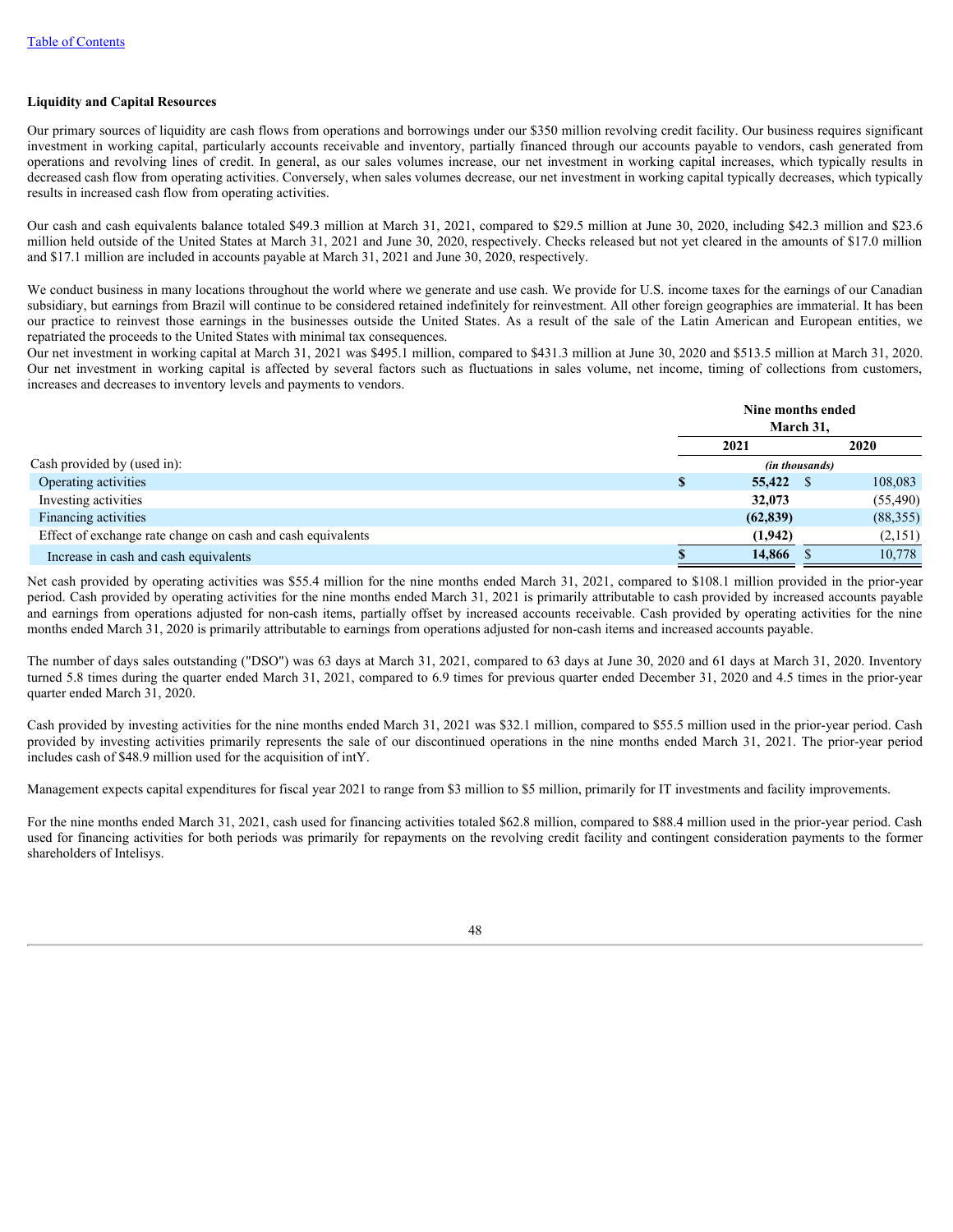## *Credit Facility*

We have a multi-currency senior secured credit facility with JPMorgan Chase Bank N.A., as administrative agent, and a syndicate of banks. On April 30, 2019, we amended this credit facility to expand the borrowing capacity and extend its maturity to April 30, 2024. The Amended Credit Agreement established (i) a five-year \$350 million multi-currency senior secured revolving credit facility and (ii) a five-year \$150 million senior secured term loan facility. Pursuant to an "accordion feature," we may increase borrowings up to an additional \$250 million. The Amended Credit Agreement allows for the issuance of up to \$50 million for letters of credit, subject to obtaining additional credit commitments from the lenders participating in the increase.

At our option, loans under the Amended Credit Agreement, other than swingline loans, bear interest at a rate equal to a spread over the London Interbank Offered Rate ("LIBOR") or alternate base rate depending upon the our net leverage ratio, calculated as total debt less up to \$15 million of unrestricted domestic cash to trailing four-quarter adjusted EBITDA.

This spread ranges from 1.00% to 1.75% for LIBOR-based loans and 0.00% to 0.75% for alternate base rate loans. The Amended Credit Agreement provides for the substitution of a new interest rate benchmark upon the transition from LIBOR, subject to agreement between the Company and the administrative agent. The Tableof Contents<br>
Tradit Facility cost another strength are controlling with JPMorgan Chase Bank N A., as administrative agent, and a syndicate of banks, On April 30, 2019, we<br>
We have a multi-currency senior secured the depending upon the Leverage Ratio, on non-utilized borrowing availability, excluding swingline loans. The secured term loan facility will amortize based on the Table of Contents<br>We have multi-currency senior secured credit facility with *PPMorgan* Chase Bank N.A., as administrative agent, and a synthcate of banks. On April 30, 2019, we<br>Mechand this credit facility be expand the b Amended Credit Agreement are guaranteed by substantially all of our domestic assets and a pledge of up to 65% of capital stock or other equity interest in certain foreign subsidiaries determined to be either material or a subsidiary borrower as defined in the Amended Credit Agreement. The Ecreanists<br>
The American Credit Agreement includes control and the Section American Creanistic Agreement includes control and the Section Agreement and the Section Agreement includes customary representations control a Lender Contacts<br>
Vendit Fuelding<br>
We can entire stress research created result firsting with *PMorgan* Chase Bank N A<sub>n</sub> as administrative agent, and a synchete of thusk, On April 30, 2019, we<br>
We have a multi-surrouve ser

Specifically, our Leverage Ratio must be less than or equal to 3.50 to 1.00 at all times. In addition, our Interest Coverage Ratio (as such term is defined in the Amended Credit Agreement) must be at least 3.00 to 1.00 at the end of each fiscal quarter. In the event of a default, customary remedies are available to the borrowings for both continuing and discontinued operations, there was \$53.8 million and \$92.4 million in outstanding borrowings on our revolving credit facility at March 31, 2021 and June 30, 2020, respectively.

Including borrowings for both continuing and discontinued operations, the average daily balance for the revolving credit facility, excluding the term loan facility, was \$62.1 million and \$252.4 million for the nine month periods ended March 31, 2021 and 2020, respectively. There were no letters of credit issued under the multi-currency revolving credit facility at March 31, 2021 and \$0.3 million at June 30, 2020, respectively. Taking into consideration outstanding borrowings on the Credit Fredity<br>Credit Fredity<br>We have a multi-currency serior second interdity for bit physics and tends in factural Facility for Apple 3.224-13 million and the<br>manuscle this credit facility experiment and control in the p borrowings at March 31, 2021 and June 30, 2020, respectively. Availability to use this borrowing capacity depends upon, among other things, the levels of our Leverage Ratio and Interest Coverage Ratio, which, in turn, will depend upon (1) our Credit Facility Net Debt relative to our Credit Facility EBITDA and (2) Credit Facility EBITDA relative to total interest expense, respectively. As a result, our availability will increase if EBITDA increases (subject to the limit of the facility) and decrease if EBITDA decreases. At March 31, 2021, based upon the calculation of our Credit Facility Net Debt relative to our Credit Facility EBITDA, there was \$172.6 million available for borrowing. While we were in compliance with the financial covenants contained in the Credit Facility as of March 31, 2021, and currently expect to continue to maintain such compliance, should we encounter difficulties, our historical relationship with our Credit Facility lending group has been strong and we anticipate their continued support of our long-term business. At one option, location the Amended Creative Antioxide Researcts, other interest of the facility and the facility allows allow the facility allow the three the locations of the facility of the facility of the facility of t Amenda Cristi Agrees on minimic consensus payed products. And intelligely, we are assessed consensus 20, 2016, the Superinter Consensus 29, 2016, the final energy from the acquisition of the acquisition on August 29, 2016,

We had a bank overdraft facility with Bank of America used by our European subsidiaries, which was terminated with the sale of the Europe distribution business Borrowings under the overdraft facility had interest at a rate equal to a spread of 1.0% over the applicable currency's LIBOR with a zero percent floor. There was no outstanding balance on the overdraft facility at March 31, 2021 and \$3.5 million was outstanding for the discontinued operations at June 30, 2020.

### *Earnout Payments*

borrowings on our revolving credit facility.

*Summary*

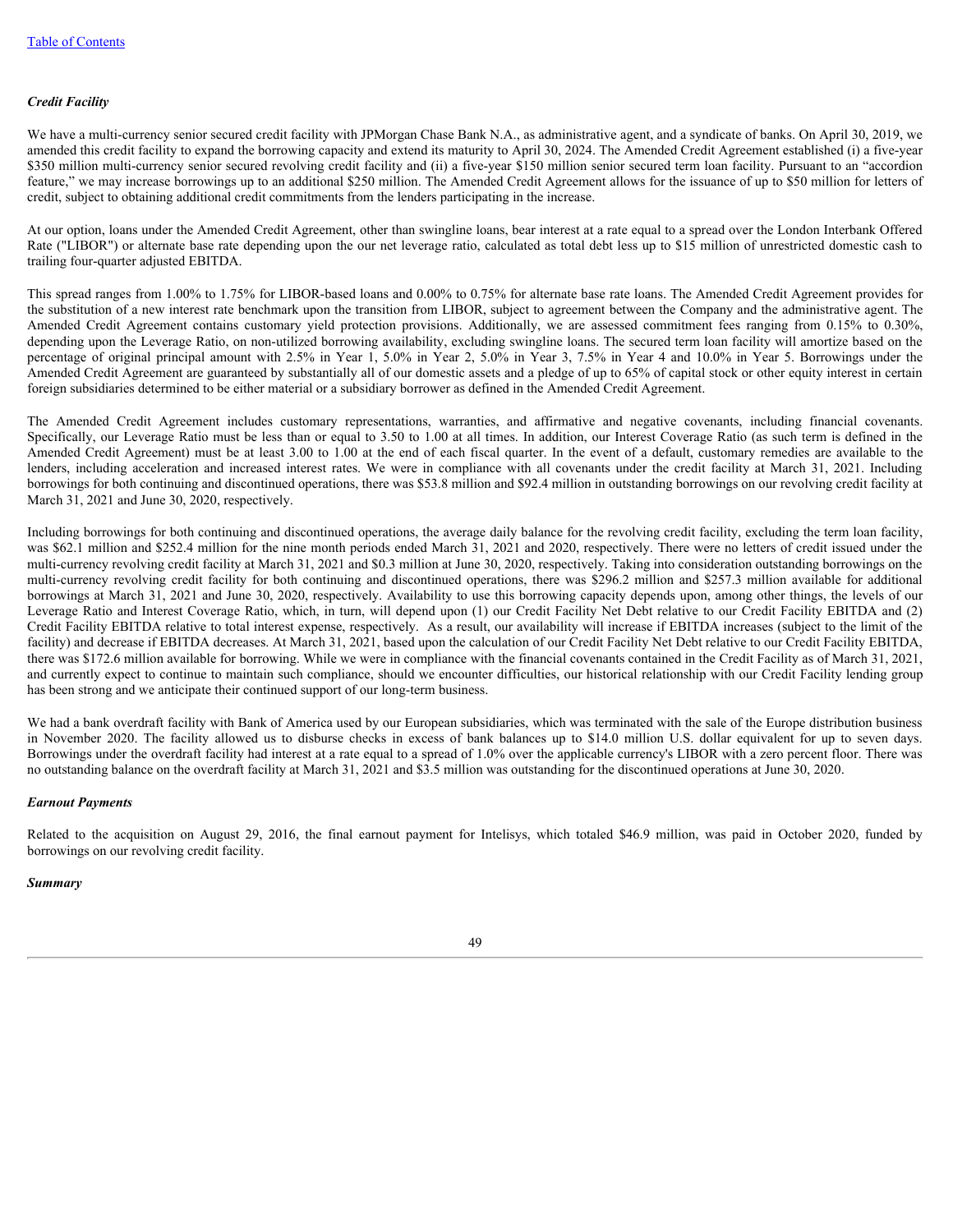We believe that our existing sources of liquidity, including cash resources and cash provided by operating activities, supplemented as necessary with funds under our credit agreements, will provide sufficient resources to meet the present and future working capital and cash requirements for at least the next twelve months.

#### **Off-Balance Sheet Arrangements and Contractual Obligations**

We have no off-balance sheet arrangements that have or are reasonably likely to have a current or future effect or change on our financial condition, revenues or expenses, results of operations, liquidity, capital expendit Tableof Contents<br>We believe that our existing sources of liquidity, including cash resources and cash provided by operating activities, supplemented as necessary with funds under<br>our credit agreements, will provide suffic Table of Contents<br>We believe that our existing sources of liquidity, including cash resources and cash provided by operating activities, supplemented as necessary with funds under<br>our credit agreements, will provide suffic Table of Contents<br>We believe that our existing sources of liquidity, including eash resources and cash provided by operating activities, supplemented as necessary with funds under<br>our credit agreements, will provide suffi transferred to such entity or similar arrangement that serves as credit, liquidity or market risk support for such assets. Table of Contents<br>We believe that our evisting sources of liquidity, including cash resources and cash provided by operating activities, supplemented as necessary with funds under<br>our credit agreements, will provide attifa Table of Critical accounting policies and Kimisto including total transmission and only provided by opening activities, supplemented as necessary with finds under the return of the state are the meant of the mean of the st Table of Cententia<br>We below that us eventy sources of liquiday, including cost resources and data provided by quenting sativities, supplemented in retires work firms under<br>our cash agreements, will movide authorities of th

obligations and commitments disclosed in our Annual Report on Form 10-K for the fiscal year ended June 30, 2020.

#### **Accounting Standards Recently Issued**

See Note 1 of the Notes to Condensed Consolidated Financial Statements for a full description of recent accounting pronouncements, including the anticipated dates of adoption and the effects on our consolidated financial position and results of operations.

#### **Critical Accounting Policies and Estimates**

Financial Condition and Results from Operations in our Annual Report on Form 10-K for the fiscal year ended June 30, 2020 for a complete discussion.

#### *Allowances for Trade and Notes Receivable*

We adopted ASU 2016-13, *Financial Instruments - Credit Losses (ASC Topic 326)* effective July 1, 2020. The adoption did not have a material impact on our consolidated financial statements. Our policy for estimating allowance for doubtful accounts receivable is described below.

We maintain an allowance for doubtful accounts receivable for estimated future expected credit losses resulting from customers' failure to make payments on accounts receivable due us. Management determines the estimate of the allowance for doubtful accounts receivable by considering a number of factors, including: (i) historical experience, (ii) aging of the accounts receivable, (iii) specific information obtained by us on the financial condition and the current creditworthiness of its customers, (iv) the current economic and country-specific environment and (v) reasonable and supportable forecasts about collectability. Expected credit losses Off-Balmee Sheet Arrangements and Contractual Obligations<br>We have no off-share-select arrangements: has have reasonably blog's these surrent or factor of the entire of the contract and the company of the company spectra re evaluated on an individual basis. Estimates of expected credit losses on trade receivables over the contractual life are recorded at inception.

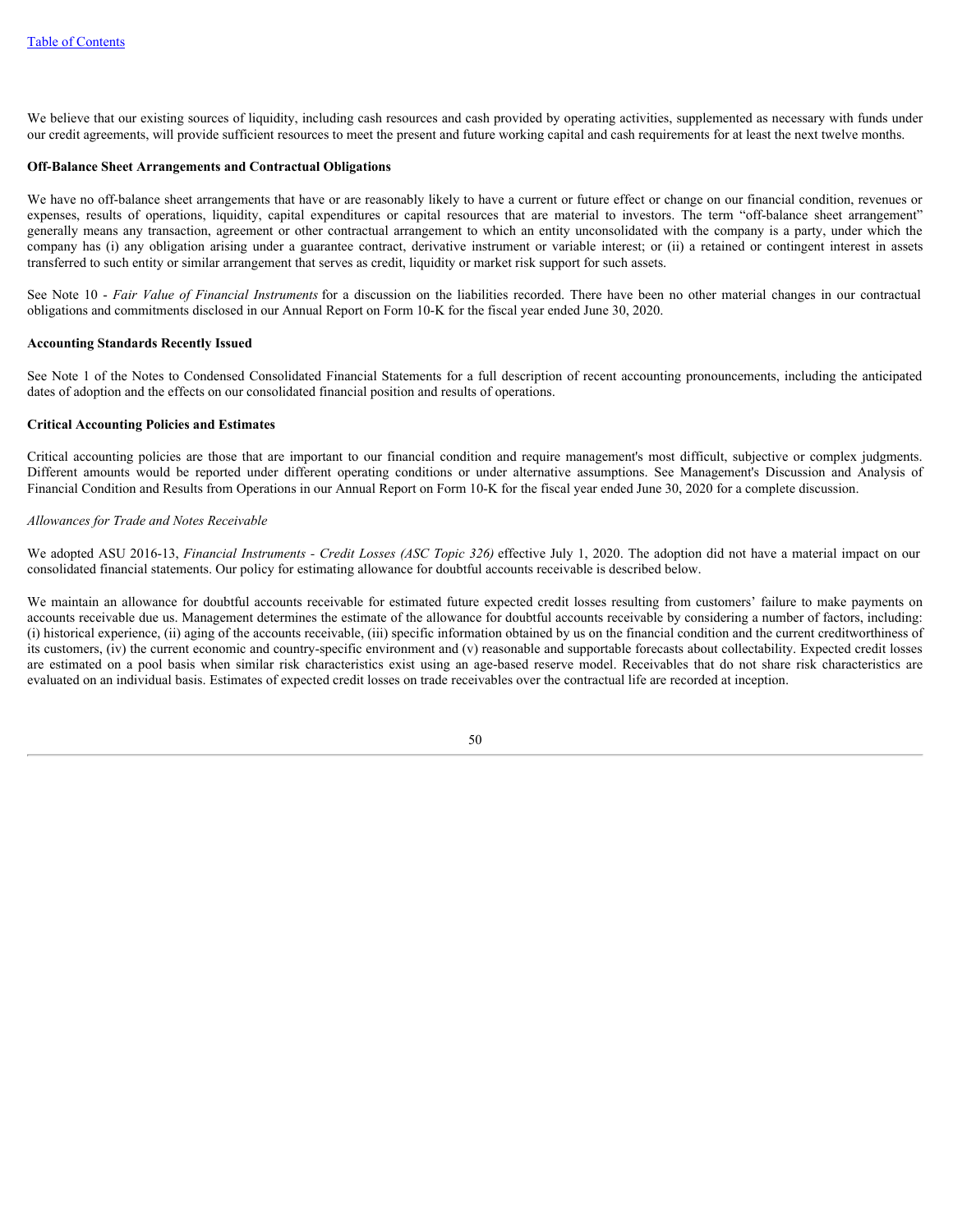# **Item 3. Quantitative and Qualitative Disclosures About Market Risk**

For a description of our market risks, see Part II, Item 7A. "Quantitative and Qualitative Disclosures About Market Risk" in our Annual Report on Form 10-K for the fiscal year ended June 30, 2020. No material changes have occurred to our market risks since June 30, 2020.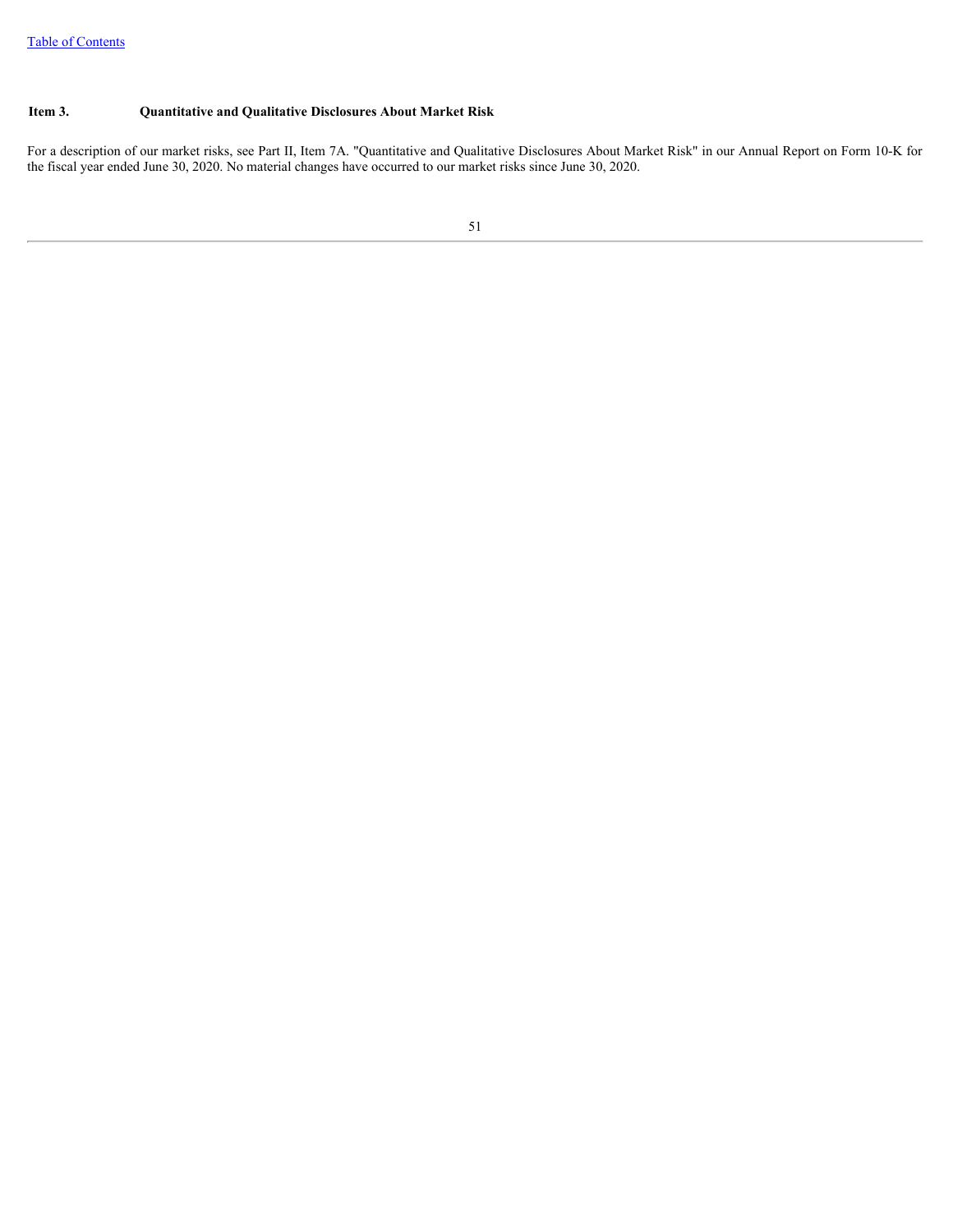#### **Item 4. Controls and Procedures**

An evaluation was carried out under the supervision and with the participation of our management, including our Chief Executive Officer ("CEO") and Chief Financial Officer ("CFO") of the effectiveness of our disclosure controls and procedures at March 31, 2021. Based on that evaluation, our management, including the CEO and CFO, concluded that our disclosure controls and procedures are effective at March 31, 2021. During the quarter and nine months ended March 31, 2021, there was no change in our internal control over financial reporting that has materially affected, or is reasonably likely to materially affect, our internal control over financial reporting.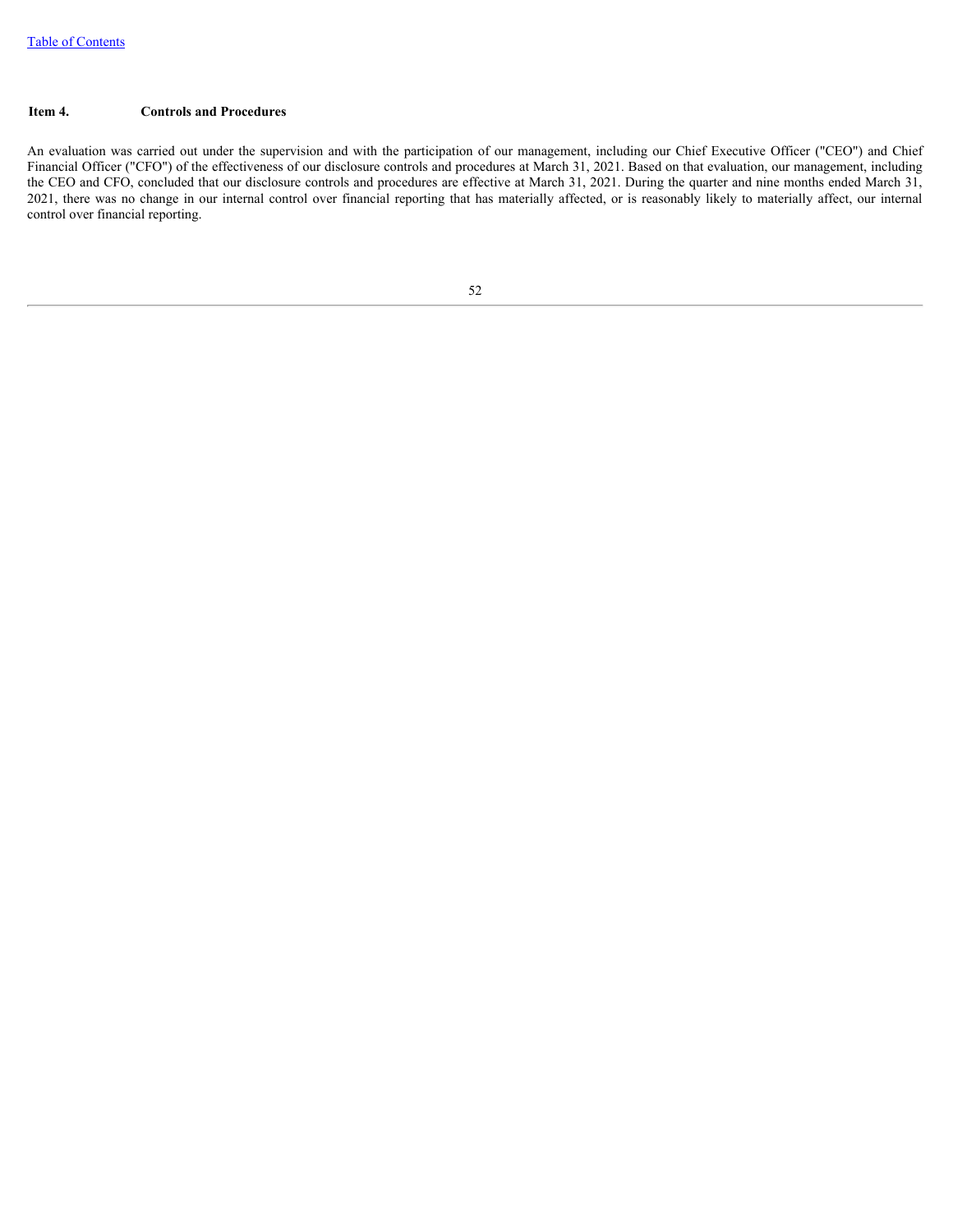# **PART II. OTHER INFORMATION**

## **Item 1. Legal Proceedings**

The Company and our subsidiaries are, from time to time, parties to lawsuits arising out of operations. Although there can be no assurance, based upon information Table of Contents<br> **The Company and our subsidiaries are, from time to time, parties to lawsuits arising out of operations. Although there can be no assurance, based upon information<br>
Rhown to us, we believe that any liabi** condition or results of operations. For a description of our material legal proceedings, see Note 13 - *Commitments and Contingencies* in the notes to the condensed consolidated financial statements, which is incorporated herein by reference. Table of Contents<br>
The Correnty and turnstshakenes are, firm lime in time parties to hascuits arising eat of operations. Allough there can be re ausurance, based ignor information<br>
How how it to, we believe that any labili

### **Item 1A. Risk Factors**

## **Item 2. Unregistered Sales of Equity Securities and Use of Proceeds**

|                                 | The Company and our subsidiaries are, from time to time, parties to lawsuits arising out of operations. Although there can be no assurance, based upon information<br>known to us, we believe that any liability resulting from an adverse determination of such lawsuits would not have a material adverse effect on our financial<br>condition or results of operations. For a description of our material legal proceedings, see Note 13 - Commitments and Contingencies in the notes to the condensed<br>consolidated financial statements, which is incorporated herein by reference.                                                                                                                                                                                                                                                                                                                                                        |
|---------------------------------|---------------------------------------------------------------------------------------------------------------------------------------------------------------------------------------------------------------------------------------------------------------------------------------------------------------------------------------------------------------------------------------------------------------------------------------------------------------------------------------------------------------------------------------------------------------------------------------------------------------------------------------------------------------------------------------------------------------------------------------------------------------------------------------------------------------------------------------------------------------------------------------------------------------------------------------------------|
| Item 1A.                        | <b>Risk Factors</b>                                                                                                                                                                                                                                                                                                                                                                                                                                                                                                                                                                                                                                                                                                                                                                                                                                                                                                                               |
|                                 | In addition to the risk factors discussed in our other reports and statements that we file with the SEC, you should carefully consider the factors discussed in Part I,<br>Item 1A. "Risk Factors" in our Annual Report on Form 10-K for the year ended June 30, 2020, which could materially affect our business, financial condition<br>and/or future operating results.                                                                                                                                                                                                                                                                                                                                                                                                                                                                                                                                                                        |
| Item 2.                         | <b>Unregistered Sales of Equity Securities and Use of Proceeds</b>                                                                                                                                                                                                                                                                                                                                                                                                                                                                                                                                                                                                                                                                                                                                                                                                                                                                                |
|                                 | On August 29, 2016, we announced a Board of Directors ("BOD") authorization to repurchase shares up to \$120 million of our common stock over three years.<br>The share repurchase authorization expired in August 2019. Final share repurchases under this authorization occurred during the quarter ended September 30,<br>2019, totaling 168,068 shares for \$5.4 million.                                                                                                                                                                                                                                                                                                                                                                                                                                                                                                                                                                     |
|                                 | We have never declared or paid a cash dividend. Under the terms of our credit facility, the payment of cash dividends is restricted.                                                                                                                                                                                                                                                                                                                                                                                                                                                                                                                                                                                                                                                                                                                                                                                                              |
| Item 6.                         | <b>Exhibits</b>                                                                                                                                                                                                                                                                                                                                                                                                                                                                                                                                                                                                                                                                                                                                                                                                                                                                                                                                   |
| <b>Exhibit</b><br><b>Number</b> | <b>Description</b>                                                                                                                                                                                                                                                                                                                                                                                                                                                                                                                                                                                                                                                                                                                                                                                                                                                                                                                                |
| 10.1                            | Amendment No. 16 to Cisco Nonexclusive Value Added Distributor Agreement                                                                                                                                                                                                                                                                                                                                                                                                                                                                                                                                                                                                                                                                                                                                                                                                                                                                          |
| 10.2                            | Amendment No. 17 to Cisco Nonexclusive Value Added Distributor Agreement                                                                                                                                                                                                                                                                                                                                                                                                                                                                                                                                                                                                                                                                                                                                                                                                                                                                          |
| 10.3                            | ScanSource, Inc. Nonqualified Deferred Compensation Plan, as Amended and Restated Effective January 1, 2021                                                                                                                                                                                                                                                                                                                                                                                                                                                                                                                                                                                                                                                                                                                                                                                                                                       |
| 31.1                            | Certification of the Chief Executive Officer, Pursuant to Rule 13a-14(a)/15d-14(a) of the Securities Exchange Act of 1934, as amended, as<br>Adopted Pursuant to Section 302 of the Sarbanes-Oxley Act of 2002.                                                                                                                                                                                                                                                                                                                                                                                                                                                                                                                                                                                                                                                                                                                                   |
| 31.2                            | Certification of the Chief Financial Officer, Pursuant to Rule 13a-14(a)/15d-14(a) of the Securities Exchange Act of 1934, as amended, as<br>Adopted Pursuant to Section 302 of the Sarbanes-Oxley Act of 2002.                                                                                                                                                                                                                                                                                                                                                                                                                                                                                                                                                                                                                                                                                                                                   |
| 32.1                            | Certification of the Chief Executive Officer, Pursuant to 18 U.S.C. Section 1350, as Adopted Pursuant to Section 906 of the Sarbanes-Oxley Act<br>of $2002$ .                                                                                                                                                                                                                                                                                                                                                                                                                                                                                                                                                                                                                                                                                                                                                                                     |
| 32.2                            | Certification of the Chief Financial Officer, Pursuant to 18 U.S.C. Section 1350, as Adopted Pursuant to Section 906 of the Sarbanes-Oxley Act<br>of 2002.                                                                                                                                                                                                                                                                                                                                                                                                                                                                                                                                                                                                                                                                                                                                                                                        |
| 101                             | The following materials from our Quarterly Report on Form 10-Q for the quarter ended March 31, 2021, formatted in Inline XBRL (eXtensible<br>Business Reporting Language): (i) the Condensed Consolidated Balance Sheets at March 31, 2021 and June 30, 2020; (ii) the Condensed<br>Consolidated Income Statements for the quarter and nine months ended March 31, 2021 and 2020; (iii) the Condensed Consolidated Statements<br>of Comprehensive (Loss) Income for the quarter and nine months ended March 31, 2021 and 2020; (iv) the Condensed Consolidated Statements<br>of Shareholder's Equity at March 31, 2021 and 2020; (v) the Condensed Consolidated Statements of Cash Flows for the nine months ended<br>March 31, 2021 and 2020; and (vi) the Notes to the Condensed Consolidated Financial Statements. The instance document does not appear in the<br>Interactive Data File because XBRL tags are embedded within the Inline XBRL |
| 104                             | Cover page Inline XBRL File (Included in Exhibit 101)                                                                                                                                                                                                                                                                                                                                                                                                                                                                                                                                                                                                                                                                                                                                                                                                                                                                                             |
|                                 |                                                                                                                                                                                                                                                                                                                                                                                                                                                                                                                                                                                                                                                                                                                                                                                                                                                                                                                                                   |
|                                 | 53                                                                                                                                                                                                                                                                                                                                                                                                                                                                                                                                                                                                                                                                                                                                                                                                                                                                                                                                                |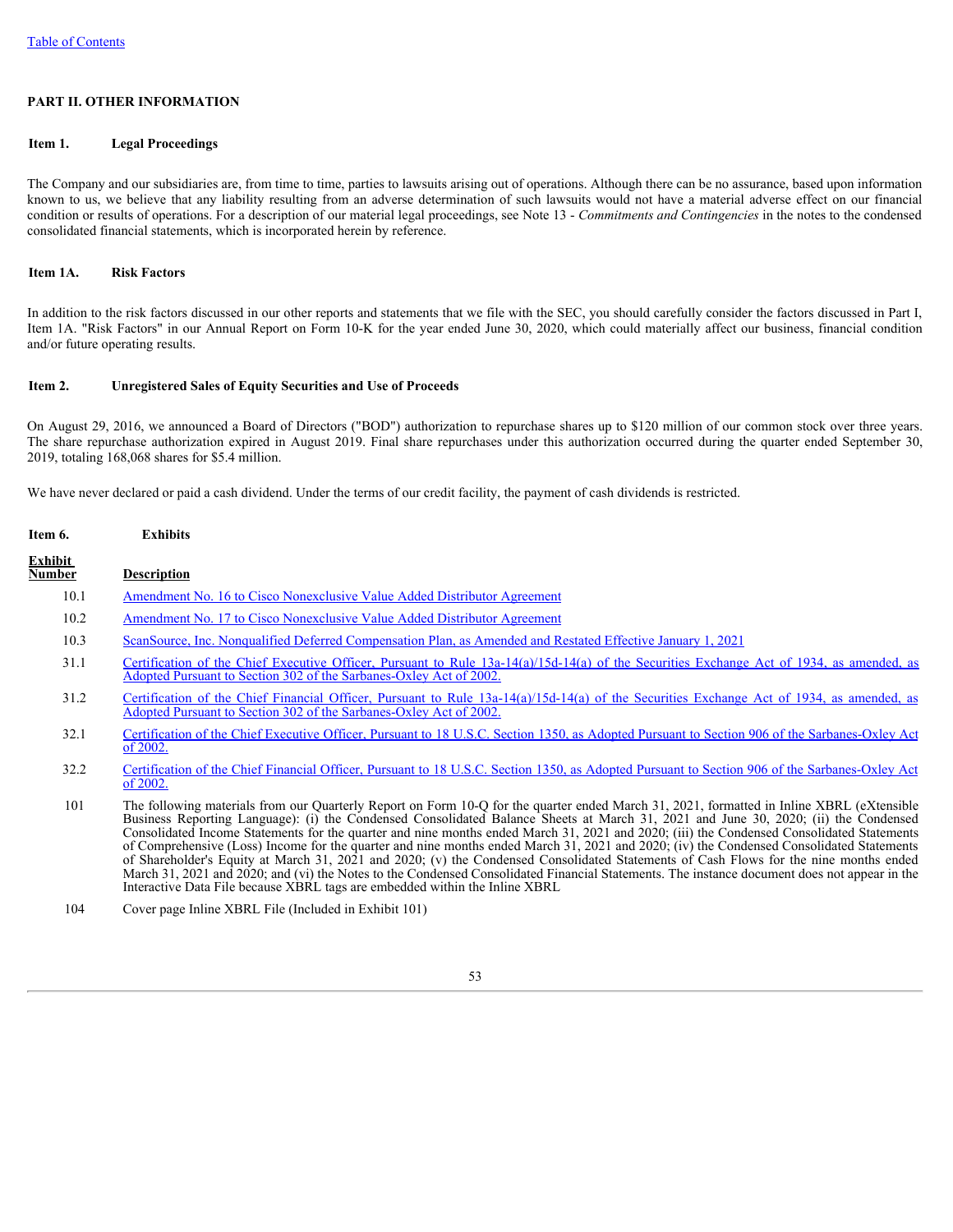## **SIGNATURES**

Fableof Contents<br>
Pursuant to the requirements of the Securities Exchange Act of 1934, the registrant has duly caused this report to be signed on its behalf by the undersigned<br>
SeanSource, Inc.<br>
SeanSource, Inc.<br>
Michael thereunto duly authorized.

Chairman and Chief Executive Officer

ScanSource, Inc.

Michael L. Baur

/s/ MICHAEL L. BAUR

Date: May 10, 2021 (Principal Executive Officer)

/s/ STEVE JONES

Steve Jones

Date: May 10, 2021 Senior Executive Vice President and Chief Financial Officer (Principal Financial Officer)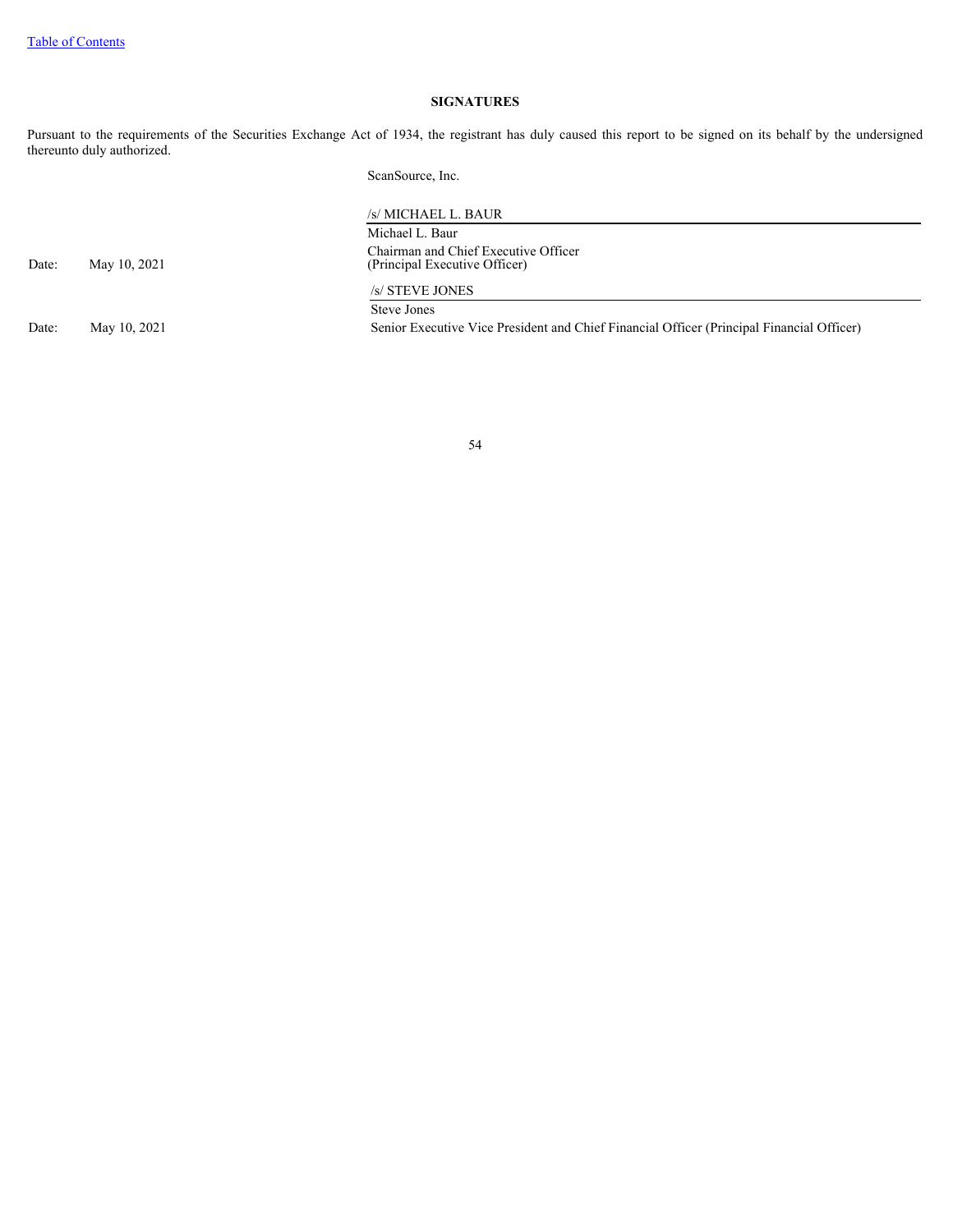## **AMENDMENT NO. 16 TO THE NONEXCLUSIVE VALUE ADDED DISTRIBUTOR AGREEMENT**

**EXAMBLE AMENDMENT NO. 16 TO THE**<br> **NONEXCLUSIVE VALUE ADDED DISTRIBUTOR AGREEMENT**<br>
This Amendment No. 16 (the "Amendment") to the Nonexclusive Value Added Distributor Agreement by and between ScanSource, Inc., a Californ corporation with a place of business at 6 Logue Court, Greenville, South Carolina 29615 ("Distributor") and Cisco Systems, Inc., a California corporation having its principal place of business at 170 West Tasman Drive, San Jose, California 95134 ("Cisco") is effective as of the date of last signature below (the "Amendment Effective Date"). **Exhibit 10.1**<br> **NONEXCLUSIVE VALUE ADDED DISTRIBUTOR AGREEMENT**<br>
This Amendment No. 16 (the "Amendment") to the Nonexclusive Value Added Distributor Agreement by and between ScanSource, Inc., a South Carolina<br>
is principa

"Agreement"); and

**WHEREAS**, the parties wish to extend the term of the Agreement;

**NOW THEREFORE**, the parties agree as follows:

- <span id="page-54-0"></span>Exhibit 10.1<br>
2. The term of the Agreement (No. 16 (10) the Agreement Society Content Content (No. 16 (10) The Nonethelisty Content (No. 16 (10) the Nonethelisty Content (No. 16 (10) the Society Content (No. 16 (2) years o **EXAMENT SONEX CLUSIVE VALUE ADDED DISTRIBUTOR AGREEMENT**<br> **Examples the Agreement (Agreement Computer)** on the Nonecolayies Value Added Distributor Agreement by and hereon ScanSource, Inc., a South Carolina<br>
on with a pla purchased, between the date of expiration and the Amendment Effective Date shall be in all respects deemed made under the Agreement as in effect prior to this Amendment. The parties further agree that if Distributor places Purchase Orders after the expiration of the Agreement, and Cisco accepts such Purchase Orders, then any such Purchase Orders shall be governed by the terms and conditions of the Agreement; provided, however, that acceptance by Cisco or any Purchase Order placed after the Agreement has expired will not be considered as an extension of the term of the Agreement nor a renewal thereof. Each party acknowledges that the Agreement shall always be interpreted as being limited in duration to a definite term and that the other party has made no commitments whatsoever regarding the renewal of the Agreement beyond those expressly agreed in writing. **SECURE MONDATION CONTROVE AT A CO THE SECURE SECURE SECURE ARE ANNOUNCED TO ASSESS THE SECURE TRANSFERENCE CONTROLL TO UNIT CONTROLL TO UNIT CONTROLL TO UNIT CONTROLL TO UNIT CONTROLL TO UNIT CONTROLL TO UNIT CONTROLL TO**
- 2. This Amendment may be executed in one or more counterparts, each of which when executed and delivered will be an original and all of which together will constitute one and the same instrument. Electronic signatures will be deemed to be equivalent to original signatures for purposes of this Amendment.
- Amendment. All other terms of the Agreement remain the same and in full effect.

*(signatures on following page)*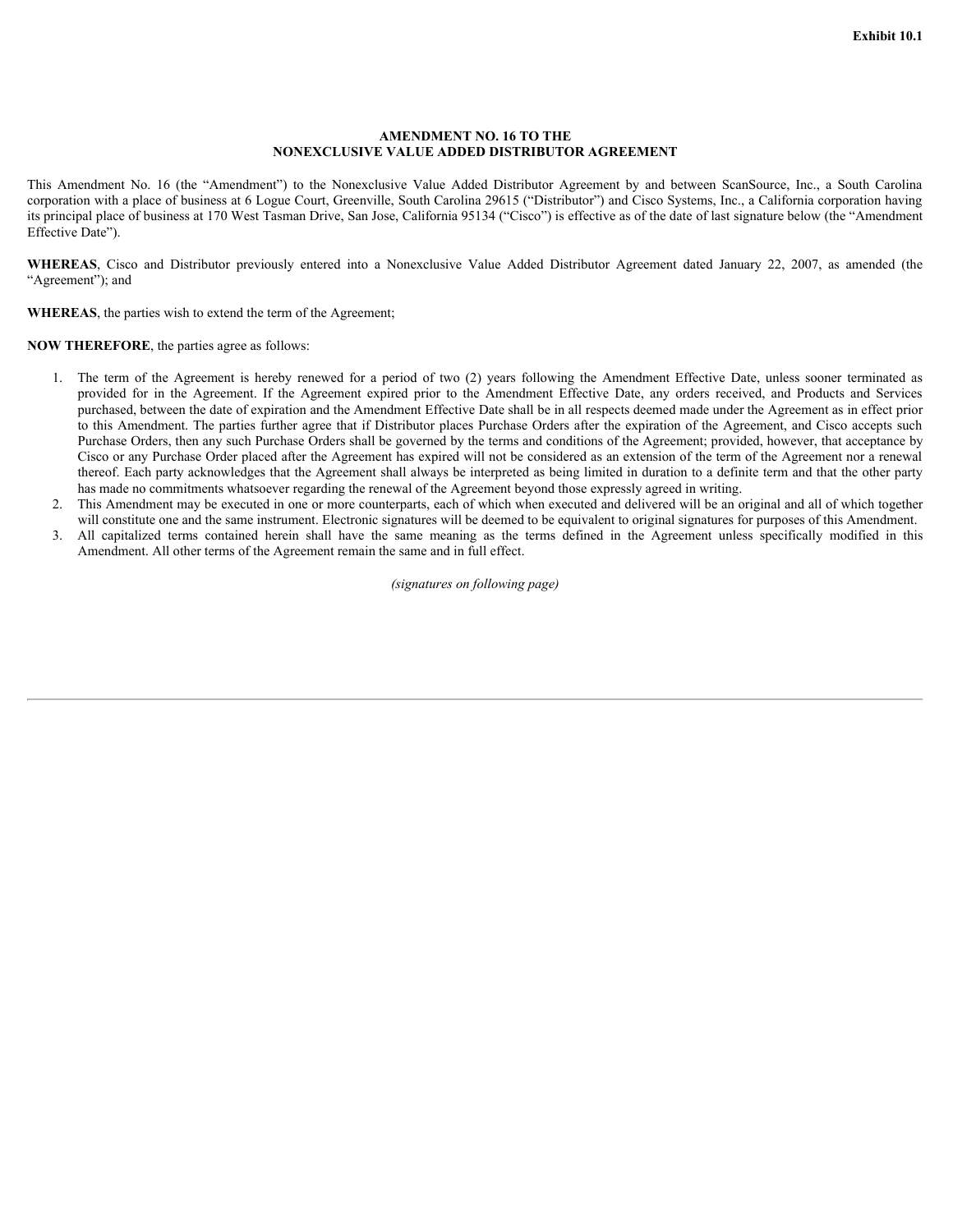**IN WITNESS WHEREOF**, the parties hereto have each duly executed this Amendment effective as of the Amendment Effective Date. Each party warrants and represents that its respective signatories whose signatures appear below have been and are, on the date of signature, authorized to execute this Amendment.

# **Cisco Systems, Inc ScanSource, Inc.**

| Bv     | <sup>'</sup> Jennifer Pate  | By:    | /s/ Kristin Hill                  |
|--------|-----------------------------|--------|-----------------------------------|
| Name:  | Jenn Pate                   | Name:  | Kristin Hill                      |
| Title: | <b>Authorized Signatory</b> | Title: | Vice President, Supplier Services |
| Date:  | January 22, 2021            | Date:  | January 22, 2021                  |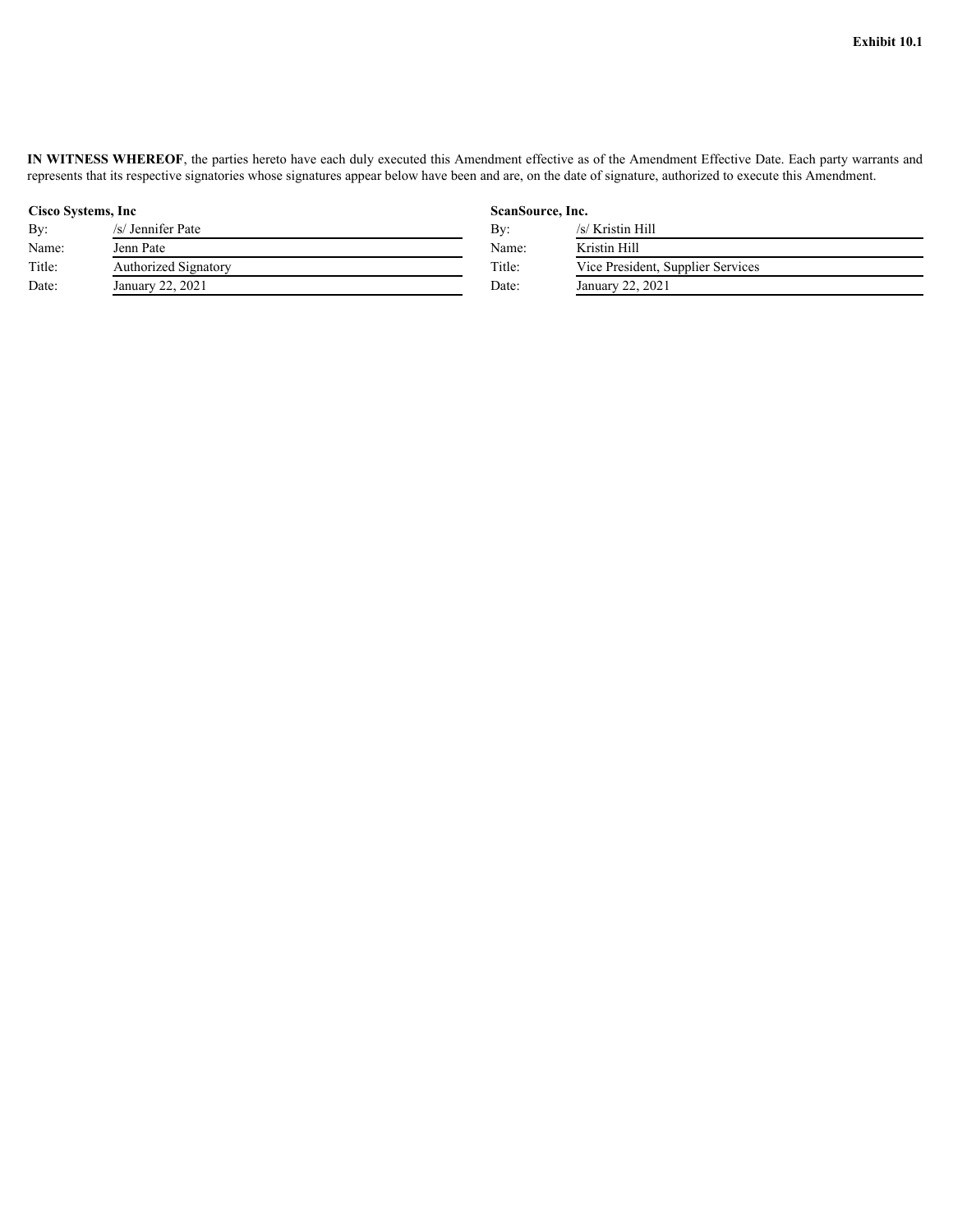## **AMENDMENT NO. 17 TO THE NONEXCLUSIVE VALUE ADDED DISTRIBUTOR AGREEMENT**

Exhibit 10.2<br>
MENDMENT NO. 17 TO THE<br>
MONEXCLUSIVE VALUE ADDED DISTRIBUTOR AGREEMENT<br>
Corporation with a place of business at 6 Logue Court, Greenville, South Carolina 296136 ("Distributor Agreement by and between ScanSour corporation with a place of business at 6 Logue Court, Greenville, South Carolina 29615 ("Distributor") and Cisco Systems, Inc., a California corporation having its principal place of business at 170 West Tasman Drive, San Jose, California 95134 ("Cisco") is effective as of the date of last signature below (the "Amendment Effective Date"). **WHEREAS, The Constrainers of the Construct CONSTRIBUTY CONTROLLATE THE AGREEMENT**<br> **WHEREAS ARE THE CONSTRIBUTE OF A CONSTRIBUTOR AGREEMENT**<br>
Supportion with a place of business at 170 West Tasman Drive, San Jose, Califor

<span id="page-56-0"></span>"Agreement"); and

**WHEREAS**, the parties wish to amend the Agreement to include Brazil as part of Distributor's Territory;

**NOW THEREFORE**, the parties agree as follows:

1. Exhibit A (Territory) of the Agreement is hereby modified to add Brazil to Distributor's Territory as of the Amendment Effective Date.

2. This Amendment may be executed in one or more counterparts, each of which when executed and delivered will be an original and all of which together will constitute one and the same instrument. Electronic signatures will be deemed to be equivalent to original signatures for purposes of this Amendment.

3. All capitalized terms contained herein shall have the same meaning as the terms defined in the Agreement unless specifically modified in this Amendment. All other terms of the Agreement remain the same and in full effect.

(*signatures on following page*)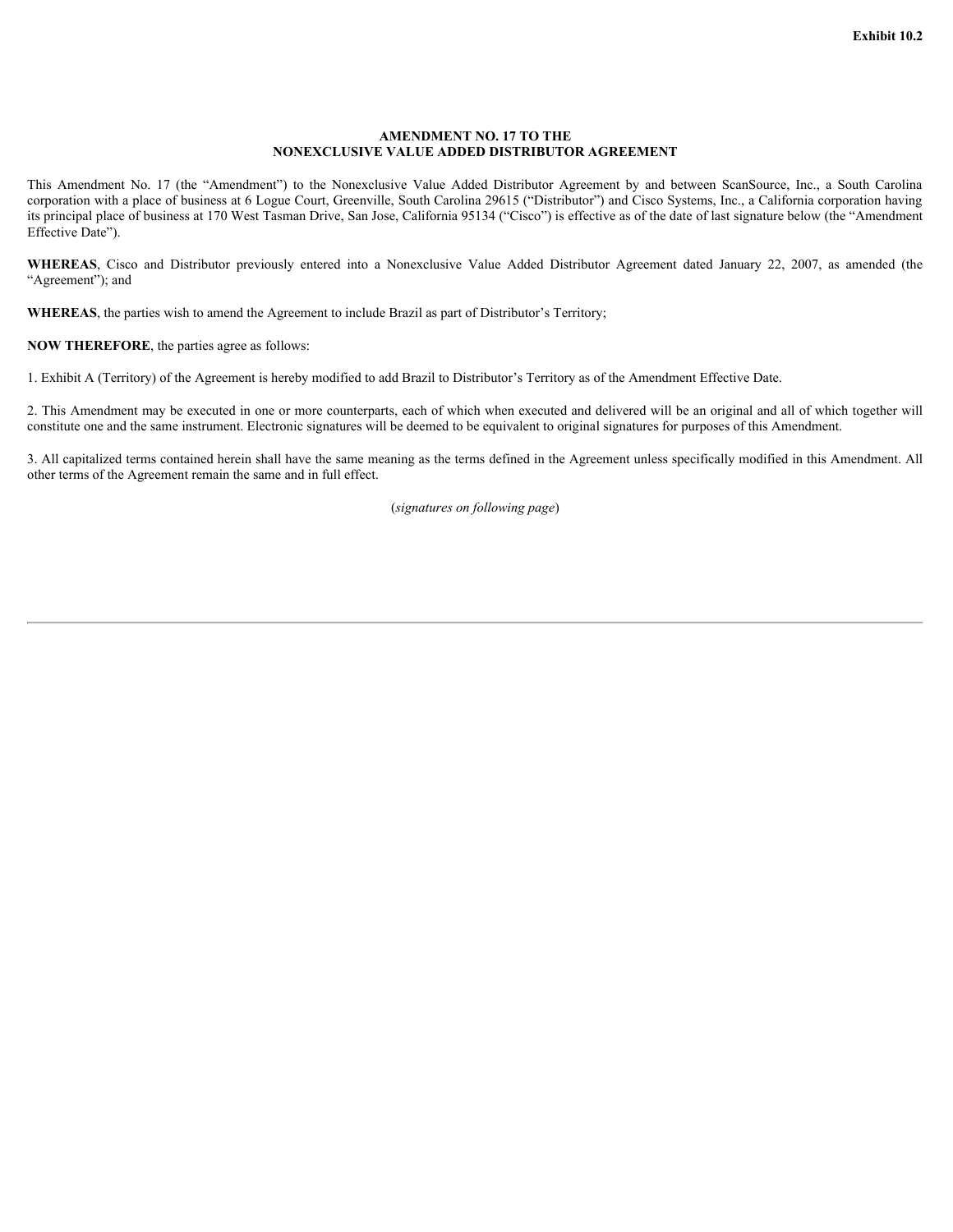**IN WITNESS WHEREOF**, the parties hereto have each duly executed this Amendment effective as of the Amendment Effective Date. Each party warrants and represents that its respective signatories whose signatures appear below have been and are, on the date of signature, authorized to execute this Amendment.

| Cisco Systems, Inc. |                             | ScanSource, Inc. |                           |
|---------------------|-----------------------------|------------------|---------------------------|
| By:                 | /s/ Jenn Pate               | Bv:              | /s/ Brian Cuppett         |
| Name:               | Jenn Pate                   | Name:            | Brian Cuppett             |
| Title:              | <b>Authorized Signatory</b> | Title:           | SVP Supplier Organization |
| Date                | March 5, 2021               | Date             | March 3, 2021             |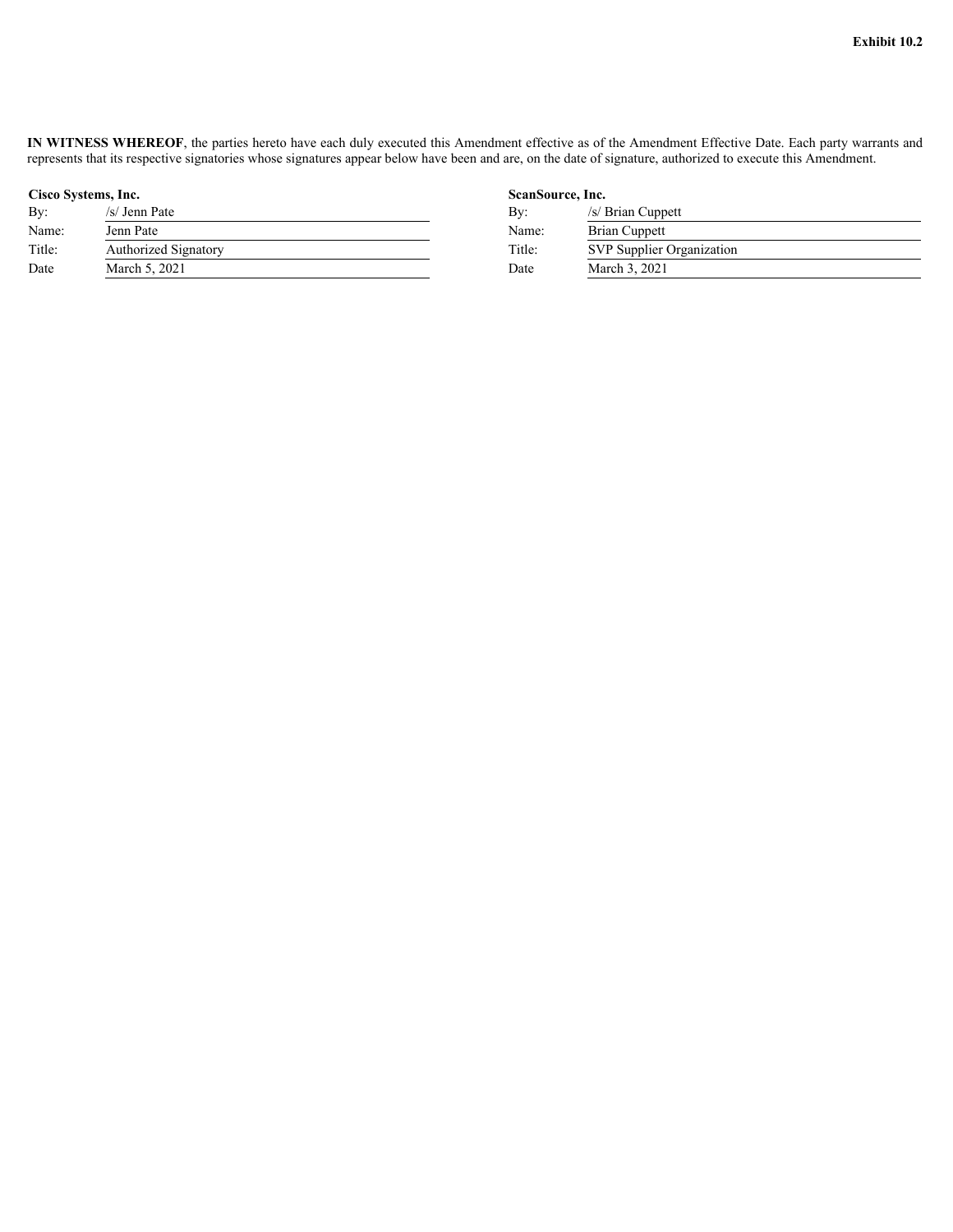## <span id="page-58-0"></span>**SCANSOURCE, INC. NONQUALIFIED DEFERRED COMPENSATION PLAN**  As Amended and Restated Effective January 1, 2021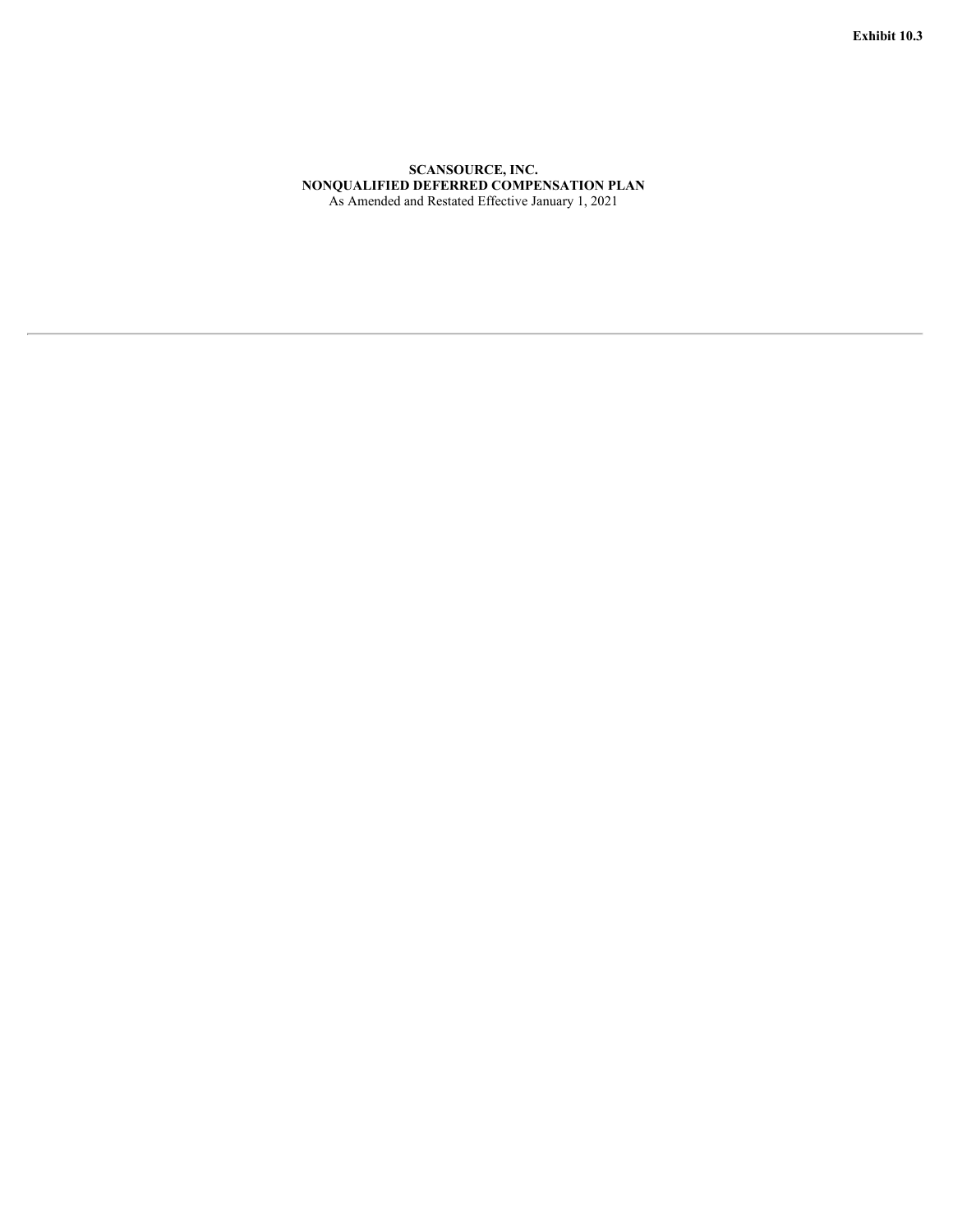## *SECTION 1 Purpose and Administration*

**1.1 Name of Plan**. ScanSource, Inc. (the "Company") has adopted this amended and restated ScanSource, Inc. Nonqualified Deferred Compensation Plan (the "Plan"), as set forth herein.

**1.2 Effective Date of Amended and Restated Plan**. The Plan was originally established effective July 1, 2004, amended and restated effective as of January 1, 2015 and amended again effective as of November 28, 2018 and as of January 1, 2019. This document sets forth the terms of the Plan as amended and restated effective as of January 1, 2021. The terms of the Plan as in effect prior to this amendment and restatement shall govern the operation of the Plan prior to this **Exhibit 10.3**<br>*Parpose and Administration*<br>*Parpose and Administration***<br><b>Parameters** and restatement (except that the "Company") has adopted this amended and restated ScanSource, Inc. Nonqualified Deferred Compensation Participant remains (or has remained) continuously employed by a Participating Employer or an Affiliate until his or her Retirement Date (For Vesting Purposes Only) provided the Participant remains so employed as of January 1, 2015), and all Accounts and/or Deferred Compensation Accounts (as defined in accordance with the terms of the Plan in effect at such time) as of December 31, 2014 shall be distributed as provided previously, except for changes otherwise permitted by Section 409A of the Code. compensation of the Scotting Employees of the Participation of the Plan is intended to the Participating Employees of the Plan is interest of the Plan is intended to the Plan is interest and the Plan is interest and the Pl

**1.3 Purpose**. The Company has established the Plan primarily for the purpose of providing deferred compensation to a select group of management or highly ERISA and is intended to comply with Code Section 409A. The Company intends that the Plan (and each Trust under the Plan as described in Section 13.2) shall be treated as unfunded for tax purposes and for purposes of Title I of ERISA and the Code. The Plan is not intended to qualify under Code Section 401(a).

A Participating Employer's obligations hereunder, if any, to a Participant (or to a Participant's beneficiary) shall be unsecured and shall be a mere promise by the Participating Employer to make payments hereunder in accordance with the terms of the Plan. A Participant (and, if applicable, the Participant's beneficiary) shall be treated as a general unsecured creditor of any Participating Employer.

This document is intended to serve as both the Plan document and the summary plan description of the Plan.

- **1.4 Administration**. The Plan shall be administered by the Plan Administrative Committee appointed by the Company.
	- **a.** Authority. The Plan Administrative Committee shall have full authority and power to administer and construe the Plan, subject to applicable requirements of law. Without limiting the generality of the foregoing, the Plan Administrative Committee shall have the following powers and duties:
		- i. To make and enforce such rules and regulations as it deems necessary or proper for the administration of the Plan;
		- ii. To interpret the Plan and to decide all questions concerning the Plan;
		- iii. To designate persons eligible to participate in the Plan, subject to the approval of the Board;
		- iv. To determine the amount and the recipient of any payments to be made under the Plan;
		- v. To designate and value any investments deemed held in the Accounts;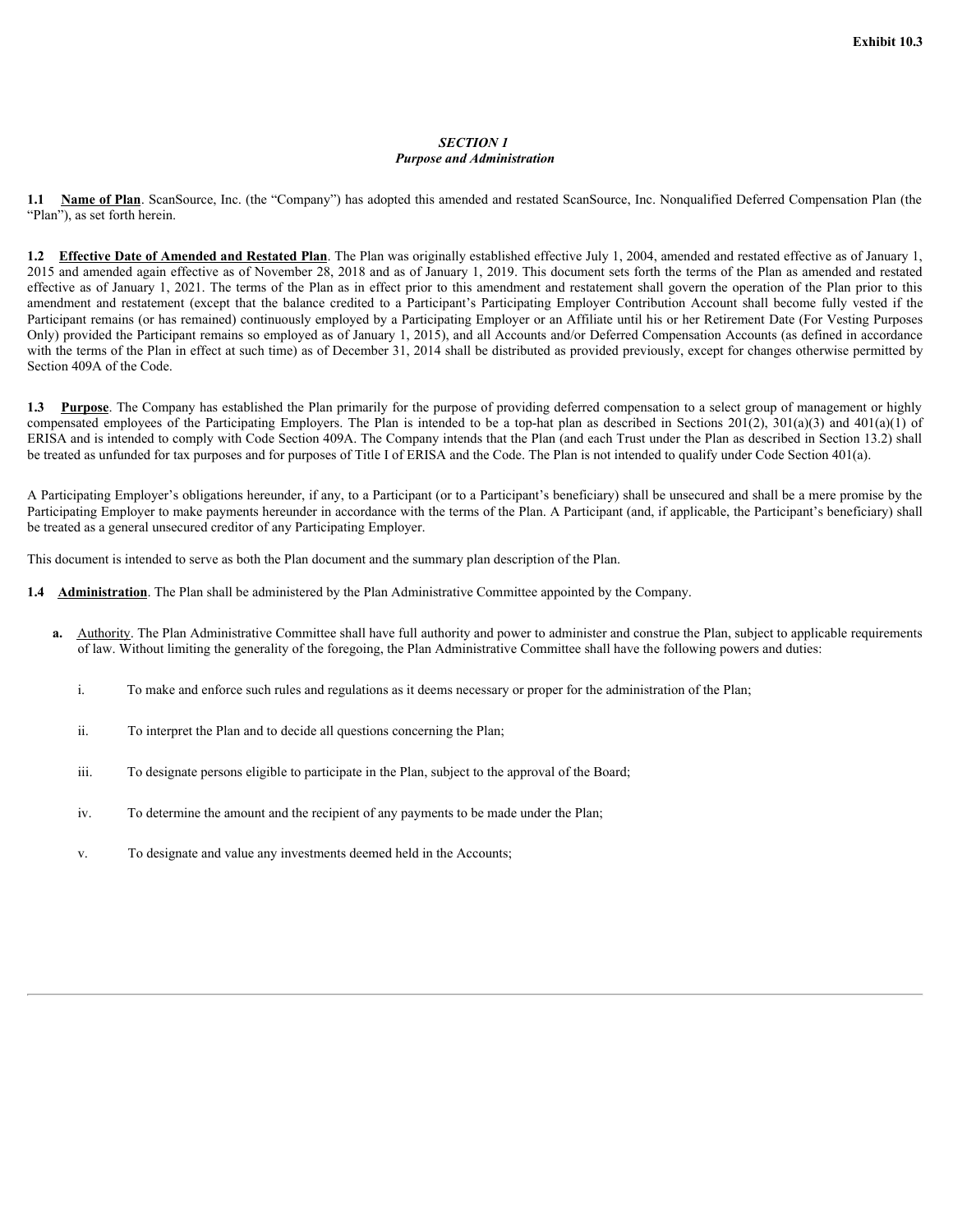- vi. To appoint such agents, counsel, accountants, consultants and other persons as may be required to assist in administering the Plan; and
- vii. To make all other determinations and to take all other steps necessary or advisable for the administration of the Plan.

Subject to paragraph (b) below, all decisions made by the Plan Administrative Committee pursuant to the provisions of the Plan shall be made in its sole discretion and shall be final, conclusive, and binding upon all parties.

- **b.** Authority of Board of Directors. Notwithstanding anything in this Plan to the contrary, the Board shall have the power
	- i. to review and approve the persons who will be eligible to participate in the Plan; and
	- participant in the Plan.
- **Exhibit 10.3**<br>
<sup>1</sup> To appoint such agents, counsel, accountants, consultants and other persons as may be required to assist in administrating the Plan, and<br>
<sup>1</sup> To make all other determinations and to take all other steps **c.** Delegation of Duties. The Plan Administrative Committee may delegate such of its duties and may engage such experts and other persons as it deems appropriate in connection with administering the Plan. The Plan Administrative Committee shall be entitled to rely conclusively upon, and shall be fully protected in any action taken by the Plan Administrative Committee, in good faith in reliance upon any opinions or reports furnished to it by any such experts or other persons.
- **d.** Expenses. All expenses incurred prior to the termination of the Plan that shall arise in connection with the administration of the Plan, including, without limitation, administrative expenses and compensation and other expenses and charges of any actuary, counsel, accountant, specialist, or other person who shall be employed by the Plan Administrative Committee in connection with the administration of the Plan shall be paid by the Participating Employers.
- **e.** Indemnification of Plan Administrative Committee. The Participating Employers agree to indemnify and to defend to the fullest extent permitted by law vi. To appoint such agents, conned, accountants, considents and other persons as may be required to assist in administence the Plan, and<br>vi. To make all other determinations and to take all other steps accossary or advisab compare such agents, coursed, accountants, coroldinits and other presens is rings the espinted bundeline of the Plan<br>existence plane and selection and the base of the Plan Administrative Committee parameter for the Plan Ad (including attorneys' fees and amounts paid in settlement of any claims approved by the Company) occasioned by any act or omission to act in connection with the Plan, if such act or omission is in good faith.
- **f.** Liability. To the extent permitted by law, neither the Plan Administrative Committee nor any other person shall incur any liability for any acts or for any failure to act except for liability arising out of such person's own willful misconduct or willful breach of the Plan.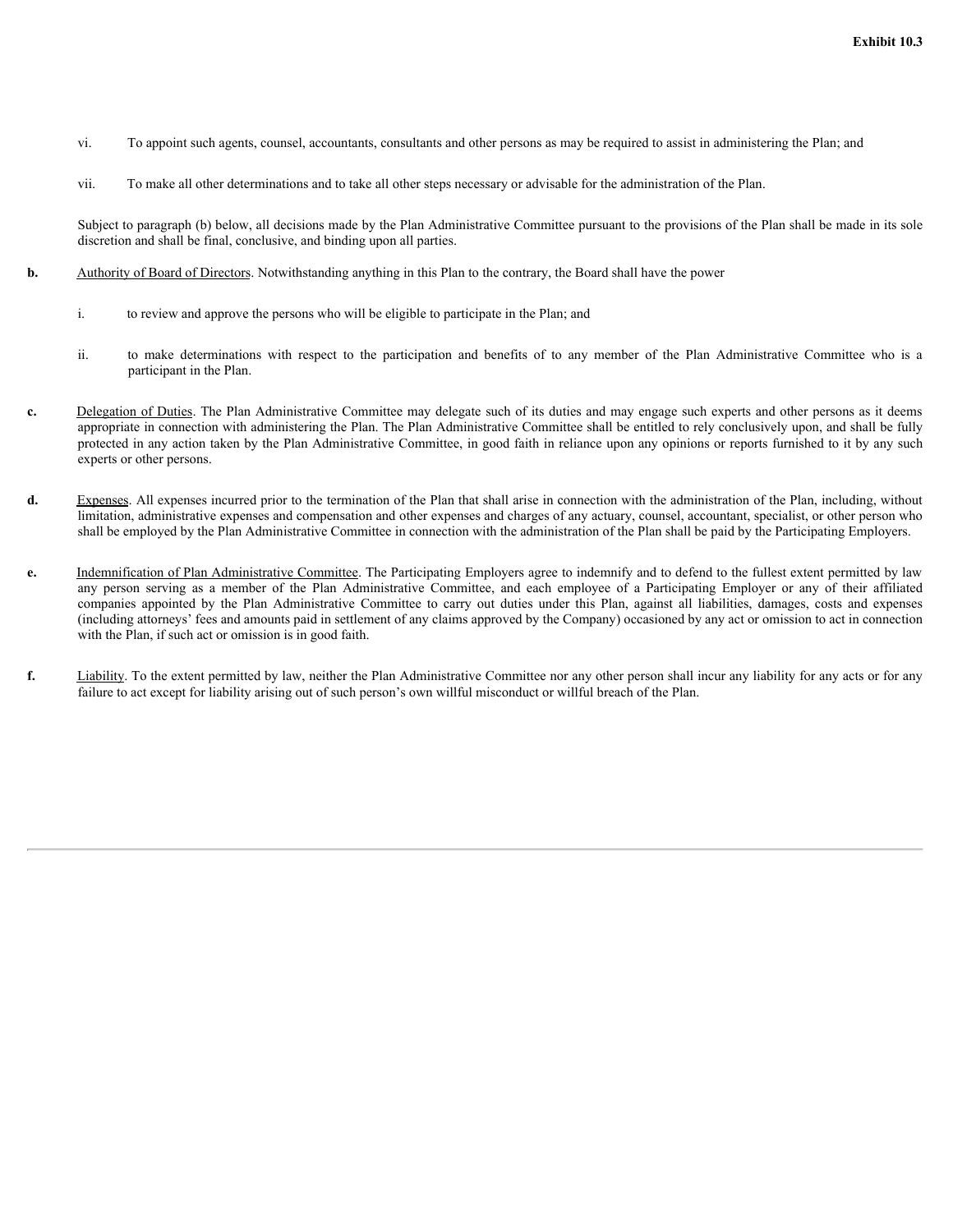#### *SECTION 2 Definitions*

For purposes of the Plan, the following words and phrases shall have the meanings set forth below, unless their context clearly requires a different meaning:

**2.1 Account**. "Account" means the separate bookkeeping account maintained for the Participant for each Plan Year in accordance with Section 7.1

2.2 **Affiliate**. "Affiliate" means any corporation which is a member of a controlled group of corporations (as defined in Code Section 414(b)) which includes the Company and any trade or business (whether or not incorporated) which is under common control (as defined in Code Section 414(c)) with the Company, except in making any such determination, 50% shall be substituted for 80% under such Code Section and the related Treasury Regulations.

**2.3 Board**. "Board" means the Board of Directors of ScanSource, Inc.

2.4 Change in Control. "Change in Control" means (a) a change in the ownership of the Company as determined in accordance with Treasury Regulation Section 1.409A-3(i)(5)(v), (b) a change in effective control of the Company as determined in accordance with Treasury Regulation Section 1.409A-3(i)(5)(vi), or (c) a change in the ownership of a substantial portion of the assets of the Company as determined in accordance with Treasury Regulation Section 1.409A-3(i)(5) (vii).  $$BCTION2$$ <br>
21.  $$\Delta$$ <br>
22. Affiliate "Accoun" means the separate bookbeeping account mainimate for the Purincipan for each Plan Yent in decordance with Section 7.1.<br>
22. Affiliate "Accoun" means the separate bookbeeping acco **2.1 Architek** "Account" means the separate bookkeeping account maintimed for the Participant for each Plan air Cole Secion 414(b)) which includes the Contribution Contribution (3.2 Of Discretion Contribution Contribution) **2.2 <u>Offities</u>**<sup>-</sup> Antisies<sup>-</sup> Transform any controllerio which is a newbor of a contribution por contribution (is defined in Cole Section 14-0)) with the change of the Contribution of the Contribution of the Contribution

**2.5 Code**. "Code" means the Internal Revenue Code of 1986, as amended from time to time. Any reference to a section of the Code includes any comparable section or sections of any future legislation that amends, supplements or supersedes that section.

**2.6 Company**. "Company" means ScanSource, Inc. or any successor company that adopts this Plan.

**2.7 Compensation**. "Compensation" means such forms of compensation payable in cash as may be designated by the Plan Administrative Committee, from time compensation payable to the Participant.

**2.8 Compensation Deferrals**. "Compensation Deferrals" means the amount of Compensation that a Participant elects to defer pursuant to Section 4.

**2.9 Deferral Election**. "Deferral Election" means an election made by a Participant pursuant to Section 4 to defer Compensation.

pursuant to Section 5.3.

pursuant to Section 5.1.

**2.12 Eligible Employee**. "Eligible Employee" means an employee of a Participating Employer who has been designated pursuant to Section 3 as eligible to participate in the Plan.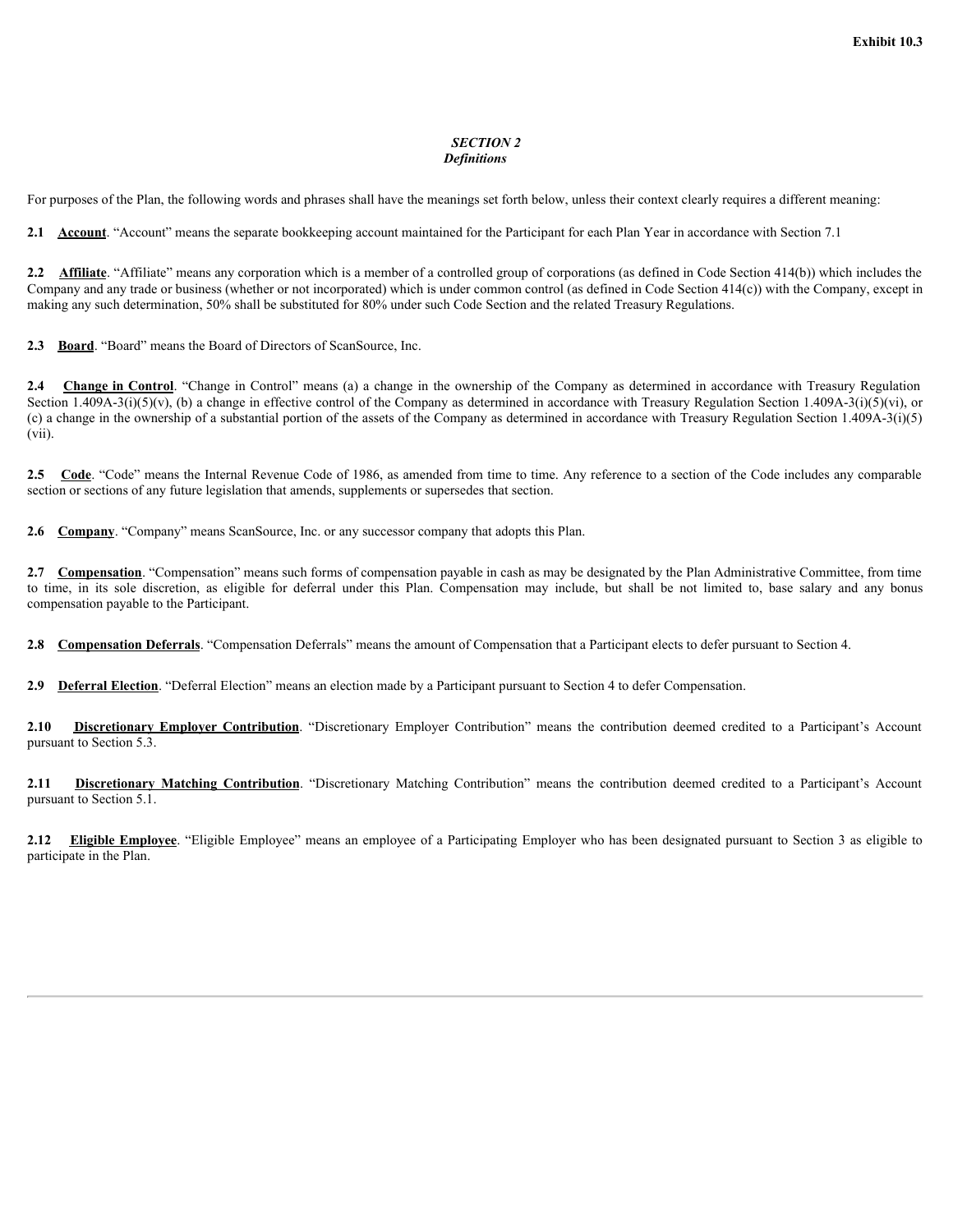2.13 ERISA<sup>.</sup> "ERISA" means the Employee Retirement Income Security Act of 1974, as amended from time to time. Any reference to a section of ERISA includes any comparable section or sections of any future legislation that amends, supplements or supersedes that section. **2.13 ERISA** "ERISA" means the Employee Retirement Income Security Act of 1974, as amended from time to time. Any reference to a section of ERISA includes any comparable section or sections of any future legislation that a

distribution pursuant to Section 6.2.

2.15 Participant. "Participant" means an Employee who meets the eligibility criteria set forth in Section 3 and who has made a Deferral Election in accordance with the terms of the Plan.

2.16 Participating Employer. "Participating Employer" means the Company and any of its participating Affiliates, or any of their successors.

**2.17 Plan Administrative Committee**. "Plan Administrative Committee" means the committee appointed by the Company's Board of Directors to administer the Plan.

2.18 Plan Year. "Plan Year" means the calendar year.

**2.19 Retirement Date (For Vesting Purposes Only)**. "Retirement Date (For Vesting Purposes Only)" means the date on which the sum of the Participant's age and years of service equals or exceeds sixty-five (65). For purposes of determining the Participant's Retirement Date (For Vesting Purposes Only), (i) years of service mean each Plan Year in which the Participant is actively employed by a Participating Employer for a continuous period of at least six (6) full months and as of the last day of the Plan Year and any Plan Year for which the Participant fails to meet the foregoing requirements solely as a result of an approved leave of **EADS.** "ERISA" means the Employee Redictional hostine Security Act of 1974, at annoted from time to this. Any reference to a serion of ERISA<br>
2.14 **In Seconds Determine Due** <sup>10</sup><sup>2</sup> <sup>to</sup> November Due France in the weakend Participant is no longer entitled to participate in the Plan), except as otherwise provided herein, but, (iii) (A) years of service accrued prior to a break in years of service shall not be counted for purposes of determining the Participant's Retirement Date (For Vesting Purposes Only) with respect to the Participant's Accounts that accrue after the break in years of service if the number of the Participant's breaks in years of service equal or exceed the greater of five (5) or the aggregate **number of the service before the service before such break in the service before such a service before such an<br>entities any compatibility and the service before the service before the service before the service before th** Participant's Retirement Date (For Vesting Purposes Only) with respect to the Participant's Accounts that accrued prior to the break in years of service. A break in years of service means a Plan Year in which the Participant does not accrue a year of service.

**2.20 ScanSource Controlled Group**. "ScanSource Controlled Group" means the Company and its Affiliates.

2.21 Separation from Service or Separate from Service</u>. A Participant will be considered to Separate from Service if he or she dies, retires, or otherwise has a termination of employment with the ScanSource Controlled Group, subject to the following:

**a.** For this purpose, the employment relationship is treated as continuing intact while the individual is on military leave, sick leave, or other bona fide leave of absence (such as temporary employment by the government) if the period of such leave does not exceed six (6) months, or if longer, so long as the individual's right to reemployment with the ScanSource Controlled Group is provided either by statute or by contract. If the period of leave exceeds six (6) months and the individual's right to reemployment is not provided either by statute or by contract, the employment relationship is deemed to terminate on the first date immediately following such six-month period.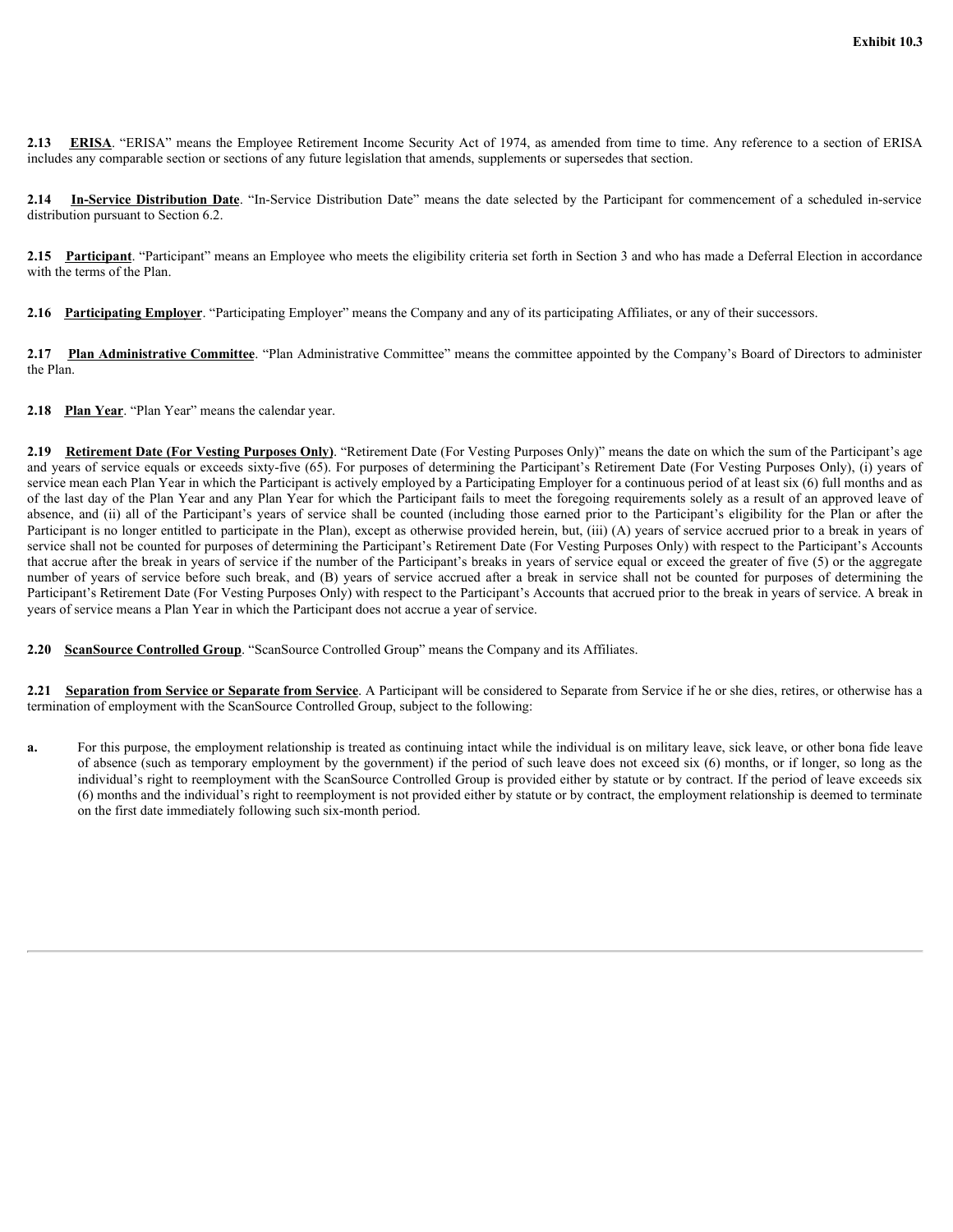- **b.** The determination of whether a Participant has separated from service shall be determined based on the facts and circumstances in accordance with the rules set forth in Code Section 409A and the regulations thereunder.
- **2.22 Totally Disabled or Total Disability**. A Participant shall be considered to be "Total Disabled" if he or she meets one of the following requirements:
- **a.** The Participant is unable to engage in any substantial gainful activity by reason of any medically determinable physical or mental impairment that can be expected to result in death or can be expected to last for a continuous period of not less than twelve (12) months.
- **b.** The Participant is, by reason of any medically determinable physical or mental impairment that can be expected to result in death or can be expected to last for a continuous period of not less than twelve (12) months, receiving income replacement benefits for a period of not less than three (3) months under an accident and health plan covering employees of a Participating Employer.
- **c.** The Participant is determined to be totally disabled by the Social Security Administration.

2.23 Valuation Date. "Valuation Date" means each business day the financial markets and the vendor that administers the Plan on behalf of the Company are open unless the underlying investment requires a less frequent valuation.

**2.24 Other Definitions**. In addition to the terms defined in this Section 2, other terms are defined when first used in Sections of this Plan.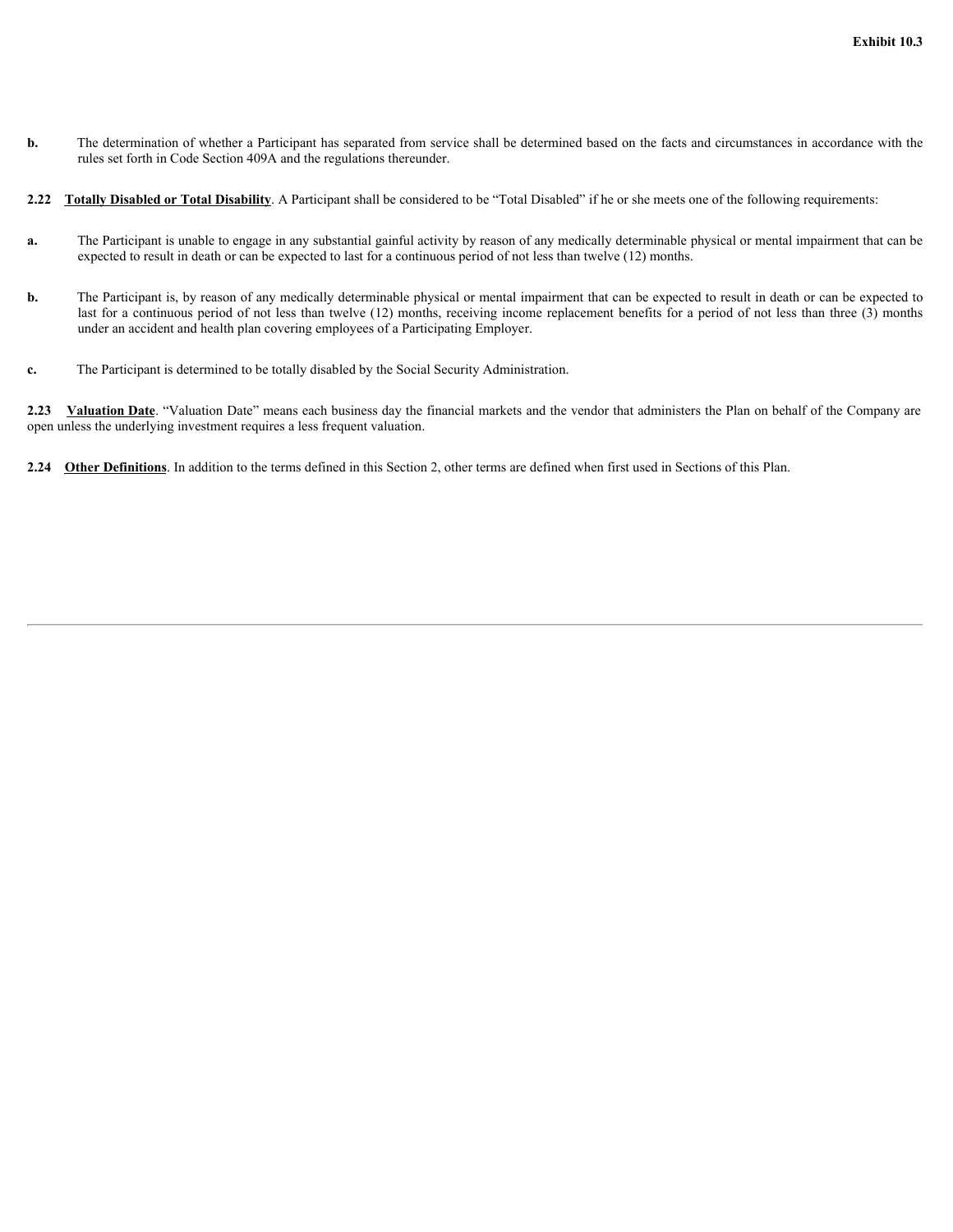## *SECTION 3 Eligibility and Participation*

**3.1 Eligible Employees**. Only employees of a Participating Employer who are designated by the Plan Administrative Committee and approved by the Board shall be eligible to participate in the Plan. Participation is limited to a select group of management or highly compensated employees of the ScanSource Controlled Group.

## **3.2 Participation**.

- **a.** An Eligible Employee shall become a Participant in the Plan by (i) completing and submitting to the Company a Deferral Election in accordance with **Exhibit 10.3**<br> **Eligibility and Participation**<br> **Eligibility and Participation**<br> **Eligibits Committee and approved by the Board figure in the Plan. Participation is limited to a select group of management or highly compen** establish for the implementation of the Plan, including, but not limited to, any condition the Board and/or the Plan Administrative Committee may deem necessary or appropriate for the Participating Employers to meet their obligations under the Plan. **b. b.** An employee shall only sumplexes of a Participating Franchoff and Participation<br> **b.** An employee shall only be a Participant eligible to participant in the United V of Scheme shall only be a Participant eligibl Englishly and Participation<br>
Employees of a Participating Employee who are designated by the Plan Administrative Committee and approved by the Foord<br>
digible to participate in the Plan. Participation is limited to a select
- Participant, he or she shall remain a Participant for the other purposes of the Plan to the extent of any existing Account balance subject to Section 14.1.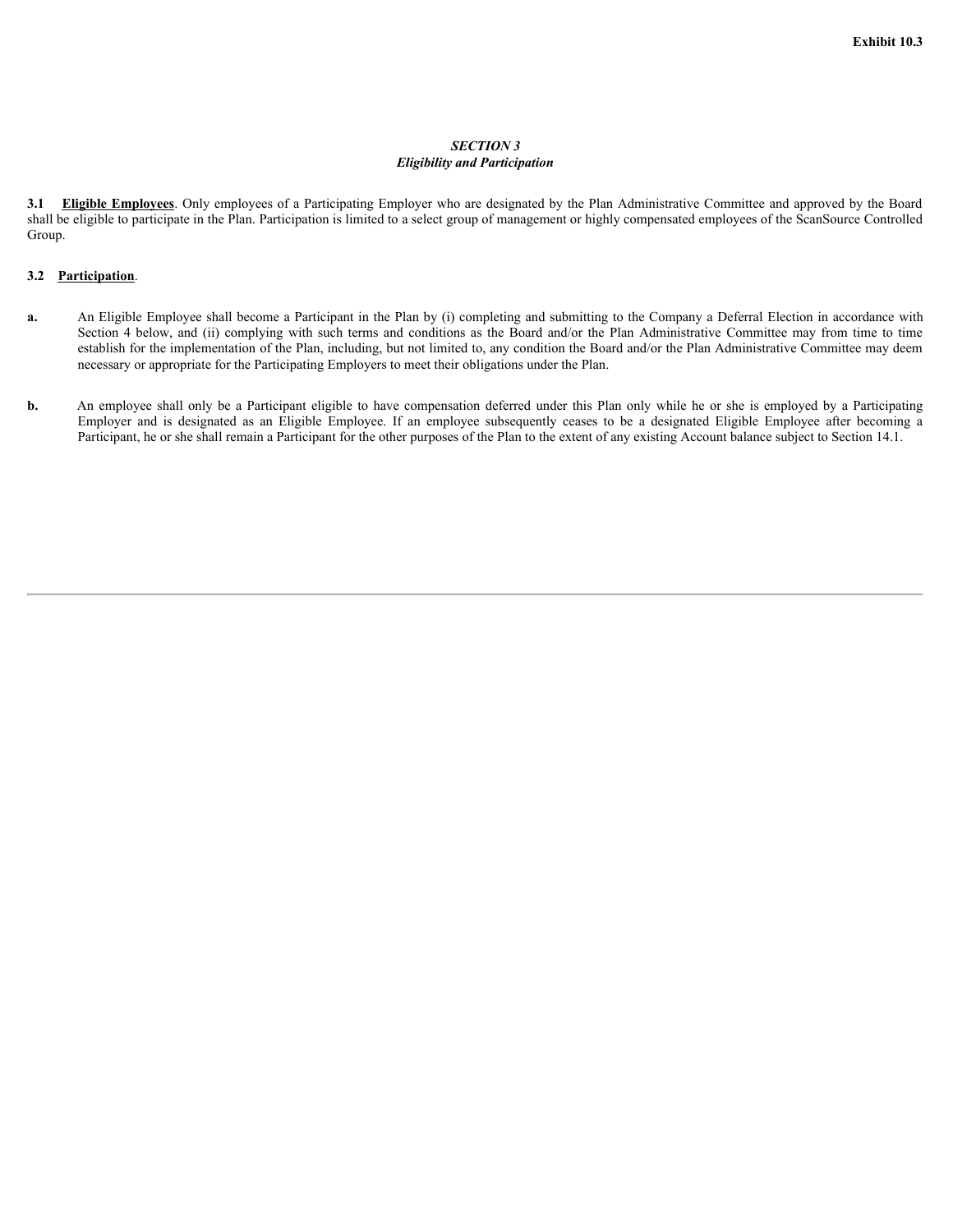## *SECTION 4 Compensation Deferrals*

- **4.1 Election to Defer Compensation**. An Eligible Employee may elect to defer receipt of Compensation as follows:
- **a.** General Rule. Except as otherwise provided in this Section, an election to defer receipt of Compensation for services to be performed during a calendar year must be made no later than the December 31 preceding the calendar year during which the Participant will perform the related services.
- **b.** Performance-Based Compensation. Notwithstanding the foregoing, in the case of Compensation that qualifies as "performance-based compensation" for purposes of Code Section 409A, the Plan Administrative Committee may, but is not required to, permit an election to defer receipt of such compensation compensation relates.
- **Exhibit 10.3**<br> **Compensation**. An Eligible Employee may elect to defer recognity of Compensation as follows:<br>
Contained the the compensation of the Section, an election of the free recognition for services to be performe **c.** First Year of Eligibility. Notwithstanding the foregoing, in the case of the first year in which an employee becomes eligible to participate in the Plan, the Plan Administrative Committee may, but is not required to, permit an initial deferral election to be made not later than thirty (30) days after the date the **Exhibit 10.3**<br> **Compensation** *Deferrals*<br> **Comensation** *Deferrals*<br> **Comensation** *Comensation An* Eligible Employee may elect to defer receipt of Compensation for services to be performed during a calendar<br>
pear mus subsequent to the election. This paragraph (c) will only apply to the extent permitted by Section 409A of the Code and will not apply to an Eligible Employee who is a participant in any other account balance deferred compensation plans maintained by any member of the ScanSource Controlled Group which is required to be aggregated with this Plan under Code Section 409A. for a Plan Year into the Section of the Receive into the Section and the Participant's foreversion for a Plan Year into the Plan Year (Compension for a Plan Year into the Plan Year into the Plan Year into the Plan Year in

**4.2 Amount of Compensation Deferral**. A Participant may elect to defer receipt of a percentage of his or her Compensation payable for a Plan Year subject to the following rules:

- **a.** The maximum percentage Compensation that can be deferred for a Plan Year will be determined by the Plan Administrative Committee at least thirty (30) days prior to the beginning of the Plan Year. If the percentage of the Participant's Compensation that the Participant elected to defer for a Plan Year exceeds such maximum, the Participant's separate deferral elections shall be reduced pro-rata to comply with the maximum percentage of Compensation that can be deferred for the Plan Year.
- **b.** The amount of the deferral elected for the Plan Year cannot reduce the Participant's cash compensation below the amount the Participating Employer determines necessary to satisfy applicable federal, state and local income and employment withholding taxes and any obligations to make benefit plan contributions.

**4.3 Deferral Election.** A Participant must make a deferral election to elect to defer the receipt of a percentage (or amount) of his or her Compensation payable Discretionary Matching Contributions and Discretionary Employer Contributions that are to be credited to the Participant's Account for the Plan Year, and any earnings thereon, will be distributed in accordance with Section 6. Such election shall be made at the time set forth in Section 4.1 above.

**4.4 Election of Distribution Upon Change In Control**. A Participant may elect to have his or her Account for a particular Plan Year distributed immediately upon a Change in Control. Such election shall be made at the time the Participant makes the election for the Plan Year with respect to which the Compensation Deferrals, Discretionary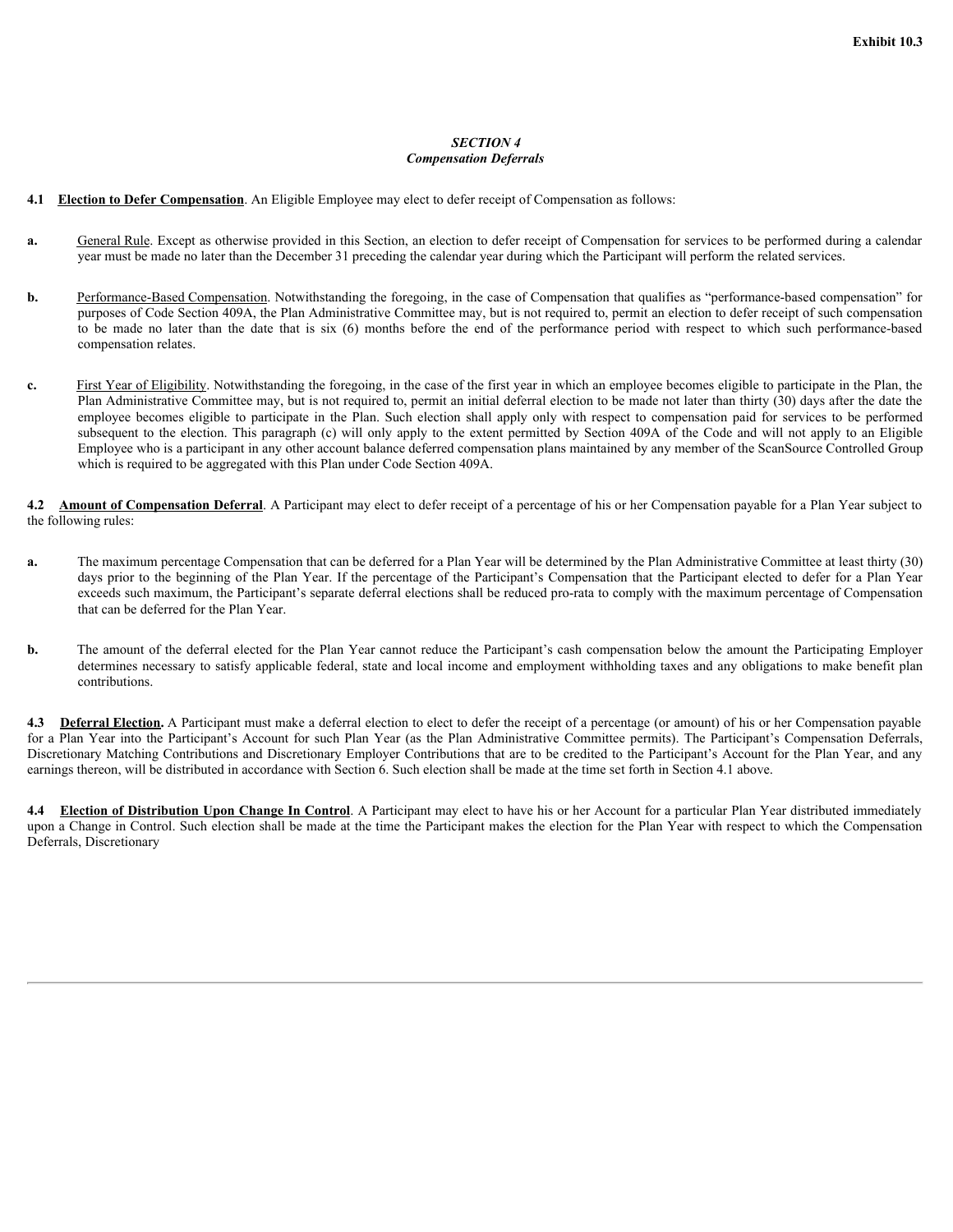Matching Contributions and Discretionary Employer Contributions are to be credited to the Participant's Account for the Plan Year.

**4.5 General Rules Applicable to Elections**. Elections under this Article 4 shall be made in the form, manner, and in accordance with the notice requirements, prescribed by the Plan Administrative Committee. Except as otherwise provided in this Plan, an election made by a Participant for a particular calendar year shall become irrevocable as of the last date on which such election can be made for the calendar year pursuant to this Article 4. Notwithstanding any other provision of **Exhibit 10.3**<br> **Exhibit 10.3**<br> **Matching Contributions and Discretionary Employer Contributions are to be credited to the Participant's Account for the Plan Year.<br>
4.5 <b>General Rules Applicable to Elections**. Except as ot (pursuant to Treasury Regulation §1.401(k)-1(d)(3)) from a 401(k) plan sponsored by a Participating Employer to the extent required under Treasury Regulation  $§1.401(k)-1(d)(3).$ **Exhibit 10.3**<br> **Exhibit Max**<br> **Interactionary Employer Contributions are to be credited to the Participant's Account for the Plan Year.**<br> **Interaction Scheme Scheme to this Antities and the matter in the form, manner, an b.**<br> **Ab.** Contract Mate Applicable to Usedium, Historic under the Article 4 shirtler make in the form, namer, and in accordance with be relate requirements, the principal of the Election of Most Computer control of the D

#### **4.6 Cancellation of Deferral Election**.

- **a.** The Plan Administrative Committee may permit or require a Participant to cancel a Deferral Election during a calendar year if it determines either of the following circumstances has occurred:
	- i. The Participant has an "unforeseeable emergency" as defined in Section 7.03 below or a hardship distribution (pursuant to Treasury Regulation §1.401(k)-1(d)(3)) from a 401(k) plan sponsored by a Participating Employer, to the extent permitted by Section 409A of the Code. If approved Administrative Committee.
	- ii. The Participant incurs a disability. If approved by the Plan Administrative Committee, such cancellation shall take effect no later than the later of the end of the calendar year or the 15th day of the third month following the date Participant incurs a disability. Solely for purposes of this clause (ii), a disability refers to any medically determinable physical or mental impairment resulting in the Participant's inability to perform the duties of his or her position or any substantially similar position, where such impairment can be expected to result in death or can be expected to last for a continuous period of not less than six (6) months.
- Compensation relating to services performed during the same calendar year.
- **c.** If a Participant cancels a Deferral Election during a calendar year, he or she will be required to cancel all Deferral Elections for that Plan Year.

## **4.7 Crediting of Compensation Deferrals**.

- **a.** The amount of Compensation deferred by a Participant shall be credited to the Participant's applicable Account as of the Valuation Date coincident with or immediately following the date such Compensation would, but for the Participant's Deferral Election, be payable to the Participant.
- **b.** The Compensation Deferrals, and the earnings thereon, credited to the Participant's Accounts shall be immediately 100% vested and nonforfeitable at all times.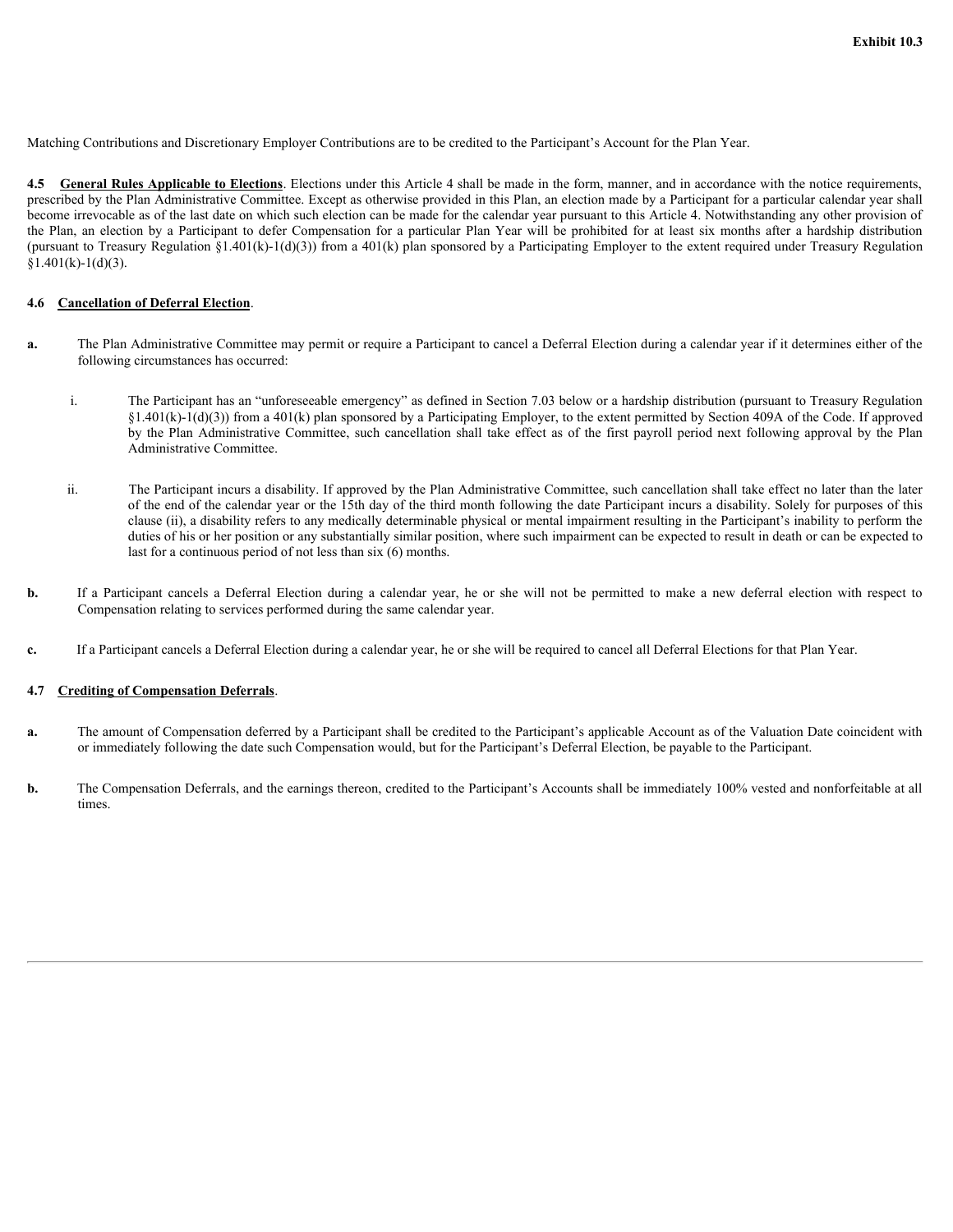## *SECTION 5 Discretionary Matching or Employer Contributions*

#### **5.1 Discretionary Matching Contribution**.

- **a.** For any Plan Year, a Participating Employer may credit to the Account of any Participant employed by that Participating Employer with a Discretionary Matching Contribution in such amount as may be determined by the Participating Employer in its sole discretion at least thirty (30) days prior to the beginning of the Plan Year. Discretionary Matching Contributions need not be uniform among Participants.
- **b.** The amount of the Discretionary Matching Contribution to be credited to a Participant's Account for a Plan Year shall be equal to such dollar amount, such percentage of a Participant's Compensation Deferrals, or any combination thereof, as may be determined by the Participating Employer in its sole discretion.
- **c.** Any Discretionary Matching Contribution will be credited to a Participant's Account as of the Valuation Date specified by the Participating Employer.

#### **5.2 Vesting of Discretionary Matching Contribution**.

|    |                                                                                                                                                                                                                                                                                                                                                                                                                            |                                                                                                                                                                                                                                                                                     | Exhibit 10.3 |
|----|----------------------------------------------------------------------------------------------------------------------------------------------------------------------------------------------------------------------------------------------------------------------------------------------------------------------------------------------------------------------------------------------------------------------------|-------------------------------------------------------------------------------------------------------------------------------------------------------------------------------------------------------------------------------------------------------------------------------------|--------------|
|    |                                                                                                                                                                                                                                                                                                                                                                                                                            |                                                                                                                                                                                                                                                                                     |              |
|    |                                                                                                                                                                                                                                                                                                                                                                                                                            | <b>SECTION 5</b><br><b>Discretionary Matching or Employer Contributions</b>                                                                                                                                                                                                         |              |
|    | 5.1 Discretionary Matching Contribution.                                                                                                                                                                                                                                                                                                                                                                                   |                                                                                                                                                                                                                                                                                     |              |
| a. | For any Plan Year, a Participating Employer may credit to the Account of any Participant employed by that Participating Employer with a Discretionary<br>Matching Contribution in such amount as may be determined by the Participating Employer in its sole discretion at least thirty (30) days prior to the<br>beginning of the Plan Year. Discretionary Matching Contributions need not be uniform among Participants. |                                                                                                                                                                                                                                                                                     |              |
| b. | The amount of the Discretionary Matching Contribution to be credited to a Participant's Account for a Plan Year shall be equal to such dollar amount,<br>such percentage of a Participant's Compensation Deferrals, or any combination thereof, as may be determined by the Participating Employer in its sole<br>discretion.                                                                                              |                                                                                                                                                                                                                                                                                     |              |
| c. | Any Discretionary Matching Contribution will be credited to a Participant's Account as of the Valuation Date specified by the Participating Employer.                                                                                                                                                                                                                                                                      |                                                                                                                                                                                                                                                                                     |              |
|    | 5.2 Vesting of Discretionary Matching Contribution.                                                                                                                                                                                                                                                                                                                                                                        |                                                                                                                                                                                                                                                                                     |              |
| a. | Except as otherwise provide in paragraph (b) below and subject to Section 10, the Discretionary Matching Contribution credited to a Participant's<br>Account with respect to a particular Plan Year, and any earnings thereon, shall become vested in accordance with the following schedule:                                                                                                                              |                                                                                                                                                                                                                                                                                     |              |
|    |                                                                                                                                                                                                                                                                                                                                                                                                                            |                                                                                                                                                                                                                                                                                     |              |
|    | Years of Service Completed Following Plan Year for which<br><b>Contribution is Credited</b>                                                                                                                                                                                                                                                                                                                                | <b>Vested Percentage</b>                                                                                                                                                                                                                                                            |              |
|    | Less than 3 Years of Service                                                                                                                                                                                                                                                                                                                                                                                               | $0\%$                                                                                                                                                                                                                                                                               |              |
|    | 3 Years of Service                                                                                                                                                                                                                                                                                                                                                                                                         | 50%                                                                                                                                                                                                                                                                                 |              |
|    | 4 Years of Service                                                                                                                                                                                                                                                                                                                                                                                                         | 75%                                                                                                                                                                                                                                                                                 |              |
|    | 5 or more Years of Service                                                                                                                                                                                                                                                                                                                                                                                                 | 100%                                                                                                                                                                                                                                                                                |              |
|    | A Participant will be credited with a Year of Service if:                                                                                                                                                                                                                                                                                                                                                                  |                                                                                                                                                                                                                                                                                     |              |
|    | i.<br>actively employed by a Participating Employer as of the last day of the Plan Year, or                                                                                                                                                                                                                                                                                                                                | he or she is actively employed by a Participating Employer for a continuous period of at least six (6) full months during a Plan Year and is                                                                                                                                        |              |
|    | ii.                                                                                                                                                                                                                                                                                                                                                                                                                        | he or she fails to meet the active employment requirement in clause (i) above solely as a result of an approved leave of absence.                                                                                                                                                   |              |
|    | Notwithstanding the foregoing vesting schedule:                                                                                                                                                                                                                                                                                                                                                                            |                                                                                                                                                                                                                                                                                     |              |
|    | i.<br>determined during the period beginning as of July 1, 2005.                                                                                                                                                                                                                                                                                                                                                           | solely for purposes of determining the vesting of Discretionary Matching Contributions credited to a Participant's Account with respect to the<br>Plan Year ended December 31, 2005, and any earnings thereon, the number of Years of Service completed by such Participant will be |              |
|    | ii.<br>become fully vested if the Participant remains                                                                                                                                                                                                                                                                                                                                                                      | the Discretionary Matching Contributions credited to a Participant's Account with respect to the Plan Year, and any earnings thereon, shall                                                                                                                                         |              |
|    |                                                                                                                                                                                                                                                                                                                                                                                                                            |                                                                                                                                                                                                                                                                                     |              |

- i. he or she is actively employed by a Participating Employer for a continuous period of at least six (6) full months during a Plan Year and is actively employed by a Participating Employer as of the last day of the Plan Year, or
- ii. he or she fails to meet the active employment requirement in clause (i) above solely as a result of an approved leave of absence.
- **b.** Notwithstanding the foregoing vesting schedule:
	- i. solely for purposes of determining the vesting of Discretionary Matching Contributions credited to a Participant's Account with respect to the determined during the period beginning as of July 1, 2005.
	- become fully vested if the Participant remains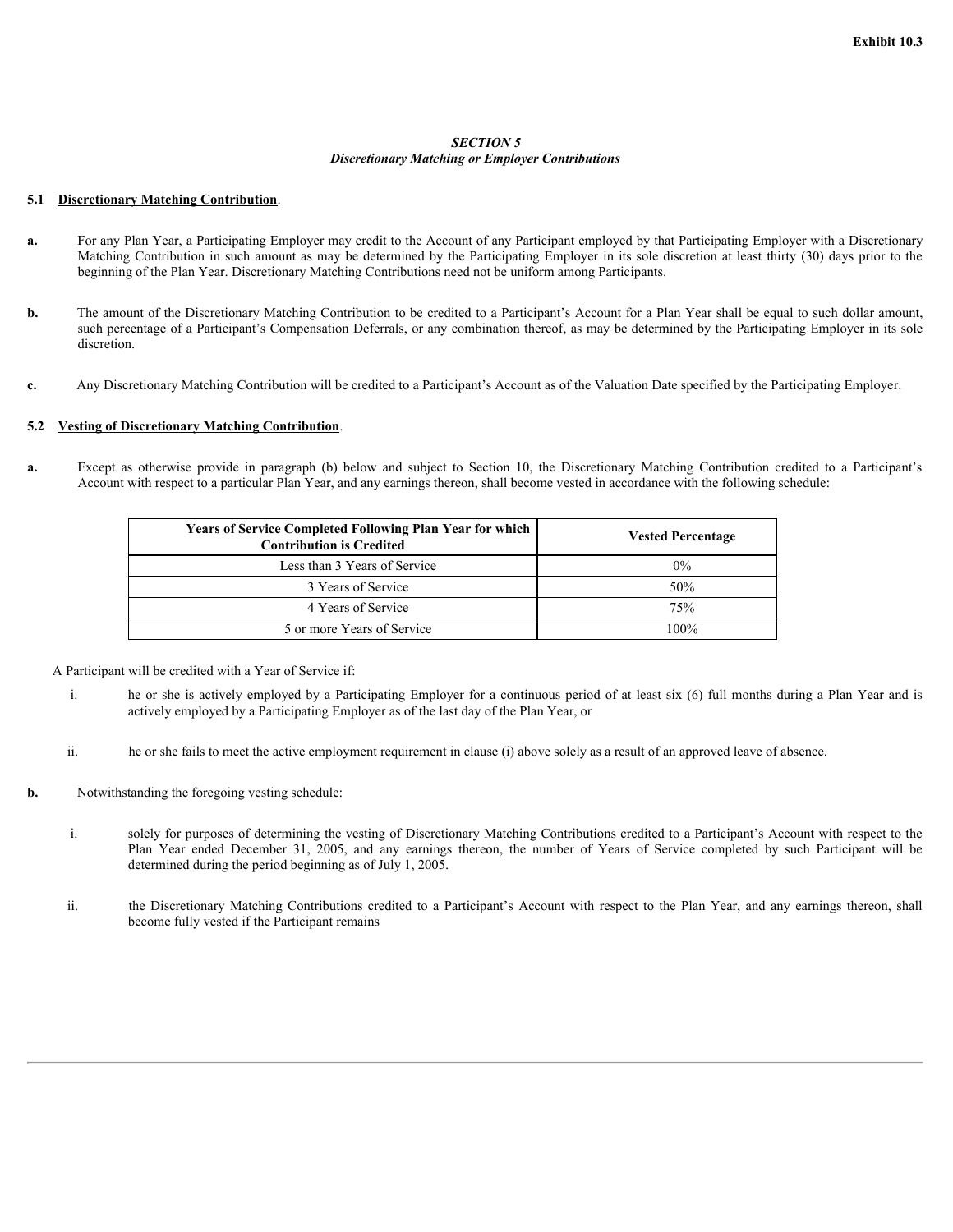Purposes Only) or the occurrence of a Change in Control.

- **Exhibit 10.3**<br>Continuously employed by a Participating Employer or an Affiliate until his or her death, Total Disability, Retirement Date (For Vesting<br>Purposes Only) or the occurrence of a Change in Control.<br>the Plan Admi iii. the Plan Administrative Committee may specify a different vesting schedule for a Participant's Discretionary Matching Contributions, and any earnings thereon, than described above or provide that the Participant's Discretionary Matching Contributions, and any earnings thereon, shall be **Exhibit 10.3**<br>Continuously employed by a Participaning Employer or an Affiliate until his or her death, Total Disability, Retirement Date (For Vesting<br>Purposes Only) or the occurrence of a Change in Control.<br>the Plan Admi provided the Participant's Discretionary Matching Contributions, and any earnings thereon, shall become fully vested as described in clause (ii) above.
- iv. all of the Participant's years of service shall be counted (including those earned prior to the Participant's eligibility for the Plan or after the Participant is no longer entitled to participate in the Plan), except that (A) years of service accrued prior to a break in years of service shall not be counted with respect to the Participant's Accounts that accrue after the break in years of service if the number of the Participant's breaks in years of service equal or exceed the greater of five (5) or the aggregate number of years of service before such break, and (B) years of service accrued after a break in service shall not be counted only with respect to the Participant's Accounts that accrued prior to the break in years of service. A break in years of service means a Plan Year in which the Participant does not accrue a year of service.

#### **5.3 Discretionary Employer Contribution**.

- **a.** For any Plan Year, a Participating Employer may credit to the Account of any Participant employed by that Participating Employer with a Discretionary Employer Contribution in such amount as may be determined by the Participating Employer in its sole discretion at least thirty (30) days prior to the beginning of the Plan Year. Discretionary Employer Contributions need not be uniform among Participants.
- **b.** The amount of the Discretionary Employer Contribution to be credited to a Participant's Account for a Plan Year shall be equal to such dollar amount as may be determined by the Participating Employer in its sole discretion.
- **c.** Any Discretionary Employer Contribution will be credited to a Participant's Account as of the Valuation Date specified by the Participating Employer.

## **5.4 Vesting of Discretionary Employer Contribution**.

**a.** Except as otherwise provided in paragraph (b) below or otherwise specified by the Participating Employer at the time of credit to the Account of the Participant, the Discretionary Employer Contribution credited to a Participant's Account with respect to a particular Plan Year, and any earnings thereon, shall become vested in accordance with the following schedule: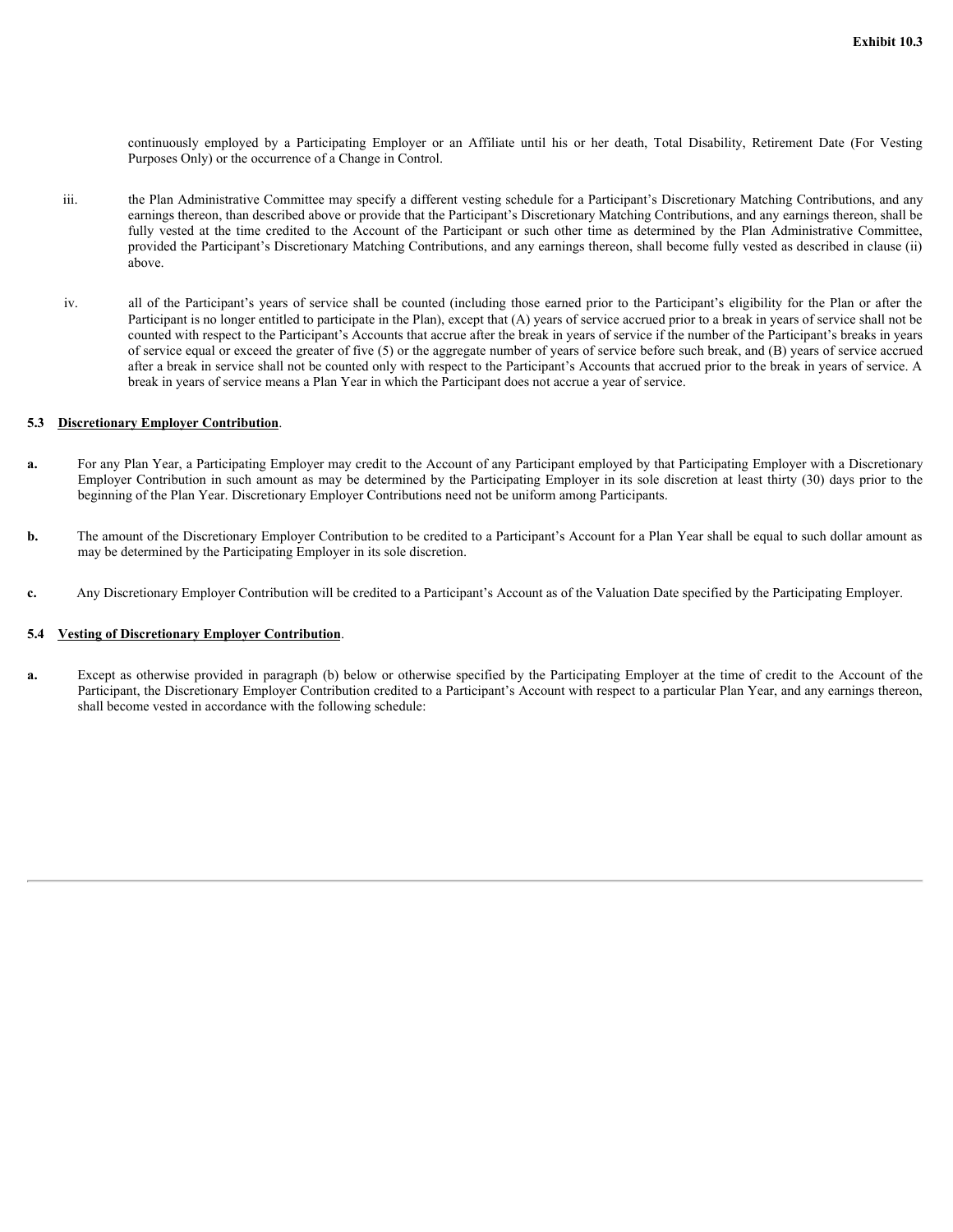|      |                                                                                                                                                                                                                                                                                                                                                                                                                                                                                                                                                                                                                                                                                                                                                                                                                                                                                                   |                          | <b>Exhibit 10.3</b> |
|------|---------------------------------------------------------------------------------------------------------------------------------------------------------------------------------------------------------------------------------------------------------------------------------------------------------------------------------------------------------------------------------------------------------------------------------------------------------------------------------------------------------------------------------------------------------------------------------------------------------------------------------------------------------------------------------------------------------------------------------------------------------------------------------------------------------------------------------------------------------------------------------------------------|--------------------------|---------------------|
|      |                                                                                                                                                                                                                                                                                                                                                                                                                                                                                                                                                                                                                                                                                                                                                                                                                                                                                                   |                          |                     |
|      |                                                                                                                                                                                                                                                                                                                                                                                                                                                                                                                                                                                                                                                                                                                                                                                                                                                                                                   |                          |                     |
|      | <b>Years of Service Completed Following Plan Year for which</b><br><b>Contribution is Credited</b>                                                                                                                                                                                                                                                                                                                                                                                                                                                                                                                                                                                                                                                                                                                                                                                                | <b>Vested Percentage</b> |                     |
|      | Less than 3 Years of Service                                                                                                                                                                                                                                                                                                                                                                                                                                                                                                                                                                                                                                                                                                                                                                                                                                                                      | $0\%$                    |                     |
|      | 3 Years of Service                                                                                                                                                                                                                                                                                                                                                                                                                                                                                                                                                                                                                                                                                                                                                                                                                                                                                | 50%                      |                     |
|      | 4 Years of Service                                                                                                                                                                                                                                                                                                                                                                                                                                                                                                                                                                                                                                                                                                                                                                                                                                                                                | 75%                      |                     |
|      | 5 or more Years of Service                                                                                                                                                                                                                                                                                                                                                                                                                                                                                                                                                                                                                                                                                                                                                                                                                                                                        | 100%                     |                     |
|      |                                                                                                                                                                                                                                                                                                                                                                                                                                                                                                                                                                                                                                                                                                                                                                                                                                                                                                   |                          |                     |
|      |                                                                                                                                                                                                                                                                                                                                                                                                                                                                                                                                                                                                                                                                                                                                                                                                                                                                                                   |                          |                     |
|      | intricipant will be credited with a Year of Service if:                                                                                                                                                                                                                                                                                                                                                                                                                                                                                                                                                                                                                                                                                                                                                                                                                                           |                          |                     |
|      | he or she is actively employed by a Participating Employer for a continuous period of at least six (6) full months during a Plan Year and is                                                                                                                                                                                                                                                                                                                                                                                                                                                                                                                                                                                                                                                                                                                                                      |                          |                     |
|      | actively employed by a Participating Employer as of the last day of the Plan Year, or                                                                                                                                                                                                                                                                                                                                                                                                                                                                                                                                                                                                                                                                                                                                                                                                             |                          |                     |
|      |                                                                                                                                                                                                                                                                                                                                                                                                                                                                                                                                                                                                                                                                                                                                                                                                                                                                                                   |                          |                     |
|      | he or she fails to meet the active employment requirement in clause (i) above solely as a result of an approved leave of absence.                                                                                                                                                                                                                                                                                                                                                                                                                                                                                                                                                                                                                                                                                                                                                                 |                          |                     |
|      |                                                                                                                                                                                                                                                                                                                                                                                                                                                                                                                                                                                                                                                                                                                                                                                                                                                                                                   |                          |                     |
|      | Notwithstanding the foregoing vesting schedule:                                                                                                                                                                                                                                                                                                                                                                                                                                                                                                                                                                                                                                                                                                                                                                                                                                                   |                          |                     |
|      | the Plan Administrative Committee may specify a different vesting schedule for any Discretionary Employer Contributions, and any earnings<br>thereon, than described above or provide that the Discretionary Employer Contributions, and any earnings thereon, shall be fully vested at the<br>time credited to the Account of the Participant or such other time as determined by the Plan Administrative Committee, provided the<br>Participant's Discretionary Employer Contributions, and any earnings thereon, shall become fully vested as described in clause (ii) below.                                                                                                                                                                                                                                                                                                                  |                          |                     |
| ii.  | the Participant's Discretionary Employer Contributions credited to a Participant's Account with respect to the Plan Year, and any earnings<br>thereon, shall become fully vested if the Participant remains continuously employed by a Participating Employer until his or her death, Total<br>Disability, Retirement Date (For Vesting Purposes Only) or the occurrence of a Change in Control.                                                                                                                                                                                                                                                                                                                                                                                                                                                                                                  |                          |                     |
| iii. | all of the Participant's years of service shall be counted (including those earned prior to the Participant's eligibility for the Plan or after the<br>Participant is no longer entitled to participate in the Plan), except that (A) years of service accrued prior to a break in years of service shall not be<br>counted with respect to the Participant's Accounts that accrue after the break in years of service if the number of the Participant's breaks in years<br>of service equal or exceed the greater of five (5) or the aggregate number of years of service before such break, and (B) years of service accrued<br>after a break in service shall not be counted only with respect to the Participant's Accounts that accrued prior to the break in years of service. A<br>break in years of service means a Plan Year in which the Participant does not accrue a year of service |                          |                     |
|      | feiture. A Participant's unvested Account balance shall be forfeited upon the occurrence of the payment event related to the Account.                                                                                                                                                                                                                                                                                                                                                                                                                                                                                                                                                                                                                                                                                                                                                             |                          |                     |

A Participant will be credited with a Year of Service if:

- i. he or she is actively employed by a Participating Employer for a continuous period of at least six (6) full months during a Plan Year and is actively employed by a Participating Employer as of the last day of the Plan Year, or
- ii. he or she fails to meet the active employment requirement in clause (i) above solely as a result of an approved leave of absence.
- **b.** Notwithstanding the foregoing vesting schedule:
	- i. the Plan Administrative Committee may specify a different vesting schedule for any Discretionary Employer Contributions, and any earnings thereon, than described above or provide that the Discretionary Employer Contributions, and any earnings thereon, shall be fully vested at the Participant's Discretionary Employer Contributions, and any earnings thereon, shall become fully vested as described in clause (ii) below.
	- thereon, shall become fully vested if the Participant remains continuously employed by a Participating Employer until his or her death, Total Disability, Retirement Date (For Vesting Purposes Only) or the occurrence of a Change in Control.
	- Participant is no longer entitled to participate in the Plan), except that (A) years of service accrued prior to a break in years of service shall not be counted with respect to the Participant's Accounts that accrue after the break in years of service if the number of the Participant's breaks in years of service equal or exceed the greater of five (5) or the aggregate number of years of service before such break, and (B) years of service accrued after a break in service shall not be counted only with respect to the Participant's Accounts that accrued prior to the break in years of service. A break in years of service means a Plan Year in which the Participant does not accrue a year of service
- **5.5 Forfeiture**. A Participant's unvested Account balance shall be forfeited upon the occurrence of the payment event related to the Account.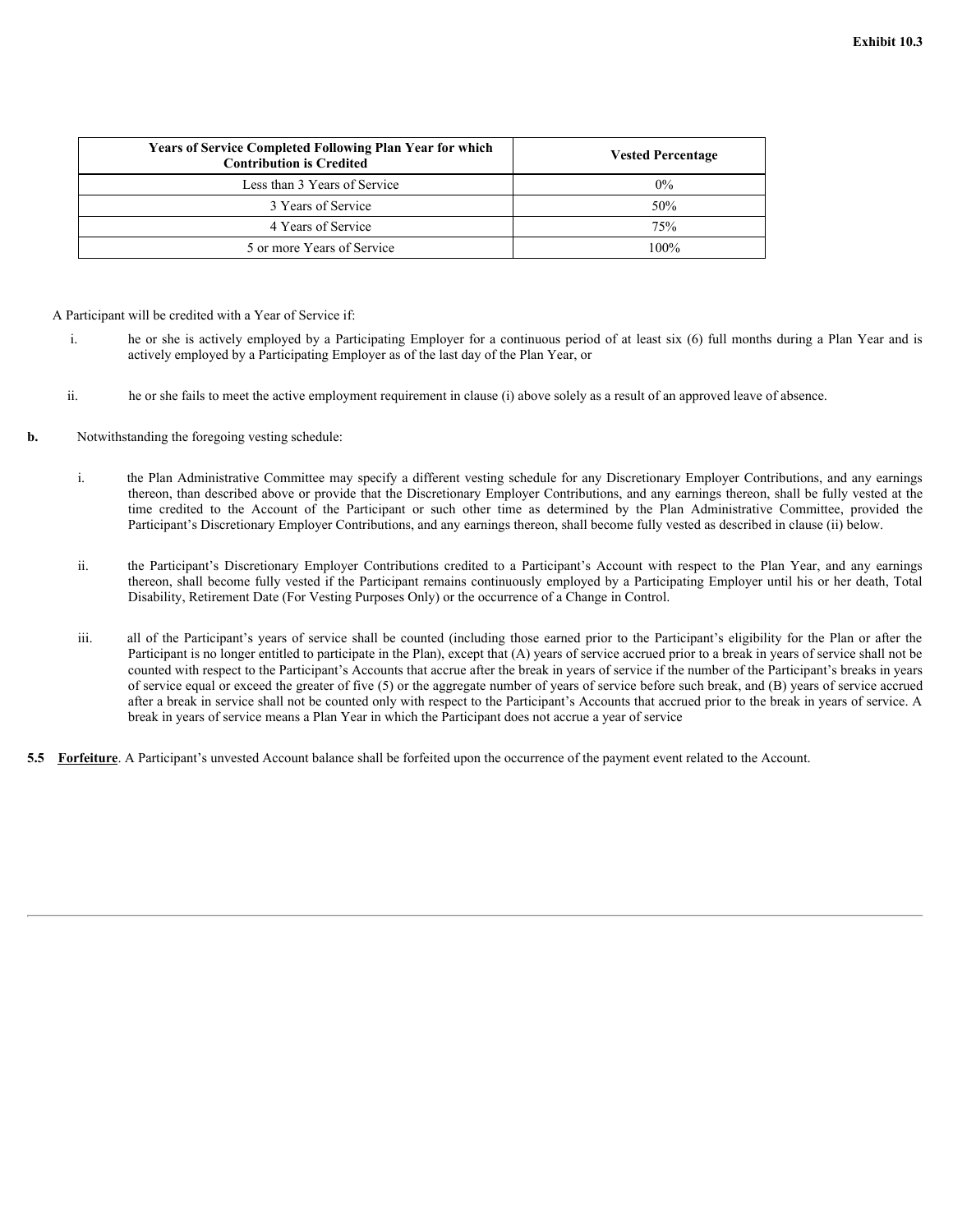## *SECTION 6 Distribution Elections*

Subject to the other terms contained in this Plan, the Participant may make the following distribution elections:

#### **6.1 Election of Form of Payment Upon Separation from Service**.

- **a.** Unless a Participant elects otherwise, the vested balance credited to his or her Account for a Plan Year will be distributed in a single lump sum payment in connection with the Participant's Separation from Service in accordance with Section 9.
- **b.** A Participant may elect to have the vested balance credited to his or her Account for a particular Plan Year and payable in connection with a Separation from Service to be distributed over no more than ten (10) years, with either annual or quarterly installment payments, until paid in full, in accordance with Section 9.
- **c.** Such election shall be made at the same time the Participant makes the Deferral Election in accordance with Section 4 for that Plan Year. Except as otherwise provided in paragraph (d) below, any such election shall be irrevocable.
- **d.** A Participant may change his or her election as to form of payment in connection with a Separation from Service only in accordance with Section 409A of the Code and the following rules:
	- i. Such election may not take effect until at least twelve (12) months after the date on which the election is made.
	- ii. The new distribution date cannot be less than five (5) years from the date such payment otherwise would have been paid but for the new election.
	- iii. Such election must be at least twelve (12) months prior to the date the first payment is scheduled to be paid.
	- iv. Such election must not exceed the maximum number of subsequent deferrals that the Plan Administrative Committee may establish under the Plan.

**6.2 Optional Election of an In-Service Distribution**. The Participant has the option to elect to have the vested balance credited to his or her Account for a Plan Year to be distributed at a specified date prior to his or her Separation from Service, subject to the following rules:

- Compensation Deferrals, Discretionary Matching Contributions and Discretionary Employer Contributions are credited to his or her Account.
- **a.** Unions a Plantein deformation from Service<br> **a.** Unions a Planteinant electro-in-service distribution derivative distribution date has Account for a period in Year Plan Year period in a single in conservent with the f **b.** The vested balance credited to the Participant's Account for a Plan Year to be distributed at a specified date shall be distributed in a single lump sum, unless the Participant elects otherwise. The Participant may elect to have distribution of such vested balance be distributed over no more than five (5) years, with either annual or quarterly installment payments, until paid in full, in accordance with Section 8.1.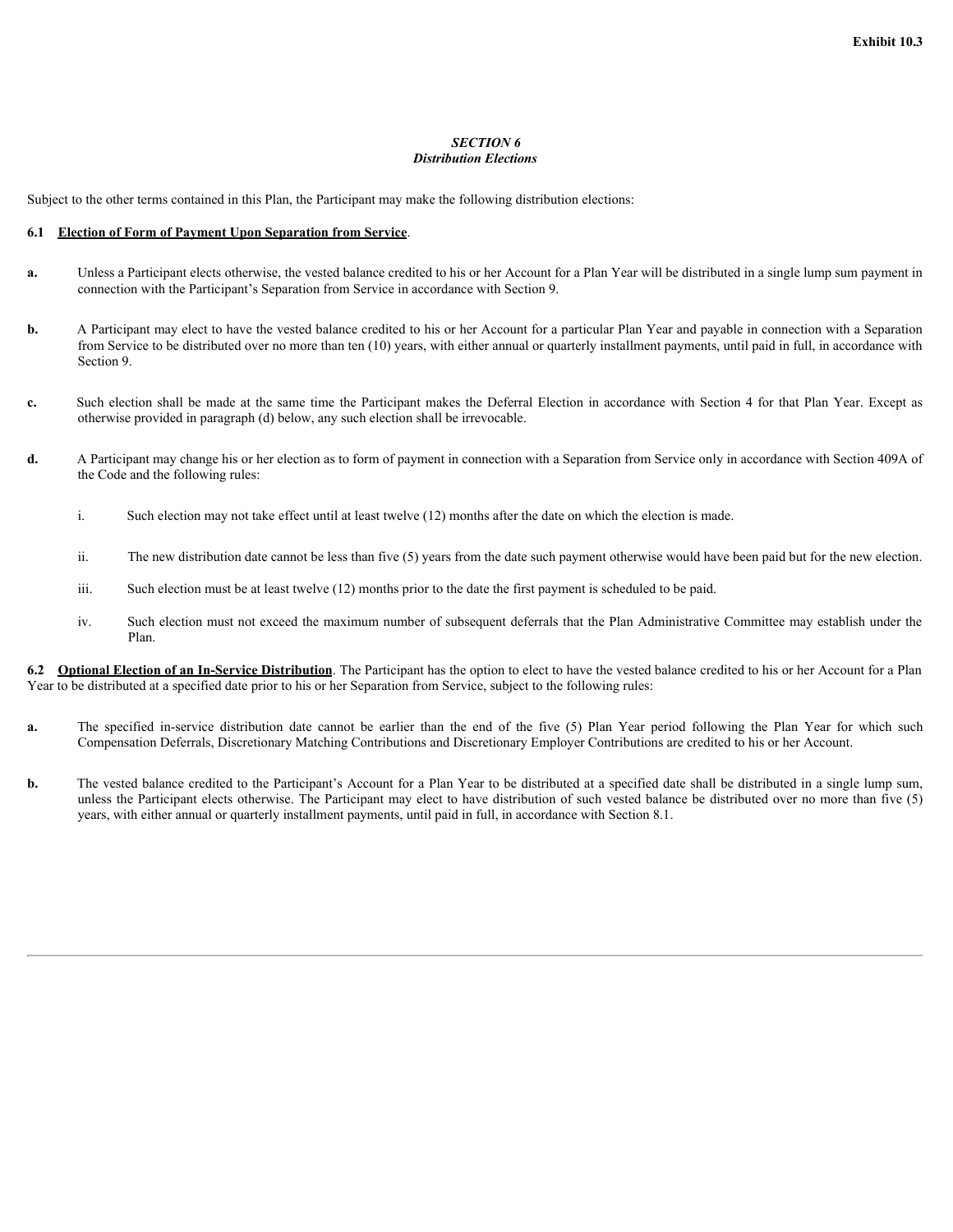- **c.** Such optional election shall be made at the same time the Participant makes the Deferral Election in accordance with Section 4 for that Plan Year. Except as otherwise provided in paragraph (d) below, any such election shall be irrevocable. **istanding the new distribution date and the sum einer the Participant makes the Deferral Election in accordance with Section 4 for that Plan Year. Except<br>as otherwise provided in paragraph (d) below, any such election sha**
- **d.** A Participant may change his or her specified in-service distribution date and/or form of payment only in accordance with Section 409A of the Code and the following rules:
	- i. Such election may not take effect until at least twelve (12) months after the date on which the election is made.
	- election.
	- iii. Such election must be at least twelve (12) months prior to the date the first payment is scheduled to be paid.
	- iv. Such election must not exceed the maximum number of subsequent deferrals that the Plan Administrative Committee may establish under the Plan.

**6.3 Election of Distribution Upon Change in Control**. A Participant may elect to have his or her Account for a particular Plan Year distributed immediately upon a Change in Control in accordance with Section 8.3. Such election shall be made at the time the Participant makes the Deferral Election for the particular Plan Year. Except as otherwise permitted by Section 409A of the Code, and subject to Sections 6.1(d) and 6.2(d) above, any such election shall be irrevocable.

**6.4 General Rules**. Elections under this Section 6 shall be made in the form, manner, and in accordance with the notice requirements prescribed by the Plan Administrative Committee. Except as otherwise provided in this Plan, if a Participant fails to make a different distribution election under this Section 6, the vested balance credited to his or her Account for a particular Plan Year will be distributed in a single lump sum payment in connection with the Participant's Separation from Service in accordance with Section 9. All payments shall be made in cash.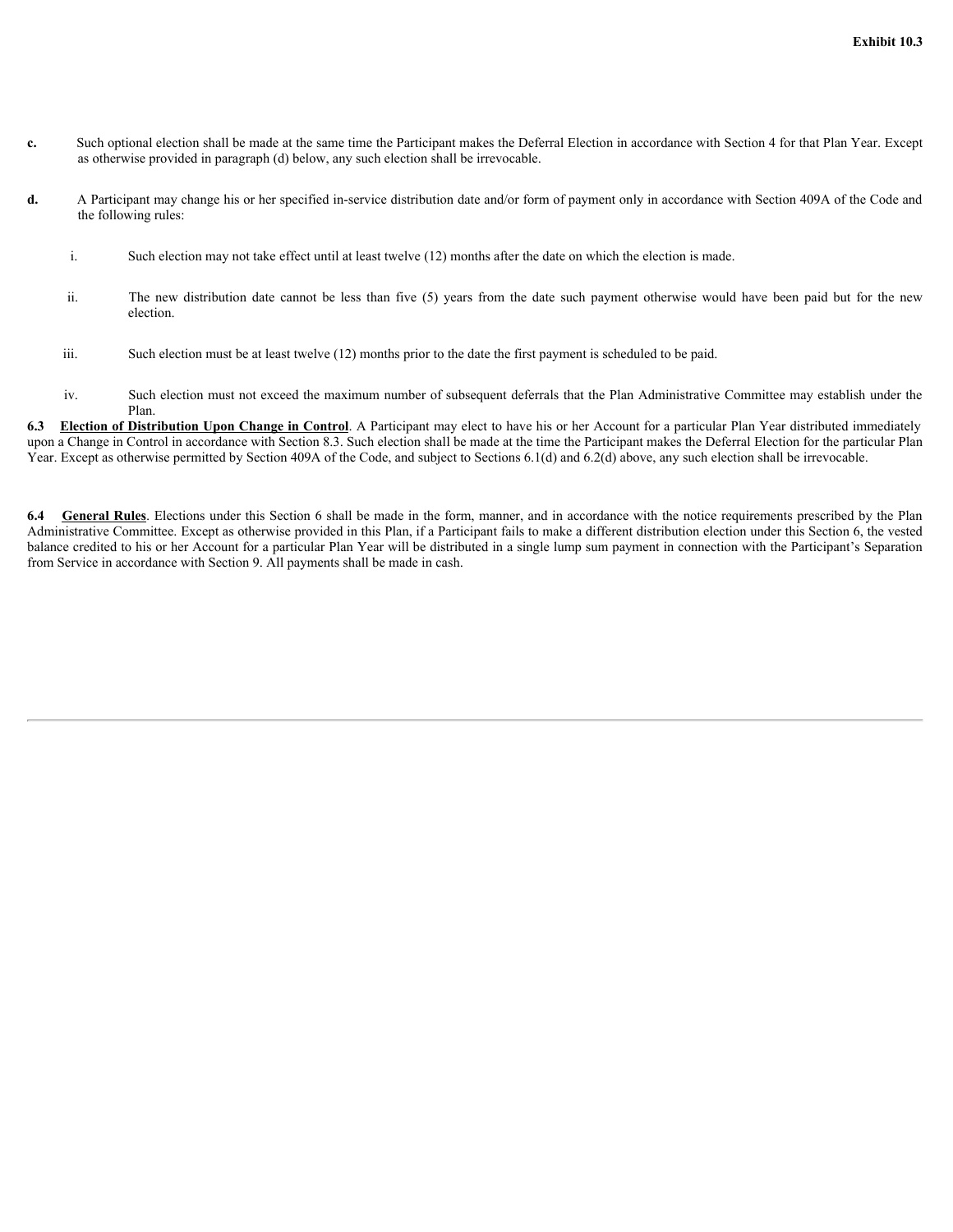# *SECTION 7 Deferred Compensation Accounts*

**7.1 Participant's Accounts**. The Company shall establish and maintain separate memorandum accounts in the name of each Participant for each Plan Year. Such accounts shall be credited or charged with (a) the Participant's Compensation Deferrals, if any; (b) Discretionary Matching Contributions, if any; (c) Discretionary Employer Contributions, if any; (d) income, gains, losses, and expenses of investments deemed held in any such accounts; and (e) distributions from such accounts. Such accounts also may be charged with third-party expenses incurred to administer the Plan and process distributions.

# **7.2 Investment of Accounts**.

- **a.** The amount credited to a Participant's Account shall be deemed to be invested and reinvested in mutual funds, stocks, bonds, securities, and any other Accounts be deemed to be invested in securities issued by the Company.
- **Exhibit 10.3**<br> **Beformed Compensation Accounts**<br> **Deferred Compensation Accounts**<br> **Deferred Compensation** Account Sin the Compensation Specificals, if any; (b) Discretionary Matching Contributions, if any; (c) Discretion **b.** A Participant may elect the manner in which his or her Account is deemed to be invested and reinvested among the deemed investment options selected by the Plan Administrative Committee. A Participant's investment election shall remain in effect until the Participant properly files a change of election with the Plan Administrative Committee. In the event that any Participant fails to make an election with respect to the investment of all or a portion of the balance in his or her account at any time, the Participant shall be deemed to have elected that such balance be deemed to be invested in a money market (or equivalent) fund and such assets shall remain in such investment fund until such time as the Participant directs otherwise.
- **c.** A Participant's investment direction (or any change in his or her investment direction) shall be made in the form, manner, and in accordance with the notice requirements, prescribed by the Plan Administrative Committee.
- **d.** A Participant, by electing to participate in this Plan, agrees on behalf of himself or herself and his or her designated beneficiaries, to assume all risk in connection with any increase or decrease in value of the investments which are deemed to be held in his or her account. Each Participant further agrees that the Plan Administrative Committee and the Participating Employer shall not in any way be held liable for any investment decisions or for the failure to make any investments by the Plan Administrative Committee.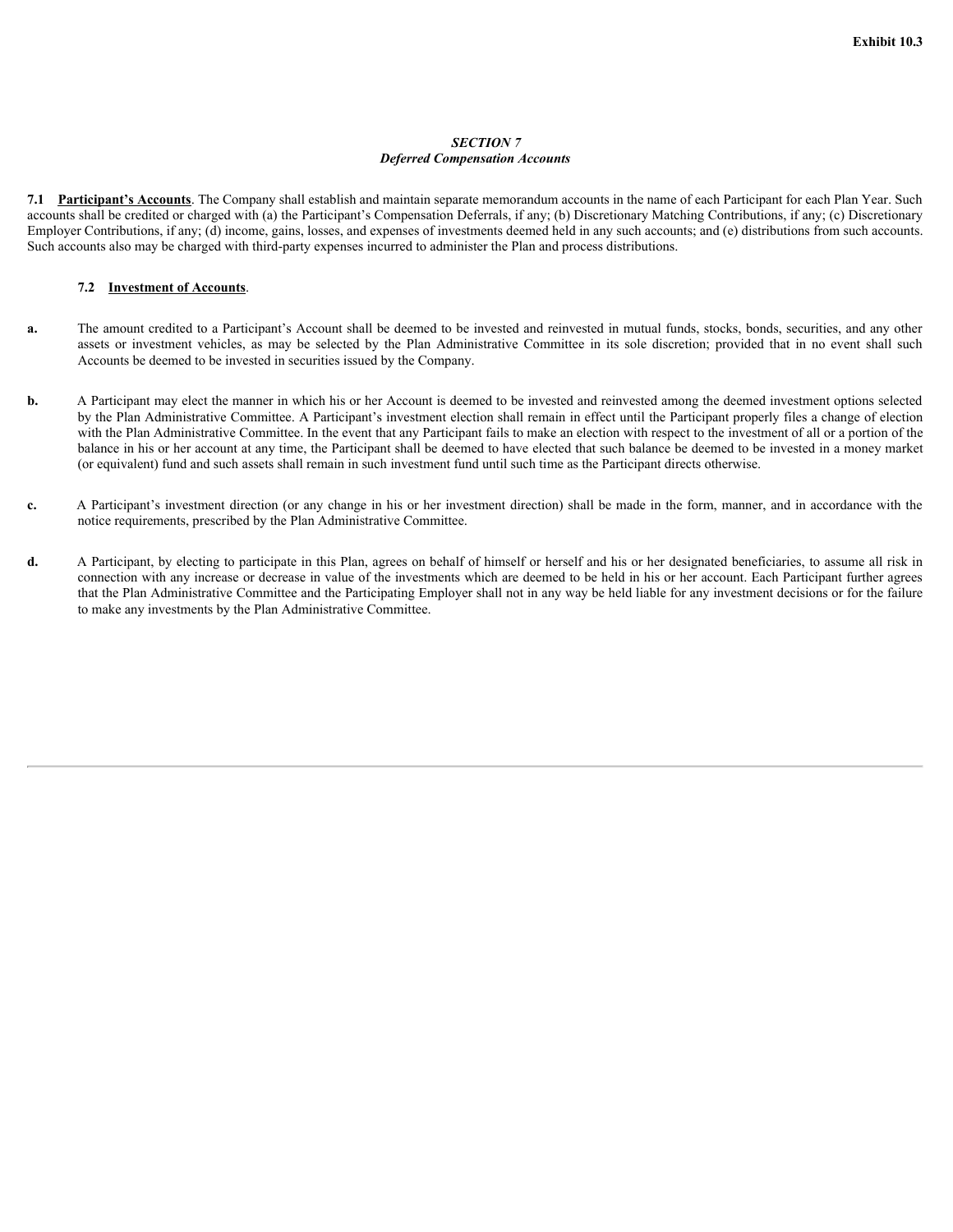# *SECTION 8 Distribution Prior to Separation from Service*

### **8.1 In-Service Distribution.**

- **a.** Commencement of Payment. Subject to paragraph (c) below, Section 6.2(d) and Section 9.3, if the Participant elected to have the vested balance credited to his or her Account for a Plan Year to be distributed at a specified date prior to his or her Separation from Service, the vested balance credited to the Participant's account for that Plan Year will be paid in a lump sum distribution within the calendar month following the calendar month of the specified In-Service Distribution Date, unless the Participant elected otherwise, in which case payment of the Participant's In-Service Election will be distributed in the number of installment payments elected by the Participant, with the first installment payment to be made within the calendar month following the calendar month of the In-Service Distribution Date applicable to such Account and each successive installment payment to be made on the succeeding installment anniversary of the In-Service Distribution Date applicable to such Account. **C.** Separation from Section Section from Service Prior to Separation *from* Service<br> **c.** Commencement of Program Coloice to paragraph (c) below, Section 6.2(d) and Section 9.3, if the Participant elected to have the vest **a. a. Example 2 A. Considerable Consideration A. Considerable emergency** is a severe financial hard to the properties of the Considerable emergency is a severe financial method in the consideration of the Par
- **b.** Amount of Payment. The amount of the lump sum payment will be equal to the value of the Account as of the last valuation date preceding the date of payment. The amount of any installment payment will be equal to (i) the value of the Account as of the last valuation date preceding the date of payment divided by (ii) the number of installment payments not yet distributed.
- applicable to the Participant's Account, then such Account shall be distributed at the same time and in the same manner as if the Participant had not elected to have the vested balance credited to his or her Account for a Plan Year to be distributed at a specified date prior to his or her Separation from Service. If the Participant Separates from Service on or after the In-Service Distribution Date , then such Account shall continue to be distributed pursuant to the Participant's election.

8.2 Financial Hardship. The Plan Administrative Committee, in its sole discretion, may permit a hardship payment to be made to a Participant at any time prior to Separation from Service in the event of an "unforeseeable emergency". Withdrawals of amounts because of an unforeseeable emergency will be permitted to the extent reasonably needed to satisfy the emergency need.

- illness or accident of the Participant or of a dependent (as defined in Section 152(a) of the Code) of the Participant, loss of the Participant's property due to casualty, or other similar extraordinary and unforeseeable circumstances arising as a result of events beyond the control of the Participant.
- **b.** The circumstances that will constitute an unforeseeable emergency will depend upon the facts of each case, but, in any case, payment may not be made to the extent that such hardship is or may be relieved:
	- i. Through reimbursement or compensation by insurance or otherwise;
	- ii. By liquidation of the Participant's assets, to the extent the liquidation of such assets would not itself cause severe financial hardship; or
	- iii. By cessation of Compensation Deferrals under the Plan.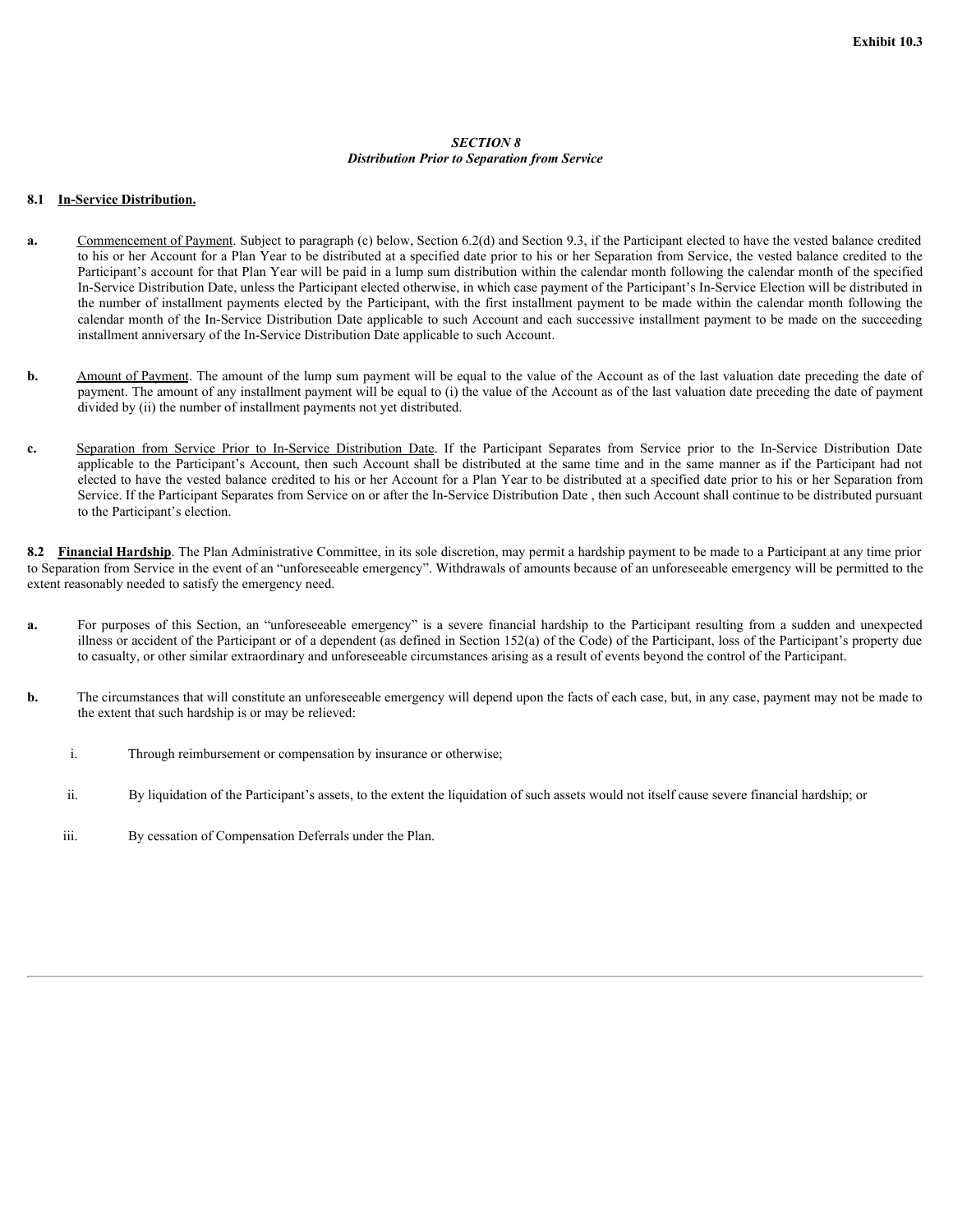**8.3 Distribution Upon a Change in Control**. Subject to Sections 6.1(d) and 6.2(d) above, if a Participant has elected to receive distribution of his or her Account for a particular Plan Year upon the occurrence of a Chang **Account for a particular Plan Year upon the occurrence of a Change in Control**, the balance credited to the Participant has elected to receive distribution of his or her Account for a particular Plan Year upon the occurre Participant in a single lump sum payment within thirty (30) days after the Change in Control.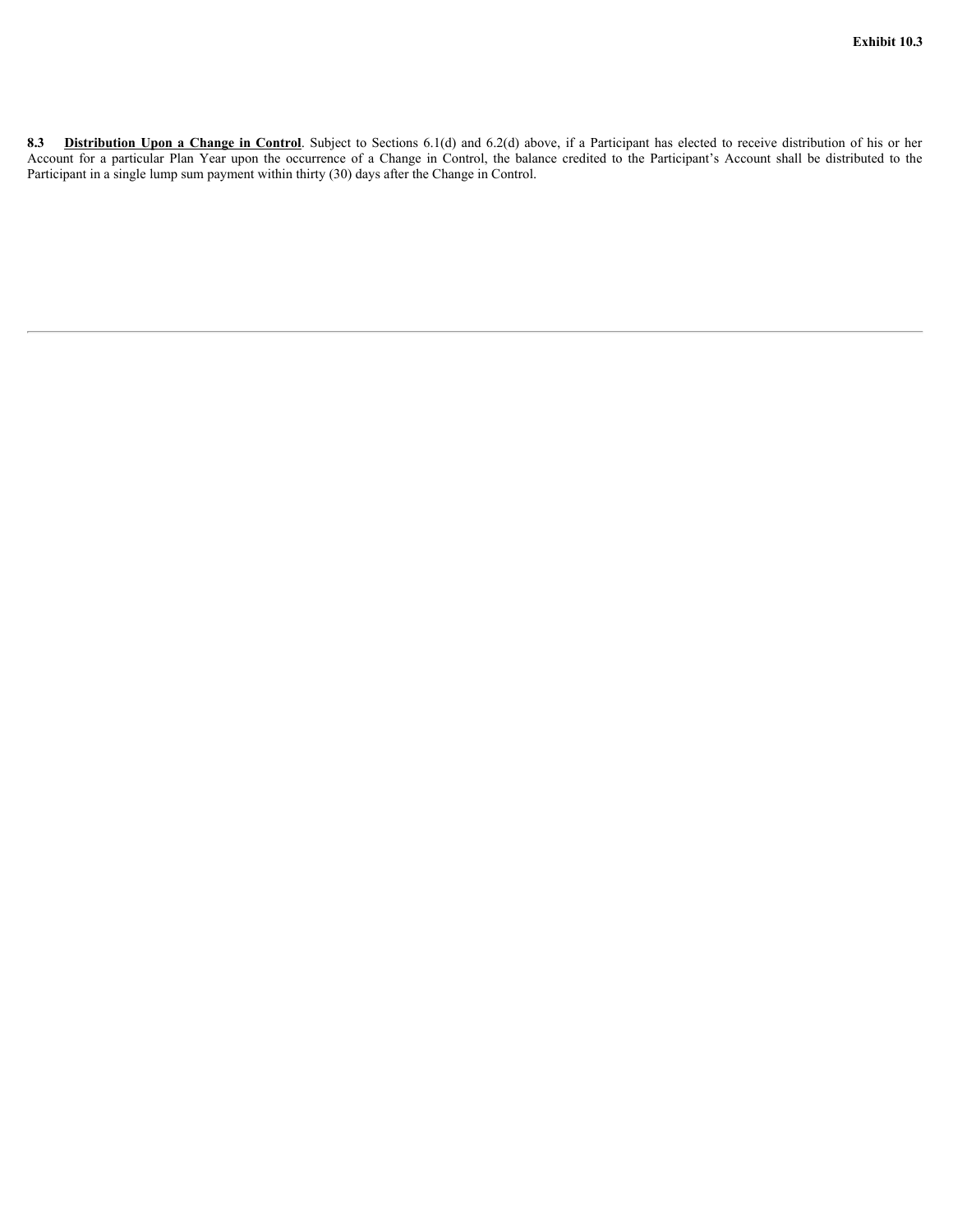# *SECTION 9 Distribution Following Separation from Service*

### **9.1 Distribution Upon Separation from Service.**

- commence as of the first day of the seventh  $(7<sup>th</sup>)$  calendar month following the calendar month of the Participant's Separation from Service.
- **B.** COMEN COM S<br> **A.** Commencement of Payment. Subject to Section 6.2(d) above, payment of a Participant's Account in connection with a Separation from Service will<br> **a.** Commencement of Payment. Subject to Section 6.2(d) **b.** Form of Payment. In the event that a Participant Separates from Service for any reason other than death or Total Disability, then the amount credited to the Participant's Account will be distributed to the Participant in a single lump sum payment, unless the Participant elected otherwise, in which case the amount credited to the Participant's Account will be distributed in the number of installment payments elected by the Participant, with the first installment payment to be made on the first day of the seventh (7<sup>th</sup>) calendar month following the calendar month of the Participant's Separation from Service (which installment will include all payments that otherwise might have been made had payments commenced in the calendar month following the month which includes the Participant's Separation from Service and successive installments been made on the succeeding installment anniversary of the Participant's Separation from Service) and each successive installment payment to be made on the succeeding installment anniversary of the Participant's Separation from Service on or after the first day of the seventh (7th) calendar month following the calendar month of the Participant's Separation from Service. **Distribution Lyon Separation from Service**<br> **Applicable on the controllar and the search COI show, payment of a Pathiopan's Account in connection with a Separation from Service will<br>
commences on distribution (** $T$ **) exist 9.2** Distribution Lipan Separation from Service Due to Total Disability In the event to the Participant's Separation from Service will commence to the Entropian Service Due to The Entropian Service at a Control Distributi

### **c.** Amount of Payment.

- i. Lump Sum Amount. The amount of the lump sum payment will be equal to the value of the Account as of the last valuation date preceding the date of payment.
- ii. Installment Payments. Each annual installment payment shall be in the amount equal to (A) the value of the Account, as of the last valuation date preceding the date of payment, divided by (B) the number of installment payments not yet distributed.

Notwithstanding the foregoing, if the balance credited to the Participant's Account as of his or her Separation from Service date does not exceed the payment within the calendar month following the calendar month of the Participant's Separation from Service date.

Disabled, subject to Sections 6.1(d) and 6.2(d) above, the balance credited to his or her Accounts will be distributed to the Participant in a single lump payment within the calendar month following the calendar month of the Participant's Separation from Service.

### **9.3 Death**.

**a.** In the event that a Participant Separates from Service by reason of his or her death, subject to Sections 6.1(d) and 6.2(d) above, the balance credited to his or her Accounts will be distributed to the Participant's designated beneficiary in a single lump payment within the calendar month following the calendar month of the Participant's death.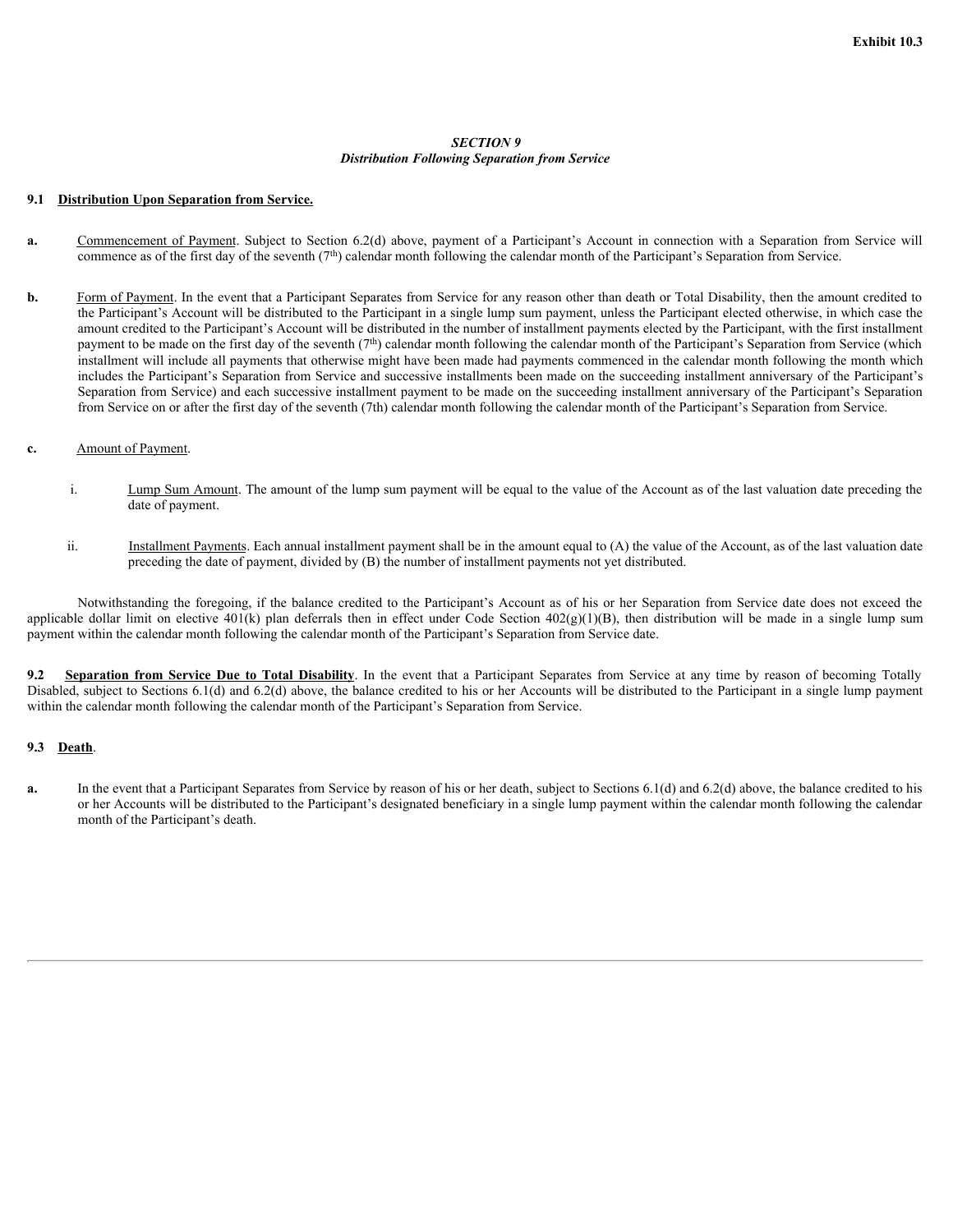**b.** Notwithstanding any other provision of this Plan, in the event a Participant dies after the commencement of installment payments, but prior to the completion of all such payments due and owing hereunder, subject to Se Exhibit 10.3<br>
Exhibit 10.3<br>
Completion of all such payments due and owing hereunder, subject to Sections 6.1(d) and 6.2(d) above, the remaining balance credited to his or her<br>
Accounts will be distributed to the Participa Accounts will be distributed to the Participant's designated beneficiary in a single lump payment within the calendar month following the calendar month of the Participant's death. **c.** If no beneficiary is not the Participant of this Plan, in the event a Participant dies after the commencement of intellibrent research is not the completent of all of and continue the all overlappearts of the Particip

# **9.4 Designated Beneficiary**.

- **a.** The Participant may name a beneficiary or beneficiaries to receive the balance of the Participant's Account(s) in the event of the Participant's death prior to the payment of the Participant's entire Account(s). To be effective, any beneficiary designation must be filed in writing with the Plan Administrative Committee in accordance with rules and procedures adopted by the Plan Administrative Committee for that purpose.
- **b.** A Participant may revoke an existing beneficiary designation by filing another written beneficiary designation with the Plan Administrative Committee. The latest beneficiary designation received by the Plan Administrative Committee shall be controlling; provided, however, that no designation, or change or revocation thereof, shall be effective unless received by the Plan Administrative Committee prior to the Participant's death.
- beneficiary, the Participant's Account(s) shall be paid in the following order of precedence:

- ii. The Participant's children (including adopted children) per stirpes; or
- iii. The Participant's estate.

i. The Participant's spouse;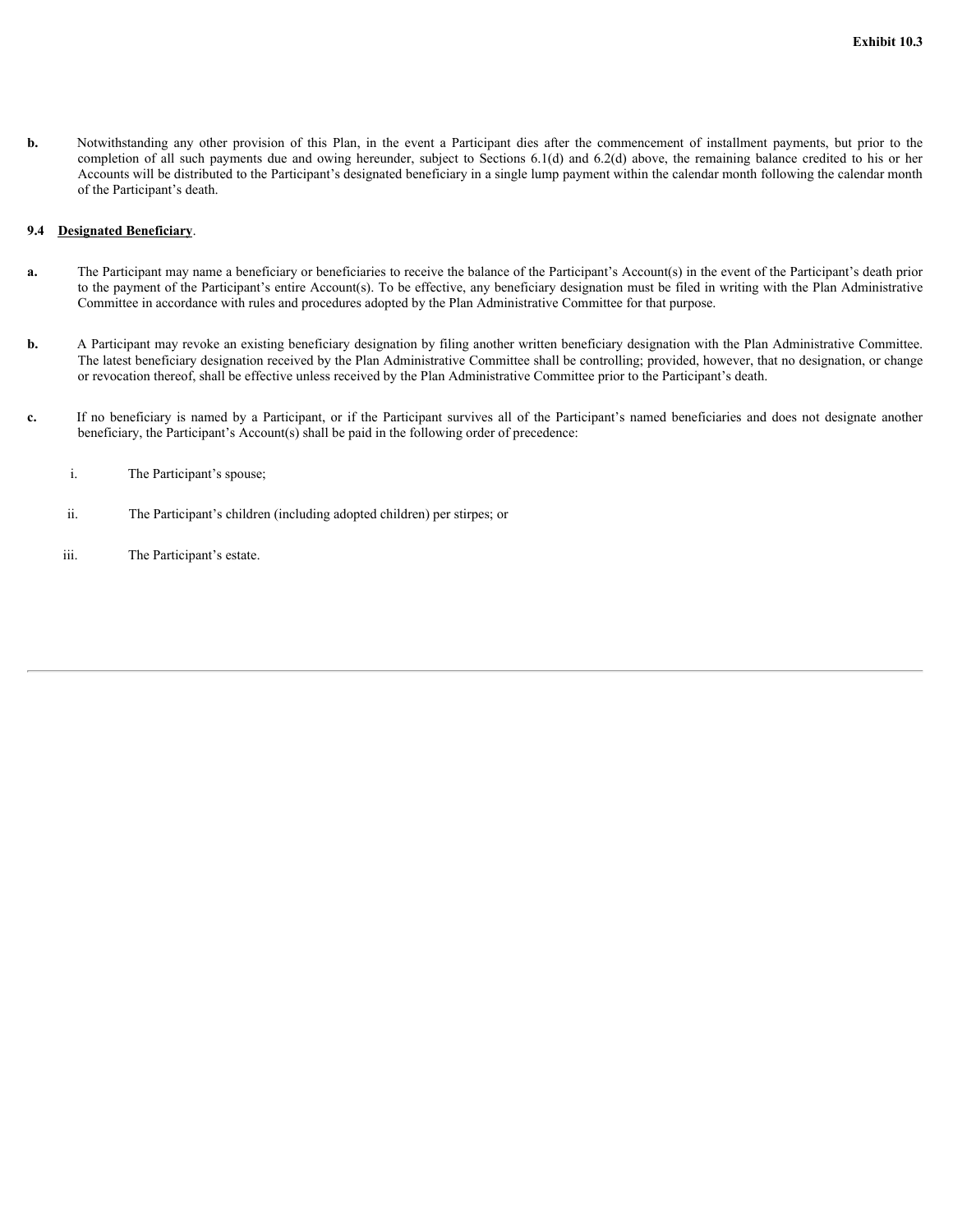# *SECTION 10 Forfeiture of Benefits*

- **10.1** Notwithstanding anything in this Plan to the contrary, if the Plan Administrative Committee, in its sole discretion, determines that
- **a.** the Participant's employment with the Participating Employer has been terminated for Good Cause or,
- **b.** if at any time during which a Participant is entitled to receive payments under the Plan, the Participant has breached any of his or her post-employment obligations, including, but not limited to, any restrictive covenants or obligations under any agreement and general release,

**Excellent the Plan Administrative Committee, in its sole discretion, eletermines that<br>
a.** the Participant's employment with the Participant's employer has bene terminated for Good Cause or,<br>
b. If at any time during whi Discretionary Employer Contributions, or any portion thereof, and any earnings thereon, to be forfeited and discontinued, or may cause the Participant's payments of benefits under the Plan to be limited or suspended for such other period the Plan Administrative Committee finds advisable under the circumstances, and may take any other action and seek any other relief the Plan Administrative Committee, in its sole discretion, deems appropriate, to the extent any such action would not result in a violation of Section 409A of the Code. **Excrete Administration of the considered to the consideration**  $\mathbf{R}$  and  $\mathbf{R}$  and  $\mathbf{R}$  and  $\mathbf{R}$  and  $\mathbf{R}$  and  $\mathbf{R}$  and  $\mathbf{R}$  and  $\mathbf{R}$  and  $\mathbf{R}$  and  $\mathbf{R}$  and  $\mathbf{R}$  are  $\mathbf{R}$  and

**10.2** "Good Cause" means the Participant's fraud, dishonesty, or willful violation of any law or significant policy of the Participating Employer that is committed in connection with the Participant's employment by or association with the Company or Affiliate. Whether a Participant has been terminated for Good Cause shall be determined by the Plan Administrative Committee.

Regardless of whether a Participant's employment initially was considered to be terminated for any reason other than Good Cause, the Participant's employment Participant engaged in an act constituting Good Cause.

**10.3** The decision of the Plan Administrative Committee shall be final. The omission or failure of the Plan Administrative Committee to exercise this right at any time shall not be deemed a waiver of its right to exercise such right in the future. The exercise of discretion will not create a precedent in any future cases.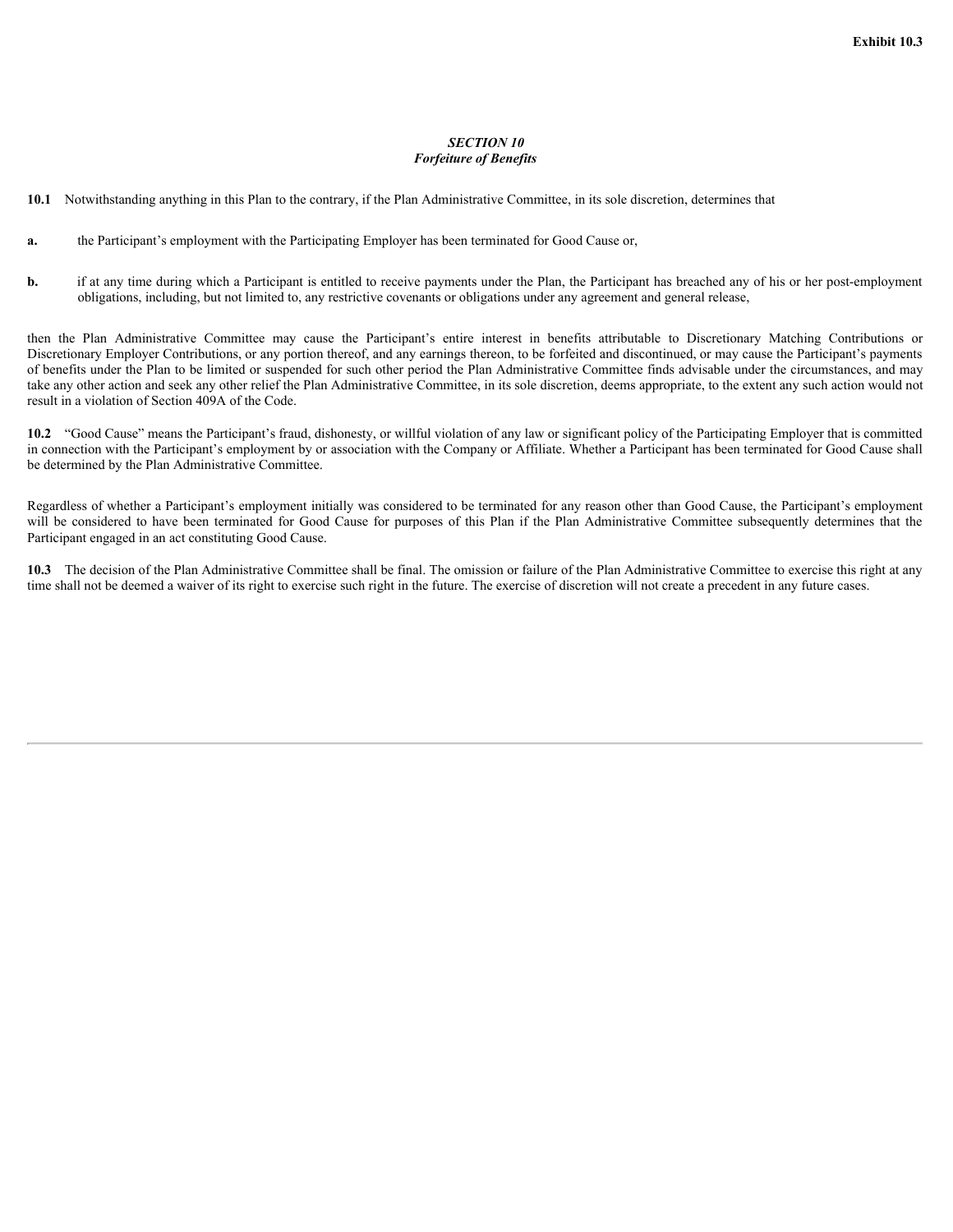### *SECTION 11 Claims Procedures*

**11.1** Filing a Claim. A Participant or Beneficiary shall make a claim for Plan benefits by filing a written request with the Plan Administrative Committee or, upon a form to be furnished by the Plan Administrative Committee for such purpose. No legal action to recover benefits or enforce or clarify rights under the Plan can be commenced until claims and review procedures provided hereunder have been exhausted. Any Participant or Beneficiary who disputes the amount of his or her entitlement to Plan benefits must file a claim in writing within two Exhibit 10.3<br>
Elaims Procedures<br>
11.1 Eling a Claim. A Participant or Beneficiary shall make a claim for Plan benefits by filing a written request with the Plan Administrative Committee or, upon<br>
a form to be furnished by constitutes an entitlement to such Plan benefits or, if later, within ninety (90) days of the date the payment is due. Failure by the Participant or Beneficiary to submit such claim within such time periods shall bar the Participant or Beneficiary from any claim for benefits under the Plan as the result of the occurrence of such event or the failure to make such payment. In no event shall the Participant or other claimant be entitled to challenge a decision of the Plan Administrative Committee with respect to a claim unless and until the claims procedures herein have been complied with and exhausted. Extended for a subsequent of the 90-day period may be extended for an additional 90 days. The 90-day period may be extended for the Plan Administrative Committee of particles with the Plan advertise by the Plan Administrat

# **11.2** Initial Review.

- **a.** The Plan Administrative Committee (or its delegate) shall review each claim for benefits and shall provide a response to the claimant regarding the claim within 90 days. However, if special circumstances require an extension of time for the Plan Administrative Committee (or its delegate) to process the Committee (or its delegate) shall provide the claimant with a written notice setting forth the reason for the extension. The notice shall indicate the special circumstance requiring the extension of time and the date by which the Plan Administrative Committee (or its delegate) expects to render the benefit determination. A claim for benefits that depends on a determination of a Total Disability (a "Disability claim") is subject to different time periods as described in paragraph (b) below.
- **b.** A response to a Disability claim shall be provided within 45 days after receipt of the claim. This 45-day period may be extended up to 30 days if an extension is necessary due to matters beyond the control of the Plan and the claimant is notified, prior to the expiration of the initial 45-day period, of the circumstances requiring the extension of time and the date by which the Plan expects to render a decision. If, prior to the end of the first 30-day extension period, the Plan Administrative Committee (or its delegate) determines that, due to matters beyond the control of the Plan, a decision cannot be rendered **SECTION IT**<br> **CONSULTER CONSULTER CONSULTER CONSULTER CONSULTER CONSULTER CONSULTER CONSULTER CONSULTER CONSULTER CONSULTER CONSULTER CONSULTER CONSULTER CONSULTER CONSULTER CONSULTER CONSULTER CONSULTER CONSULTER CONSUL SECTION II**<br>Commiss Procedures<br>
Administrative Committee or upper United action for Plan hencities by filing a senior regard with de Plan Administrative Committee (in the claimat<br>
by the final dealing this dealing contai requiring the extension and the date as of which the Plan expects to render a decision. In the case of any such extension with respect to a Disability claim, the notice of extension also shall specifically explain the standards on which entitlement to a benefit upon Disability is based, the unresolved issues that prevent a decision on the claim, and the additional information needed to resolve those issues, and the claimant shall have at least 45 days within which to provide the specified information, if any.

**11.3** Denial of Claim. If a claim for benefits is denied, in whole or in part, the Plan Administrative Committee (or its delegate) shall provide written notice to the claimant providing the following information:

- **a.** The specific reason(s) stating why the claim was denied;
- **b.** Reference to the specific plan provisions on which the determination is based;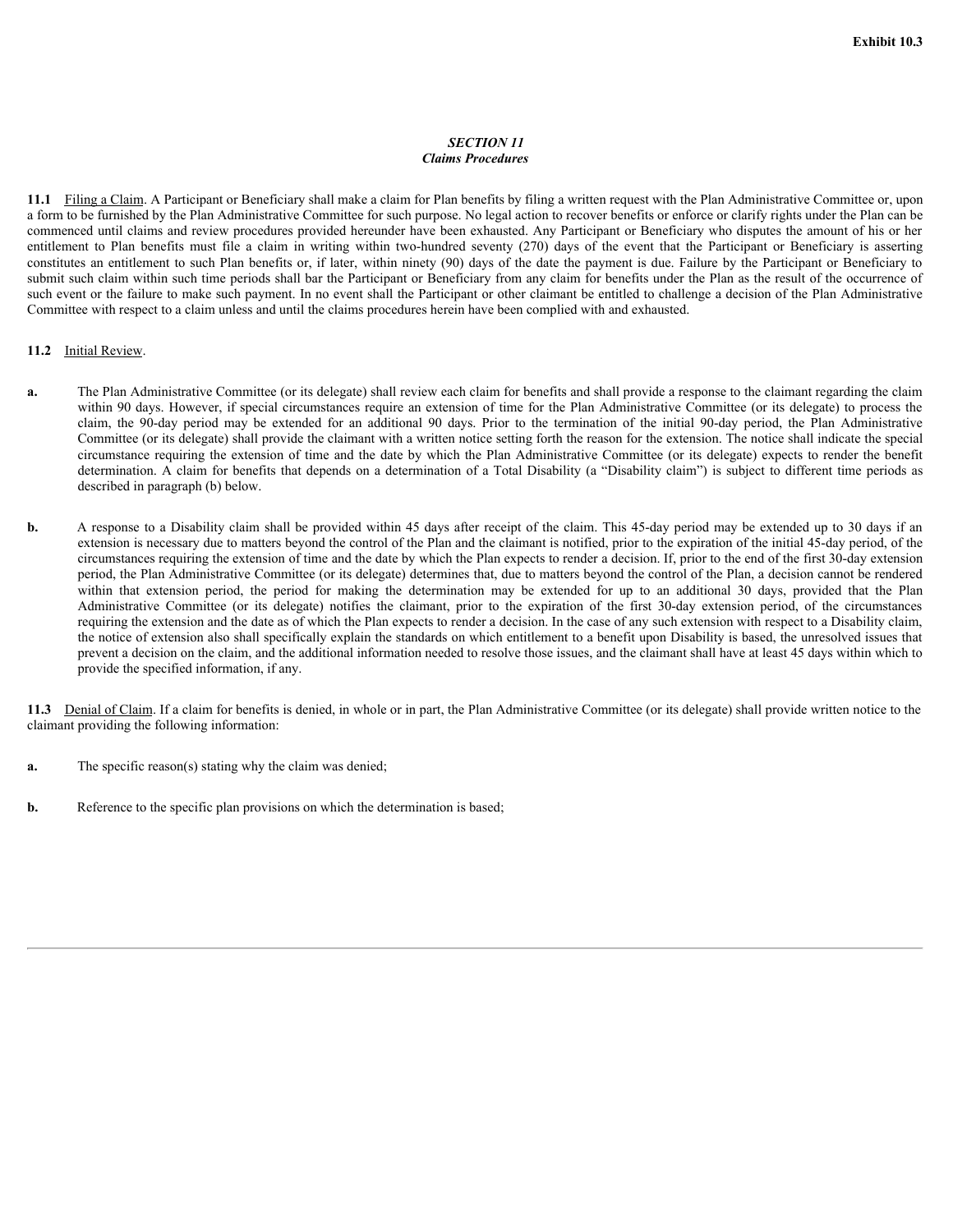- **c.** A description of any additional material or information needed to process the claim, and an explanation of why such material or information is necessary;
- **d.** An explanation of the claims review procedure, including the time limits applicable to such procedure, as well as a statement notifying the claimant of his or her right to bring a civil action under Code Section 502(a) of ERISA following denial of a final appeal; and
- **e.** In the case of a Disability claim, the notice will be provided in a culturally and linguistically appropriate manner as described in 29 CFR § 2560.503-1(o)  $(1)(i) - (iii)$  and:
- **1.** Provide a discussion of the decision, including the time limits applicable to such procedure, as well as a statement notifying the claimat of his of the right to bring a civil action under Code Section 502(a) of ERIS claimant to the Plan of health care professionals treating the claimant and vocational professionals who evaluated the claimant, the views of medical or vocational experts whose advice was obtained on behalf of the Plan in connection with a claimant's adverse benefit determination, without regard to whether the advice was relied upon in making the benefit determination, or a disability determination regarding the claimant presented by the claimant to the Plan made by the Social Security Administration; **Explain the cluster of the specific internal rules, guidelines, protocols, and and relief internal rules of change internal rules of the specific internal rules of the specific internal rules of the specific internal rul** 
	- 2. If the adverse benefit determination is based on a medical necessity or experimental treatment or similar exclusion or limit, either provide an explanation of the scientific or clinical judgment for the determination, applying the terms of the Plan to the claimant's medical circumstances, or provide a statement that such explanation will be provided free of charge upon request in writing;
	- determination or, alternatively, provide a statement that such rules, guidelines, protocols, standards or other similar criteria of the Plan do not exist; and
	- 4. Provide a statement that the claimant is entitled to receive, upon request and free of charge, reasonable access to, and copies of, all documents, records, and other information relevant to the claimants claim for benefits.

**11.4** Appeal of Denial. The claimant or the claimant's representative may appeal any denial of benefits and may review pertinent Plan documents to help prepare for the appeal. Any such appeal must be filed with the Plan Administrative Committee in writing within 60 days (180 days in the case of a Disability claim) after the claimant receives written notice of denial of the claim for benefits and must set forth the grounds on which such appeal is made and any issues or comments which the claimant deems pertinent to his or her claim. The claimant may submit written comments, documents, records, and other information relating to his or her claim for benefits. Upon request, and free of charge, the claimant shall be provided reasonable access to, and copies of, all documents and records relevant to his or her claim.

**11.5** Review on Appeal. The Plan Administrative Committee (or its delegate) will consider the claimant's appeal made in accordance with this Section 11.5 and will notify the claimant in writing of its decision within 60 days (45 days in the case of a Disability claim) of the receipt of the appeal unless there are special circumstances that require an extension of time for processing the claim. If the Plan Administrative Committee (or its delegate) determines that an extension of time the case of a Dosbitity charm, the notice will be provided in a culturally and imgensionally apply this or or following the views presented by the claimant for the claimant and vector for the claimant will be notice in the case of Disloider chain the neaties will be provided in a culturally and linguistically appropriate manner at described in  $2$  CHK § 360.80-4(o) the special committed in the special committed in the date in dependen determination on appeal. In no event shall such extension period exceed a period of 120 days (90 days in the case of a disability claim) from the receipt of the claimant's appeal. The Plan Administrative Committee shall conduct a full and fair review of the claim that takes into account all comments, documents, records, and other information submitted by the claimant or the claimant's authorized representative relating to the claim, without regard to whether such information was submitted or considered in the initial benefit determination, and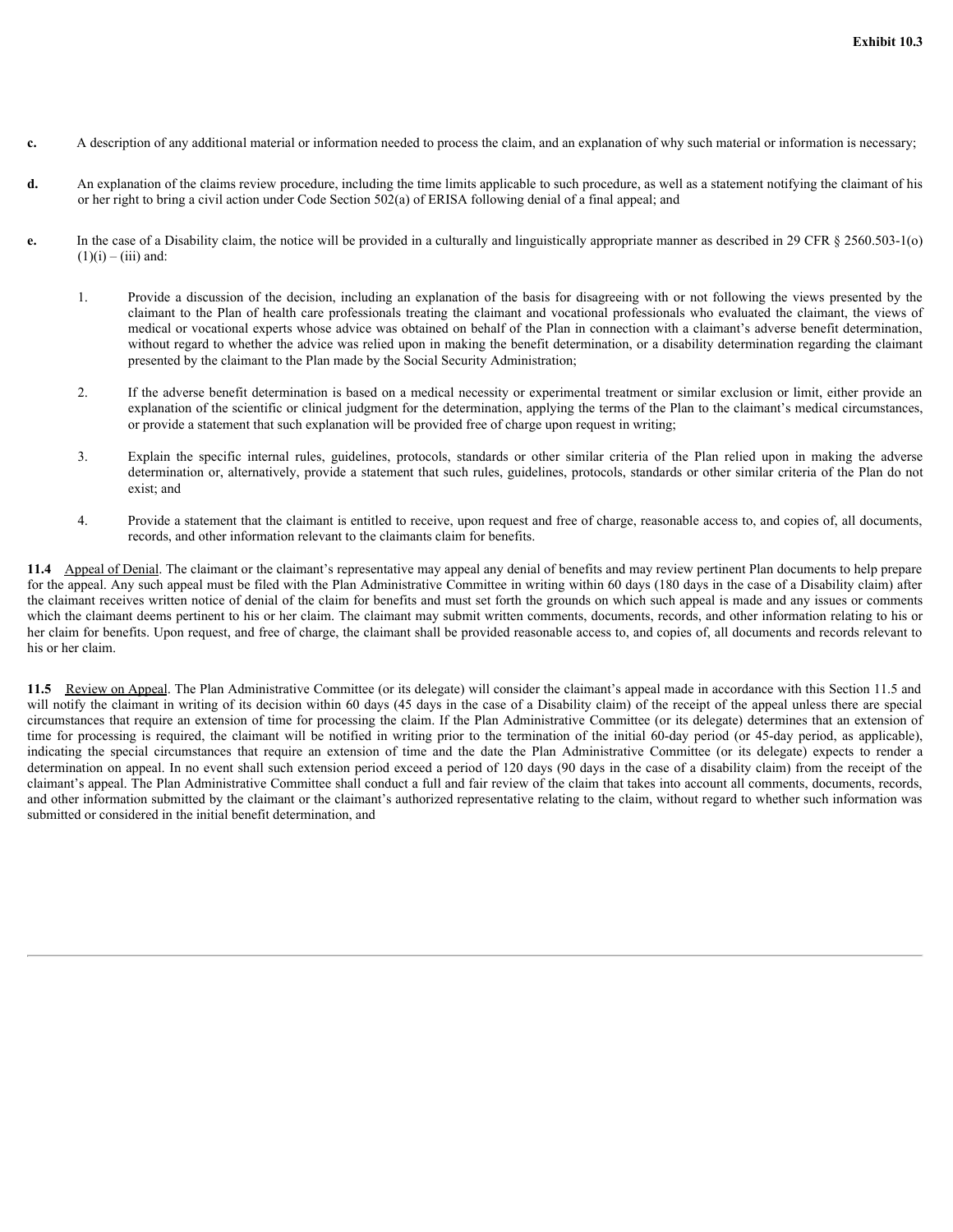- **a.** In the case of a Disability claim:
	- (1) Before issuing an adverse benefit determination on review, the Plan Administrative Committee shall provide the claimant, free of charge, with any new or additional evidence considered, relied upon, or generated by the Plan or other person making the benefit determination (or at the direction of the Plan or such other person) in connection with the clam; such evidence must be provided as soon as possible and sufficiently in advance of the date on which the notice of adverse benefit determination on review is required to be provided under this Section 11.5 to give the claimant a reasonable opportunity to respond prior to that date; and the isosing an adverse henchi determination on review, the Plan Administrative Committee shall provide the determination for a different and<br>the late was interest considered, espectral experts prove penerallely for Plan in
	- (2) Before the Plan can issue an adverse benefit determination on review based on a new or additional rationale, the Plan Administrative Committee shall provide the claimant, free of charge, with the rationale; such rationale must be provided as soon as possible and sufficiently in advance of the date on which notice of adverse benefit determination on review is required to be provided under this Section 11.5 to give the claimant a reasonable opportunity to respond prior to that date.

**11.6** Decision on Review. If the Plan Administrative Committee (or its delegate) denies the claim on appeal, it will notify the claimant or his duly authorized representative in writing, in a manner calculated to be understood by the claimant, and the notice shall set forth:

- **a.** The specific reason or reasons for the denial;
- **b.** References to the pertinent Plan provisions on which the decision is based;
- **c.** A statement of the claimant's right to receive, upon request and free of charge, reasonable access to, and copies of, all documents, records, and other information relevant to the claimant's claim for benefits;
- **d.** A statement of the claimant's right to bring a civil action under Section 502(a) of ERISA;
- **e.** In the case of a Disability claim:
- (1) Provide a discussion of the decision, including an explanation of the basis for disagreeing with or not following the views presented by the claimant to the Plan of health care professionals treating the claimant and vocational professionals who evaluated the claimant, the views of medical or regard to whether the advice was relied upon in making the benefit determination, or a disability determination regarding the claimant presented by the claimant to the Plan made by the Social Security Administration; The adverse benefit deterministics of the search adverse benefit determination is a medical necessarily or expected on a medical network of the search and the administrative Committee of the administrative committee on a (3) The specific internal resolution in the specific internal resolution and the specific internal rules of the specific internal resolution and the specific internal resolution and the specific internal rules of the spec
	- explanation of the scientific or clinical judgment for the determination, applying the terms of the Plan to the claimant's medical circumstances, or provide a statement that such explanation will be provided free of charge upon request in writing;
	- alternatively, a statement that such rules, guidelines, protocols, standards or other similar criteria of the Plan do not exist;
	- (4) Be provided in a culturally and linguistically appropriate manner as described in 29 C.F.R. § 2560.503-1(o)(1)(i) (iii); and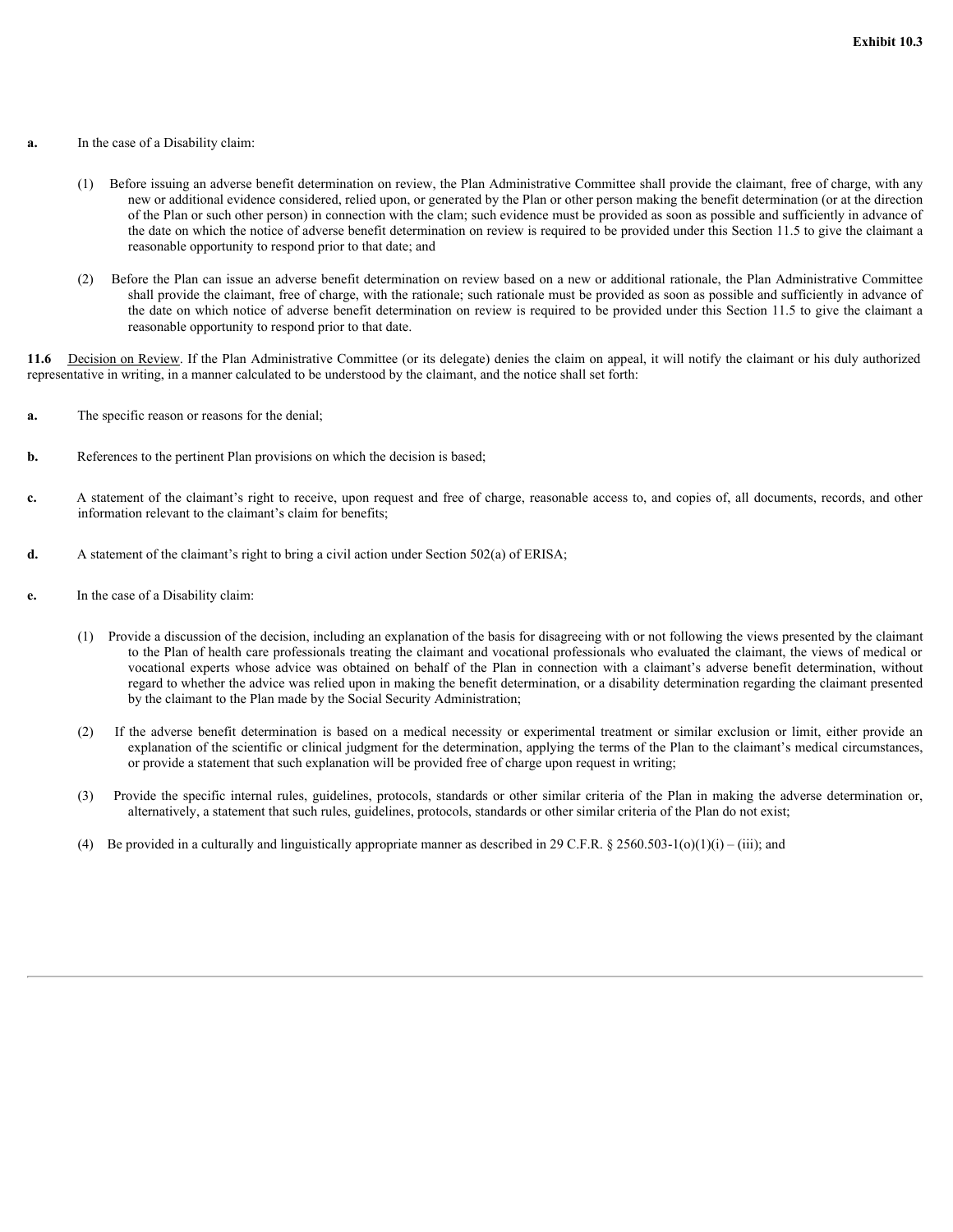(5) Include a statement of the claimant's right to bring a civil action in state or federal court under Section 502(a) of ERISA following the adverse determination on review, and any applicable contractual limitations period that applies to the claimant's right to bring such an action, including the calendar date on which the contractual limitations period expires for the claim.

The decision upon appeal, or the initial decision if no appeal is taken, shall be final, conclusive and binding on all parties, subject, however, to the provisions of the Internal Revenue Code and ERISA.

**11.7** Statute of Limitations. Except for any action against a fiduciary for a breach of fiduciary duty, any action filed in state or federal court regarding any rights or obligations under this Plan must be brought within one (1) year from the date of final determination.

- **11.8** Disability Claim: Deemed Exhaustion of Claims Procedure. In the case of a Disability claim:
- **a.** If the Plan fails to strictly adhere to all the requirements of the procedures set out in this Article XI with respect to a claim, the claimant is deemed to have exhausted the administrative remedies available under the Plan, except as provided in subsection (b) of this Section 11.8. Accordingly, the claimant is entitled to pursue any available remedies under Section 502(a) of ERISA on the basis that the Plan failed to provide a reasonable claims procedure that would yield a decision on the merits of the claim. If a claimant chooses to pursue remedies under Section 502(a) of ERISA under such circumstances, the claim or appeal is deemed denied on review without the exercise of discretion by an appropriate fiduciary.
- **b.** The administrative remedies available under the Plan with respect to a Disability claim will not be deemed exhausted based on de minimis violations that do not cause, and are not likely to cause, prejudice or harm to the claimant so long as the Plan demonstrates that the violation was for good cause or due to matters beyond the control of the Plan and that the violation occurred in the context on an ongoing, good faith exchange of information between the Plan and the claimant. This exception is not available if the violation is part of a pattern or practice of violations by the Plan. The claimant may request a written explanation of the violation from the Plan, and the Plan must provide such explanation within ten (10) days, including a specific description of its bases, if any, for asserting that the violation should not cause the administrative remedies available under the Plan to be deemed exhausted. If a court rejects the claimant's request for immediate review under subsection (a) of this Section 11.8 on the basis that the Plan met the standards for the exception under this subsection (b), the claim shall be considered as re-filed on appeal upon the Plan's receipt of the court's decision. Within a reasonable time after the receipt of the decision, the Plan shall provide the claimant with notice of the resubmission.

**11.9** Disability Claim: Independence and Impartiality of Decision Maker. In the case of a Disability claim, the Plan shall ensure that all claims and appeals for disability benefits are adjudicated in a manner designed to ensure the independence and impartiality of the persons involved in making the decision. Accordingly, decisions regarding hiring, compensation, termination, promotion, or other similar matters with respect to any individual (such as a claims adjudicator or medical or vocational expert) shall not be based on the likelihood that the individual will support the denial of benefits.

**11.10** Adverse Benefit Determination Defined. For purposes of this Section 11, "adverse benefit determination" means:

**a.** any of the following: a denial, reduction, or termination of, or a failure to provide or make payment (in whole or in part) for, a benefit, including any such denial, reduction, termination, or failure to provide or make payment that is based on a determination of a Participant's or Beneficiary's eligibility to participate in the Plan; and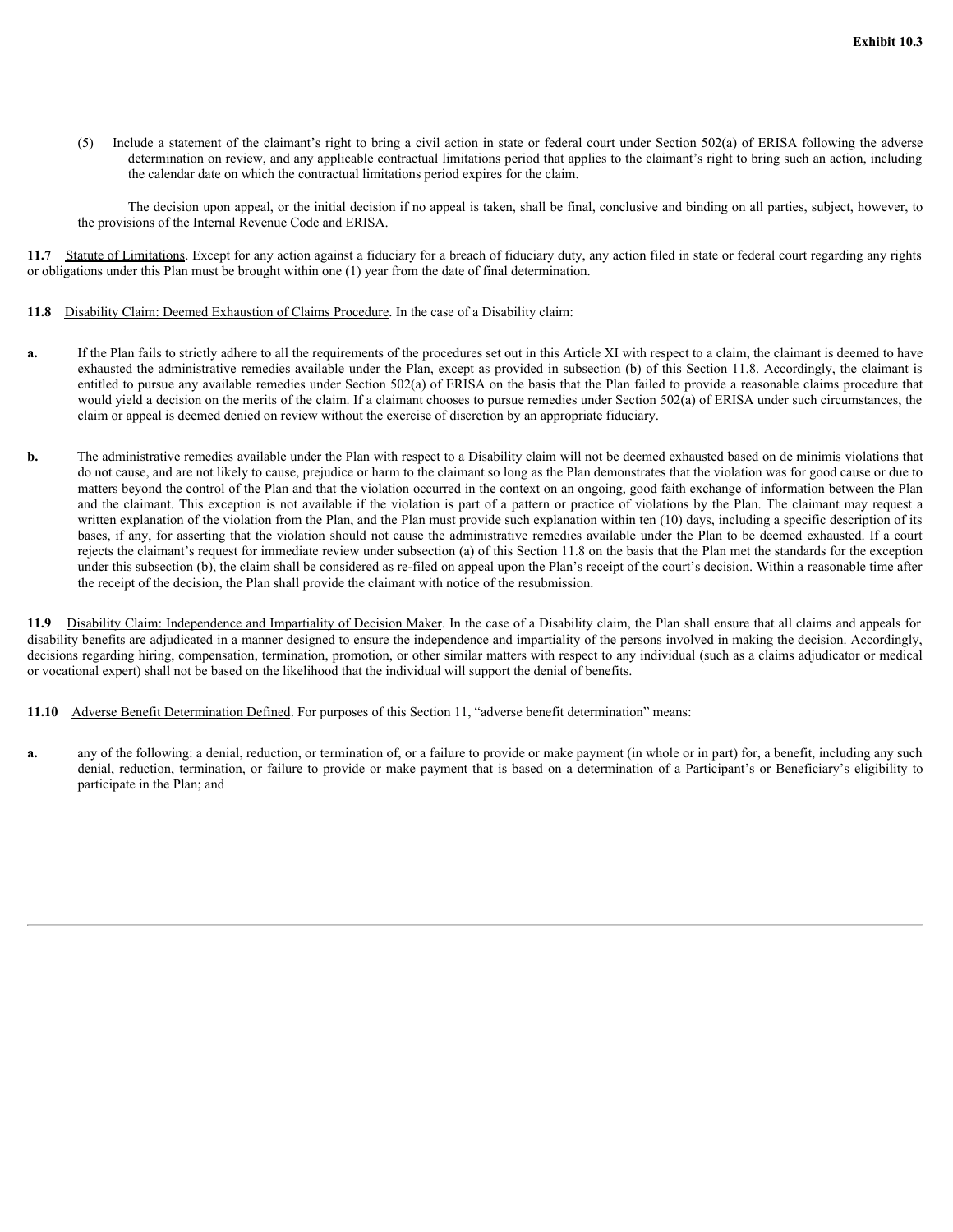**b.** in the case of a Disability claim, the term "adverse benefit determination" also means any rescission (i.e., cancellation or discontinuance of coverage that has a retroactive effect) of disability coverage with respect to a Participant or Beneficiary (whether or not, in connection with the rescission, there is an adverse effect on any particular benefit at that time)."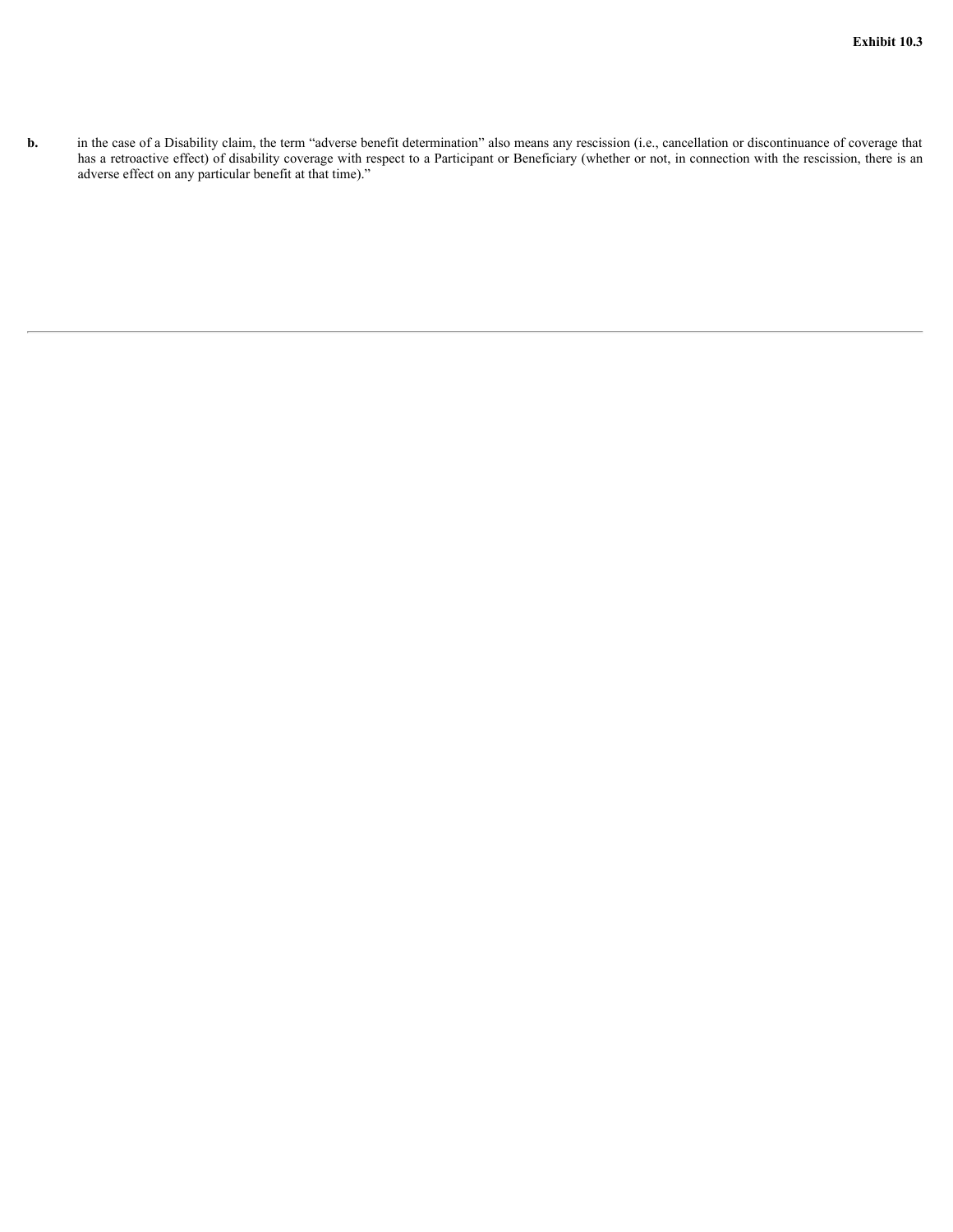# *SECTION 12 Amendment or Termination of the Plan*

**12.1** The Plan Administrative Committee may, in its sole discretion, terminate, suspend or amend this Plan at any time or from time to time, in whole or in part, with respect to any Participants or beneficiaries whether or not payments have commenced to such Participants or beneficiaries. Notwithstanding the foregoing, no amendment, termination, or suspension of the Plan will affect a Participant's right to receive vested amounts previously deferred under the Plan or fail to be in compliance with Section 409A of the Code.

**12.2** In the event the Plan is terminated and liquidated in accordance with the requirements described in Treasury Regulation Section 1.409A-3(j)(4)(ix), the Plan Administrative Committee shall distribute the remaining amounts in Participants' Accounts at such times and in such ways as the Plan Administrative Committee, in its sole discretion, may deem appropriate.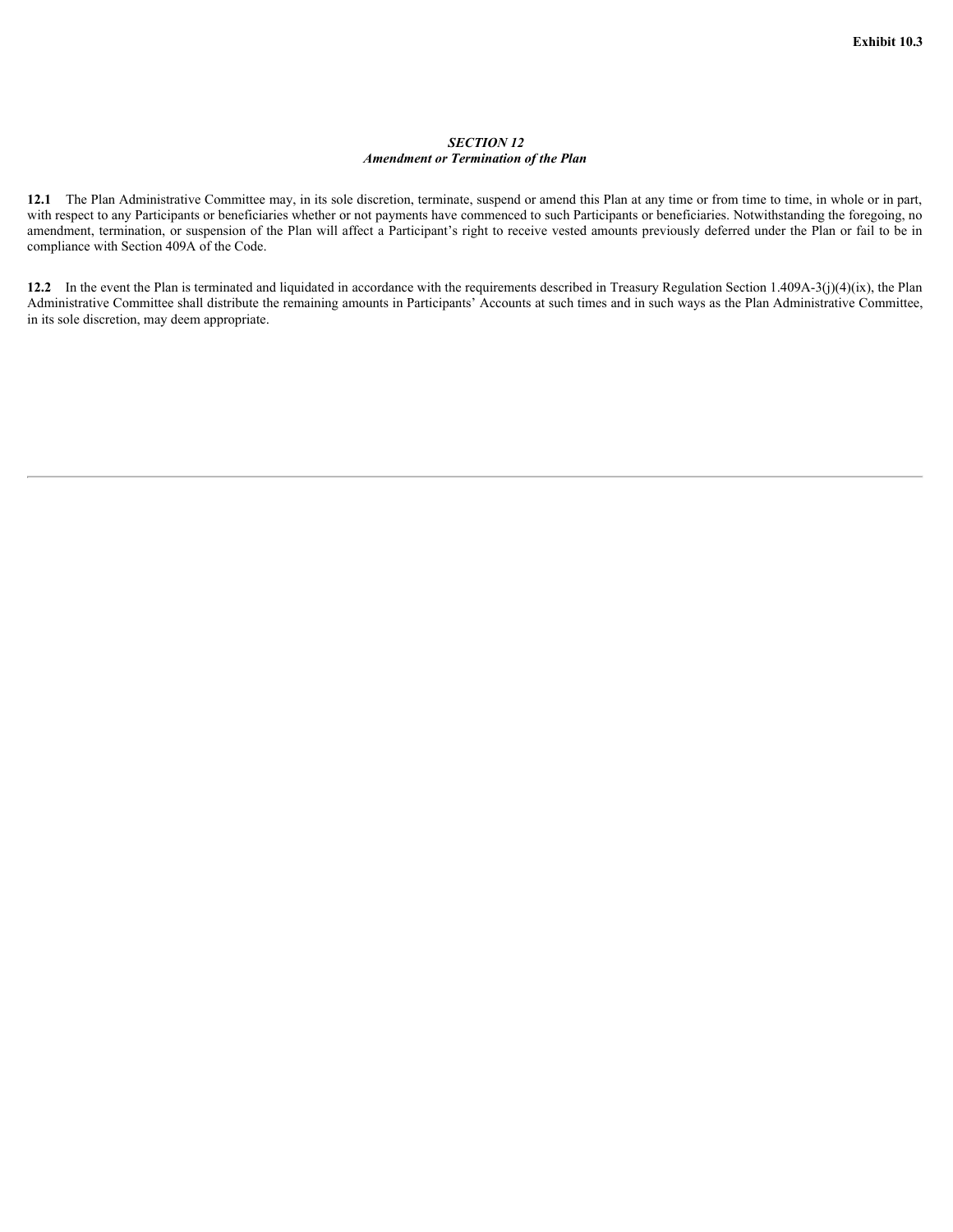# *SECTION 13 Unfunded Plan; Change in Control*

**13.1** Unfunded Plan. Nothing in this Plan shall be construed as giving any Participant, or his or her legal representative or designated beneficiary, any claim against any specific assets of the Company or any of its affiliated companies or as imposing any trustee relationship upon the Company or any of its affiliated companies in respect of the Participant. The Participating Employers shall not be required to segregate any assets in order to provide for the satisfaction of the obligations hereunder. Investments deemed held in the Accounts shall continue to be a part of the general funds of the applicable Participating Employers, and no individual or entity other than the Participating Employer shall have any interest whatsoever in such funds. If and to the extent that the Participant or his or her **CECTION 13**<br> **Confunded Plan.** Nothing in this Plan shall be construed as giving any Participants or this or her legal representative or designated beneficiary, any claim<br>
against any specific assets of the Company or any unsecured general creditor of the applicable Participating Employer. **b. b. b.** The Participating Employers shall make contributions to the Theorem of the Theorem Compete Control of the Competent Contributions of the Competent contributions of the Competent contribution Deferred to the

13.2 Rabbi Trust. The Participating Employers shall establish a trust (or trusts) for the purpose of providing funds for the payment of the amounts credited to Participants under the Plan subject to the following rules:

- **a.** Such trust(s) shall be an irrevocable grantor trust containing provisions which are the same as, or are similar to, the provisions contained in the model "rabbi trust" set forth in Internal Revenue Service Revenue Procedure 92-64 (or any successor guidance issued by the IRS).
- Contributions and Discretionary Employer Contributions as soon as practicable, but in no event later five (5) business days, following the date on which such contributions are credited to Participants' Accounts.
- **c.** The Participating Employers shall pay all costs relating to the establishment and maintenance of the trust(s) and the investment of funds held in such trust(s).

**13.3** Chance in Control. In the event of a Change in Control, the Participating Employers shall, as soon as possible, but in no event later than five (5) business days following a Change in Control, make an irrevocable contribution to the trust(s) established pursuant to Section 13.2 in an amount that is sufficient to pay the total amount credited to all Accounts under the Plan as of the date of the Change in Control.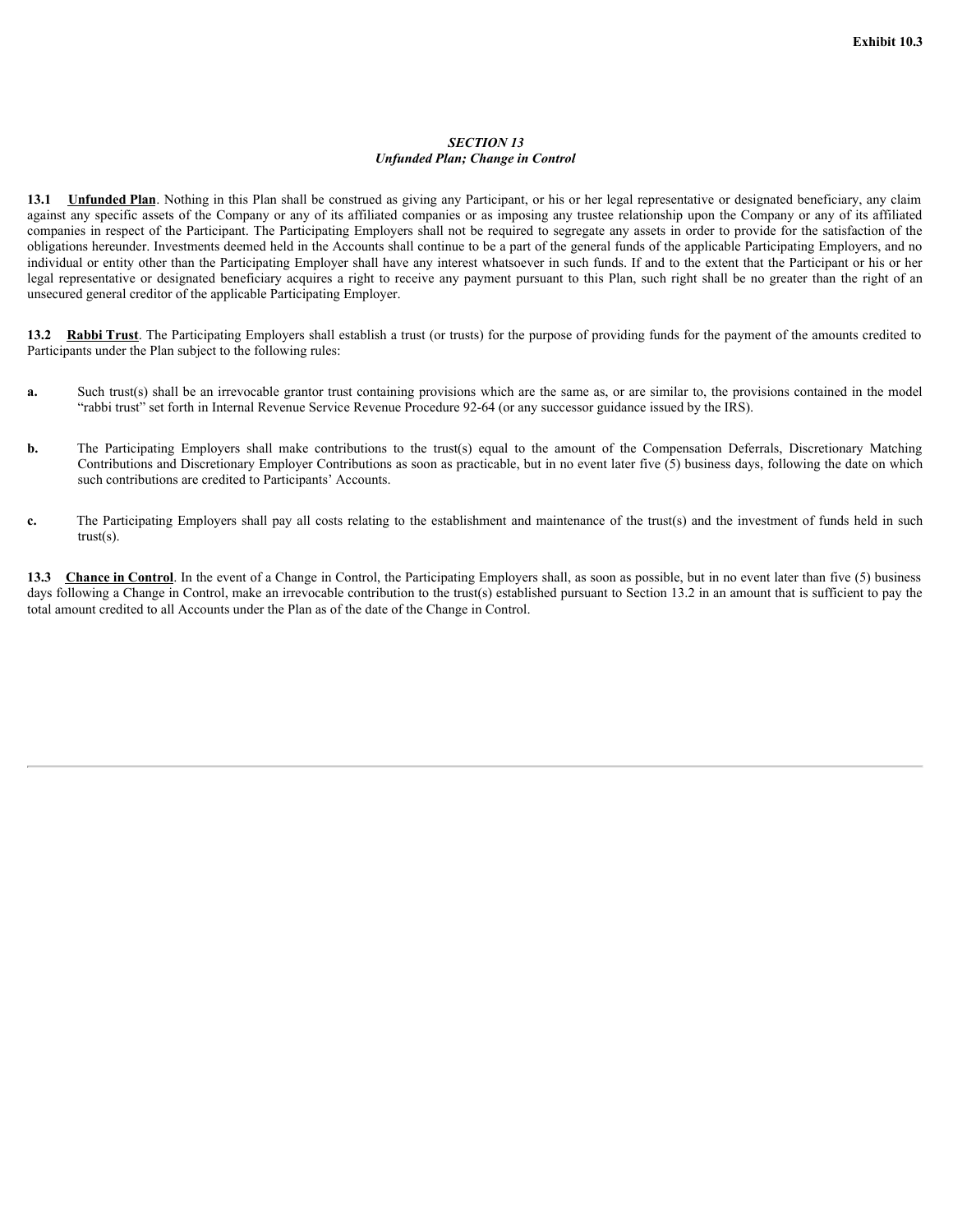### *SECTION 14 Miscellaneous Provisions*

### **14.1 Acceleration or Delay of Payments Permitted Under Code Section 409a**.

- **a.** Acceleration of Payments. The Plan Administrative Committee may, its discretion, accelerate the payment of all or a portion of a Participant's vested Account prior to the time specified in this Plan to the extent such acceleration is permitted by Treasury Regulation Section 1.409A-3(j)(4). Such permitted **ECTION 14**<br>**Also celeration or Delay of Payments Permitted Under Code Section 409a**<br>Acceleration of Payments The Plan Administrative Committee may, its discretion, accelerate the payment of all or a portion of a Participa employment taxes, payment upon income inclusion under Code Section 409A, and/or such other circumstances as are permitted by Section 409A and the Treasury Regulations thereunder. **EXAMBREE SET USY 14**<br> **SECTION 14**<br> **Acceleration of Paynonic Parmitred Lanke Confederation**<br> **Acceleration of Paynonic Parmitred Lanke Confederation**<br> **Acceleration of Paynonic Paynonic Paynonic Paynonic Confederation i**
- **b.** Delay of Payments. The Plan Administrative Committee may, in its discretion, delay the payment of all or a portion of a Participant's Account in such circumstances as may be permitted under Code Section 409A.

**14.2 Benefits Non-Assignable**. Benefits under the Plan may not be anticipated, assigned or alienated, and will not be subject to claims of a Participant's creditors by any process whatsoever, except as specifically provided in this Plan or by the Plan Administrative Committee in its sole discretion.

**14.3 Right to Withhold Taxes**. The Participating Employers shall have the right to withhold such amounts from any payment under this Plan as it determines necessary to fulfill any federal, state, or local wage or compensation withholding requirements.

14.4 No Right to Continued Employment. Neither the Plan, nor any action taken under the Plan, shall confer upon any Participant any right to continuance of employment by the Company or any of its Affiliates to terminate an Participant's employment at any time for any reason.

**14.5 Mental or Physical Incompetency**. If the Plan Administrative Committee determines that any person entitled to payments under the Plan is incompetent by reason of physical or mental disability, as established by a court of competent jurisdiction, the Plan Administrative Committee may cause all payments thereafter becoming due to such person to be made to any other person for his or her benefit, without responsibility to follow the application of amounts so paid. Payments made pursuant to this Section shall completely discharge the Plan Administrative Committee and the Participating Employer.

14.6 Unclaimed Benefit. Each Participant shall keep the Plan Administrative Committee informed in writing of his or her current address and the current address of his or her beneficiary. The Plan Administrative Committee shall not be obligated to search for the whereabouts of any person. If the location of a Participant is not made known to the Plan Administrative Committee within three (3) years after the date on which payment of the Participant's Account may first be made, payment may be made as though the Participant had died at the end of the three (3) year period. If, within one additional year after such three (3) year period has According of Particular Rich Ministeriative Committee any, it direction, according to the actual or professional or actual death of a Particular and the actual death of a Particular any of a Particular any order the actual Participant, then the Participating Employer shall have no further obligation to pay any benefit hereunder to such Participant or beneficiary or any other person and such benefit shall be irrevocably forfeited.

**14.7 Suspension of Payments**. If any controversy, doubt or disagreement should arise as to the person to whom any distribution or payment should be made, the Plan Administrative Committee, in its discretion, may, without any liability whatsoever, retain the funds involved or the sum in question pending settlement or resolution to the Plan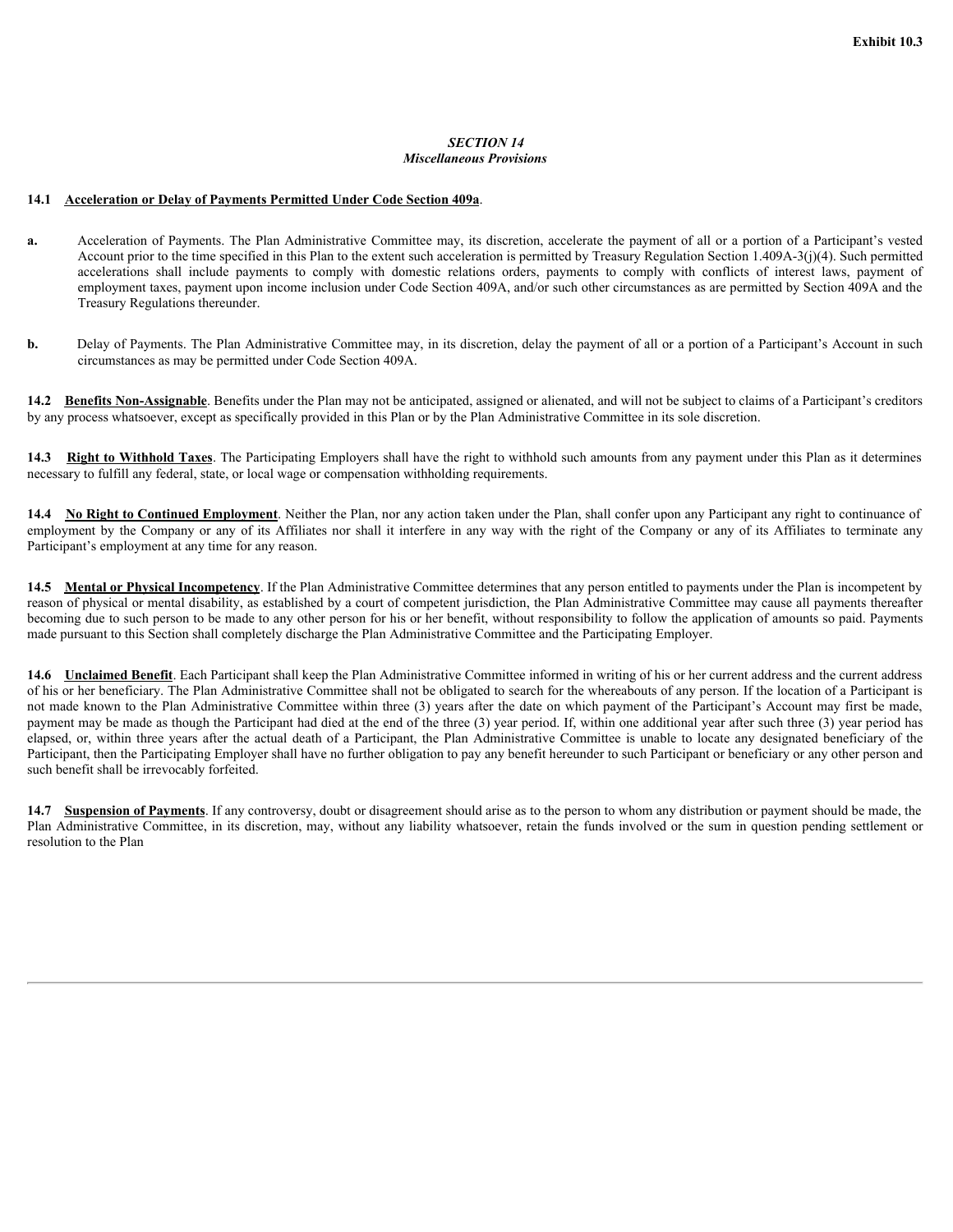Administrative Committee's satisfaction of the matter, or pending a final adjudication by a court of competent jurisdiction.

14.8 Governing Laws. The provisions of the Plan shall be construed, administered and enforced according to applicable Federal law and the laws of State of South Carolina.

14.9 Severability. The provisions of the Plan are severable. If any provision of the Plan is deemed legally or factually invalid or unenforceable to any extent or in any application, then the remainder of the provision and the Plan, except to such extent or in such application, shall not be affected, and each and every provision of the Plan shall be valid and enforceable to the fullest extent and in the broadest application permitted by law.

14.10 No Other Agreements or Understandings. This Plan represents the sole agreement between the Participating Employers and Participants concerning its concerning its subject matter.

**Exhibit 10.3**<br> **Exhibit 10.3**<br> **Committee's satisfaction of the matter, or pending a final adjudication by a court of competent jarisdiction.**<br> **Satisfactions**<br> **Satisfactions, The provisions of the Plan substandings**<br> **14.11 Section 409A of the Code**. The Company intends that the Plan comply with the requirements of Section 409A of the Code and shall be operated and interpreted consistent with that intent. Notwithstanding the foregoing, the Company makes no representation that the Plan complies with Section 409A of the Code and shall have no liability to any Participant for any failure to comply with Section 409A of the Code. This Plan shall constitute an "account balance plan" as **Exhibit 10.3**<br> **Administrative Committee's satisfaction of the mature, or pending a final adjudication by a court of competent jurisdiction.**<br> **HAS Conventing Lans** The provisions of the Plan and solvent between the en aggregated with amounts deferred under other account balance plans.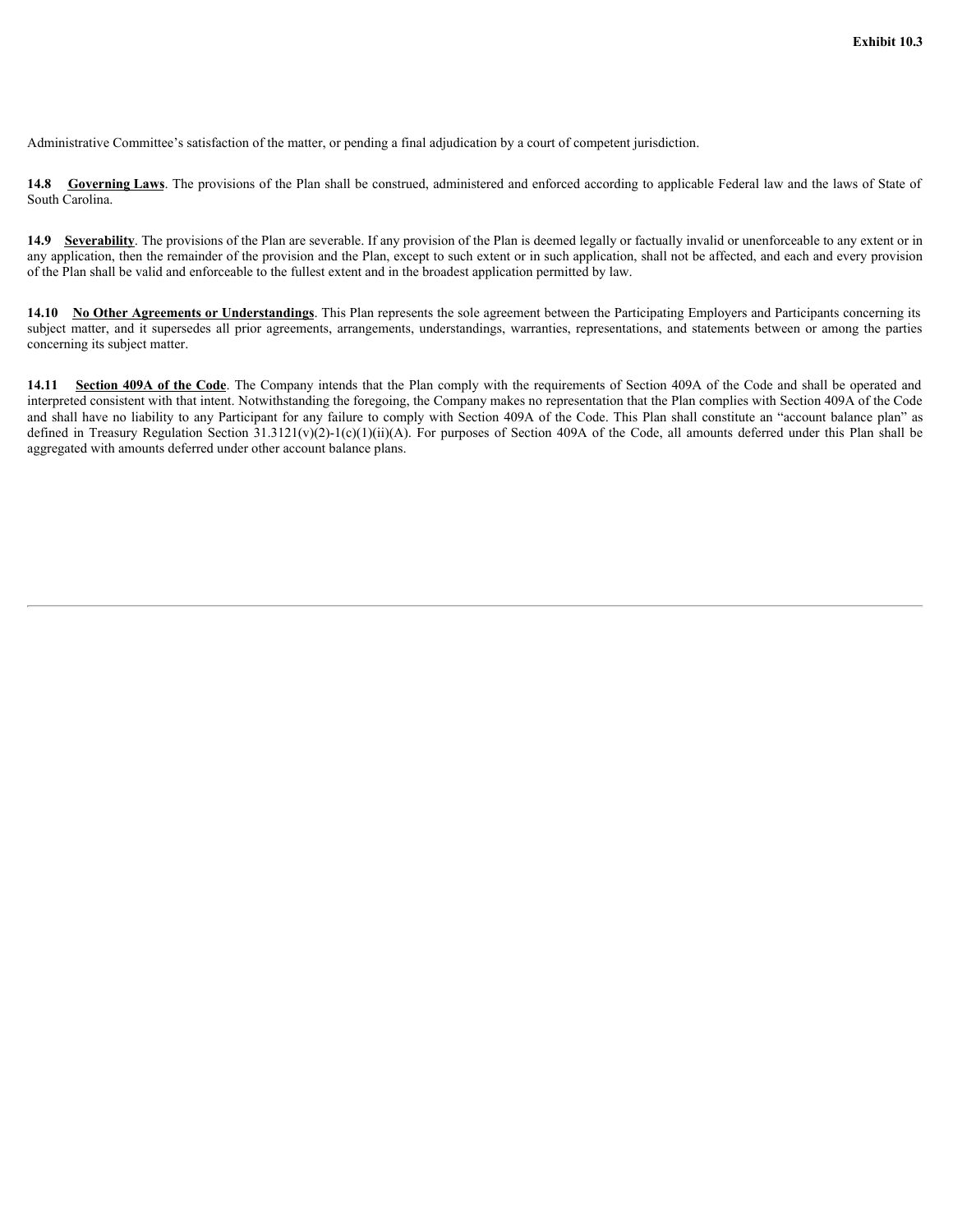**IN WITNESS WHEREOF**, the Company has caused this amended and restated Plan to be executed by its duly authorized officer to be effective as of January 1, 2021.

| ATTEST: | <b>SCANSOURCE, INC.</b><br>(the "Company") |  |
|---------|--------------------------------------------|--|
| By:     | By:                                        |  |
| Title:  | Title:                                     |  |
|         |                                            |  |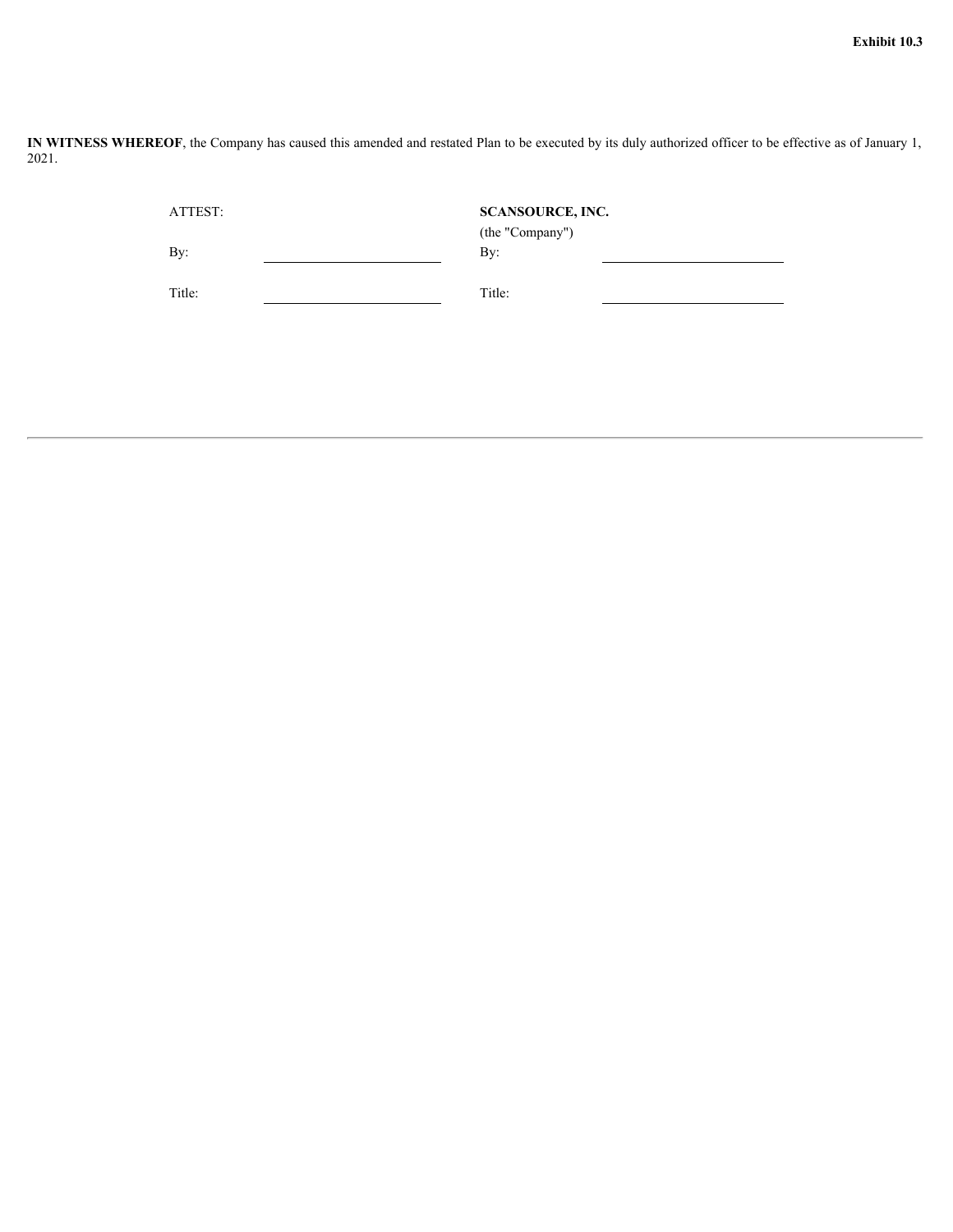### **APPENDIX A DEFERRAL BY DIRECTORS OF COMMON STOCK ISSUABLE IN LIEU OF CASH FEES AND/OR UPON SETTLEMENT OF RESTRICTED STOCK UNITS**

#### 1.1 Deferral of Non-Employee Director Fees

(a) A Non-Employee Director may elect to defer the receipt of shares of the common stock, no par value per share, of the Company ("Common Stock") otherwise issuable in lieu of any Non-Employee Director Fees the Non-Employee Director otherwise is entitled to receive in cash. Any Deferral Election the Non-Employee Director makes with respect to Non-Employee Director Fees will be deemed to be an election to receive such Non-Employee Director Fees in the form of shares of Common Stock in lieu of cash. For purposes of the Plan, (i) a Non-Employee Director means any individual who is a member of the Board and who is not an employee of the Company or any of its Affiliates, and (ii) Non-Employee Director Fees mean the quarterly cash retainer for Board and committee service, special assignment fees, meeting fees, committee chair or presiding director fees and any other cash amounts payable to the Non-Emplo Exhibit 10.3<br> **Chair of the Chair or present Amount Chair or present Amount Chair or present Amount Chair or present Amount Chair or the Non-Employee Director Fees and any bon-Employee Director Fees and Be company (Common** Employee Director, if and only to the extent the Non-Employee Director has elected or is deemed to elect, on a timely basis, to receive such Non-Employee Director Fees in the form of shares of Common Stock (in lieu of cash).

(b) A Non-Employee Director may only make an election to defer the receipt of shares of Common Stock to be received in lieu of Non-Employee Director Fees (otherwise payable in cash) by filing a Deferral Election with the Plan Administrative Committee by December  $31<sup>st</sup>$  (or such earlier date as specified by the Plan Administrative Committee on the Deferral Election) of the calendar year immediately preceding the calendar year in which the Non-Employee Director will render the related services in return for the Non-Employee Director Fees. The Non-**Exhibit 10.3**<br> **Exhibit 10.3**<br> **ENSLANDE DIFERRAM. IN DEFERRAM ANDER CONSIDE COMMONS TOCK (NOTE)**<br> **EXAMPLE IN LETTO CONSIDERED ANDER CONSIDE CONSIDENT OF RESTRICTED STOCK UNTIS<br>
The figure of the Company<br>
Common Single Exhibit 10.3**<br> **ASPENDIXA**<br> **ASSEAGE IN LIEU OF CASH REES ANDOR UPONS TYPICATIVENTS OF CONFORTS STOCK UNTIS**<br>
1.1 Deferral of Non-Imployee Director use<br>
1.1 Deferral of Non-Imployee Director uses<br>
1.1 Deferral of Non-Imp **EXERCT CONDUCT THE SECTION CONDUCT CONDUCT STOCK INTERFERRAL THE SECTION CONDUCT STOCK INTERFERENCE SECTION AND THE CONDUCT A NOT CONDUCT A CONDUCT A CONDUCT CONDUCT A CONDUCT CONDUCT CONDUCT CONDUCT CONDUCT CONDUCT COND** Committee may specify. Once irrevocable, a Deferral Election with respect to Non-Employee Director Fees shall "evergreen" and shall remain effective with respect to subsequent calendar years unless and until the Non-Employee Director revokes or changes the Deferral Election by filing a revocation or new Deferral Election with the Plan Administrative Committee by December  $31<sup>st</sup>$  (or such earlier date as specified by the Plan Administrative Committee) of the calendar year immediately preceding the calendar year in which the revocation or new Deferral Election is to be effective. A Deferral Election may be cancelled by the Plan Administrative Committee only to the extent permitted under the Plan and Section 409A of the Code. **ESTAIN DESTANAL IN APPLYINEX**<br>
(STAIN CRIME OF CASH FRES ANDOR UPON SUTTLEMENT OF RESTRICTED STOCK UNITS ETHE CASH COMPARY CONSIDERAT CONSIDERAT CONSIDER THE CASH COMPARY CONSIDER THE CASE OF THE CASE OF THE CASE OF THE 13. Deferral of Non-Employe Director Fees of Non-Employe Director Fees payable for services as a Non-Employe Director to be performed subsequent to the Company Content Fees payable in the Deferral Election for Section 15. Employee Director's Deferral Election shall become irrevocable as of December 31<sup>st</sup> (or such earlier date as specified by the Plan

Employee Director, an initial Deferral Election to defer the receipt of shares of Common Stock otherwise issuable in lieu of Non-Employee Director Fees to be paid in cash for that calendar year may be made, to the extent permitted by the Plan Administrative Committee, no later than 30 days after the date the Non-Employee Director first becomes a Non-Employee Director. Such election shall apply only to Non-Employee applies to the extent permitted by Code Section 409A.

#### **1.2** Deferral of Annual Equity Awards.

(a) A Non-Employee Director may elect to defer the receipt of shares of the Common Stock otherwise issuable upon settlement of any such annual equity awards granted to the Non-Employee Director. Any Deferral Election the Non-Employee Director makes with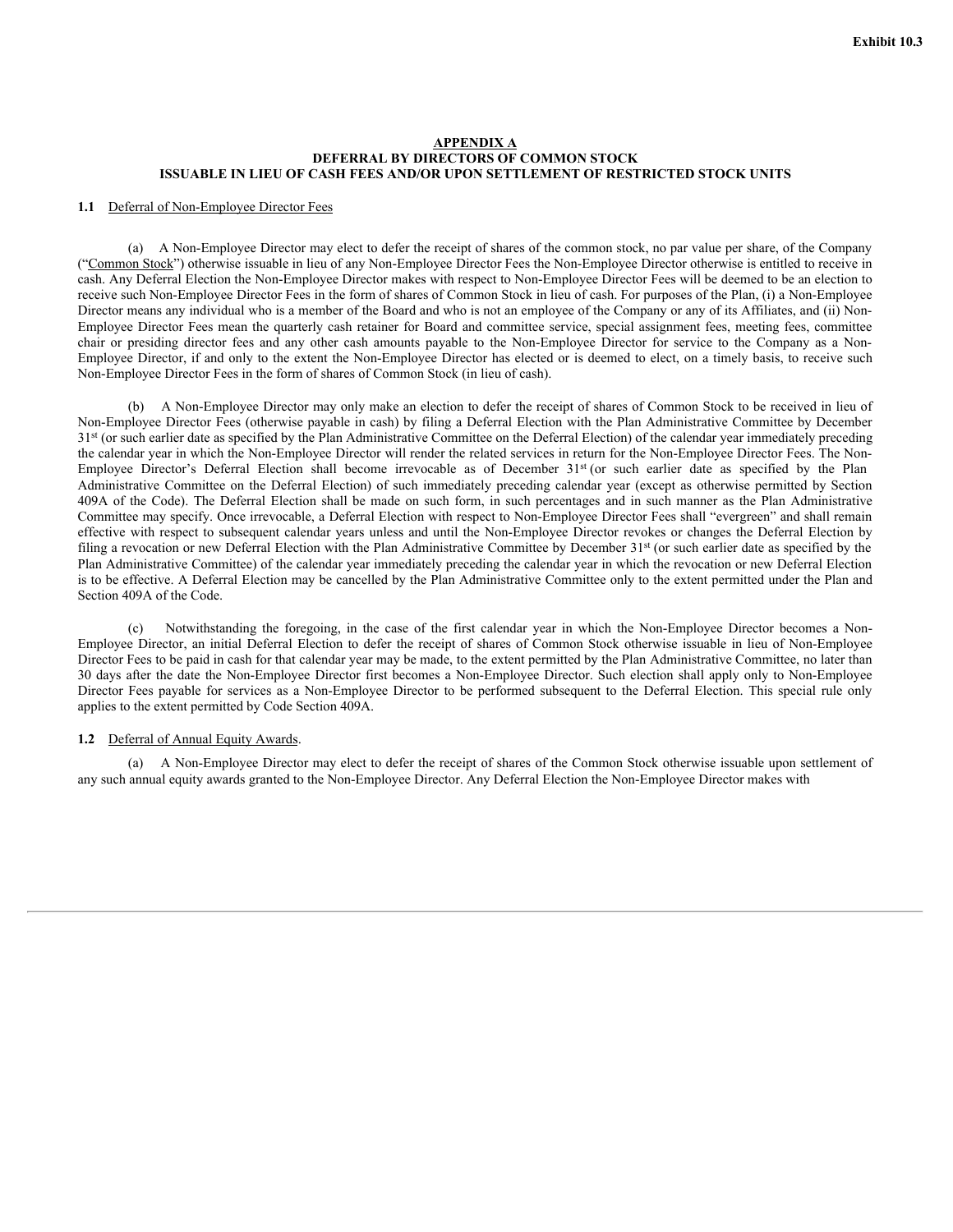respect to any annual equity awards the Non-Employee Director may be granted will be deemed to be an election to receive such annual award in the form of restricted stock units ("RSUs"). For purposes of the Plan, (i) a Deferral Election may only apply to annual equity awards otherwise elected or deemed elected to be made in the form of restricted stock units and (ii) RSUs or restricted stock units refer to an award granted under the ScanSource, Inc. 2013 Long-Term Incentive Plan, as amended, or any similar compensatory plan or arrangement of the Company or any Subsidiary (an "**Incentive Plan**") of the right to receive shares of Common Stock and, if applicable, dividend equivalents on such shares of Common Stock, pursuant to the terms of the award certificate.

**Exhibit 10.3**<br> **Exhibit 10.3**<br> **Exhibit 10.3**<br> **Common Street Sock units ("RSLS").** For proposes of the Plan, (i) a Deferral Hetion may only apply to annual anyone of estreted stock units critered stock units critered sto settlement of the Non-Employee Director's RSUs by filing a Deferral Election with the Plan Administrative Committee by December 31<sup>st</sup> (or such earlier date as specified by the Plan Administrative Committee on the Deferral Election) of the calendar year immediately preceding the Exhibit 10.3<br>
Exhibit 10.3<br>
respect to any annual equity avards the Non-Employee Director may be granted will be deemed to be an election to receive such annual avard<br>
in the form of restricted stock units ("RSUs"). For pu **Exhibit 10.3**<br> **Exhibit 10.3**<br> **Exhibit 10.3**<br> **Exhibit 10.3**<br> **Exhibit 10.3**<br> **Exhibit 20.3** (**Note that CON the CNS**<sup>1</sup>), The purposes of the Flan, (i) a Deferral Election may only apply to annual award<br>
also the decem immediately preceding calendar year (except as otherwise permitted by Section 409A of the Code). A Non-Employee Director may not elect to defer RSUs under the rules otherwise applicable to Non-Employee Directors in the first calendar year in which they become Non-Employee Directors. The Deferral Election shall be made on such form, in such percentages and in such manner as the Plan Administrative Committee may **Exhibit 10.3**<br> **Exhibit 10.3**<br>
The factor of exarticed slock and F. FISM 257. The propose of the Plan, (i) a Deferral Election has the plane of exarticle and the RSUs of the Plane Clear of the Plane Clear of exarticle an Field to the main depity a wately field by the T-Imployee Director range beyond will be desmed to be an election to cociety such annual award<br>
in the form of rearrived state in Non-Employee Director range beyond will be d Election with the Plan Administrative Committee by December  $31<sup>st</sup>$  (or such earlier date as specified by the Plan Administrative Committee) of **Example 19.** For the calendar year of the Non-Employes Director may be granted will be decomed to be an electrica to reseive such annual award<br>to the form of the restricted sole, the propose of the Plan, (1) a Deferral l Election may be cancelled by the Plan Administrative Committee only to the extent permitted under the Plan and Section 409A of the Code. **1.3** Amount Depict in any amount operity events the Non-Employee Director shall be deterred by the decision in two core shall any amount Department (a non-Employee Director any of the Department (a non-Employee Director Express to any annual orgin promots the Non-Employer Director may be granted will be decorded to be an electric nor receipt of the RSUs are the Common State and Consider the company or any and consider the common State an in the rest of the New York (1982). The public or RSUs that are to be distributed in a bit will be distributed in a single hard in the New York (1982) and the single propins of the New York (1982) and the New York (1982) a En Sources (The Director Fees and the Rother Fees and Sources Fees and Sources Fees and The Rother Fees and The Rother Fees and The Rother Fees and The Rother Fees and The Rother Fees and The Rother Fees and The Rother Fe irrevocable as of December 31<sup>st</sup> (or such earlier date as specified by the Plan Administrative Committee on the Deferral Election) of such

otherwise issuable as Non-Employee Director Fees and/or upon settlement of the Non-Employee Director's RSUs, the Non-Employee Director must elect to defer his Non-Employee Director Fees and/or RSUs for the respective calendar year in increments of no less than 25%, e.g., 25%, 50%, 75% or 100%. A Director shall not be permitted to defer less than 25% of his Non-Employee Director Fees and/or RSUs for any calendar year, and any such attempted deferral shall not be effective.

#### **1.4** Form of Payment.

A Non-Employee Director shall designate on the Deferral Election whether the Non-Employee Director's Non-Employee Director Fees installments over a specified period not to exceed five (5) years. The form of payment designated on the Deferral Election will apply to all Non-Deferral Election unless changed as permitted by the Plan and Section 409A of the Code. The Non-Employee Director may elect different forms of payment for the Non-Employee Director Fees and/or RSUs subject to each specific Deferral Election. Unless the Non-Employee Director elects otherwise in the Deferral Election, all Non-Employee Director Fees and/or RSUs credited to the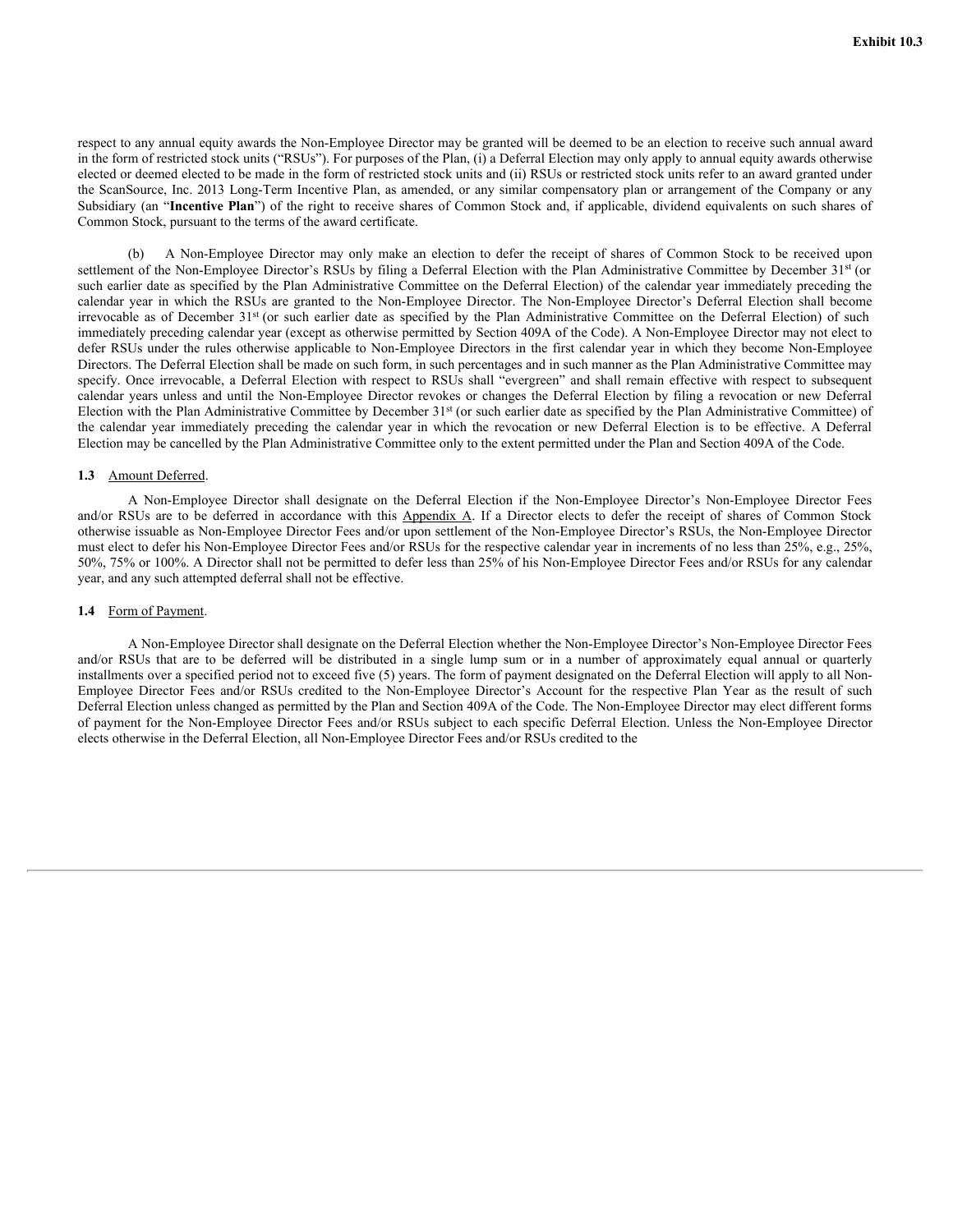Non-Employee Director's Account for a Plan Year as the result of such Deferral Election will be distributed in a single lump sum.

#### **1.5** No Deferral of Dividend Equivalents.

To the extent dividends are paid on shares of Common Stock after the RSUs are granted and prior to settlement or forfeiture of the RSUs, a Non-Employee Director may become entitled to receive an amount in cash or shares of Common Stock equal in value to the dividends the Non-Employee Director would have received had the Non-Employee Director been the actual owner of the number of shares of Common Stock represented by the Non-Employee Director's RSUs. A Non-Employee Director may not elect to defer, and the Non-Employee Director's Exhibit 10.3<br>
Non-Employee Director's Account for a Plan Year as the result of such Deferral Election will be distributed in a single lump sum.<br>
1.5 No Deferral of Dividend Equivalents.<br>
To the extent dividends are paid on Director's RSUs prior to settlement or forfeiture of the RSUs that are payable in cash or other property (other than shares of Common Stock). Such dividend equivalents shall be paid in accordance with the terms of the Non-Employee Director's RSUs and shall not be deferred into the Plan. Any stock dividends payable with respect to the Non-Employee Director's RSUs will be subject to the Non-Employee's Deferral Election the same as the related RSUs. **Exhibit 10.3**<br>
RSUs, Finghage Director's Account for a Plan Year as the result of such Deferral Flection will be distributed in a single lump sum,<br>
To the sected three-individual sequence of paid on denote of the Non-Empl **Exhibit 10.3**<br>
Non-Employee Director's Account for a Plan Year as be result of such Defermi Flection will be distributed in a single lamp sure.<br>
1.5 Non-Employee Director and on sinces of Common Stock after the RSUs are **Exhibit 10.3**<br>
Deferred of Dividense Equivalents,<br>
Deferred of Dividense Equivalents,<br>
To the extent dividends we paid on shares of Common Stock after the RS11s are granted and pinor to statlement or forfeiture of the<br>
To

# **1.6** Account; Company Stock Unit Fund.

(a) The Non-Employee Director's Account under the Plan shall consist of the Non-Employee Director's Accounts for each Plan Year, which shall be credited with deferrals of shares of Common Stock otherwise issuable as Non-Employee Director Fees and/or upon settlement of Employee Director elects to defer shall be treated as if they were set aside in the Non-Employee Director's Account on the date the shares of Common Stock would otherwise have been paid to the Non-Employee Director. A Non-Employee Director's Account then will be credited with gains, losses and earnings as provided herein and will be debited for any payments made to the Non-Employee Director from such Account. A Non-Employee Director's "Account" means each bookkeeping Account maintained by the Committee on behalf of each Non-Employee Director Director's Accounts with respect to which Non-Employee Director Fees and/or RSUs that are deferred under the Plan.

**Non-1-myloyer Director's Account for a Plan Year is the result of such Diefremi Electron will be distributed in a single lump sum.<br>
15. Substituted through linear tests of Conneos Stock share the RSUs are entered and note** Non-Employee Directes' Account for a Plan Year as the result of such Deferral Election will be distributed in a single lamp amounts are a state of the Non-Employee Director's and the Non-Employee Director's and the Non-Emp Non-Employee Directes' A Account for a Plan Year as the result of such Deferral Election will be distributed in a single lamp sum.<br>
1.5 Montherington dividends are paid on shores of Common Stock after the RNLs are genered Employee Director's Account shall be credited to the Non-Employee Director's Account in the form of additional shares of Common Stock and shall automatically be deemed to be invested in the Company Stock Unit Fund (irrevocably until distribution to the Non-Employee Director of the shares of Common Stock with respect to which the dividends were credited). The number of shares credited to the Non-Employee Director for a particular stock dividend with respect to shares of Common Stock credited to the Non-Employee Director's Account shall be equal to (A) the number of shares of Common Stock credited to the Non-Employee Director's Account as of the record date for such dividend in respect of each share of Common Stock, multiplied by (B) the number of additional or fractional shares of Common Stock actually paid as a dividend in respect of each share of Common Stock. The number of shares credited to the Non-Employee Director for a cash dividend or other non-cash RSU, 100 External dividend with respect to common Stock credit to the Non-Employe Director's Account in the Non-Employe Director's Account in the Non-Employee Director's Non-Employee Director's Non-Employee Director's Nonnumber of shares of Common Stock credited to the Non-Employee Director's Account as of the record date for such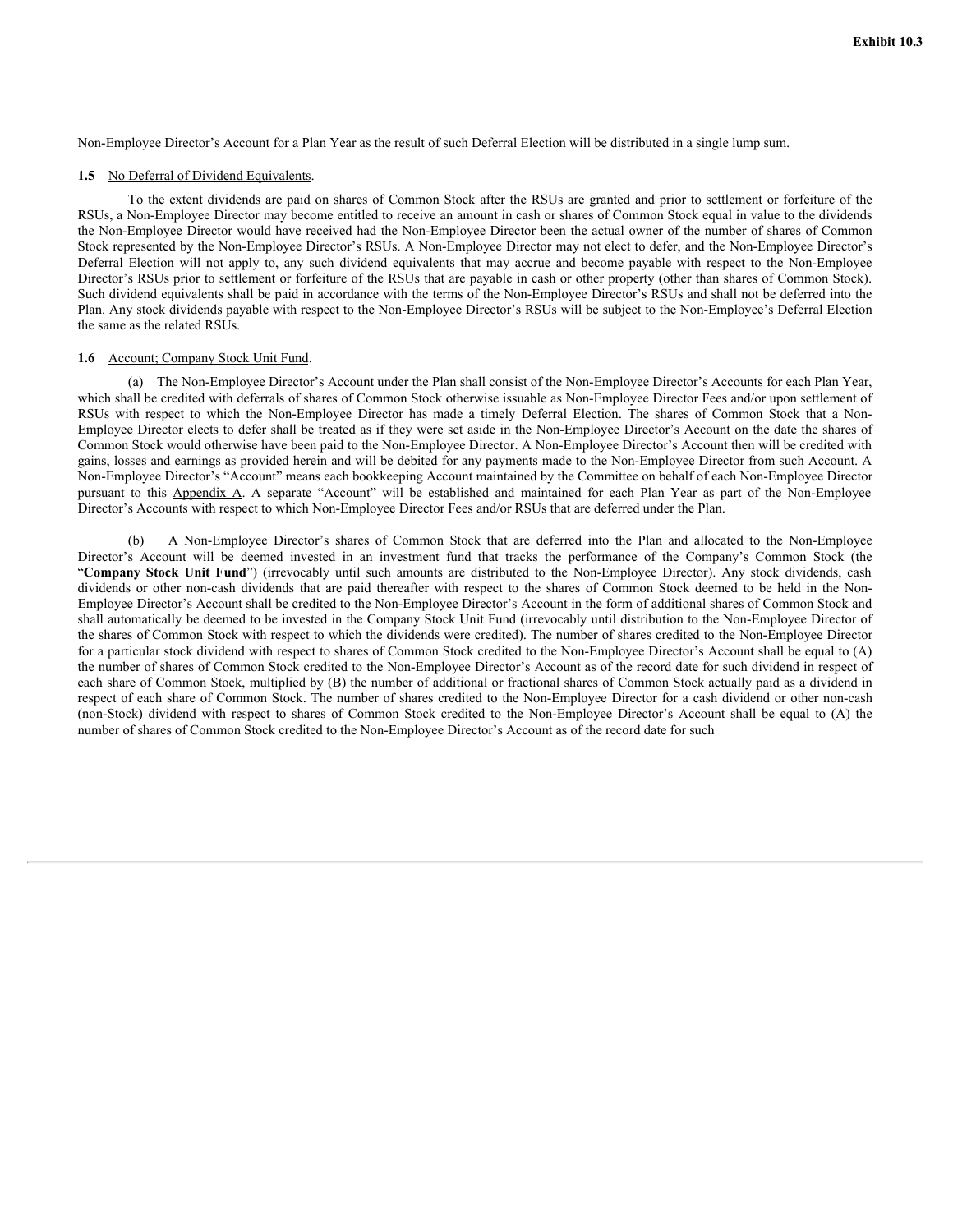dividend in respect of each share of Common Stock, multiplied by (B) the fair market value of the dividend, divided by (C) the fair market value of the Common Stock on the payment date for such dividend. Non-Employee Directors may not select any other investment fund to which any such amounts are to be credited.

**Exhibit 10.3**<br>
In respect of each share of Common Stock, multiplied by (B) the fair market value of the dividend, divided by (C) the fair market value<br>
Immon Stock on the payment date for such dividend. Non-Employee Dire **Exhibit 10.3**<br> **Exhibit 10.3**<br> **Common Stock on the payment date for such dividend. Non-Employee Directors may not select any other investment fund to which any<br>
such amounts are to be credited.<br>
Common Stock on the payme Exhibit 10.3**<br>
Exhibit 10.3<br>
dividend in respect of each share of Common Stock, multiplied by (B) the fair market value of the dividend, divided by (C) the fair market value<br>
such amounts are to be eredited.<br>
(c) The numb unusual corporate transaction or event which affects the value or type of security of the Common Stock, provided that any such adjustment shall be made taking into account any crediting of shares of Common Stock to the Non-Employee Director otherwise required herein.

(d) For purposes of this Appendix A, the fair market value of the Common Stock shall be determined to be an amount equal to the closing sales price of a share of Common Stock on The NASDAQ Stock Market ("NASDAQ") (as reported in *The Wall Street Journal*) on the applicable date or, if no sales of shares of Common Stock occur on said date, the closing sales price of the Common Stock on the last preceding day on which there was a sale of shares of Common Stock on that exchange.

# **1.7** Vested Interest.

Each Non-Employee Director shall have at all times a fully vested and nonforfeitable interest in his Accounts.

#### **1.8** Time and Form of Payment.

(a) Notwithstanding any other provision of the Plan, a Non-Employee Director's Account for each Plan Year shall be distributed, in the form of payment elected by the Non-Employee Director in the applicable Deferral Election or as otherwise set forth in the Plan, upon the Non-Employee Director's Separation from Service, subject to delay to the extent required by Section 409A of the Code. If the Non-Employee Director's Account is to be distributed in a single lump sum, such Account shall be distributed in full no later than sixty (60) days after the date of the Non-Employee Director's Separation from Service. If the Non-Employee Director's Account is to be distributed in the form of annual or **Exhibit distributed in respect of the share of Common Stock, multiplied by (B) the for reached value of the dividently dividently (C) the for metat value<br>of the Common Stock on the payarent distributed for such dividend N** specified in cropset of each share of Common Sook, eathiplied by (B) the fair nandet value of the dividend, dividend by (C) the fair nandet value<br>such amounts are to be endirely mean of the such dividend. Non-Employee Dire dividend in respect of each stare of Common Stock, multiplied by (B) the fair mader value of the dividend, divided by (5) the fair mader value of the common Stock on the popular disc for dividend. Non-Employee Directors ma installments on each subsequent annual or quarterly anniversary of the date of the Non-Employee Director's Separation from Service until the entire Account is distributed in full. Notwithstanding the foregoing, if the Non-Employee Director is a "specified employee" within the meaning of Section 409A(a)(2)(B) of the Code as of the Non-Employee Director's Separation from Service, the Non-Employee Director's Account may not be distributed before the first day of the seventh  $(7<sup>th</sup>)$  calendar month following the Non-Employee Director's Separation from Service (or, if earlier, upon the Non-Employee Director's death) to the extent required to be delayed by Section 409A of the Code, and any distribution that of he Common Stock on the paint of the such dividend. Non-Employes Directors may not select any other twestment first to which the delayed by the Paint of Common Stock credical to the Non-Employes Director's Account any b calendar month following the Non-Employee Director's Separation from Service (or, if earlier, upon the Non-Employee Director's death). would otherwise be paid before such date shall be delayed and paid within the thirty (30) days following the first day of the seventh (7<sup>th</sup>)

(b) The portion of the Non-Employee Director's Account relating to deferrals of shares of Common Stock otherwise issuable under RSUs with respect to which the Non-Employee Director made a timely Deferral Election and any related stock dividends shall be distributed in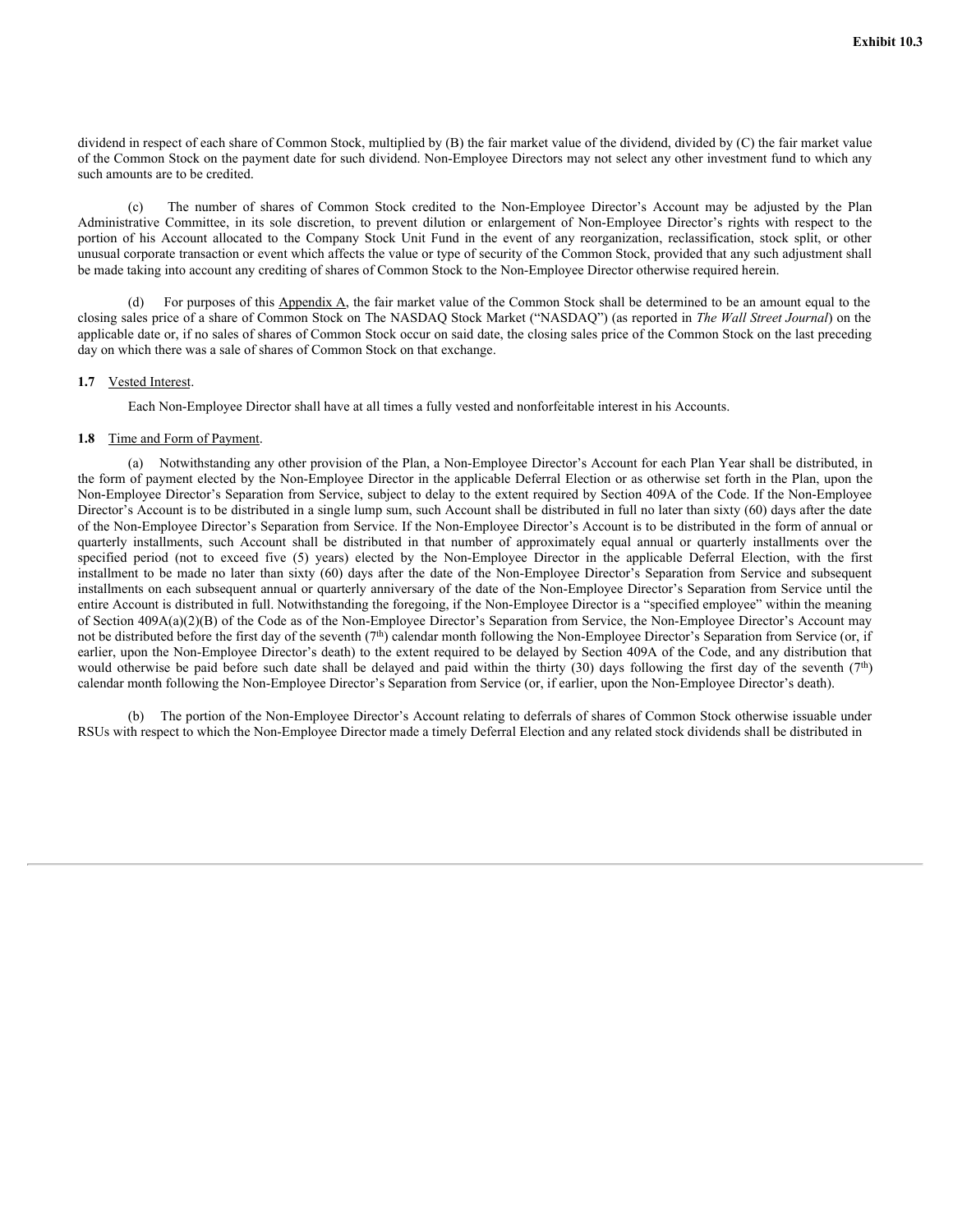actual whole shares of Common Stock equal to the number of shares of Common Stock credited to that portion of the Non-Employee Director's Account rounded down to the nearest whole share of Common Stock). Such shares of Common Stock shall be paid from the Incentive Plan under which the RSUs subject to the Deferral Election were granted originally. The portion of a Non-Employee Director's Account relating to deferrals of Non-Employee Director Fees, and/or cash dividends, or other non-cash (non-stock) dividends that are credited with respect to the shares of Common Stock deemed to be held in the Non-Employee Director's Account shall be distributed in cash, provided, however, if shares of Common Stock are otherwise available for distribution under an Incentive Plan to pay any such deferrals of Non-Employee Director Fees and/or cash dividends or other non-cash (non-stock) dividends that are credited with respect to the shares of Common Stock deemed to be held in the Non-Employee Director's Account, the Plan Administrative Committee may determine, in its sole discretion, that such amounts shall be distributed in whole shares of Common Stock (rounded down to the nearest whole share of Common Stock). The portion of a Non-Employee Director's Account relating to any deferrals of Non-Employee Director Fees and/or cash dividends or other non-cash (non-stock) dividends that are to be paid in cash shall be determined by multiplying the number of shares of Common Stock credited to the portion of the Non-Employee Director's Account that is to be paid in cash by the fair market value of a share of the Common Stock as of the end of the calendar month immediately preceding the date such portion of the Non-Employee Director's Account is to be distributed in cash (rounded down to the nearest whole cent).

#### **1.9** Termination.

A Non-Employee Director's right to defer Non-Employee Director Fees and/or annual equity awards shall cease with respect to the calendar year following the calendar year in which he ceases to be a Non-Employee Director, although such Non-Employee Director shall continue to be subject to the terms and conditions of the Plan for so long as the Non-Employee Director remains a Participant."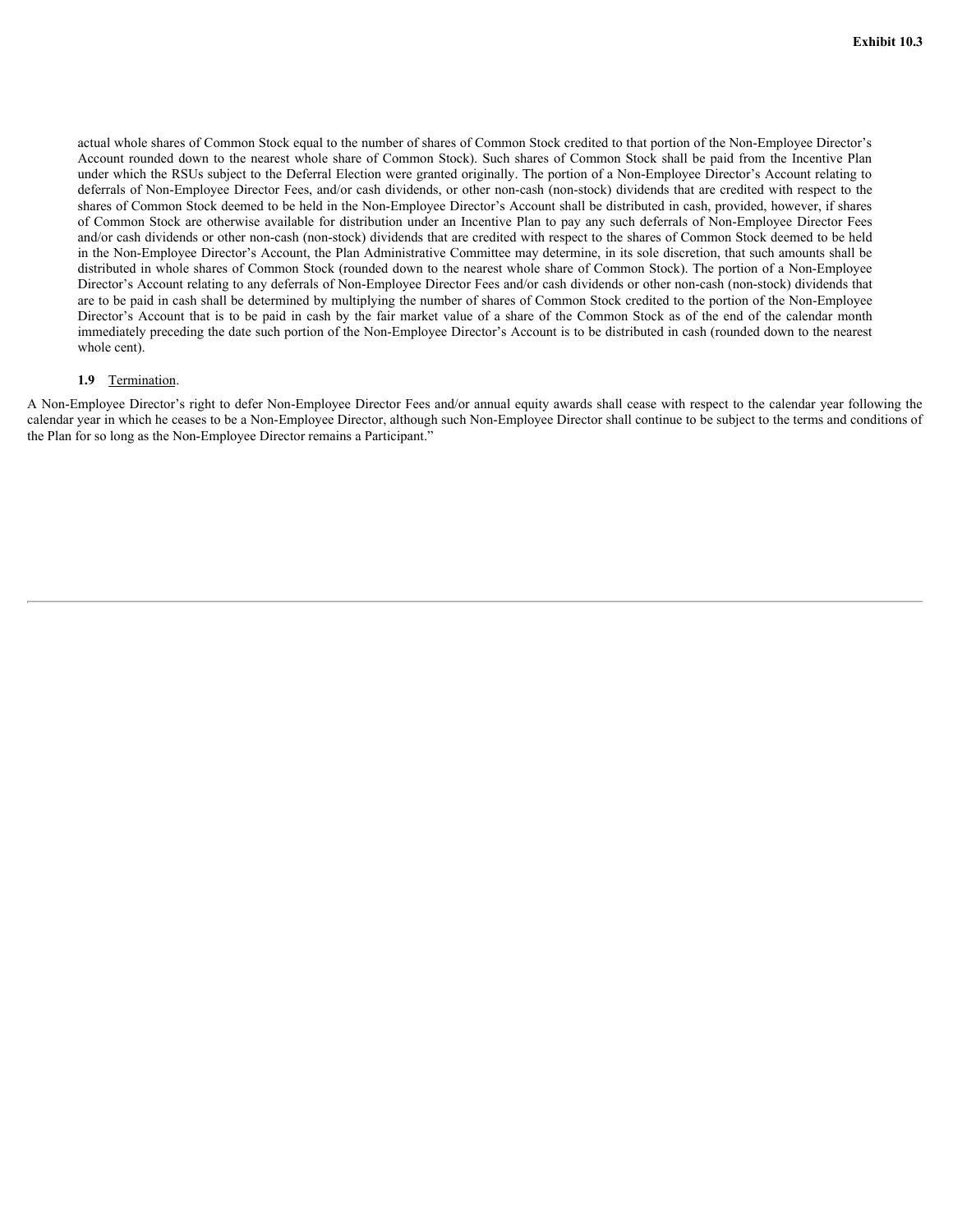# **SCANSOURCE, INC. NONQUALIFIED DEFERRED COMPENSATION PLAN**

(Effective January 1, 2021)

### **Exhibit A - General Plan Information**

# **Plan Name**

ScanSource, Inc. Nonqualified Deferred Compensation Plan

# **Plan Sponsor**

ScanSource, Inc. 6 Logue Court Greenville, South Carolina 29615 (864) 286-4682

# **Employer Identification Number (EIN)**

57-0965380

# **Plan Type**

The Plan is a nonqualified deferred compensation plan that pays retirement benefits to eligible employees and directors.

# **Plan Administrator**

Plan Administrative Committee ScanSource, Inc. 6 Logue Court Greenville, South Carolina 29615 (864) 286-4682

# **Agent for Service of Legal Process**

c/o Corporate Creations Network Inc. ScanSource, Inc. 6650 Rivers Avenue North Charleston, South Carolina 29406

# **Plan Year**

The calendar year.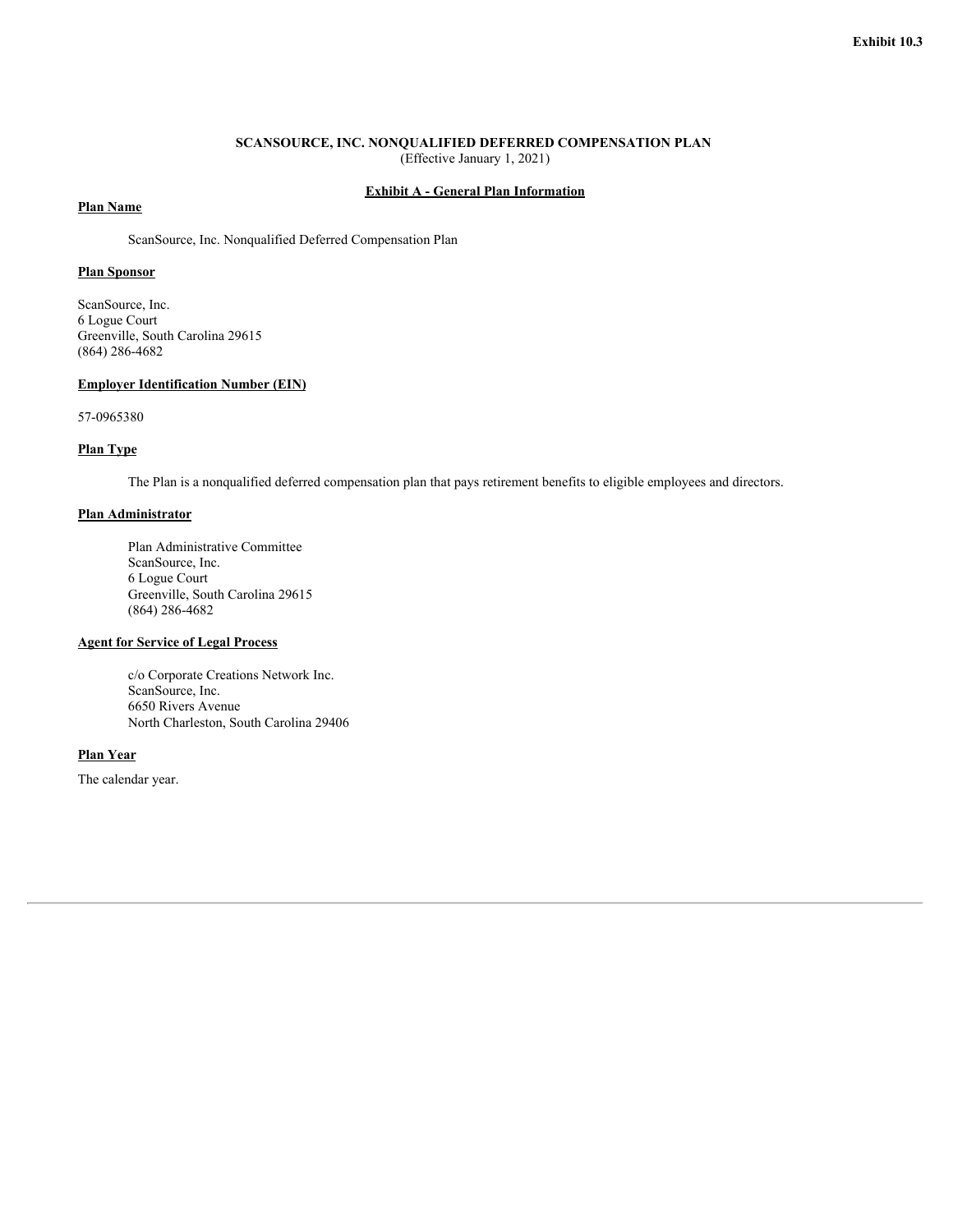# **SCANSOURCE, INC. NONQUALIFIED DEFERRED COMPENSATION PLAN**

(Effective January 1, 2021)

### **Exhibit B – Statement of ERISA Rights**

As participant in this Plan, you are entitled to certain rights and protections under ERISA. ERISA provides that all Plan participants shall be entitled to:

- examine, without charge at the Plan Administrative Committee's office and at other specified locations, such as worksites and union halls, all documents governing the Plan, including collective bargaining agreements, and a copy of the latest Annual Report (Form 5500 series), if any, filed by the Plan with the U.S. Department of Labor and available at the Public Disclosure Room of the Employee Benefits Security Administration (f/k/a the Pension Welfare Benefits Administration). **•** SCANSOURCE, INC. NONQUALIFIED DEFERRED COMPENSATION PLAN<br>
• (Effective January 1, 2021)<br>
• **Cabibit B** – **Statement of ERISA. Rights**<br>
• examine, without charge at the Plan Administrative Committee's office and at oth
- Annual Report (Form 5500 series), if any, and an updated summary plan description, by making a written request to the Plan Administrative Committee and paying a reasonable charge for the copies.
- receive a summary of the Plan's annual financial report

. The Plan Administrative Committee is required by law to furnish each participant under the Plan with a copy of this summary annual report.

In addition to creating rights for Plan participants, ERISA imposes duties upon the people who are responsible for the operation of the Plan. The people who operate the Plan, called "fiduciaries" of the Plan, have a duty to do so prudently and in your interest and in the interest of the other Plan participants and beneficiaries.

No one, including your employer, your union, or any other person may fire you or otherwise discriminate against you, in any way solely to prevent you from getting a benefit or exercising your rights under ERISA. If your claim for a benefit is denied or ignored, in whole or in part, you have a right to know why this was done, to obtain copies of documents relating to the decision without charge, and to appeal any denial, all within certain time schedules.

Under ERISA, there are steps you can take to enforce the above rights. For instance, if you request a copy of Plan documents or the latest Annual Report Administrative Committee to provide the documents and pay you up to \$110 a day until you receive them, unless they were not sent because of reasons beyond the control of the Plan Administrative Committee.

**SCANSOURCE, INC. NONOUALIFIED DEFERRED COMPENSATION PLAN<br>
Exhibit Responses that the Plan and do notice of the Plan and Distribute Counter of ERISA Eights<br>
As participant in this flan and do notice of the Plan and do not** If you have a claim for benefits which is denied or ignored, in whole or in part, you may file suit in a state or federal court. If it should happen that Plan fiduciaries misuse the Plan's money, or if you are discriminated against for asserting your rights, you may seek assistance from the U.S. Department of Labor or you may file suit in a federal court. The court will decide who should pay court costs and legal fees. If your suit is successful, the court may order the person you have sued to pay costs and fees. If you lose, the court may order you to pay these costs and fees, for example, if it finds your claim is frivolous.

If you have any questions about the Plan, you should contact the Plan Administrative Committee. If you have any questions about your rights under ERISA, or if you need assistance in obtaining documents from the Plan Administrative Committee, you should contact the nearest office of the Employee Benefits Security Administration,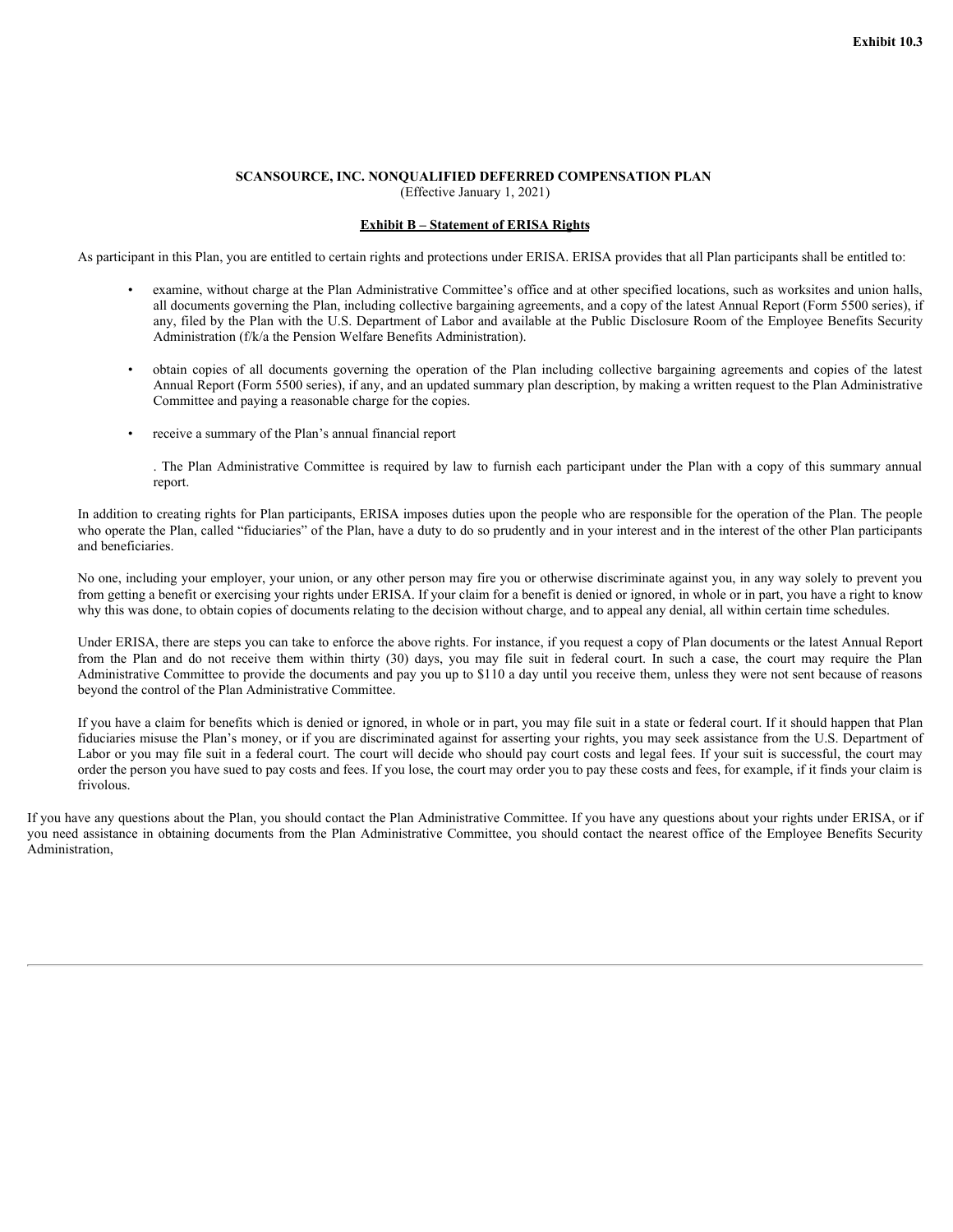U.S. Department of Labor listed in your telephone directory or the Division of Technical Assistance and Inquiries, Employee Benefits Security Administration, U.S. Department of Labor, 200 Constitution Avenue, N.W., Washing **U.S. Department of Labor listed in your telephone directory or the Division of Technical Assistance and Inquiries, Employee Benefits Security Administration, U.S. Department of Labor, 200 Constitution Avenue, N.W., Washin** responsibilities under ERISA by calling the publications hotline of the Employee Benefits Security Administration.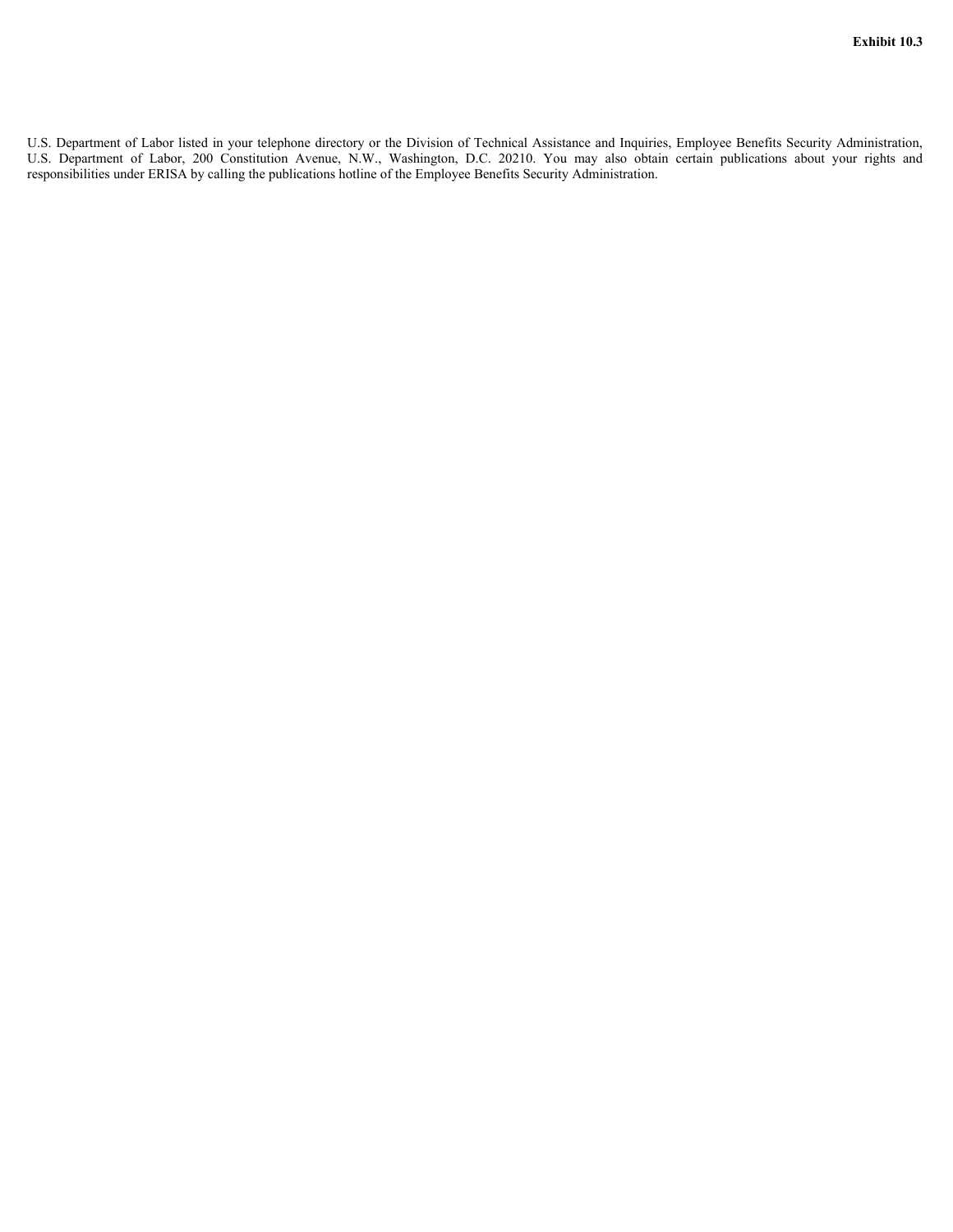# Certification Pursuant to Rule 13a-14(a) or 15d-14(a) of the Exchange Act, as adopted Pursuant to Section 302 of the Sarbanes-Oxley Act of 2002

I, Michael L. Baur, certify that:

- 1. I have reviewed this quarterly report on Form 10-Q of ScanSource, Inc.;
- statements made, in light of the circumstances under which such statements were made, not misleading with respect to the period covered by this report;
- financial condition, results of operations and cash flows of the registrant as of, and for, the periods presented in this report;
- **2.** Certification Pursuant to Rule 13a-14(a) or 15d-14(a) of the Exchange Act, as adopted Pursuant to Section 302 of the Exchange Act, as adopted Pursuant to Section 302 of the Exchange Act or Sarkton-Society Act of 2002 **Exhibit 31.1**<br>
3. Certification Pursuant to Rule 13a-14(a) or 15d-14(a)<br>
3. Statements, and the Exchange Art, as adopted Pursuant to Secion 302 of the<br>
3. Based on my knowledge, this report on Form 10-Q of ScanSource, In **Exhibit 31.1**<br> **4.** Certification Parsamt to Rule 13a-14(a) or 15d-14(a)<br>
of the Exchange Act, as adopted Parsamt to Section 302 of the<br>
3. The registral fact or omit to state a material fact or certify that.<br>
1. The reg Exchange Act Rules 13a-15(e) and 15d-15(e)) and internal control over financial reporting (as defined in Exchange Act Rules 13a-15(f) and 15d-15(f)) for the registrant and have: **Exhibit 31.1** Certification Parsumat to Rule 13e-14(a) or 15d-14(a)<br>of the Fxchange Act, as adopted Parsuate to Section 302 of the<br>14. Eaux, certify that:<br>
Sarbanes-Orley Act of 2002<br>
Laber eveiweed this quarterly report **Exhibit 31.1** Certification Pursuant to Rule 13a-14(a) or 15d-14(a)<br>of the Lechange Act, as adopted Pursuant to Section 302 of the<br>strength and the redactive content of the Commissue Content of a material fact or omit to **Example 13.** Certification Parsmant to Rule 13a-14(a) or 154-14(a)<br>of the lax-high definite and properties of the such and properties of the registrant of the registrant's disclosure control in the registrant's disclosur **Exhibit 34.1**<br>Certification Pursuant to Rote 13a-14(a) or 15d-14(a)<br>of the Fockharage Act, as adopted Pursuant to Secien 302 of the<br>corresponding material between the registrant control of an anticial fact or omit to sta a material fact or omit to state a material fact necessary to make the made, not misted ang with respect to the period covered by this report; this incomismed by the period covered by this report; the different different
	- (a) Designed such disclosure controls and procedures, or caused such disclosure controls and procedures to be designed under our supervision, to ensure that material information relating to the registrant, including its consolidated subsidiaries, is made known to us by others within those entities, particularly during the period in which this report is being prepared;
	- external purposes in accordance with generally accepted accounting principles;
	- effectiveness of the disclosure controls and procedures, as of the end of the period covered by this report based on such evaluation; and
	- (d) Disclosed in this report any change in the registrant's internal control over financial reporting that occurred during the registrant's most recent materially affect, the registrant's internal control over financial reporting; and
- 5. The registrant's other certifying officer(s) and I have disclosed, based on our most recent evaluation of internal control over financial reporting, to the registrant's auditors and the audit committee of the registrant's board of directors (or persons performing equivalent functions):
	- (a) All significant deficiencies and material weaknesses in the design or operation of internal control over financial reporting which are reasonably likely to adversely affect the registrant's ability to record, process, summarize and report financial information; and
	- (b) Any fraud, whether or not material, that involves management or other employees who have a significant role in the registrant's internal control over financial reporting.

/s/ Michael L. Baur

(Principal Executive Officer)

Date: May 10, 2021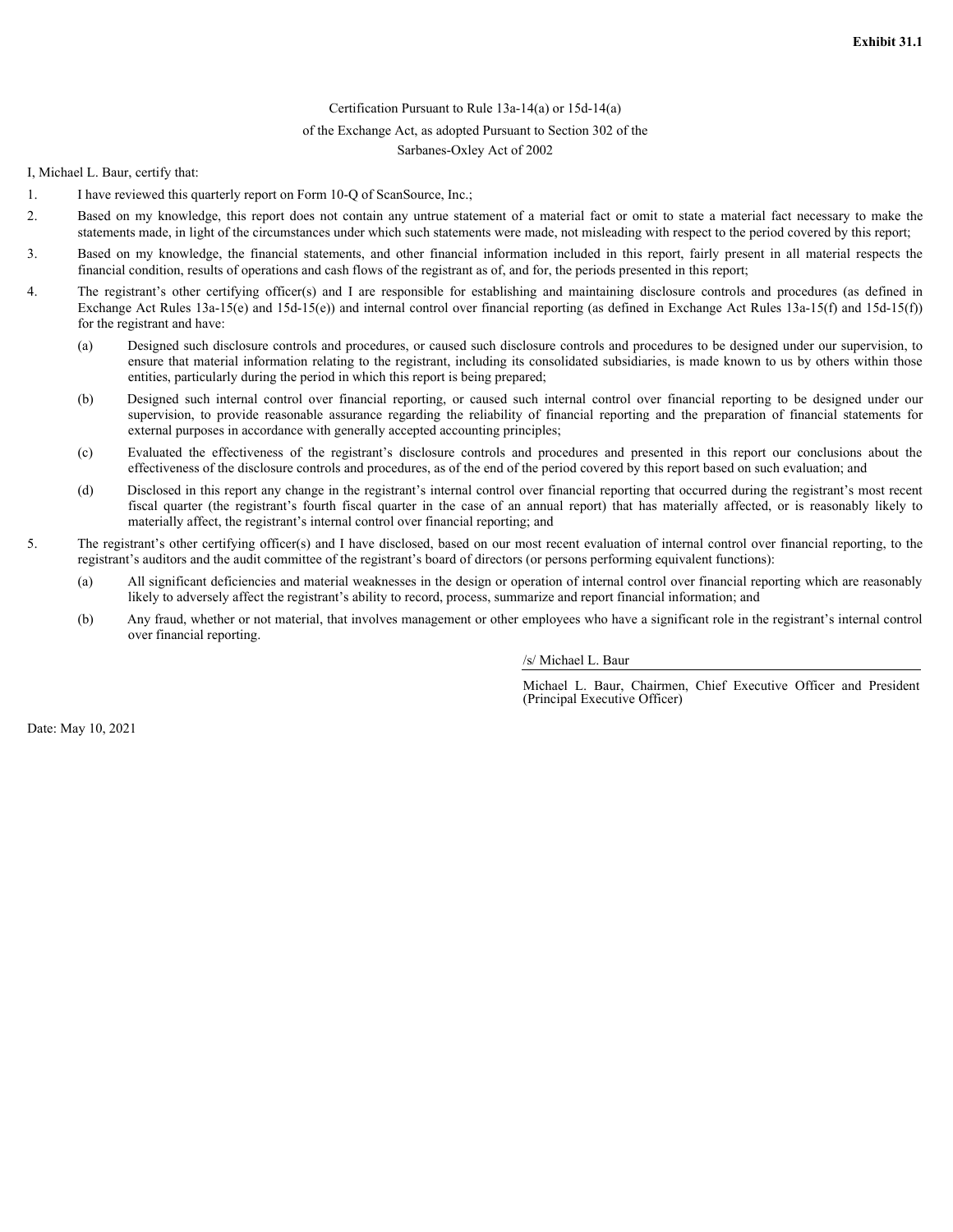# Certification Pursuant to Rule 13a-14(a) or 15d-14(a) of the Exchange Act, as adopted Pursuant to Section 302 of the Sarbanes-Oxley Act of 2002

I, Steve Jones, certify that:

- 1. I have reviewed this quarterly report on Form 10-Q of ScanSource, Inc.;
- statements made, in light of the circumstances under which such statements were made, not misleading with respect to the period covered by this report;
- financial condition, results of operations and cash flows of the registrant as of, and for, the periods presented in this report;
- **2.** Certification Pursuant to Rule 13a-14(a) or 15d-14(a)<br>
of the Exchange Act, as adopted Pursuant to Section 302 of the<br>
Sarbanes-Oxley Act of 2002<br>
1. Shower reviewed this quarterly report on Form 10-Q of ScanSource, **Exhibit 31.2**<br>
3. Certification Pursuant to Rule 13a-14(a) or 15d-14(a)<br>
3. Steve Jones, certify that:<br>
3. Steve Jones, certify that:<br>
3. Steve Jones, certify that:<br>
3. Based on my knowledge, this report does not contain **Exhibit 31.2**<br>
Certification Punsuant to Rule 13a-14(a) or 15d-14(a)<br>
of the Exchange Act, as adopted Pursuant to Section 302 of the<br>
1. Sarbanes-Oxley Act of 2002<br>
2. Based on my knowledge, this report does not contain Exchange Act Rules 13a-15(e) and 15d-15(e)) and internal control over financial reporting (as defined in Exchange Act Rules 13a-15(f) and 15d-15(f)) for the registrant and have:
	- (a) Designed such disclosure controls and procedures, or caused such disclosure controls and procedures to be designed under our supervision, to ensure that material information relating to the registrant, including its consolidated subsidiaries, is made known to us by others within those entities, particularly during the period in which this report is being prepared;
	- external purposes in accordance with generally accepted accounting principles;
	- effectiveness of the disclosure controls and procedures, as of the end of the period covered by this report based on such evaluation; and
	- **Exhibit 31.2**<br>
	Certification Pursuant to Rule 13a-14(a) or 15d-14(a)<br>
	of the Exchange Act, as adopted Pursuant to Section 302 of the<br>
	have reviewed this quarterly proper on Form 10-Q of ScanSource, Inc.:<br>
	Sarbanes-Oxley **Exhibit 31.2**<br>Certification Paramat to Role 13a-14(a) or 15d-14(a)<br>of the Euchange Act, as adopted Paramat to Scenara 302 of the<br>sign of the strength parametery report on Form 10-Q of SemSource, Inc.<br>
	Sarbanet-Otisq Act **Exhibit 31.2**<br>Certification Parsumat to Rule 13e-14(a) or 154-14(a)<br>or free Exchange Acts as a depend formatation Section 2002<br>Thave exciented the effectiveness of the state and the state and the registrantic Section 200 (d) Disclosed in this report any change in the registrant's internal control over financial reporting that occurred during the registrant's most recent **Fashiot 31.2**<br>Centification Persuant to Role 13a-14(a) or 15d-14(a)<br>
	is fit to sole sole control Persuant to Section 392 of the<br>
	is independent and sole control and the sole control and the case of an<br>
	is well discussed materially affect, the registrant's internal control over financial reporting; and
- 5. The registrant's other certifying officer(s) and I have disclosed, based on our most recent evaluation of internal control over financial reporting, to the registrant's auditors and the audit committee of the registrant's board of directors (or persons performing equivalent functions):
	- (a) All significant deficiencies and material weaknesses in the design or operation of internal control over financial reporting which are reasonably likely to adversely affect the registrant's ability to record, process, summarize and report financial information; and
	- (b) Any fraud, whether or not material, that involves management or other employees who have a significant role in the registrant's internal control over financial reporting.

/s/ Steve Jones

Steve Jones, Senior Executive Vice President and Chief Financial Officer (Principal Financial Officer)

Date: May 10, 2021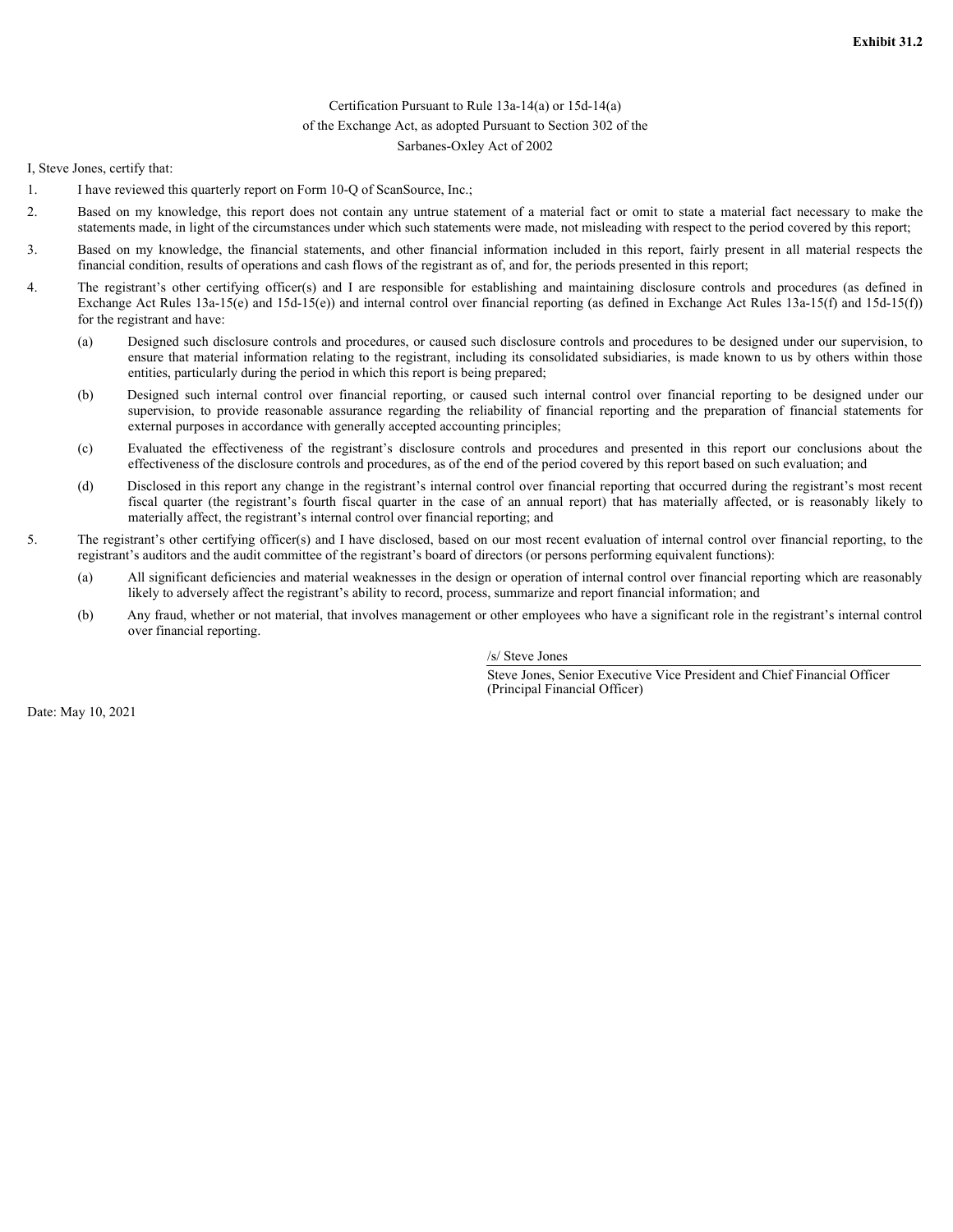Certification of the Chief Executive Officer of ScanSource, Inc. Pursuant to 18 U.S.C. Section 1350, as Adopted Pursuant to § 906

of the Sarbanes-Oxley Act of 2002

In connection with the quarterly report of ScanSource, Inc. (the "Company") on Form 10-Q for the quarter and nine months ended March 31, 2021 as filed with the Securities and Exchange Commission on the date hereof (the "Report"), the undersigned officer of the Company certifies, pursuant to 18 U.S.C. § 1350, as adopted pursuant to § 906 of the Sarbanes-Oxley Act of 2002, that:

1) The Report fully complies with the requirements of §13(a) or 15(d) of the Securities Exchange Act of 1934 (the "Exchange Act"); and

2) The information contained in the Report fairly presents, in all material respects, the financial condition and results of operations of the Company.

Date: May 10, 2021 /s/ Michael L. Baur

Michael L. Baur,

Chairmen, Chief Executive Officer and President (Principal Executive Officer)

**Exhibit 32.1**<br>
Certification of the Chief Executive Officer of Scansbource, Inc.<br>
Pursuant to 8 906 of 18 C. Section 150, excellent the space of the Sarbanes-Oxley Act of 2002<br>
An anotheristic scenario and the Sarbanes-O **Exhibit 32.1**<br> **Excretistion of the Chief Freedotic Officer of SeanSource**, inc.<br> **Purposes to 18 OS EC.** Section 1850, as Adopted Parsonant to § 906<br>
In connection with the quarterly report of Securities and Freedomey T certification required by Section 906, or other document authenticating, acknowledging or otherwise adopting the signature that appears in typed form within the electronic version of this written certification required by Section 906, has been provided to the Company and will be rendered by the Company and furnished to the Securities and Exchange Commission or its staff upon request.